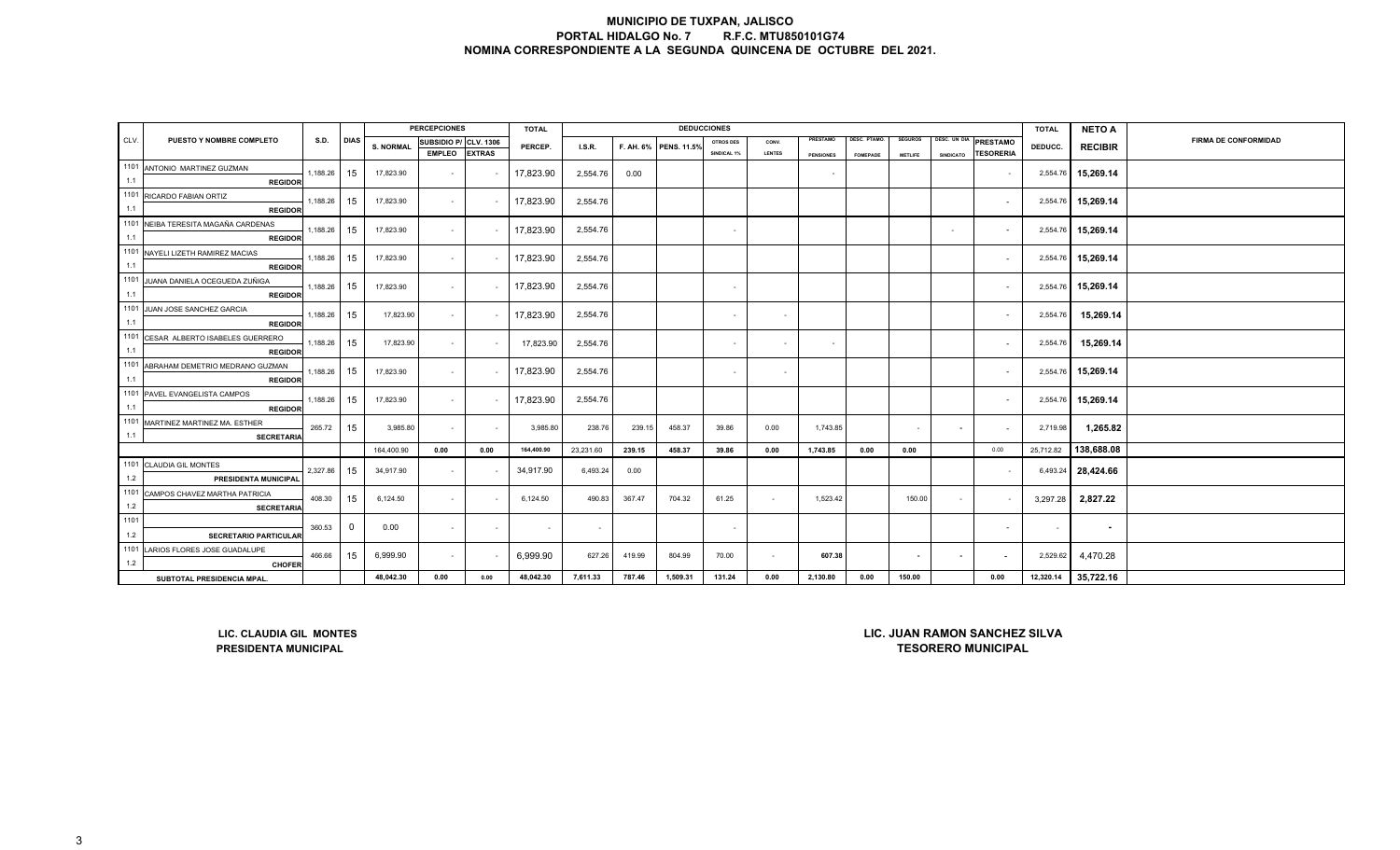|                                                                                                      |                                                                                                                      |               |              |                          | <b>PERCEPCIONES</b>      |                       | <b>TOTAL</b>             |                |                  |                 | <b>DEDUCCIONES</b>       |                          |                  |                    |                |              |                          | <b>TOTAL</b>             | <b>NETO A</b>            |                             |
|------------------------------------------------------------------------------------------------------|----------------------------------------------------------------------------------------------------------------------|---------------|--------------|--------------------------|--------------------------|-----------------------|--------------------------|----------------|------------------|-----------------|--------------------------|--------------------------|------------------|--------------------|----------------|--------------|--------------------------|--------------------------|--------------------------|-----------------------------|
| CLV.                                                                                                 | PUESTO Y NOMBRE COMPLETO                                                                                             | S.D.          | <b>DIAS</b>  | <b>S. NORMAL</b>         | SUBSIDIO P/              | <b>CLV. 1306</b>      | PERCEP.                  |                |                  |                 | <b>CUOTA SIND</b>        | CONV.                    | PRESTAMO         | <b>JESC. PTAMO</b> | <b>SEGUROS</b> | DESC. UN DIA | PRESTAMO                 |                          |                          | <b>FIRMA DE CONFORMIDAD</b> |
|                                                                                                      |                                                                                                                      | <b>EXTRAS</b> |              | <b>I.S.R.</b>            |                          | F. AH. 6% PENS. 11.5% |                          | LENTES         | <b>PENSIONES</b> | <b>FOMEPADE</b> | <b>METLIFE</b>           | <b>SINDICATO</b>         | <b>TESORERIA</b> | DEDUCC.            | <b>RECIBIR</b> |              |                          |                          |                          |                             |
|                                                                                                      | 1101 ANGELICA GUADALUPE ORTIZ CAMPOS                                                                                 | 1,622.20      | 15           | 24,333.00                | $\overline{\phantom{a}}$ |                       | 24,333.00                | 3,952.86       |                  |                 |                          |                          |                  |                    |                |              |                          | 3,952.86                 | 20,380.14                |                             |
| 1.3                                                                                                  | <b>SINDICO</b>                                                                                                       |               |              |                          |                          |                       |                          |                |                  |                 |                          |                          |                  |                    |                |              |                          |                          |                          |                             |
|                                                                                                      | 1101 VICENTE PINTO RAMIREZ                                                                                           | 1,215.03      | 15           | 18,225.45                | $\sim$                   |                       | 18,225.45                | 2,630.31       |                  |                 |                          | $\sim$                   | 0.00             |                    |                | 0.00         | 0.00                     | 2,630.31                 | 15,595.14                |                             |
| 1.3                                                                                                  | <b>SECRETARIO GENERAL</b>                                                                                            |               |              |                          |                          |                       |                          |                |                  |                 |                          |                          |                  |                    |                |              |                          |                          |                          |                             |
| 1101<br>1.1                                                                                          | FLORIAN TORRES MARIA TRINIDAD<br><b>SECRETARIA</b>                                                                   | 395.00        | 15           | 5,925.00                 | $\sim$                   |                       | 5,925.00                 | 462.23         | 355.50           | 681.38          | 59.25                    | $\overline{\phantom{a}}$ |                  |                    |                | $\sim$       |                          | 1,558.36                 | 4,366.65                 |                             |
| 1101                                                                                                 |                                                                                                                      | 158.16        | 0            | 0.00                     | $\sim$                   | $\sim$                | $\overline{\phantom{a}}$ | $\sim$         | 0.00             | 0.00            | 0.00                     | 0.00                     | 0.00             |                    |                | 0.00         | $\overline{\phantom{a}}$ | $\overline{\phantom{a}}$ | 0.00                     |                             |
| 1101                                                                                                 | <b>AUX. INTENDENTE</b>                                                                                               |               |              |                          |                          |                       |                          |                |                  |                 |                          |                          |                  |                    |                |              |                          |                          |                          |                             |
| 1.3                                                                                                  | ARIAS HINOJOSA NORA AMELIA                                                                                           | 253.06        | 15           | 3,795.90                 | $\sim$                   |                       | 3,795.90                 | 222.25         | 227.75           | 436.53          | 37.96                    | $\sim$                   | 365.63           |                    |                | $\sim$       |                          | 1,290.12                 | 2,505.78                 |                             |
|                                                                                                      | SERETARIA DE SINDICATURA                                                                                             |               |              |                          |                          |                       |                          |                |                  |                 |                          |                          |                  |                    |                |              |                          |                          |                          |                             |
| 1.3                                                                                                  | 1101 ALCARAZ SANCHEZ EVA DE JESUS<br>AUX. ADMVO. SINDICATURA                                                         | 703.53        | 15           | 10,552.95                | $\sim$                   |                       | 10,552.95                | 1,234.41       | 633.18           | 1,213.59        | 105.53                   |                          |                  |                    |                | 0.00         | 0.00                     | 3,186.71                 | 7,366.24                 |                             |
| 1.3                                                                                                  | 1101 VACANTE<br>AUXILIAR DEL SINDICO Y SECRETARIA                                                                    | 0.00          | $\mathbf 0$  | $\sim$                   | $\blacksquare$           |                       |                          | $\blacksquare$ |                  |                 |                          |                          |                  |                    |                |              |                          | $\sim$                   | $\blacksquare$           |                             |
|                                                                                                      | VACANTE<br><b>AUX. DE SINDICATURA</b>                                                                                |               | $\mathbf{0}$ | $\overline{\phantom{a}}$ | $\sim$                   |                       |                          | $\sim$         |                  |                 |                          |                          |                  |                    |                |              |                          |                          | $\blacksquare$           |                             |
|                                                                                                      | SUBTOTAL SINDI. SRIA. GRAL                                                                                           |               |              | 62,832.30                | 0.00                     | 0.00                  | 62,832.30                | 8,502.06       | 1,216.43         | 2,331.49        | 202.74                   | 0.00                     | 365.63           | 0.00               |                |              | 0.00                     | 12,618.35                | 50,213.95                |                             |
|                                                                                                      | 1101 ADRIAN LOPEZ AVIÑA                                                                                              | 886.91        | 15           | 13,303.65                | $\sim$                   |                       | 13,303.65                | 1,704.45       |                  |                 | $\overline{\phantom{a}}$ |                          |                  |                    |                |              |                          | 1,704.45                 | 11,599.20                |                             |
| 16                                                                                                   | OFICIAL MAYOR ADMVO                                                                                                  |               |              |                          |                          |                       |                          |                |                  |                 |                          |                          |                  |                    |                |              |                          |                          |                          |                             |
| 1101<br>1.6                                                                                          | <b>SECRETARIA</b>                                                                                                    | 215.11        | $\mathbf 0$  | $\overline{\phantom{a}}$ | $\sim$                   |                       | 0.00                     | $\sim$         | 0.00             | 0.00            | 0.00                     | 0.00                     |                  |                    |                | $\sim$       |                          | $\sim$                   | $\overline{\phantom{a}}$ |                             |
|                                                                                                      | <b>SUBTOTAL OFICIALIA MAYOR</b>                                                                                      |               |              | 13,303.65                | 0.00                     | 0.00                  | 13,303.65                | 1,704.45       | 0.00             | 0.00            | 0.00                     |                          | 0.00             |                    |                |              | 0.00                     | 1,704.45                 | 11,599.20                |                             |
| 1101                                                                                                 |                                                                                                                      | 443.83        | $\mathbf{0}$ |                          | $\overline{\phantom{a}}$ |                       | $\sim$                   |                |                  |                 |                          |                          | 0.00             |                    |                |              |                          | $\sim$                   |                          |                             |
| 1.8                                                                                                  | JEDE DPTO. COMUNICACIÓN SOCIAL<br>ING. ROCHA CORTES ARTURO                                                           |               |              |                          |                          |                       |                          |                |                  |                 |                          |                          |                  |                    |                |              |                          |                          |                          |                             |
|                                                                                                      | JEFE DEL DPTO. SISTEMAS                                                                                              | 372.33        | 15           | 5,584.95                 | $\sim$                   | 1,072.00              | 6,656.95                 | 413.48         | 335.10           | 642.27          | 55.85                    | $\sim$                   | 2,450.88         |                    |                | $\sim$       |                          | 3,897.58                 | 2,759.37                 |                             |
|                                                                                                      | VACANTE<br><b>CORDINADOR COM. SOC</b>                                                                                | 333.33        | $\mathbf{0}$ | 0.00                     | $\sim$                   | $\sim$                | $\sim$                   | $\sim$         | 0.00             | 0.00            | 0.00                     | $\overline{\phantom{a}}$ |                  |                    |                |              |                          |                          | 0.00                     |                             |
| 1101<br>11                                                                                           | MUNGUIA CHAVEZ OTONIEL<br>AUX. DE COM. SOCIAL                                                                        | 270.28        | 15           | 4,054.20                 | $\blacksquare$           |                       | 4,054.20                 | 244.73         | 243.25           | 466.23          | 40.54                    | $\overline{\phantom{a}}$ | 1,962.00         |                    |                | $\sim$       |                          | 2,956.76                 | 1,097.44                 |                             |
|                                                                                                      | SUBTOTAL DE COM. SOCIAL                                                                                              |               |              | 9,639.15                 | 0.00                     | 1,072.00              | 10,711.15                | 658.21         | 578.35           | 1,108.50        | 96.39                    | #¡VALOR!                 | 4,412.88         | 0.00               |                |              | 0.00                     | 6,854.33                 | 3,856.82                 |                             |
| 1.11                                                                                                 | 1101 MARIA DEL PILAR PANTOJA AGUILAR<br>DIR. DE PLANEACION                                                           | 665.45        | 15           | 9,981.75                 | $\overline{\phantom{a}}$ |                       | 9,981.75                 | 1,136.80       |                  |                 |                          |                          |                  | 0.00               |                |              |                          | 1,136.80                 | 8,844.95                 |                             |
|                                                                                                      | <b>SUBTOTAL</b>                                                                                                      |               |              | 9,981.75                 | 0.00                     | 0.00                  | 9,981.75                 | 1,136.80       | 0.00             | 0.00            | 0.00                     |                          | 0.00             | 0.00               |                |              | 0.00                     | 1,136.80                 | 8,844.95                 |                             |
|                                                                                                      | JEFE DE RECLUTAMIENTO                                                                                                | 0.00          |              | $\sim$                   | $\sim$                   | $\sim$                | $\overline{\phantom{a}}$ | $\sim$         |                  |                 |                          |                          |                  |                    |                |              |                          | $\sim$                   | $\sim$                   |                             |
| 1.13                                                                                                 | 1101 MENDOZA GUZMAN MARIA LEONOR<br><b>SECRETARIA</b>                                                                | 205.90        | 15           | 3,088.50                 | $\sim$                   |                       | 3,088.50                 | 60.59          | 185.31           | 355.18          | 30.89                    | 0.00                     |                  |                    |                | $\sim$       |                          | 631.96                   | 2,456.54                 |                             |
| 3,088.50<br>0.00<br>3,088.50<br>185.31<br>355.18<br>30.89<br>0.00<br>60.59<br>SUBTOTAL RECLUTAMIENTO |                                                                                                                      |               |              |                          |                          |                       |                          |                |                  |                 |                          | 0.00                     | 0.00             |                    |                | 0.00         | 631.96                   | 2,456.54                 |                          |                             |
|                                                                                                      | LIC. JUAN RAMON SANCHEZ SILVA<br>LIC. CLAUDIA GIL MONTES<br><b>TESORERO MUNICIPAL</b><br><b>PRESIDENTE MUNICIPAL</b> |               |              |                          |                          |                       |                          |                |                  |                 |                          |                          |                  |                    |                |              |                          |                          |                          |                             |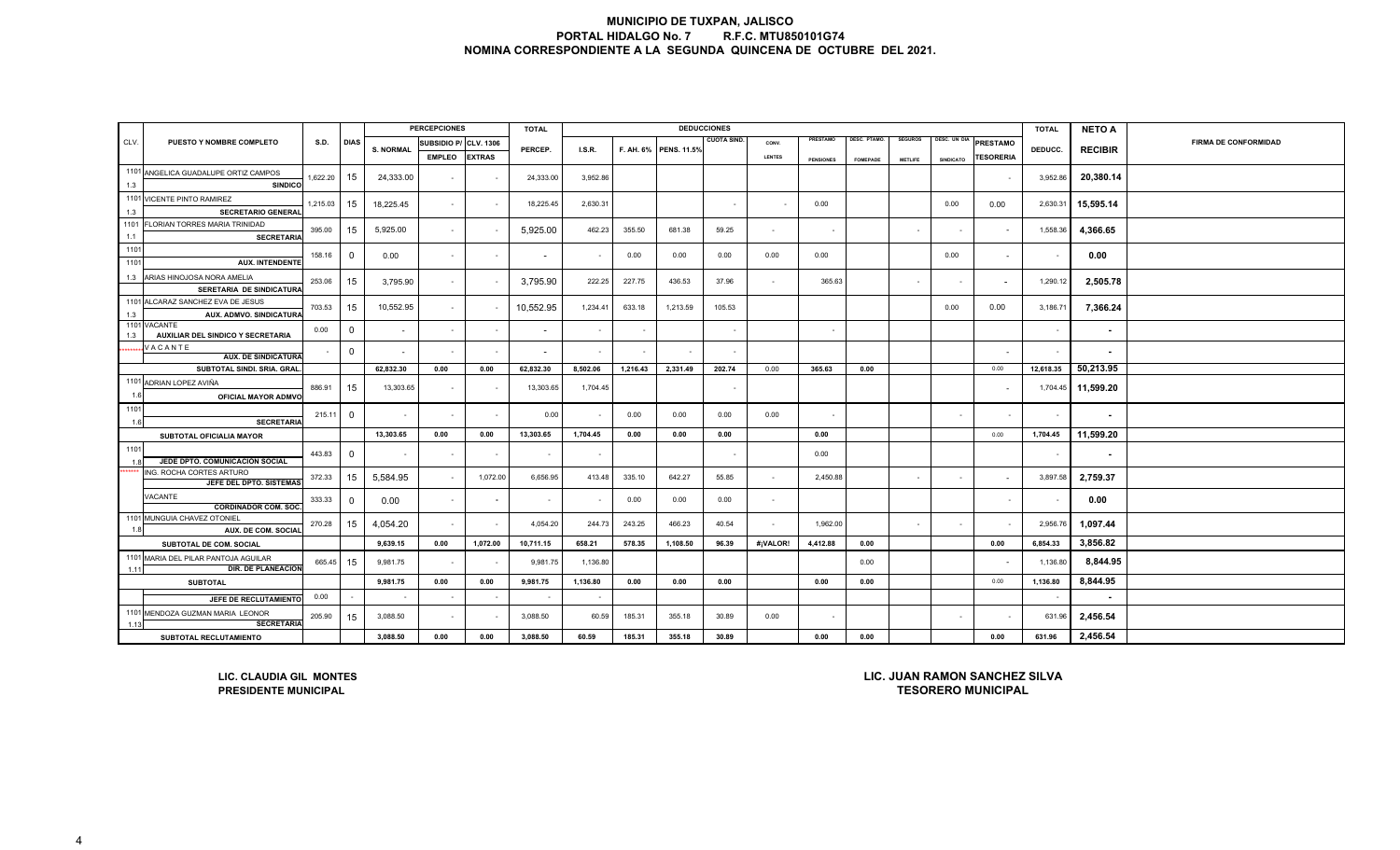|      |                                                                                                                      |        |                |                  | <b>PERCEPCIONES</b>   |               | <b>TOTAL</b> |          |        |                       | <b>DEDUCCIONES</b> |               |                  |                 |                          |                  |                          | <b>TOTAL</b> | <b>NETO A</b>  |                             |
|------|----------------------------------------------------------------------------------------------------------------------|--------|----------------|------------------|-----------------------|---------------|--------------|----------|--------|-----------------------|--------------------|---------------|------------------|-----------------|--------------------------|------------------|--------------------------|--------------|----------------|-----------------------------|
| CLV. | PUESTO Y NOMBRE COMPLETO                                                                                             | S.D.   | <b>DIAS</b>    | <b>S. NORMAL</b> | SUBSIDIO P/ CLV. 1306 |               | PERCEP.      | I.S.R.   |        | F. AH. 6% PENS. 11.5% | <b>OTROS DES</b>   | CONV.         | PRESTAMO         | DESC. PTAMO.    | <b>SEGUROS</b>           | DESC. UN DIA     | PRESTAMO                 | DEDUCC.      | <b>RECIBIR</b> | <b>FIRMA DE CONFORMIDAD</b> |
|      |                                                                                                                      |        |                |                  | <b>EMPLEO</b>         | <b>EXTRAS</b> |              |          |        |                       | <b>SINDICAL 1%</b> | <b>LENTES</b> | <b>PENSIONES</b> | <b>FOMEPADE</b> | <b>METLIFE</b>           | <b>SINDICATO</b> | <b><i>TESORERIA</i></b>  |              |                |                             |
|      | 1101 PEDRO ANTONIO HERNADEZ CORONA                                                                                   | 443.83 | 15             | 6,657.45         | $\sim$                |               | 6,657.45     | 568.74   |        |                       |                    | $\sim$        |                  | 0.00            |                          |                  | 0.00                     | 568.74       | 6,088.71       |                             |
| 1.14 | JEFE DPTO. REGISTRO CIVIL                                                                                            |        |                |                  |                       |               |              |          |        |                       |                    |               |                  |                 |                          |                  |                          |              |                |                             |
|      | 1101 VAZQUEZ CHOCOTECO MARIA DEL ROSARIO                                                                             | 362.05 | 15             | 5,430.75         | $\sim$                |               | 5,430.75     | 392.61   | 325.85 | 624.54                | 54.31              | $\sim$        | 1,854.00         |                 | $\sim$                   | $\sim$           | $\sim$                   | 3,251.30     | 2,179.45       |                             |
| 1.14 | AUX. OFAL. REGISTRO CIVIL                                                                                            |        |                |                  |                       |               |              |          |        |                       |                    |               |                  |                 |                          |                  |                          |              |                |                             |
| 1101 | VACANTE                                                                                                              | 0.00   |                | $\sim$           | $\sim$                |               | 0.00         | $\sim$   | 0.00   | 0.00                  | 0.00               | $\sim$        | $\sim$           |                 |                          |                  |                          | $\sim$       | $\sim$         |                             |
| 1.14 | <b>MECANOGRAFA</b>                                                                                                   |        |                |                  |                       |               |              |          |        |                       |                    |               |                  |                 |                          |                  |                          |              |                |                             |
| 1101 | VACANTE                                                                                                              | 0.00   | $\mathbf 0$    | $\sim$           | $\sim$                |               | 0.00         | $\sim$   | 0.00   | 0.00                  | 0.00               | $\sim$        | $\sim$           |                 |                          |                  |                          | $\sim$       | ٠              |                             |
| 1.14 | <b>MECANOGRAFA</b>                                                                                                   |        |                |                  |                       |               |              |          |        |                       |                    |               |                  |                 |                          |                  |                          |              |                |                             |
|      | 1101 VACANTE                                                                                                         | 213.72 | $\overline{0}$ | 0.00             | $\sim$                |               | 0.00         | $\sim$   | 0.00   | 0.00                  | 0.00               | $\sim$        | $\sim$           |                 | $\overline{\phantom{a}}$ |                  | $\sim$                   |              | 0.00           |                             |
| 1.14 | <b>MECANOGRAFA</b>                                                                                                   |        |                |                  |                       |               |              |          |        |                       |                    |               |                  |                 |                          |                  |                          |              |                |                             |
| 1.14 | 1101 OROZCO VEGA ELVIA                                                                                               | 95.17  | 15             | 1,427.55         | 123.52                |               | 1,551.07     | $\sim$   | 85.65  | 164.17                | 14.28              | $\sim$        |                  |                 | 0.00                     | 0.00             | $\sim$                   | 264.10       | 1,286.97       |                             |
| 1101 | <b>MECANOGRAFA</b>                                                                                                   |        |                |                  |                       |               |              |          |        |                       |                    |               |                  |                 |                          |                  |                          |              |                |                             |
| 1.14 | VACANTE<br><b>MECANOGRAFA</b>                                                                                        | 0.00   | $\sim$         | $\sim$           | $\sim$                | $\sim$        | $\sim$       | $\sim$   |        | $\sim$                | $\sim$             |               |                  |                 |                          |                  |                          | $\sim$       | $\sim$         |                             |
|      | 1101 DIAZ MORA MARIA GRACIELA                                                                                        |        |                |                  |                       |               |              |          |        |                       |                    |               |                  |                 |                          |                  |                          |              |                |                             |
| 1.14 | <b>MECANOGRAFA</b>                                                                                                   | 253.06 | 15             | 3,795.90         | $\sim$                |               | 3,795.90     | 222.25   | 227.75 | 436.53                | 37.96              | 0.00          | 0.00             |                 |                          | 0.00             | $\overline{\phantom{a}}$ | 924.49       | 2,871.41       |                             |
|      | SUBTOTAL REGISTRO CIVIL                                                                                              |        |                | 17,311.65        | 123.52                | 0.00          | 17,435.17    | 1,183.60 | 639.25 | 1,225.23              | 106.54             | #¡VALOR!      | 1,854.00         | 0.00            |                          |                  | 0.00                     | 5,008.63     | 12,426.54      |                             |
|      | 1101 VACANTE                                                                                                         |        |                |                  |                       |               |              |          |        |                       |                    |               |                  |                 |                          |                  |                          |              |                |                             |
| 1.5  | CONSERJE                                                                                                             | 103.89 | $\overline{0}$ | 0.00             | $\sim$                |               | 0.00         | $\sim$   | 0.00   | 0.00                  | 0.00               | $\sim$        |                  |                 |                          |                  |                          |              | 0.00           |                             |
|      | 1101 VIDAL RUA MA. ROSARIO                                                                                           | 136.72 | 15             | 2,050.80         | 71.71                 |               | 2,122.51     | $\sim$   | 123.05 | 235.84                | 20.51              | 0.00          | 900.00           |                 |                          | $\sim$           | $\overline{\phantom{a}}$ | 1,279.40     | 843.11         | $***$                       |
| 1.5  | <b>CONSERJE</b>                                                                                                      |        |                |                  |                       |               |              |          |        |                       |                    |               |                  |                 |                          |                  |                          |              |                |                             |
|      | 1101 ARELLANO MARTINEZ AMERICA                                                                                       | 136.72 | 15             | 2,050.80         | 71.71                 |               | 2,122.51     | $\sim$   | 123.05 | 235.84                | 20.51              | 0.00          | $\sim$           |                 |                          | $\sim$           | $\sim$                   | 379.40       | 1,743.11       |                             |
| 1.5  | <b>CONSERJE</b>                                                                                                      |        |                |                  |                       |               |              |          |        |                       |                    |               |                  |                 |                          |                  |                          |              |                |                             |
|      | SUBTOTAL EDUCACION MPAL.                                                                                             |        |                | 4,101.60         | 143.42                | 0.00          | 4,245.02     | 0.00     | 246.10 | 471.68                | 41.02              | $\sim$        | 900.00           | 0.00            |                          |                  | 0.00                     | 1,658.80     | 2,586.22       |                             |
|      | 1101 ERY CONSTANTINO SANCHEZ REYES                                                                                   | 443.00 | 15             | 6,645.00         | $\sim$                |               | 6,645.00     | 568.74   |        | $\sim$                | $\sim$             |               | $\sim$           | $\sim$          |                          | $\sim$           | 0.00                     | 568.74       | 6,076.26       |                             |
| 1.16 | JEFE DPTO. CULTURA                                                                                                   |        |                |                  |                       |               |              |          |        |                       |                    |               |                  |                 |                          |                  |                          |              |                |                             |
|      | 1101 MIGUEL ORTIZ VAZQUEZ                                                                                            | 215.00 | 15             | 3,225.00         | $\sim$                |               | 3,225.00     | 72.47    |        | $\sim$                | $\sim$             |               | $\sim$           |                 |                          |                  |                          | 72.47        | 3,152.53       | $***$                       |
| 1.16 | <b>CRONISTA</b>                                                                                                      |        |                |                  |                       |               |              |          |        |                       |                    |               |                  |                 |                          |                  |                          |              |                |                             |
| 1101 |                                                                                                                      | 224.97 | $\overline{0}$ | 0.00             | $\sim$                |               | 0.00         | $\sim$   |        | $\sim$                |                    |               |                  |                 |                          |                  | 0.00                     |              | 0.00           |                             |
| 1.16 | PROM. CUL. EVENTOS CIVICOSY DARE                                                                                     |        | 9,870.00       | 0.00             | 0.00                  | 9,870.00      | 641.21       | 0.00     | 0.00   | 0.00                  |                    | 0.00          | 0.00             |                 |                          | 0.00             | 641.21                   | 9,228.79     |                |                             |
|      | SUBTOTAL DE CULTURA                                                                                                  |        |                |                  |                       |               |              |          |        |                       |                    |               |                  |                 |                          |                  |                          |              |                |                             |
|      | LIC. JUAN RAMON SANCHEZ SILVA<br>LIC. CLAUDIA GIL MONTES<br><b>TESORERO MUNICIPAL</b><br><b>PRESIDENTE MUNICIPAL</b> |        |                |                  |                       |               |              |          |        |                       |                    |               |                  |                 |                          |                  |                          |              |                |                             |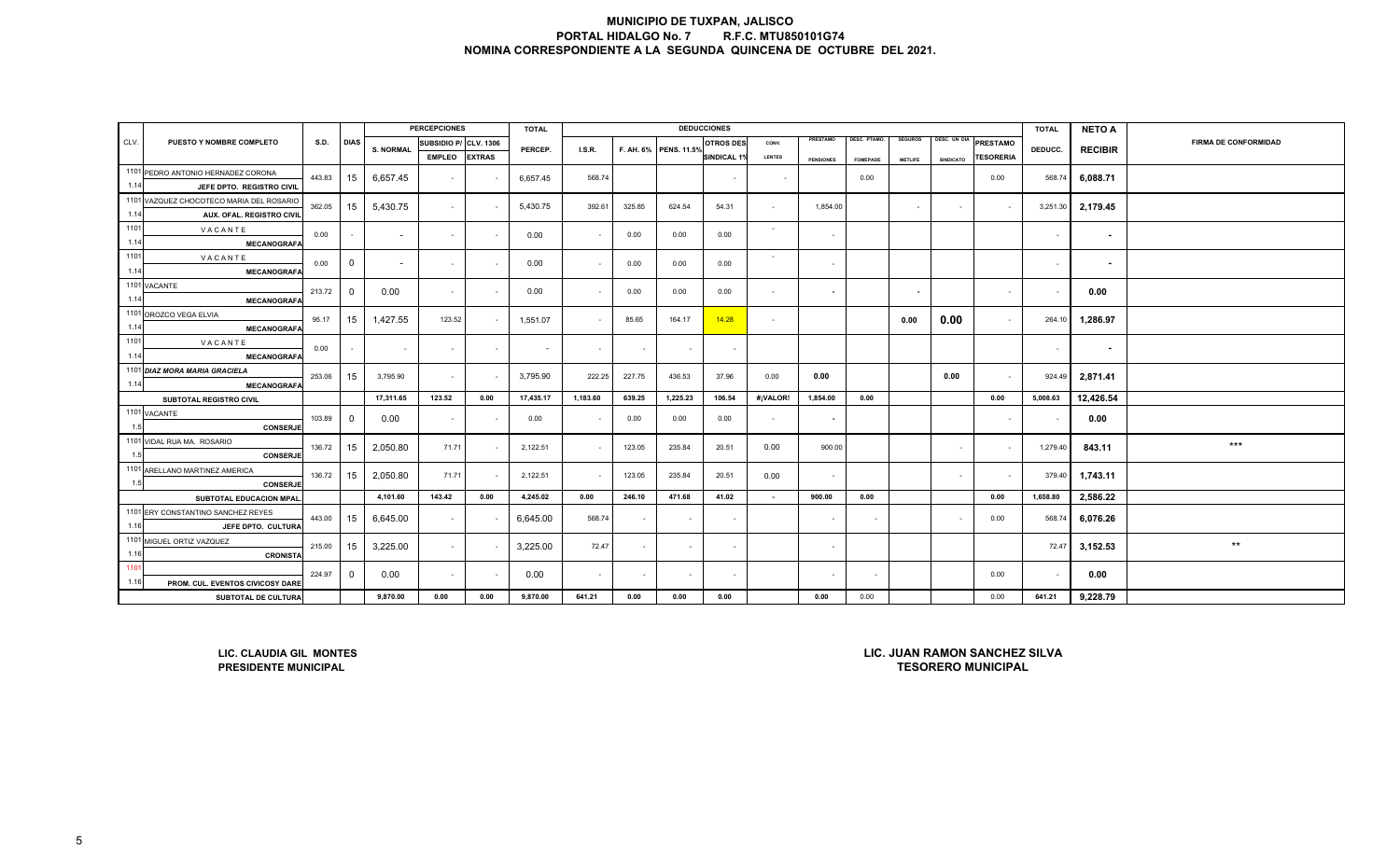|                                                                                                                               |                                                                                                                                                                                             |             |                |                          | <b>PERCEPCIONES</b>      |               | <b>TOTAL</b> |          |          |                       | <b>DEDUCCIONES</b> |               |                  |                 |                |              |                  | <b>TOTAL</b> | <b>NETO A</b>  |                             |
|-------------------------------------------------------------------------------------------------------------------------------|---------------------------------------------------------------------------------------------------------------------------------------------------------------------------------------------|-------------|----------------|--------------------------|--------------------------|---------------|--------------|----------|----------|-----------------------|--------------------|---------------|------------------|-----------------|----------------|--------------|------------------|--------------|----------------|-----------------------------|
| CLV.                                                                                                                          | <b>PUESTO Y NOMBRE COMPLETO</b>                                                                                                                                                             | <b>S.D.</b> | <b>DIAS</b>    | <b>S. NORMAL</b>         | SUBSIDIO P/ CLV. 1306    |               | PERCEP.      | I.S.R.   |          | F. AH. 6% PENS. 11.5% | OTROS DES          | CONV.         | PRESTAMO         | DESC. PTAMO.    | <b>SEGUROS</b> | DESC. UN DIA | <b>PRESTAMO</b>  | DEDUCC.      | <b>RECIBIR</b> | <b>FIRMA DE CONFORMIDAD</b> |
|                                                                                                                               |                                                                                                                                                                                             |             |                |                          | <b>EMPLEO</b>            | <b>EXTRAS</b> |              |          |          |                       | <b>SINDICAL 1%</b> | <b>LENTES</b> | <b>PENSIONES</b> | <b>FOMEPADE</b> | <b>METLIFE</b> | SINDICATO    | <b>TESORERIA</b> |              |                |                             |
| 1.18                                                                                                                          | 1101 SERGIO RUIZ MONTAÑO<br>JEFE DPTO. PARQUE VEHICULAR                                                                                                                                     | 443.83      | 15             | 6,657.45                 |                          |               | 6,657.45     | 568.74   |          |                       |                    |               |                  | 0.00            |                |              | 0.00             | 568.74       | 6,088.71       | $***$                       |
| 1.18                                                                                                                          | PRECIADO QUIROZ SALVADOR<br>DIR. IMAGEN URBANA Y PAVIMENTO:                                                                                                                                 | 443.83      | 15             | 6,657.45                 | $\sim$                   |               | 6,657.45     | 568.74   | 399.45   | 765.61                | 66.57              |               |                  |                 |                |              |                  | 1,800.37     | 4,857.08       |                             |
| 1.18                                                                                                                          | 1101 MENDOZA GUZMAN ROSALIO<br><b>MECANICO</b>                                                                                                                                              | 348.60      | 15             | 5,229.00                 | $\sim$                   |               | 5,229.00     | 366.85   | 313.74   | 601.34                | 52.29              | 0.00          |                  |                 |                |              |                  | 1,334.22     | 3,894.79       | $\star$                     |
| 1.18                                                                                                                          | 1101 SILVA GUZMAN ANDRES<br><b>AUX. MECANICO</b>                                                                                                                                            | 295.56      | 15             | 4,433.40                 | $\sim$                   |               | 4,433.40     | 277.73   | 266.00   | 509.84                | 44.33              | 0.00          | 1,927.00         |                 |                |              |                  | 3,024.91     | 1,408.49       |                             |
|                                                                                                                               | 1101 VACANTE                                                                                                                                                                                | 280.80      | $\Omega$       | 0.00                     | $\sim$                   |               |              |          | 0.00     | 0.00                  | 0.00               |               |                  |                 |                |              |                  |              | 0.00           |                             |
| 1.18                                                                                                                          | <b>SECRATARIA</b><br>1101 VACANTE                                                                                                                                                           | 134.84      | $\Omega$       | 0.00                     | $\sim$                   | $\sim$        | $\sim$       |          | 0.00     | 0.00                  | 0.00               | 0.00          | 0.00             |                 |                |              | $\sim$           |              | 0.00           |                             |
| 1.18                                                                                                                          | <b>VELADOR</b>                                                                                                                                                                              |             |                |                          |                          |               |              |          |          |                       |                    |               |                  |                 |                |              |                  |              |                |                             |
| 1.18                                                                                                                          | 1101 VAZQUEZ MENDOZA ENRIQUE<br><b>VELADOR</b>                                                                                                                                              | 170.60      | 15             | 2,559.00                 | 10.77                    |               | 2,569.77     |          | 153.54   | 294.29                | 25.59              | $\sim$        | 0.00             |                 | 0.00           | 0.00         | $\sim$           | 473.42       | 2,096.36       |                             |
|                                                                                                                               | SUBTOTAL MANTTO. DE VEHICULOS                                                                                                                                                               |             |                | 25,536.30                | 10.77                    | 0.00          | 25,547.07    | 1,782.06 | 1,132.73 | 2,171.07              | 188.79             | #¡VALOR!      | 1,927.00         | 0.00            |                |              | 0.00             | 7,201.65     | 18,345.42      |                             |
| 1.19                                                                                                                          | 1101 ROSA ELENA ARIAS NAVA<br>DIR. DE DESARROLLO HUMANO                                                                                                                                     | 665.45      | 15             | 9,981.75                 | $\sim$                   |               | 9,981.75     | 1,136.80 |          |                       |                    |               |                  |                 |                |              | 0.00             | 1,136.80     | 8,844.95       |                             |
| 1.19                                                                                                                          | 1101 OSVALDO ROMERO CHAVEZ<br>JEFE DPTO. ASUNTOS IND                                                                                                                                        | 443.83      | 15             | 6,657.45                 | $\sim$                   |               | 6,657.45     | 568.74   |          |                       |                    |               |                  |                 |                |              | 0.00             | 568.74       | 6,088.71       | $^{\star\star}$             |
| 1.19                                                                                                                          | 1101 VACANTE<br><b>CONSULTARIA Y PROYECTOS</b>                                                                                                                                              | 0.00        |                | $\overline{\phantom{a}}$ | $\sim$                   |               | 0.00         | $\sim$   |          |                       |                    |               |                  |                 |                |              |                  | $\sim$       | ٠              |                             |
|                                                                                                                               | 1101 MARCELA GUADALUPE CORTES RICKINA                                                                                                                                                       | 443.83      | 15             | 6,657.45                 | $\sim$                   |               | 6,657.45     | 568.74   |          |                       |                    | 0.00          | 0.00             |                 |                | 0.00         | 0.00             | 568.74       | 6,088.71       |                             |
| 1.19                                                                                                                          | JEFE DPTO, TUSIRMO                                                                                                                                                                          |             |                |                          |                          |               |              |          |          |                       |                    |               |                  |                 |                |              |                  |              |                |                             |
|                                                                                                                               | SUBTOTAL PARTIC. CIUDADANA<br>1101 VACANTE                                                                                                                                                  |             |                | 23,296.65                | 0.00                     | 0.00          | 23,296.65    | 2,274.28 | 0.00     | 0.00                  | 0.00               |               | 0.00             | 0.00            |                | 0.00         | 0.00             | 2,274.28     | 21,022.37      |                             |
| 1.20                                                                                                                          | DIR. CONTRALORIA Y TRANSPARENCIA                                                                                                                                                            | 414.61      | 0              | 0.00                     | $\sim$                   |               | 0.00         |          |          |                       |                    |               | 0.00             |                 |                |              | 0.00             |              | 0.00           |                             |
|                                                                                                                               | SUBTOTAL DE CONTROLARIA                                                                                                                                                                     |             |                | 0.00                     | 0.00                     | 0.00          | 0.00         | 0.00     | 0.00     | 0.00                  | 0.00               |               | 0.00             | 0.00            |                |              | 0.00             | 0.00         | 0.00           |                             |
| 1101<br>1.22                                                                                                                  | JEFE DPTO. PADRON Y LICENCIAS                                                                                                                                                               | 337.46      | $\Omega$       | 0.00                     | $\overline{\phantom{a}}$ |               | 0.00         |          |          |                       |                    |               |                  |                 |                |              | 0.00             |              | 0.00           |                             |
|                                                                                                                               | SUBTOTAL PADRON Y LICENCIAS                                                                                                                                                                 |             |                | 0.00                     | 0.00                     | 0.00          | 0.00         | 0.00     | 0.00     | 0.00                  | 0.00               |               | 0.00             | 0.00            |                |              | 0.00             | 0.00         | 0.00           |                             |
| 1101<br>1.24                                                                                                                  | JEFE DPTO. DESARROLLO ECON.                                                                                                                                                                 | 337.46      |                | 0.00                     |                          |               | 0.00         |          |          |                       |                    |               | 0.00             |                 |                |              | 0.00             |              | 0.00           |                             |
|                                                                                                                               | SUBTOTAL PROM. ECONOMICA                                                                                                                                                                    |             |                | 0.00                     | 0.00                     | 0.00          | 0.00         | 0.00     | 0.00     | 0.00                  | 0.00               | 0.00          | 0.00             | 0.00            |                |              | 0.00             | 0.00         | 0.00           |                             |
|                                                                                                                               | VACANIE<br>AUX. COMUNICACIÓN SOCIAL                                                                                                                                                         | 0.00        |                |                          |                          |               |              |          |          |                       |                    |               |                  |                 |                |              |                  |              | ٠              |                             |
|                                                                                                                               | 1101 VACANTE<br><b>AUX. COPLADEMUN</b>                                                                                                                                                      |             | $\overline{0}$ |                          | $\overline{\phantom{a}}$ |               | $\sim$       |          |          |                       |                    |               |                  |                 |                |              |                  | $\sim$       | ٠              |                             |
|                                                                                                                               | 1101 CORTES MUNGUIA ANGEL<br><b>VEL. PARQUE VEHICULAR</b>                                                                                                                                   | 170.60      | 15             | 2,559.00                 | 10.77                    | $\sim$        | 2,569.77     |          | 153.54   | 294.29                | 25.59              | 0.00          | 0.00             |                 |                | 0.00         | 0.00             | 473.42       | 2,096.36       |                             |
| 2,559.00<br>2,569.77<br>153.54<br>25.59<br>0.00<br>10.77<br>0.00<br>0.00<br>294.29<br>0.00<br>SUBTOTAL EVENTUALES GOBERNACION |                                                                                                                                                                                             |             |                |                          |                          |               |              |          |          |                       |                    | 0.00          | 473.42           | 2,096.36        |                |              |                  |              |                |                             |
|                                                                                                                               | 395,324.23<br><b>TOTAL RAMO 1 GOBERNACION</b><br>393,963.75<br>288.48<br>1,072.00<br>48,786.19<br>5,178.32<br>9,925.12<br>863.05<br>#¡VALOR!<br>13,334.16<br>0.00<br>150.00<br>0.00<br>0.00 |             |                |                          |                          |               |              |          |          |                       |                    |               |                  | 78,236.84       | 317,087.39     |              |                  |              |                |                             |
|                                                                                                                               | LIC. JUAN RAMON SANCHEZ SILVA<br>LIC. CLAUDIA GIL MONTES                                                                                                                                    |             |                |                          |                          |               |              |          |          |                       |                    |               |                  |                 |                |              |                  |              |                |                             |

**LIC. CLAUDIA GIL MONTESPRESIDENTA MUNICIPAL** 

**TESORERO MUNICIPAL**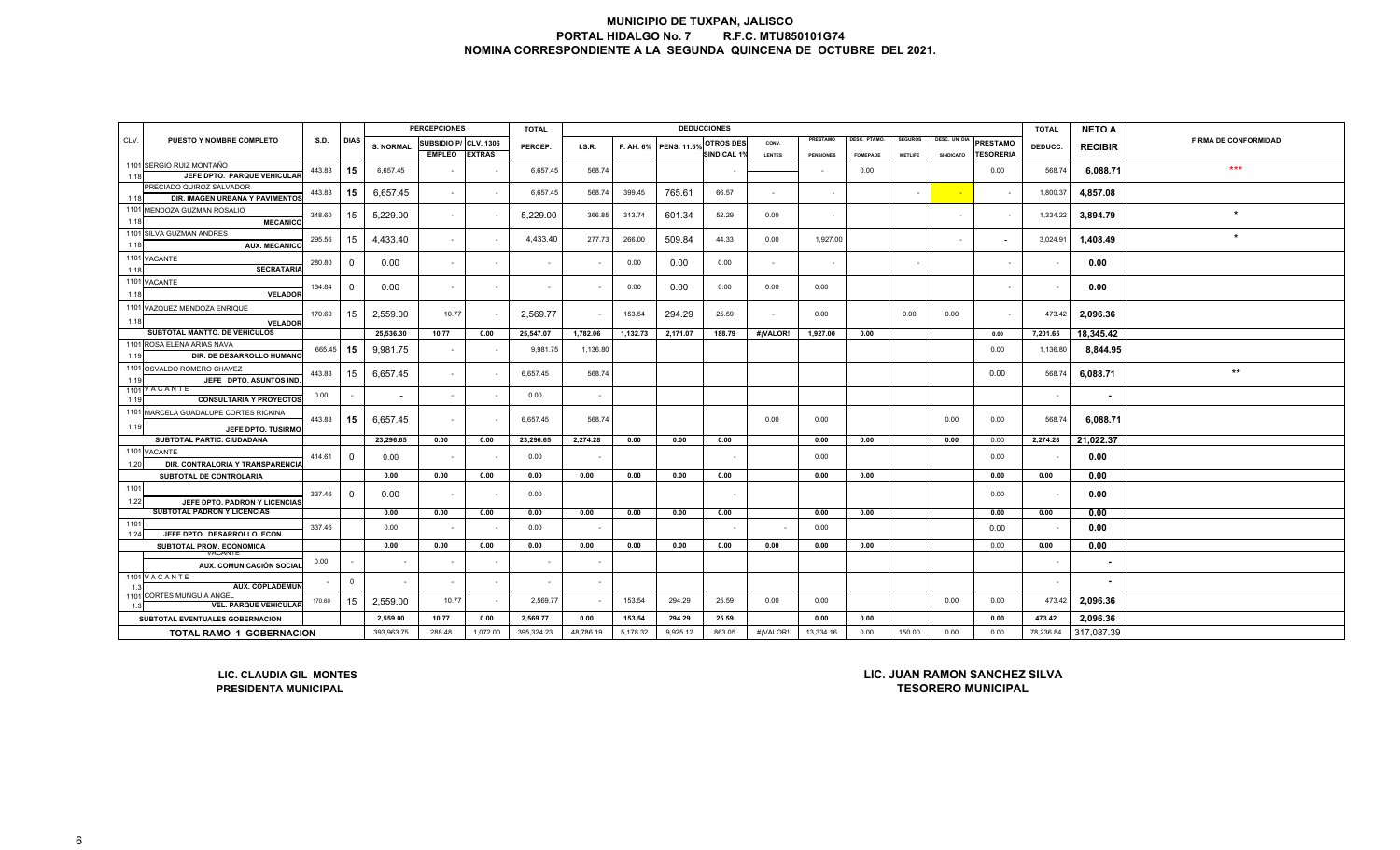|      |                                                                                                                               |             |                |                  | <b>PERCEPCIONES</b>      |               | <b>TOTAL</b> |          |        |                       | <b>DEDUCCIONES</b> |        |                  |                 |                |                  |                                                            | <b>TOTAL</b> | <b>NETO A</b>  |                             |
|------|-------------------------------------------------------------------------------------------------------------------------------|-------------|----------------|------------------|--------------------------|---------------|--------------|----------|--------|-----------------------|--------------------|--------|------------------|-----------------|----------------|------------------|------------------------------------------------------------|--------------|----------------|-----------------------------|
| CLV. | PUESTO Y NOMBRE COMPLETO                                                                                                      | <b>S.D.</b> | <b>DIAS</b>    | <b>S. NORMAL</b> | SUBSIDIO P/ CLV. 1306    |               | PERCEP.      | LS.R.    |        | F. AH. 6% PENS. 11.5% | <b>OTROS DES</b>   | CONV.  | PRESTAMO         | DESC. PTAMO.    | <b>SEGUROS</b> |                  | DESC. UN DIA PRESTAMO                                      | DEDUCC.      |                | <b>FIRMA DE CONFORMIDAD</b> |
|      |                                                                                                                               |             |                |                  | <b>EMPLEO</b>            | <b>EXTRAS</b> |              |          |        |                       | SINDICAL 1%        | LENTES | <b>PENSIONES</b> | <b>FOMEPADE</b> | <b>METLIFE</b> | <b>SINDICATO</b> | <b>TESORERIA</b>                                           |              | <b>RECIBIR</b> |                             |
|      | 1101 JOSE DE JESUS MENDOZA FLOREAN                                                                                            | 15          | 1,933.50       | 79.22            | $\sim$                   | 2,012.72      | $\sim$       |          |        |                       |                    |        |                  |                 |                | $\sim$           |                                                            | 2,012.72     |                |                             |
| 2.1  | <b>DELEGADO PLATANAR</b>                                                                                                      | 128.90      |                |                  |                          |               |              |          |        |                       |                    |        |                  |                 |                |                  |                                                            |              |                |                             |
| 2.1  | 1101 VACANTE                                                                                                                  | 105.94      | $\overline{0}$ | $\sim$           | $\sim$                   | $\sim$        | $\sim$       | $\sim$   |        |                       |                    |        |                  |                 |                |                  |                                                            | $\sim$       | $\sim$         |                             |
|      | DELEGADO POZO SANTO<br>1101 MARIA DE LOURDES ALCARAZ FABIAN                                                                   |             |                |                  |                          |               |              |          |        |                       |                    |        |                  |                 |                |                  |                                                            |              |                |                             |
| 2.1  | <b>DELEGADO DE AGOSTO</b>                                                                                                     | 128.90      | 15             | 1,933.50         | 79.22                    | $\sim$        | 2,012.72     | $\sim$   |        |                       |                    |        |                  |                 |                |                  |                                                            |              | 2,012.72       |                             |
|      | 1101 MARIA GUADALUPE OCHOA DIAZ                                                                                               | 128.90      | 15             | 1,933.50         | 79.22                    | $\sim$        | 2,012.72     | $\sim$   |        |                       |                    |        |                  |                 |                |                  |                                                            |              | 2,012.72       |                             |
| 2.1  | DELEGADO DE LA HIGUERA                                                                                                        |             |                |                  |                          |               |              |          |        |                       |                    |        |                  |                 |                |                  |                                                            |              |                |                             |
|      | 1101 MARIA DE JESUS GASPAR ISABELES                                                                                           | 128.90      | 15             | 1,933.50         | 79.22                    | $\sim$        | 2,012.72     | $\sim$   |        |                       |                    |        |                  |                 |                |                  |                                                            |              | 2,012.72       |                             |
| 2.1  | <b>DELEGADO ESPANATICA</b>                                                                                                    |             |                |                  |                          |               |              |          |        |                       |                    |        |                  |                 |                |                  |                                                            |              |                |                             |
| 2.1  | 1101 EZEQUIEL RAMIREZ MARTINEZ<br>DELEGADO DEL 21 DE NOVIEMBRE                                                                | 75.00       | 15             | 1,125.00         | 142.99                   | $\sim$        | 1,267.99     | $\sim$   |        |                       |                    |        |                  |                 |                |                  |                                                            |              | 1,267.99       |                             |
|      | SUBTOTAL DELEGACIONES Y AGENCIAS                                                                                              |             |                | 8,859.00         | 459.87                   | 0.00          | 9,318.87     | 0.00     | 0.00   | 0.00                  | 0.00               |        | 0.00             | 0.00            |                |                  | 0.00                                                       | 0.00         | 9,318.87       |                             |
|      | TOTAL RAMO DOS DELEGS. Y AGENCIAS                                                                                             |             |                | 8,859.00         | 459.87                   | 0.00          | 9,318.87     | 0.00     | 0.00   | 0.00                  | 0.00               |        | 0.00             | 0.00            |                |                  | 0.00                                                       | 0.00         | 9,318.87       |                             |
|      | 1101 JUAN RAMON SOLANO VAZQUEZ                                                                                                | 1,249.90    | 15             | 18,748.50        | $\overline{\phantom{a}}$ |               | 18,748.50    | 2,728.73 |        |                       | $\sim$             |        |                  | 0.00            |                |                  | 0.00                                                       | 2,728.73     | 16,019.77      |                             |
| 3.1  | FUN. DE LA HDA. PUB.MPAL                                                                                                      |             |                |                  |                          |               |              |          |        |                       |                    |        |                  |                 |                |                  |                                                            |              |                |                             |
|      | 1101 VACANTE                                                                                                                  | 346.67      | $\overline{0}$ | 0.00             | $\blacksquare$           |               | 0.00         | $\sim$   |        |                       | $\sim$             |        |                  |                 |                |                  |                                                            |              | 0.00           |                             |
| 3.1  | SUB-TESORERO MUNICIPAL                                                                                                        |             |                |                  |                          |               |              |          |        |                       |                    |        |                  |                 |                |                  |                                                            |              |                |                             |
| 3.1  | 1101 LOPEZ MARTINEZ PATRICIA<br><b>SECRETARIA</b>                                                                             | 259.62      | 15             | 3,894.30         | $\overline{\phantom{a}}$ |               | 3,894.30     | 230.81   | 233.66 | 447.84                | 38.94              | 0.00   | 1,581.10         |                 |                | $\sim$           | $\sim$                                                     | 2,532.36     | 1,361.94       | $***$                       |
|      | SUBTOTAL HACIENDA PUBLICA                                                                                                     |             |                | 22,642.80        | 0.00                     | 0.00          | 22,642.80    | 2,959.54 | 233.66 | 447.84                | 38.94              |        | 1,581.10         | 0.00            |                |                  | 0.00                                                       | 5,261.09     | 17,381.71      |                             |
|      | 1101 ISABELES MEMBRILA ELADIA                                                                                                 | 267.66      | 15             | 4,014.90         | $\overline{\phantom{a}}$ |               | 4,014.90     | 241.31   | 240.89 | 461.71                | 40.15              | $\sim$ | 0.00             |                 | 0.00           | 0.00             | $\sim$                                                     | 984.07       | 3,030.83       |                             |
| 3.3  | <b>AUX. DE INGRESOS</b>                                                                                                       |             |                |                  |                          |               |              |          |        |                       |                    |        |                  |                 |                |                  |                                                            |              |                |                             |
| 3.3  | 1101 SANCHEZ RAMIREZ ENEDINA<br><b>SECRETARIA</b>                                                                             | 226.72      | 15             | 3,400.80         | $\sim$                   |               | 3,400.80     | 87.78    | 204.05 | 391.09                | 34.01              | 0.00   | 1,103.94         |                 |                | $\sim$           | $\sim$                                                     | 1,820.87     | 1,579.93       |                             |
| 1101 | VACANTE                                                                                                                       |             |                |                  |                          |               |              |          |        |                       |                    |        |                  |                 |                |                  |                                                            |              |                |                             |
| 3.3  | <b>CAJERA</b>                                                                                                                 | $\sim$      | $\sim$         | $\sim$           | $\sim$                   | $\sim$        | $\sim$       | $\sim$   |        | $\sim$                | $\sim$             |        |                  |                 |                |                  |                                                            |              | $\sim$         |                             |
|      | 1101 VACANTE                                                                                                                  | 0.00        | $\sim$         | $\sim$           | $\sim$                   | $\sim$        | $\sim$       | $\sim$   | $\sim$ | $\sim$                | $\sim$             |        | $\sim$           |                 |                |                  | $\sim$                                                     | $\sim$       | $\sim$         |                             |
| 3.3  | CAJERA                                                                                                                        |             |                |                  |                          |               |              |          |        |                       |                    |        |                  |                 |                |                  |                                                            |              |                |                             |
|      | 7,415.70<br>0.00<br>0.00<br>444.94<br>852.81<br>74.16<br>1,103.94<br>0.00<br>0.00<br>7,415.70<br>329.09<br><b>SUB TOTAL 1</b> |             |                |                  |                          |               |              |          |        |                       |                    |        |                  |                 | 2,804.93       | 4,610.77         |                                                            |              |                |                             |
|      | LIC. CLAUDIA GIL MONTES<br><b>PRESIDENTA MUNICIPAL</b>                                                                        |             |                |                  |                          |               |              |          |        |                       |                    |        |                  |                 |                |                  | LIC. JUAN RAMON SANCHEZ SILVA<br><b>TESORERO MUNICIPAL</b> |              |                |                             |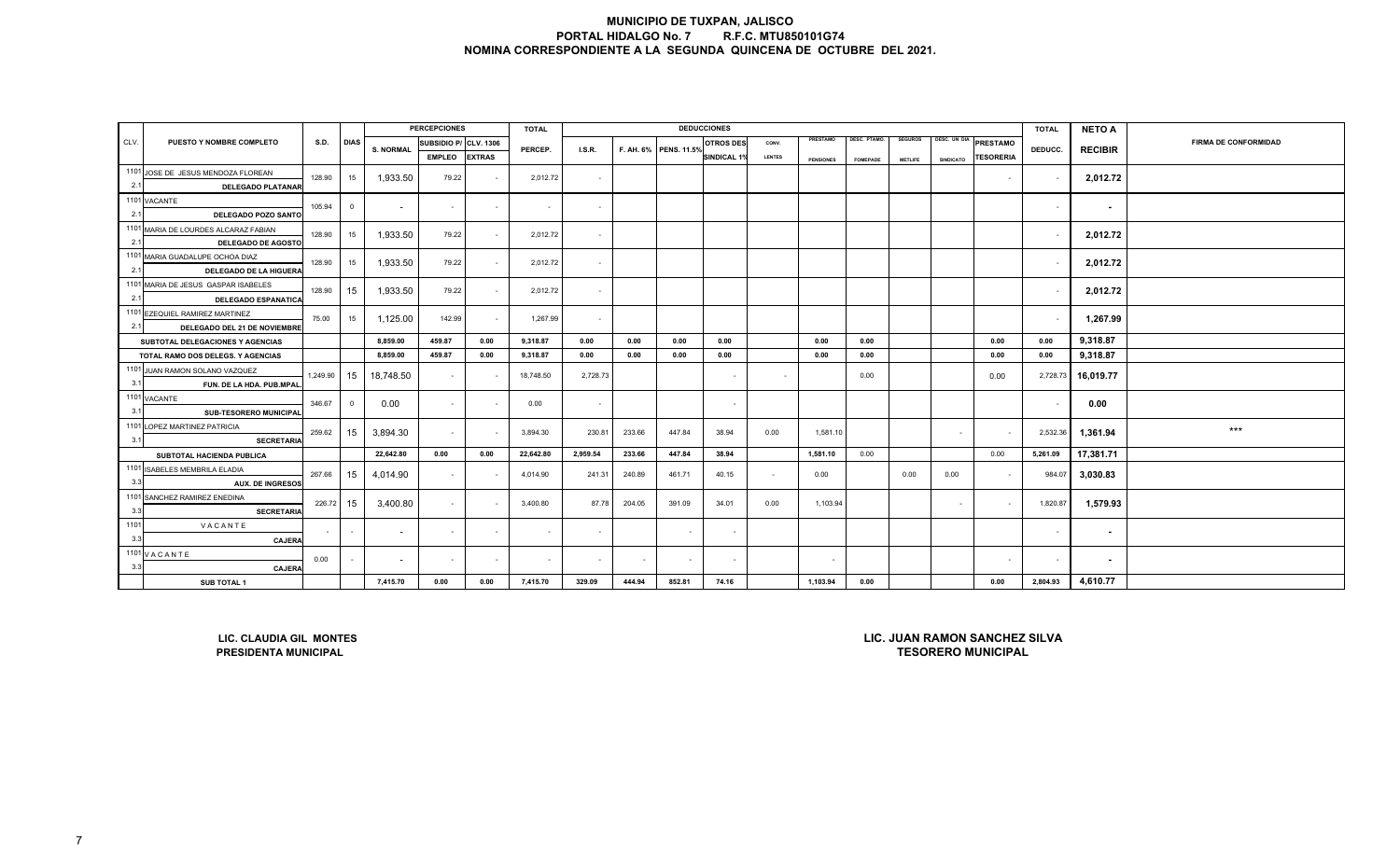|      |                                                             |             |                |                  | <b>PERCEPCIONES</b> |                  | <b>TOTAL</b> |          |        |                       | <b>DEDUCCIONES</b>       |                |                  |                 |                |                  |                           | <b>TOTAL</b> | <b>NETO A</b>  |                             |
|------|-------------------------------------------------------------|-------------|----------------|------------------|---------------------|------------------|--------------|----------|--------|-----------------------|--------------------------|----------------|------------------|-----------------|----------------|------------------|---------------------------|--------------|----------------|-----------------------------|
| CLV. | PUESTO Y NOMBRE COMPLETO                                    | <b>S.D.</b> | <b>DIAS</b>    | <b>S. NORMAL</b> | SUBSIDIO P/         | <b>CLV. 1306</b> | PERCEP.      | I.S.R.   |        | F. AH. 6% PENS. 11.5% | <b>OTROS DES</b>         | CONV.          | PRESTAMO         | DESC. PTAMO.    | <b>SEGUROS</b> |                  | DESC. UN DIA PRESTAMO     | DEDUCC.      |                | <b>FIRMA DE CONFORMIDAD</b> |
|      | <b>EMPLEO</b>                                               |             |                |                  |                     |                  |              |          |        |                       | <b>SINDICAL 1%</b>       | <b>LENTES</b>  | <b>PENSIONES</b> | <b>FOMEPADE</b> | <b>METLIFE</b> | <b>SINDICATO</b> | <b>TESORERIA</b>          |              | <b>RECIBIR</b> |                             |
|      | 1101 VACANTE                                                | 181.17      | $\overline{0}$ | 0.00             |                     |                  |              |          |        |                       |                          |                |                  |                 |                |                  |                           |              |                |                             |
| 3.3  | <b>RECAUDADOR DE MERCADOS</b>                               |             |                |                  | $\blacksquare$      |                  | $\sim$       | $\sim$   |        |                       |                          |                |                  |                 |                |                  |                           | $\sim$       | $\sim$         |                             |
|      | 1101 NAVARRO SANCHEZ MIGUEL ANGEL                           | 278.74      | 15             | 4,181.10         |                     |                  | 4,181.10     | 255.77   | 250.87 | 480.83                | 41.81                    | 0.00           | 1,650.00         |                 |                | $\sim$           |                           | 2,679.27     | 1,501.83       |                             |
| 3.3  | <b>AUXILIAR DE RECAUDADOR</b>                               |             |                |                  | $\sim$              |                  |              |          |        |                       |                          |                |                  |                 |                |                  |                           |              |                |                             |
|      | 1101 MARTINEZ BARBOSA JUAN ALBERTO                          | 280.00      | 15             | 4,200.00         | $\sim$              |                  | 4,200.00     | 257.42   | 252.00 | 483.00                | 42.00                    |                | $\sim$           |                 |                | $\sim$           |                           | 1,034.42     | 3,165.58       |                             |
| 3.3  | <b>INSPECTOR FISCAL</b>                                     |             |                |                  |                     |                  |              |          |        |                       |                          |                |                  |                 |                |                  |                           |              |                |                             |
|      | 1101 VACANTE                                                | 216.32      | $\mathbf{0}$   | 0.00             | $\sim$              | $\sim$           | $\sim$       | $\sim$   | 0.00   | 0.00                  | $\overline{\phantom{a}}$ |                | $\sim$           |                 | $\sim$         |                  | $\sim$                    | $\sim$       | $\sim$         |                             |
| 3.3  | <b>INSPECTOR FISCAL</b>                                     |             |                |                  |                     |                  |              |          |        |                       |                          |                |                  |                 |                |                  |                           |              |                |                             |
|      | 1101 BAUTISTA TEJEDA ANA YURIDIA                            | 280.00      | 15             | 4,200.00         | $\sim$              | $\sim$           | 4,200.00     | 257.42   |        |                       | 42.00                    |                | $\sim$           |                 |                |                  |                           | 299.42       | 3,900.58       |                             |
| 3.3  | <b>INSPECTOR FISCAL</b>                                     |             |                |                  |                     |                  |              |          |        |                       |                          |                |                  |                 |                |                  |                           |              |                |                             |
|      | SUBTOTAL DEPTO. DE INGRESOS                                 |             |                | 12,581.10        | 0.00                | 0.00             | 12,581.10    | 770.61   | 502.87 | 963.83                | 125.81                   |                | 1,650.00         | 0.00            |                |                  | 0.00                      | 4,013.11     | 8,567.99       |                             |
|      | 1101 HECTOR ANGUANO GONZALEZ                                | 285.00      | 15             | 4,275.00         | $\sim$              |                  | 4,275.00     | 263.95   | 0.00   | 0.00                  | 0.00                     | $\overline{a}$ | $\sim$           |                 | $\sim$         |                  |                           | 263.95       | 4,011.05       |                             |
| 3.7  | <b>AUX. DE EGRESOS</b>                                      |             |                |                  |                     |                  |              |          |        |                       |                          |                |                  |                 |                |                  |                           |              |                |                             |
|      | 1101 MORFIN MORFIN REMIGIO                                  | 472.23      | 15             | 7,083.45         | $\sim$              | 1,180.58         | 8,264.03     | 641.54   | 425.01 | 814.60                | 70.83                    | 0.00           | $\sim$           |                 |                | $\sim$           | $\sim$                    | 1,951.98     | 6,312.05       | $***$                       |
| 3.7  | JEFE DEL DPTO. DE EGRESOS                                   |             |                |                  |                     |                  |              |          |        |                       |                          |                |                  |                 |                |                  |                           |              |                |                             |
|      | 1101 LOPEZ ALCANTARA EVA ELIZABETH                          | 286.68      | 15             | 4,300.20         | $\sim$              |                  | 4,300.20     | 266.14   | 258.01 | 494.52                | 43.00                    | $\sim$         | $\sim$           |                 | 150.00         | $\sim$           | $\sim$                    | 1,211.68     | 3,088.52       |                             |
| 3.7  | <b>AUX. DE TESORERIA</b>                                    |             |                |                  |                     |                  |              |          |        |                       |                          |                |                  |                 |                |                  |                           |              |                |                             |
|      | 1101 DAMIAN FIGUEROA ERIKA JAQUELINE                        | 220.85      | 15             | 3,312.75         | $\sim$              |                  | 3,312.75     | 80.11    | 198.77 | 380.97                | 33.13                    |                | 1,000.00         |                 | 0.00           | $\sim$           |                           | 1,692.97     | 1,619.78       |                             |
| 3.7  | <b>PAGADOR</b>                                              |             |                |                  |                     |                  |              |          |        |                       |                          |                |                  |                 |                |                  |                           |              |                |                             |
|      | SUBTOTAL DEPTO. DE EGRESOS                                  |             |                | 18,971.40        | 0.00                | 1,180.58         | 20,151.98    | 1,251.74 | 881.78 | 1,690.09              | 146.96                   | #¡VALOR!       | 1,000.00         | 0.00            |                |                  | 0.00                      | 5,120.57     | 15,031.40      |                             |
| 3.10 | 1101 VACANTE                                                | 248.01      | $\overline{0}$ | $\sim$           | $\sim$              | $\sim$           | $\sim$       | $\sim$   |        |                       | $\sim$                   |                | $\sim$           |                 |                |                  |                           | $\sim$       | $\sim$         |                             |
|      | JEFE DE PROVEEDURIA                                         |             |                |                  |                     |                  |              |          |        |                       |                          |                |                  |                 |                |                  |                           |              |                |                             |
|      | 1101 GARCIA RAMIREZ CLAUDIA CELINA<br><b>AUX DE COMPRAS</b> | 472.23      | 15             | 7,083.45         | $\sim$              |                  | 7,083.45     | 641.54   | 425.01 | 814.60                | 70.83                    | $\sim$         | $\sim$           |                 | $\sim$         | $\sim$           | $\sim$                    | 1,951.98     | 5,131.47       |                             |
| 1.3  | 1101 FLORES ROSALES PETRA                                   |             |                |                  |                     |                  |              |          |        |                       |                          |                |                  |                 |                |                  |                           |              |                |                             |
| 3.10 | <b>SECRETARIA</b>                                           | 333.34      | 15             | 5,000.10         | $\sim$              |                  | 5,000.10     | 337.55   | 300.01 | 575.01                | 50.00                    | $\sim$         | 2,501.00         |                 | $\sim$         | $\sim$           |                           | 3,763.57     | 1,236.53       |                             |
|      | SUBTOTAL DE PROVEEDURIA                                     |             |                | 12,083.55        | 0.00                | 0.00             | 12,083.55    | 979.09   | 725.01 | 1,389.61              | 120.84                   | #¡VALOR!       | 2,501.00         | 0.00            |                |                  | 0.00                      | 5,715.55     | 6,368.00       |                             |
|      | 1101 VAZQUEZ VELAZQUEZ SAMUEL                               |             |                |                  |                     |                  |              |          |        |                       |                          |                |                  |                 |                |                  |                           |              |                |                             |
| 3.12 | <b>ANALISTA</b>                                             | 298.42      | 15             | 4,476.30         | $\sim$              |                  | 4,476.30     | 281.47   | 268.58 | 514.77                | 44.76                    | 0.00           | 1,919.00         |                 |                | $\sim$           |                           | 3,028.59     | 1,447.71       |                             |
|      | SUBTOTAL DEPTO. DE COMP. E INFORM                           |             |                | 4,476.30         | 0.00                | 0.00             | 4,476.30     | 281.47   | 268.58 | 514.77                | 44.76                    |                | 1,919.00         | 0.00            |                |                  | 0.00                      | 3,028.59     | 1,447.71       |                             |
|      | LIC. JUAN RAMON SANCHEZ SILVA<br>LIC. CLAUDIA GIL MONTES    |             |                |                  |                     |                  |              |          |        |                       |                          |                |                  |                 |                |                  |                           |              |                |                             |
|      | <b>PRESIDENTA MUNICIPAL</b>                                 |             |                |                  |                     |                  |              |          |        |                       |                          |                |                  |                 |                |                  | <b>TESORERO MUNICIPAL</b> |              |                |                             |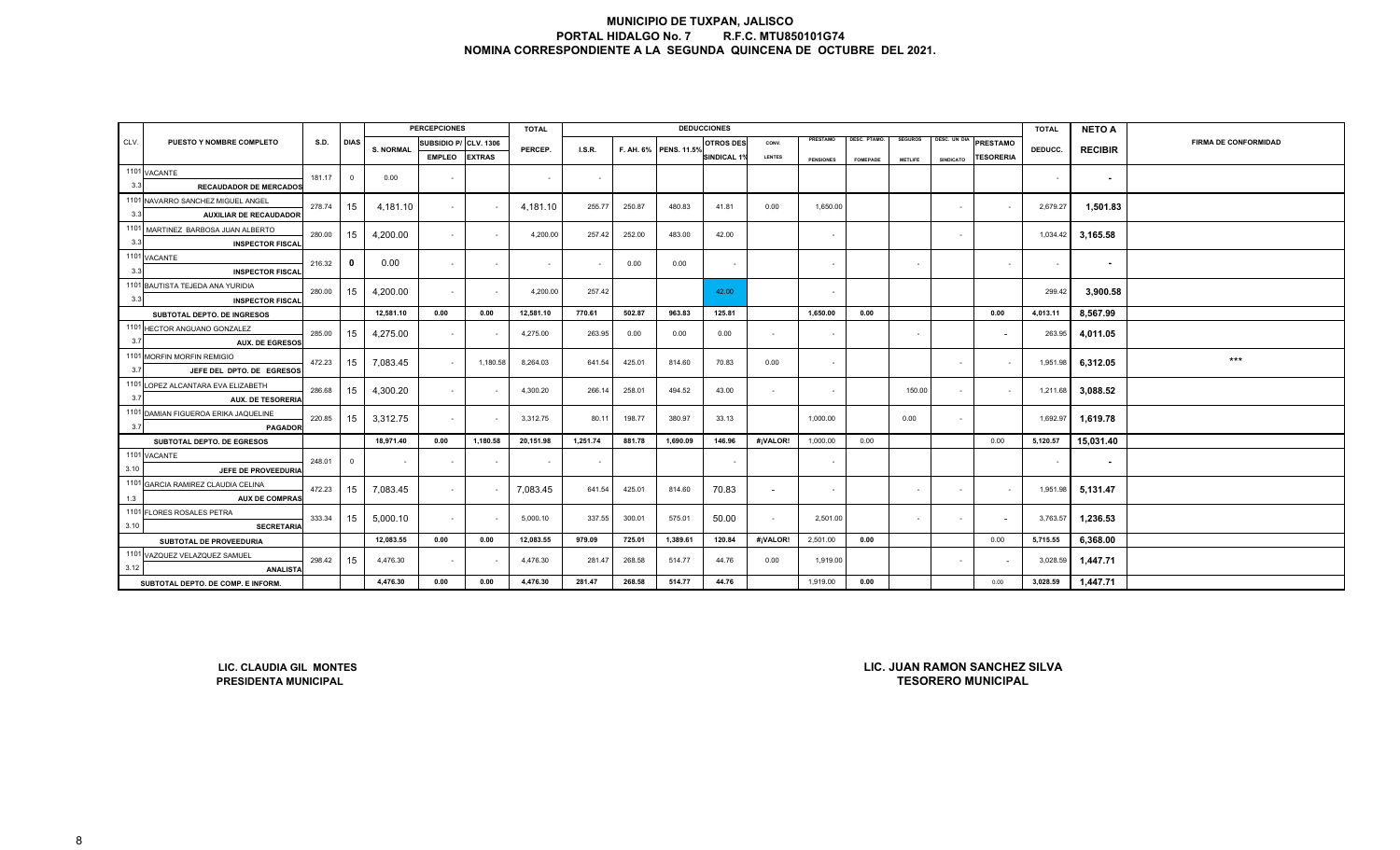|      |                                                          |             |             |                          | <b>PERCEPCIONES</b>      |               | <b>TOTAL</b> |                |          |                       | <b>DEDUCCIONES</b> |               |                  |                     |                          |                          |                           | <b>TOTAL</b> | <b>NETO A</b>  |                             |
|------|----------------------------------------------------------|-------------|-------------|--------------------------|--------------------------|---------------|--------------|----------------|----------|-----------------------|--------------------|---------------|------------------|---------------------|--------------------------|--------------------------|---------------------------|--------------|----------------|-----------------------------|
| CLV. | PUESTO Y NOMBRE COMPLETO                                 | <b>S.D.</b> | <b>DIAS</b> | <b>S. NORMAL</b>         | SUBSIDIO P/ CLV. 1306    |               | PERCEP.      | LS.R.          |          | F. AH. 6% PENS. 11.5% | <b>OTROS DES</b>   | CONV.         | PRESTAMO         | <b>DESC. PTAMO.</b> | <b>SEGUROS</b>           | DESC. UN DIA             | <b>PRESTAMO</b>           | DEDUCC.      | <b>RECIBIR</b> | <b>FIRMA DE CONFORMIDAD</b> |
|      |                                                          |             |             |                          | <b>EMPLEO</b>            | <b>EXTRAS</b> |              |                |          |                       | SINDICAL 1%        | <b>LENTES</b> | <b>PENSIONES</b> | <b>FOMEPADE</b>     | <b>METLIFE</b>           | <b>SINDICATO</b>         | <b>TESORERIA</b>          |              |                |                             |
|      | 1101 MARIA DE LOURDES ISABELES OSORIO                    | 443.83      | 15          | 6,657.45                 | $\blacksquare$           | $\sim$        | 6,657.45     | 568.74         |          | 0.00                  |                    |               |                  |                     |                          |                          |                           | 568.74       | 6,088.71       |                             |
| 3.13 | JEFE DPTO. CATASTRO                                      |             |             |                          |                          |               |              |                |          |                       |                    |               |                  |                     |                          |                          | $\sim$                    |              |                |                             |
|      | 1101 LARIOS GARCIA ANTONIO                               | 346.53      | 15          | 5,197.95                 | $\sim$                   | $\sim$        | 5,197.95     | 362.87         | 311.88   | 597.76                | 51.98              | 0.00          | 0.00             |                     |                          | 0.00                     | $\sim$                    | 1,324.49     | 3,873.46       |                             |
| 3.13 | <b>ENC. DE EVALUACION</b>                                |             |             |                          |                          |               |              |                |          |                       |                    |               |                  |                     |                          |                          |                           |              |                |                             |
| 1101 | VACANTE                                                  | 118.40      |             | $\overline{\phantom{a}}$ | $\sim$                   | $\sim$        | $\sim$       | $\sim$         | 0.00     | 0.00                  | 0.00               | $\sim$        |                  |                     |                          |                          | $\sim$                    | $\sim$       | $\sim$         |                             |
| 3.13 | AUX. DE CAJERA                                           |             |             |                          |                          |               |              |                |          |                       |                    |               |                  |                     |                          |                          |                           |              |                |                             |
|      | 1101 BERNAL GARCIA GERARDO JAVIER                        | 413.20      | 15          | 6,198.00                 | $\sim$                   | $\sim$        | 6,198.00     | 501.37         | 371.88   | 712.77                | 61.98              | $\sim$        | $\sim$           |                     |                          | $\sim$                   | $\sim$                    | 1,648.00     | 4,550.00       |                             |
| 1.00 | <b>AUX. TECNICO</b>                                      |             |             |                          |                          |               |              |                |          |                       |                    |               |                  |                     |                          |                          |                           |              |                |                             |
|      | 1101 GUIZAR FUENTES ROSA MARIA                           | 253.06      | 15          | 3,795.90                 | $\sim$                   | $\sim$        | 3,795.90     | 222.25         | 227.75   | 436.53                | 37.96              | $\sim$        | 1,875.00         | $\sim$              |                          | $\blacksquare$           | $\sim$                    | 2,799.49     | 996.41         |                             |
| 3.13 | <b>AUX. TECNICO</b>                                      |             |             |                          |                          |               |              |                |          |                       |                    |               |                  |                     |                          |                          |                           |              |                |                             |
|      | 1101 MUNGUIA VAZQUEZ ELIEZER                             | 300.00      | 15          | 4,500.00                 | $\sim$                   |               | 4,500.00     | 283.53         | 270.00   | 517.50                | 45.00              | 0.00          | 1,465.00         |                     |                          | $\blacksquare$           |                           | 2,581.03     | 1,918.97       |                             |
| 3.13 | <b>AUX.TECNICO</b>                                       |             |             |                          |                          |               |              |                |          |                       |                    |               |                  |                     |                          |                          |                           |              |                |                             |
|      | 1101 VIERA GONZALEZ BRENDA                               | 413.20      | 15          | 6,198.00                 | $\sim$                   | $\sim$        | 6,198.00     | 501.37         | 371.88   | 712.77                | 61.98              | 0.00          | $\sim$           |                     |                          | $\blacksquare$           | $\overline{\phantom{a}}$  | 1,648.00     | 4,550.00       |                             |
| 3.13 | <b>AUX. ADMINISTRATIVO</b>                               |             |             |                          |                          |               |              |                |          |                       |                    |               |                  |                     |                          |                          |                           |              |                |                             |
|      | 1101 GUTIERREZ SILVA LAURA OLIVIA                        | 253.06      | 15          | 3,795.90                 | $\sim$                   | $\sim$        | 3,795.90     | 222.25         | 227.75   | 436.53                | 37.96              | $\sim$        | 1,708.00         |                     | $\overline{\phantom{a}}$ | $\overline{\phantom{a}}$ | $\sim$                    | 2,632.49     | 1,163.41       |                             |
| 3.13 | <b>AUX. DE CATASTRO</b>                                  |             |             |                          |                          |               |              |                |          |                       |                    |               |                  |                     |                          |                          |                           |              |                |                             |
|      | 1101 SANTANA ALVAREZ KATYA ROMINA                        | 253.06      | 15          | 3,795.90                 | $\sim$                   | 500.00        | 4,295.90     | 222.25         | 227.75   | 436.53                | 37.96              | 0.00          | 1,661.00         |                     | $\sim$                   | $\sim$                   | $\sim$                    | 2,585.49     | 1,710.41       | $\star\star$                |
| 3.13 | <b>AUX. DE CATASTRO</b>                                  |             |             |                          |                          |               |              |                |          |                       |                    |               |                  |                     |                          |                          |                           |              |                |                             |
|      | SUBTOTAL DEPTO. DE IMPTO. PREDIAL                        |             |             | 40,139.10                | 0.00                     | 500.00        | 40,639.10    | 2,884.63       | 2,008.90 | 3,850.39              | 334.82             | #¡VALOR!      | 6,709.00         | 0.00                |                          | 0.00                     | 0.00                      | 15,787.73    | 24,851.37      |                             |
| 1101 |                                                          |             |             |                          | $\overline{\phantom{a}}$ |               | $\sim$       | $\sim$         |          |                       |                    |               |                  |                     |                          |                          |                           | $\sim$       | $\sim$         |                             |
|      | <b>AUX. CATASTRO</b>                                     |             |             |                          |                          |               |              |                |          |                       |                    |               |                  |                     |                          |                          |                           |              |                |                             |
| 3.17 | 1101 VACANTE                                             | 96.00       | $\sim$      | $\sim$                   | $\blacksquare$           | $\sim$        | $\sim$       | $\sim$         |          |                       |                    |               |                  |                     |                          |                          |                           | $\sim$       | $\sim$         |                             |
|      | <b>INSPECTOR FISCAL</b>                                  |             |             |                          |                          |               |              |                |          |                       |                    |               |                  |                     |                          |                          |                           |              |                |                             |
| 3.17 | 1101 VACANTE<br>JEFE DE COMP. E INFORMATICA              | 292.03      |             | 0.00                     | $\blacksquare$           | $\sim$        | $\sim$       | $\sim$         |          |                       |                    |               |                  |                     |                          |                          |                           | $\sim$       | $\blacksquare$ |                             |
|      | SUBTOTAL EVENTUALES RAMO 3                               |             |             | 0.00                     | 0.00                     | 0.00          | 0.00         | $\blacksquare$ | 0.00     | 0.00                  | 0.00               |               | 0.00             |                     |                          |                          | 0.00                      | 0.00         | 0.00           |                             |
|      | TOTAL RAMO TRES HACIENDA PUBLICA                         |             |             | 118,309.95               | 0.00                     | 1,680.58      | 119,990.53   | 9,456.17       | 5,065.74 | 9,709.34              | 886.29             | #¡VALOR!      | 16,464.04        | 0.00                | 0.00                     | 0.00                     | 0.00                      | 41,731.57    | 78,258.95      |                             |
|      |                                                          |             |             |                          |                          |               |              |                |          |                       |                    |               |                  |                     |                          |                          |                           |              |                |                             |
|      |                                                          |             |             |                          |                          |               |              |                | 4,813.74 |                       |                    |               |                  |                     |                          |                          |                           |              |                |                             |
|      |                                                          |             |             |                          |                          |               |              |                |          |                       |                    |               |                  |                     |                          |                          |                           |              |                |                             |
|      |                                                          |             |             |                          |                          |               |              |                |          |                       |                    |               |                  |                     |                          |                          |                           |              |                |                             |
|      |                                                          |             |             |                          |                          |               |              |                |          |                       |                    |               |                  |                     |                          |                          |                           |              |                |                             |
|      |                                                          |             |             |                          |                          |               |              |                |          |                       |                    |               |                  |                     |                          |                          |                           |              |                |                             |
|      |                                                          |             |             |                          |                          |               |              |                |          |                       |                    |               |                  |                     |                          |                          |                           |              |                |                             |
|      |                                                          |             |             |                          |                          |               |              |                |          |                       |                    |               |                  |                     |                          |                          |                           |              |                |                             |
|      | LIC. JUAN RAMON SANCHEZ SILVA<br>LIC. CLAUDIA GIL MONTES |             |             |                          |                          |               |              |                |          |                       |                    |               |                  |                     |                          |                          |                           |              |                |                             |
|      | <b>PRESIDENTA MUNICIPAL</b>                              |             |             |                          |                          |               |              |                |          |                       |                    |               |                  |                     |                          |                          | <b>TESORERO MUNICIPAL</b> |              |                |                             |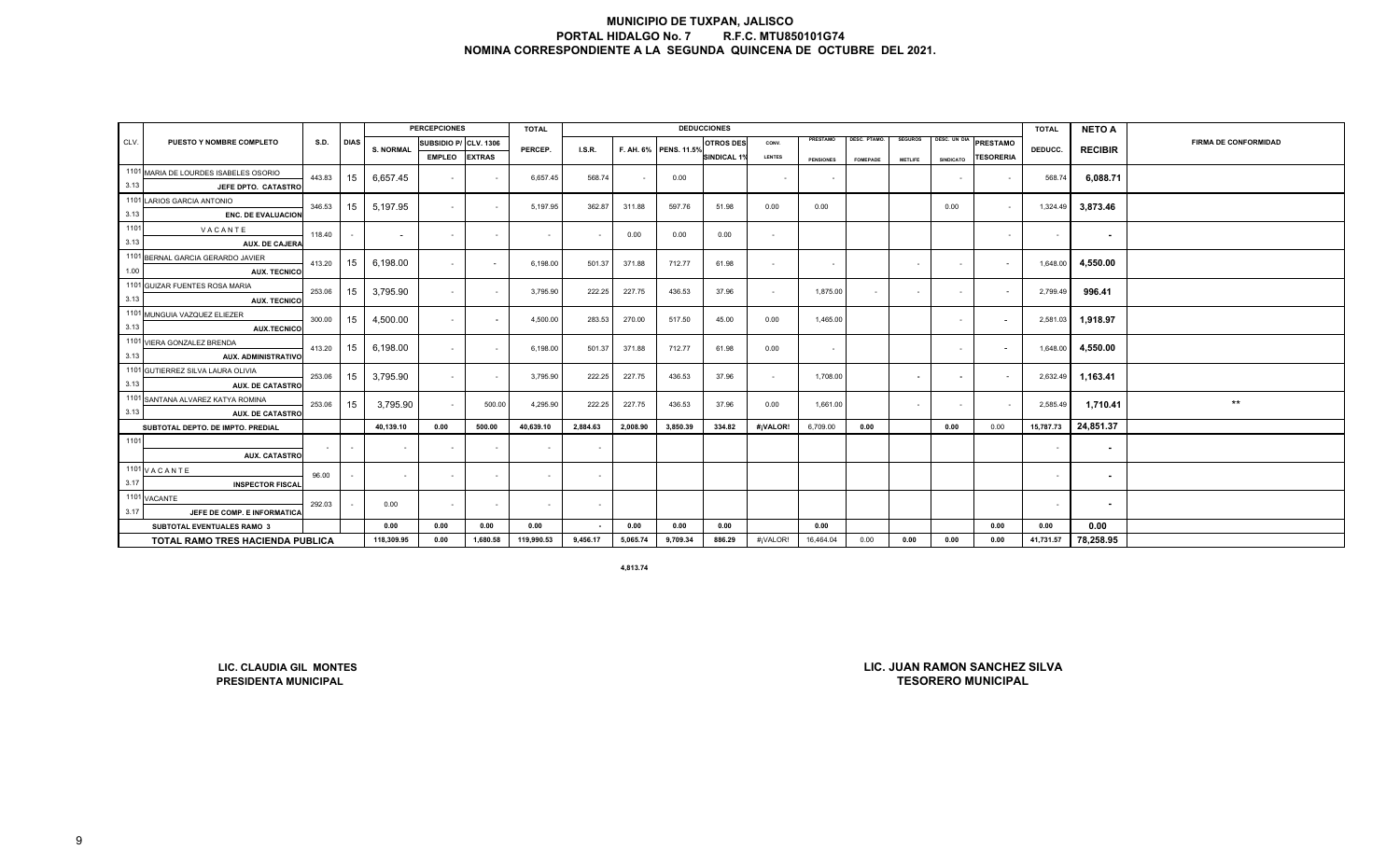|      |                                           |        |                |                  | <b>PERCEPCIONES</b>      |               | <b>TOTAL</b> |               |          |                       | <b>DEDUCCIONES</b> |               |                  |                 |                |                    |                          | <b>TOTAL</b>             | <b>NETO A</b>            |                      |
|------|-------------------------------------------|--------|----------------|------------------|--------------------------|---------------|--------------|---------------|----------|-----------------------|--------------------|---------------|------------------|-----------------|----------------|--------------------|--------------------------|--------------------------|--------------------------|----------------------|
| CLV. | PUESTO Y NOMBRE COMPLETO                  | S.D.   | <b>DIAS</b>    | <b>S. NORMAL</b> | SUBSIDIO P/ CLV. 1306    |               | PERCEP.      | <b>I.S.R.</b> |          | F. AH. 6% PENS. 11.5% | <b>OTROS DES</b>   | DESC.         | PRESTAMO         | DESC. PTAMO.    | <b>SEGUROS</b> | DESC. UN DIA PREST |                          | DEDUCC.                  | <b>RECIBIR</b>           | FIRMA DE CONFORMIDAD |
|      |                                           |        |                |                  | <b>EMPLEO</b>            | <b>EXTRAS</b> |              |               |          |                       | <b>SINDICAL 1%</b> | <b>LENTES</b> | <b>PENSIONES</b> | <b>FOMEPADE</b> | <b>METLIFE</b> | <b>SINDICATO</b>   | <b>TESORERIA</b>         |                          |                          |                      |
|      | 1101 SANDRA CAROLINA CAMPOS ESTRADA       |        | 886.91 15      | 13,303.65        | $\sim$                   |               | 13,303.65    | 1,704.45      |          |                       |                    |               | 0.00             |                 |                |                    | 0.00                     | 1,704.45                 | 11,599.20                |                      |
| 4.10 | DIR. OBRAS PUBLICAS Y DESARROLLO URBANO   |        |                |                  |                          |               |              |               |          |                       |                    |               |                  |                 |                |                    |                          |                          |                          |                      |
|      | 1101 VACANTE                              | 374.95 | $\overline{0}$ | $\sim$           | $\sim$                   |               |              | $\sim$        |          |                       |                    |               |                  |                 |                |                    |                          | $\sim$                   | $\overline{\phantom{a}}$ |                      |
| 4.10 | <b>ENCARGADO DE MAQUINARIA</b>            |        |                |                  |                          |               |              |               |          |                       |                    |               |                  |                 |                |                    |                          |                          |                          |                      |
|      | 1101 EDWIN ALFREDO LAZARO MEZA            | 886.91 | 15             | 13,303.65        | $\sim$                   |               | 13,303.65    | 1,704.45      | 798.22   | 1,529.92              | 133.04             |               |                  |                 |                | $\sim$             |                          | 4,165.63                 | 9,138.02                 |                      |
| 4.10 | <b>AUX. OBRAS PUBLICAS</b>                |        |                |                  |                          |               |              |               |          |                       |                    |               |                  |                 |                |                    |                          |                          |                          |                      |
| 1101 |                                           | 231.16 | $\overline{0}$ | 0.00             | $\sim$                   |               | 0.00         | $\sim$        |          | $\sim$                | $\sim$             | $\sim$        | $\sim$           |                 |                |                    | $\sim$                   |                          | 0.00                     |                      |
| 4.10 | <b>AUX. TECNICO</b>                       |        |                |                  |                          |               |              |               |          |                       |                    |               |                  |                 |                |                    |                          |                          |                          |                      |
|      | 1101 GARCIA PULIDO MA. ESTHER             | 253.06 | 15             | 3,795.90         | $\sim$                   |               | 3,795.90     | 222.25        | 227.75   | 436.53                | 37.96              | $\sim$        | 1,794.00         |                 | $\sim$         | $\sim$ $-$         | $\overline{\phantom{a}}$ | 2,718.49                 | 1,077.41                 | $***$                |
| 4.10 | <b>SECRETARIA</b>                         |        |                |                  |                          |               |              |               |          |                       |                    |               |                  |                 |                |                    |                          |                          |                          |                      |
|      | SUBTOTAL DEPTO. DE OBRAS PUBLICAS         |        |                | 30,403.20        | 0.00                     | 0.00          | 30,403.20    | 3,631.15      | 1,025.97 | 1,966.45              | 171.00             | #¡VALOR!      | 1,794.00         | 0.00            |                |                    | 0.00                     | 8,588.57                 | 21,814.63                |                      |
|      | VACANTE                                   | 188.37 |                |                  | $\overline{\phantom{a}}$ |               |              | $\sim$        |          |                       |                    |               |                  |                 |                |                    |                          | $\overline{\phantom{a}}$ |                          |                      |
|      | SUB-DIR. DE PROYECTOS                     |        |                |                  |                          |               |              |               |          |                       |                    |               |                  |                 |                |                    |                          |                          |                          |                      |
|      | 1101 GUZMAN FERMIN NOEMI GPE.             | 253.06 | 15             | 3,795.90         | $\sim$                   |               | 3,795.90     | 222.25        | 227.75   | 436.53                | 37.96              | 0.00          | 1,786.00         |                 |                | $\sim$             | $\sim$                   | 2,710.49                 | 1,085.41                 | $***$                |
| 4.3  | <b>SECRETARIA</b>                         |        |                |                  |                          |               |              |               |          |                       |                    |               |                  |                 |                |                    |                          |                          |                          |                      |
|      | SUBTOTAL DEPTO. DE PROYECTOS              |        |                | 3,795.90         | 0.00                     | 0.00          | 3,795.90     | 222.25        | 227.75   | 436.53                | 37.96              |               | 1,786.00         | 0.00            |                |                    | 0.00                     | 2,710.49                 | 1,085.41                 |                      |
| 4.4  | 1101 RAMOS MARTIN DANIEL<br><b>CHOFER</b> | 332.03 | 15             | 4,980.45         | $\sim$                   |               | 4,980.45     | 335.03        | 298.83   | 572.75                | 49.80              | 0.00          | $\sim$           |                 |                | $\sim$             |                          | 1,256.41                 | 3,724.04                 |                      |
| 1101 |                                           |        |                |                  |                          |               |              |               |          |                       |                    |               |                  |                 |                |                    |                          |                          |                          |                      |
| 4.4  | <b>CHOFER</b>                             | 319.26 | $\overline{0}$ | 0.00             | $\sim$                   |               | 0.00         | $\sim$        | 0.00     | 0.00                  | 0.00               | 0.00          |                  |                 |                | $\sim$             |                          |                          | 0.00                     |                      |
|      | 1101 V A C A N T E                        |        |                |                  |                          |               |              |               |          |                       |                    |               |                  |                 |                |                    |                          |                          |                          |                      |
| 4.4  | <b>CHOFER</b>                             | 144.77 |                | $\sim$           | $\sim$                   |               |              | $\sim$        | 0.00     | 0.00                  | 0.00               |               | $\sim$           |                 |                |                    |                          | $\sim$                   | $\sim$                   |                      |
|      | 1101 LARIOS OROZCO RAFAEL                 | 416.61 | 15             | 6,249.15         | $\sim$                   | 937.37        | 7,186.52     | 508.70        | 374.95   | 718.65                | 62.49              | 0.00          | 1,581.69         |                 |                | $\sim$             |                          | 3,246.48                 | 3,940.04                 |                      |
| 4.4  | OPER. MOTOCONFORMADORA                    |        |                |                  |                          |               |              |               |          |                       |                    |               |                  |                 |                |                    |                          |                          |                          |                      |
|      | 1101 RODRIGUEZ AVALOS OSCAR ALONSO        | 416.00 | 15             | 6,240.00         | $\sim$                   | 208.00        | 6,448.00     | 507.39        | 374.40   | 717.60                | 62.40              | 0.00          | $\sim$           |                 |                | $\sim$             |                          | 1,661.79                 | 4,786.21                 | $***$                |
| 4.4  | OPER. RETROEXAVADORA                      |        |                |                  |                          |               |              |               |          |                       |                    |               |                  |                 |                |                    |                          |                          |                          |                      |
|      | 1101 GARCIA VAZQUEZ MODESTO               | 227.75 | 15             | 3,416.25         | $\sim$                   | 967.94        | 4,384.19     | 89.12         | 204.98   | 392.87                | 34.16              | 0.00          | 1,465.00         |                 |                | $\sim$             |                          | 2,186.13                 | 2,198.06                 | $***$                |
| 4.4  | OFIC. ALBAÑIL                             |        |                |                  |                          |               |              |               |          |                       |                    |               |                  |                 |                |                    |                          |                          |                          |                      |
|      | SUBTOTAL DEPTO. DE CONSTRUCCION           |        |                | 20,885.85        | 0.00                     | 2,113.31      | 22,999.16    | 1,440.24      | 1,253.15 | 2,401.87              | 208.86             | 0.00          | 3,046.69         | 0.00            |                |                    | 0.00                     | 8,350.81                 | 14,648.35                |                      |
|      | 1101 VACANTE                              | 306.67 | $\overline{0}$ | 0.00             | $\sim$                   | $\sim$        | $\sim$       | $\sim$        |          |                       |                    |               |                  |                 |                |                    |                          | $\sim$                   | $\sim$                   |                      |
| 4.6  | JEFE DE VIVIENDA                          |        |                |                  |                          |               |              |               |          |                       |                    |               |                  |                 |                |                    |                          |                          |                          |                      |
|      | SUB TOTAL DEPTO. DE VIVIENDA              |        |                | 0.00             | 0.00                     | 0.00          | 0.00         | 0.00          | 0.00     | 0.00                  | 0.00               |               | 0.00             | 0.00            |                |                    | 0.00                     | 0.00                     | 0.00                     |                      |

**LIC. CLAUDIA GIL MONTESPRESIDENTA MUNICIPAL** 

**TESORERO MUNICIPALLIC. JUAN RAMON SANCHEZ SILVA**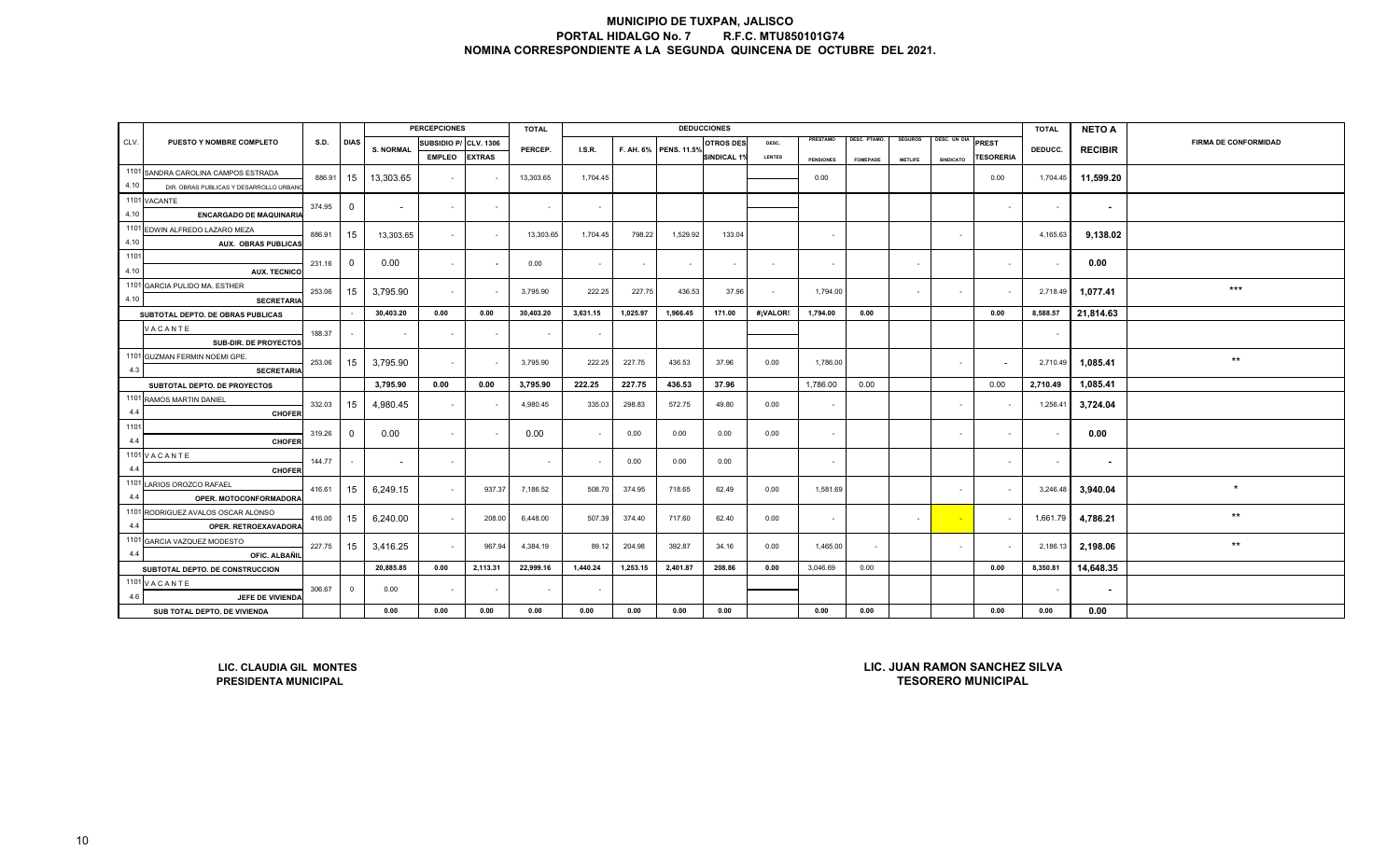|      |                                                                                                                                                                                 |          |             |                  | <b>PERCEPCIONES</b>   |               | <b>TOTAL</b>             |          |           |                    | <b>DEDUCCIONES</b>    |               |                          |                 |                          |                  |                         | <b>TOTAL</b> | <b>NETO A</b>  |                             |
|------|---------------------------------------------------------------------------------------------------------------------------------------------------------------------------------|----------|-------------|------------------|-----------------------|---------------|--------------------------|----------|-----------|--------------------|-----------------------|---------------|--------------------------|-----------------|--------------------------|------------------|-------------------------|--------------|----------------|-----------------------------|
|      | PUESTO Y NOMBRE COMPLETO                                                                                                                                                        | S.D.     | <b>DIAS</b> | <b>S. NORMAL</b> | SUBSIDIO P/ CLV. 1306 |               |                          |          |           |                    | <b>OTROS DES</b>      | CONV.         | PRESTAMO                 | DESC. PTAMO.    | <b>SEGUROS</b>           | DESC. UN DIA     | <b>PRESTAMO</b>         |              |                | <b>FIRMA DE CONFORMIDAD</b> |
|      |                                                                                                                                                                                 |          |             |                  | <b>EMPLEO</b>         | <b>EXTRAS</b> | PERCEP.                  | LS.R.    | F. AH. 6% | <b>PENS. 11.5%</b> | SINDICAL <sub>1</sub> | <b>LENTES</b> | <b>PENSIONES</b>         | <b>FOMEPADE</b> | <b>METLIFE</b>           | <b>SINDICATO</b> | <b><i>TESORERIA</i></b> | DEDUCC.      | <b>RECIBIR</b> |                             |
|      | 1101 RUA VAZQUEZ ALFONSO                                                                                                                                                        | 164.49   | 15          | 2,467.35         | 16.63                 | $\sim$        | 2,483.98                 |          | 148.04    | 283.75             | 24.67                 | 0.00          | 1,017.00                 |                 |                          |                  | $\sim$                  | 1,473.46     | 1,010.52       |                             |
| 4.7  | <b>AUX. PINTOR</b>                                                                                                                                                              |          |             |                  |                       |               |                          |          |           |                    |                       |               |                          |                 |                          |                  |                         |              |                |                             |
| 4.7  | 1101 MUNGUIA MELGOSA ELIAS<br><b>AUX. PINTOR</b>                                                                                                                                | 210.60   | 15          | 3,159.00         | $\sim$                | 210.60        | 3,369.60                 | 66.73    | 189.54    | 363.29             | 31.59                 | 0.00          | 1,200.00                 |                 |                          | $\sim$           | $\sim$                  | 1,851.15     | 1,518.46       | $\star\star$                |
|      | SUBTOTAL TALLER SERAJ. Y PINTURA                                                                                                                                                |          |             | 5,626.35         | 16.63                 | 210.60        | 5,853.58                 | 66.73    | 337.58    | 647.03             | 56.26                 |               | 2,217.00                 | 0.00            |                          |                  | 0.00                    | 3,324.60     | 2.528.98       |                             |
|      | TOTAL DE RAMO0 4 OBRAS PUBLICAS                                                                                                                                                 |          |             | 60,711.30        | 16.63                 | 2,323.91      | 63,051.84                | 5,360.37 | 2,844.46  | 5,451.88           | 474.08                |               | 8.843.69                 | 0.00            |                          |                  | 0.00                    | 22,974.48    | 40,077.36      |                             |
|      | 1101 VELAZQUEZ NAVARRO MARTIN                                                                                                                                                   |          |             |                  |                       |               |                          |          |           |                    |                       |               |                          |                 |                          |                  |                         |              |                | $\ast$                      |
| 5.1  | <b>CHOFER</b>                                                                                                                                                                   | 332.03   | 15          | 4,980.45         | $\sim$                |               | 4,980.45                 | 335.03   | 298.83    | 572.75             | 49.80                 | 0.00          | 2,053.00                 |                 |                          | $\sim$           |                         | 3,309.41     | 1,671.04       |                             |
| 5.1  | 1101 PRADO GUZMAN ERNESTO<br><b>CHOFER</b>                                                                                                                                      | 332.03   | 15          | 4,980.45         | $\sim$                |               | 4,980.45                 | 335.03   | 298.83    | 572.75             | 49.80                 | 0.00          | 0.00                     |                 |                          | $\sim$           |                         | 1,256.41     | 3,724.04       |                             |
|      | 1101 MENDOZA CORTES GABRIEL ALEJANDRO                                                                                                                                           |          |             |                  |                       |               |                          |          |           |                    |                       |               |                          |                 |                          |                  |                         |              |                |                             |
| 5.1  | <b>CHOFER</b>                                                                                                                                                                   | 291.02   | 15          | 4,365.30         | $\sim$                |               | 4,365.30                 | 271.81   | 261.92    | 502.01             | 43.65                 | $\sim$        | $\sim$                   |                 |                          | $\sim$           | $\sim$                  | 1,079.39     | 3,285.91       |                             |
| 5.1  | 1101 FARIAS OLIVA HERMES<br><b>CHOFER</b>                                                                                                                                       | 332.03   | 15          | 4,980.45         | $\sim$                |               | 4.980.45                 | 335.03   | 298.83    | 572.75             | 49.80                 | $\sim$        |                          |                 | 0.00                     | $\sim$           | $\sim$                  | 1,256.41     | 3,724.04       |                             |
|      | 0.00<br>1,276.90<br>2,220.26<br>19,306.65<br>0.00<br>19,306.65<br>1,158.40<br>193.07<br>#¡VALOR!<br>2,053.00<br>SUBTOTAL ADMON.SERV. PUB.MPALES.                                |          |             |                  |                       |               |                          |          |           |                    |                       |               |                          | 0.00            |                          |                  | 0.00                    | 6,901.63     | 12,405.02      |                             |
|      | 1101 ANTONIO SUAREZ GONZALEZ                                                                                                                                                    |          |             |                  |                       |               |                          |          |           |                    |                       |               |                          |                 |                          |                  |                         |              |                | $***$                       |
| 5.2  | JEFE DPTO. CEMENTERIOS                                                                                                                                                          | 443.83   | 15          | 6,657.45         | $\sim$                |               | 6,657.45                 | 568.74   |           |                    |                       | 0.00          |                          |                 |                          |                  |                         | 568.74       | 6,088.71       |                             |
| 1101 | VACANTE                                                                                                                                                                         | 257.61   | $\sim$      | $\sim$           | $\sim$                | $\sim$        | $\overline{\phantom{a}}$ |          | $\sim$    |                    | $\sim$                |               |                          |                 |                          |                  | $\sim$                  |              | 0.00           |                             |
| 5.2  | <b>AUX. DE SERVICIOS</b>                                                                                                                                                        |          |             | 6,657.45         | 0.00                  | 0.00          | 6,657.45                 | 568.74   | 0.00      | 0.00               | 0.00                  |               | 0.00                     | 0.00            |                          |                  | 0.00                    | 568.74       | 6,088.71       |                             |
|      | SUBTOTAL DE CEMENTERIOS<br>1101 JUAN SANCHEZ ZEPEDA                                                                                                                             |          |             |                  |                       |               |                          |          |           |                    |                       |               |                          |                 |                          |                  |                         |              |                |                             |
| 5.3  | JEFE DPTO. RASTRO MPAL                                                                                                                                                          | 443.83   | 15          | 6,657.45         | $\sim$                |               | 6,657.45                 | 568.74   |           |                    |                       |               |                          |                 |                          |                  |                         | 568.74       | 6,088.71       |                             |
|      | 1101 GUTIERREZ ELIZONDO ATILANO                                                                                                                                                 | 421.77   | 15          | 6.326.55         | $\sim$                |               | 6,326.55                 | 519.80   | 379.59    | 727.55             | 63.27                 | $\sim$        | $\overline{\phantom{a}}$ |                 | $\blacksquare$           | $\sim$           | $\sim$                  | 1,690.21     | 4,636.34       |                             |
| 5.3  | AUX. SERV.RASTRO MPAL                                                                                                                                                           |          |             |                  |                       |               |                          |          |           |                    |                       |               |                          |                 |                          |                  |                         |              |                |                             |
| 5.3  | 1101 MEJIA ARELLANO FERNANDO<br>AUX. SERV.RASTRO MPAL                                                                                                                           | 320.15   | 15          | 4,802.25         | $\sim$                | $\sim$        | 4,802.25                 | 312.22   | 288.14    | 552.26             | 48.02                 | $\sim$        | $\sim$                   |                 |                          |                  | $\sim$                  | 1,200.64     | 3,601.61       |                             |
|      | 1101 SANCHEZ SOLANO SAMUEL                                                                                                                                                      |          |             |                  |                       |               |                          |          |           |                    |                       |               |                          |                 |                          |                  |                         |              |                |                             |
| 5.3  | AUX. SERV.RASTRO MPAL                                                                                                                                                           | 320.15   | 15          | 4,802.25         | $\sim$                |               | 4,802.25                 | 312.22   | 288.14    | 552.26             | 48.02                 | $\sim$        | $\sim$                   |                 | $\overline{\phantom{a}}$ | $\sim$           | $\sim$                  | 1,200.64     | 3,601.61       |                             |
|      | 1101 BARBOZA DIMAS JUAN MANUEL                                                                                                                                                  |          |             |                  |                       |               |                          |          |           |                    |                       |               |                          |                 |                          |                  |                         |              |                |                             |
| 5.3  | AUX. SERV.RASTRO MPAL                                                                                                                                                           | 310.92   | 15          | 4.663.80         | $\sim$                |               | 4,663.80                 | 297.79   | 279.83    | 536.34             | 46.64                 | $\sim$        | 0.00                     |                 | 0.00                     | $\sim$           | $\sim$                  | 1,160.60     | 3,503.20       |                             |
|      | 1101 MANRIQUEZ FARIAS ALFREDO                                                                                                                                                   | 242.17   | 15          | 3,632.55         | $\sim$                |               | 3,632.55                 | 122.13   | 217.95    | 417.74             | 36.33                 |               | 0.00                     |                 | 0.00                     |                  | $\sim$                  | 794.15       | 2,838.40       |                             |
| 5.3  | AUX. SERV.RASTRO MPAL                                                                                                                                                           |          |             |                  |                       |               |                          |          |           |                    |                       |               |                          |                 |                          |                  |                         |              |                |                             |
| 5.3  | 1101 RODRIGUEZ HERNANDEZ JOSE DE JESUS<br><b>SUPERVISOR RASTRO MUNICIPAL</b>                                                                                                    | 5,120.55 |             | 5,120.55         | 352.96                | 307.23        | 588.86                   | 51.21    |           | 0.00               |                       |               | 0.00                     | $\sim$          | 1,300.26                 | 3,820.29         |                         |              |                |                             |
|      | 15<br>341.37<br>$\sim$<br>36,005.40<br>0.00<br>1,760.88<br>3,375.02<br>293.48<br>#¡VALOR!<br>0.00<br>36,005.40<br>2,485.86<br>0.00<br>0.00<br>0.00<br>SUBTOTAL DEPTO. DE RASTRO |          |             |                  |                       |               |                          |          |           |                    |                       |               |                          |                 | 7,915.24                 | 28,090.16        |                         |              |                |                             |
|      | LIC. JUAN RAMON SANCHEZ SILVA<br>LIC. CLAUDIA GIL MONTES                                                                                                                        |          |             |                  |                       |               |                          |          |           |                    |                       |               |                          |                 |                          |                  |                         |              |                |                             |

**LIC. CLAUDIA GIL MONTESPRESIDENTA MUNICIPAL**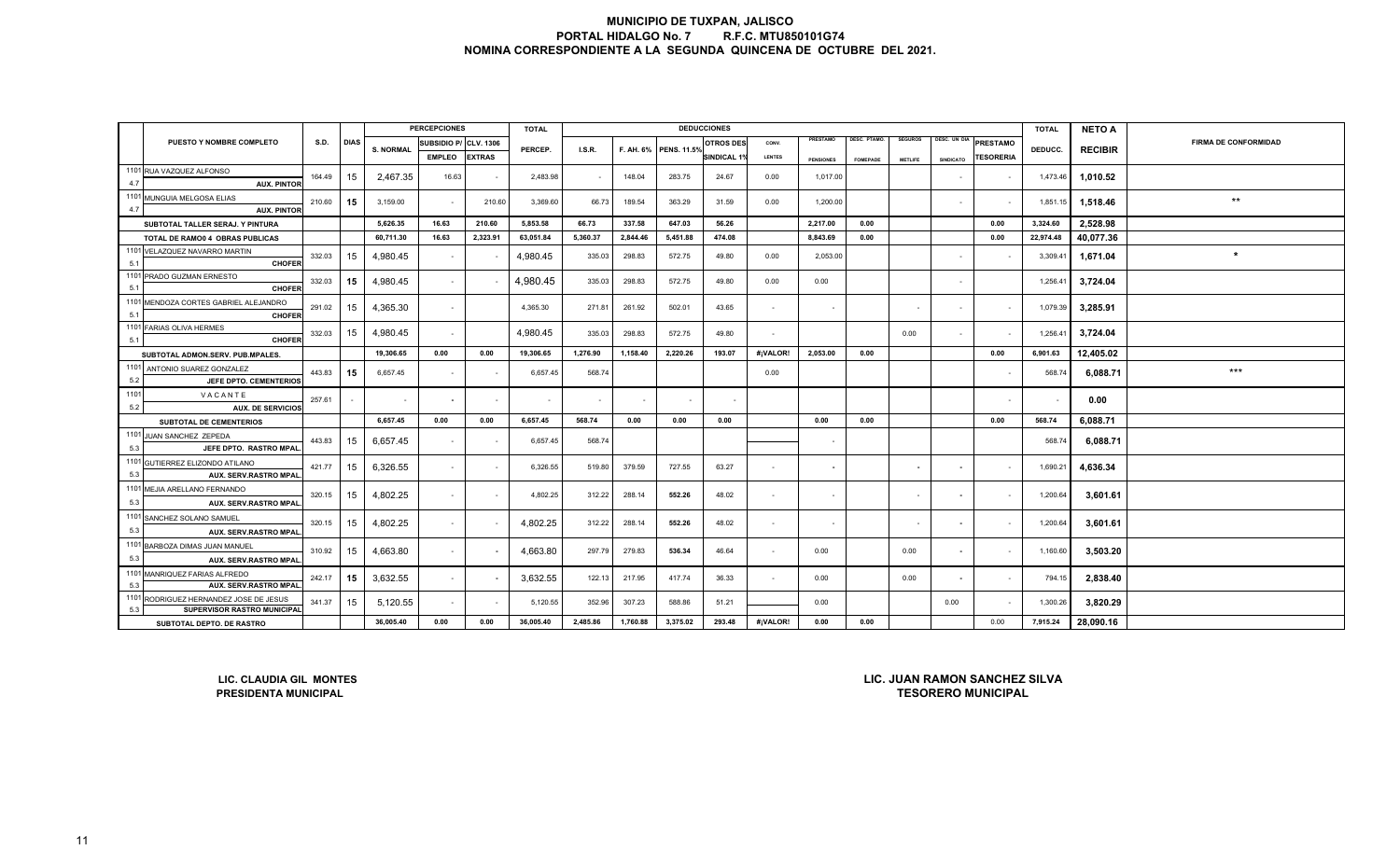|             |                                                                                                                                                                          |        |                |                          | <b>PERCEPCIONES</b>      |               | <b>TOTAL</b> |                          |        |                       | <b>DEDUCCIONES</b> |               |                  |                     |                |                  |                  | <b>TOTAL</b>             | <b>NETO A</b>            |                             |
|-------------|--------------------------------------------------------------------------------------------------------------------------------------------------------------------------|--------|----------------|--------------------------|--------------------------|---------------|--------------|--------------------------|--------|-----------------------|--------------------|---------------|------------------|---------------------|----------------|------------------|------------------|--------------------------|--------------------------|-----------------------------|
| CLV.        | PUESTO Y NOMBRE COMPLETO                                                                                                                                                 | S.D.   | <b>DIAS</b>    | <b>S. NORMAL</b>         | SUBSIDIO P/ CLV. 1306    |               | PERCEP.      | I.S.R.                   |        | F. AH. 6% PENS. 11.5% | <b>OTROS DES</b>   | CONV.         | PRESTAMO         | <b>DESC. PTAMO.</b> | <b>SEGUROS</b> | DESC. UN DIA     | PRESTAMOS        | DEDUCC.                  | <b>RECIBIR</b>           | <b>FIRMA DE CONFORMIDAD</b> |
|             |                                                                                                                                                                          |        |                |                          | <b>EMPLEO</b>            | <b>EXTRAS</b> |              |                          |        |                       | <b>INDICAL 19</b>  | <b>LENTES</b> | <b>PENSIONES</b> | <b>FOMEPADE</b>     | <b>METLIFE</b> | <b>SINDICATO</b> | <b>TESORERIA</b> |                          |                          |                             |
|             | 1101 HERNANDEZ MEZA GONZALO                                                                                                                                              | 286.39 | 15             | 4,295.85                 | $\overline{\phantom{a}}$ |               | 4,295.85     | 265.76                   | 257.75 | 494.02                | 42.96              | 0.00          | 1,565.00         |                     |                | $\sim$           |                  | 2,625.49                 | 1,670.36                 |                             |
| 5.8         | <b>ELECTRICISTA</b>                                                                                                                                                      |        |                |                          |                          |               |              |                          |        |                       |                    |               |                  |                     |                |                  |                  |                          |                          |                             |
|             | 1101 ALCARAZ BARAJAS SAUL                                                                                                                                                | 166.21 | 15             | 2,493.15                 | 14.98                    |               | 2,508.13     | $\sim$                   | 149.59 | 286.71                | 24.93              | 0.00          | $\sim$           |                     |                | $\sim$           | $\sim$           | 461.23                   | 2,046.90                 |                             |
| 5.8         | <b>JARDINERO</b>                                                                                                                                                         |        |                |                          |                          |               |              |                          |        |                       |                    |               |                  |                     |                |                  |                  |                          |                          |                             |
| 1101        | VACANTE                                                                                                                                                                  | 37.92  |                | $\sim$                   | $\sim$                   |               | 0.00         | $\blacksquare$           | 0.00   | 0.00                  | 0.00               | $\sim$        |                  |                     |                |                  |                  | $\overline{\phantom{a}}$ | $\overline{\phantom{a}}$ |                             |
| 5.8         | <b>JARDINERC</b>                                                                                                                                                         |        |                |                          |                          |               |              |                          |        |                       |                    |               |                  |                     |                |                  |                  |                          |                          |                             |
|             | 1101 GARCIA GUZMAN J. JESUS                                                                                                                                              | 358.72 | 15             | 5,380.80                 | $\sim$                   |               | 5,380.80     | 386.28                   | 322.85 | 618.79                | 53.81              | 0.00          | 2,309.00         |                     |                | $\sim$           | $\sim$           | 3,690.73                 | 1,690.07                 |                             |
| 5.8<br>1101 | <b>JARDINERO</b>                                                                                                                                                         |        |                |                          |                          |               |              |                          |        |                       |                    |               |                  |                     |                |                  |                  |                          |                          |                             |
| 5.8         |                                                                                                                                                                          | 37.92  |                | $\sim$                   | $\sim$                   |               | 0.00         | $\sim$                   | 0.00   | 0.00                  | 0.00               | $\sim$        |                  |                     |                |                  |                  | $\sim$                   | $\blacksquare$           |                             |
| 1101        | <b>JARDINERO</b>                                                                                                                                                         |        |                |                          |                          |               |              |                          |        |                       |                    |               |                  |                     |                |                  |                  |                          |                          |                             |
| 5.8         | <b>JARDINERO</b>                                                                                                                                                         | 37.92  |                | $\sim$                   | $\sim$                   |               | 0.00         | $\sim$                   | 0.00   | 0.00                  | 0.00               | $\sim$        | $\sim$           |                     |                |                  |                  | $\overline{\phantom{a}}$ | $\blacksquare$           |                             |
| 1101        |                                                                                                                                                                          |        |                |                          |                          |               |              |                          |        |                       |                    |               |                  |                     |                |                  |                  |                          |                          |                             |
| 5.8         | <b>JARDINERC</b>                                                                                                                                                         | 131.26 | $\overline{0}$ | 0.00                     | $\sim$                   |               | 0.00         | $\sim$                   | 0.00   | 0.00                  | 0.00               | $\sim$        | $\sim$           |                     |                |                  | $\sim$           |                          | 0.00                     |                             |
| 1101        |                                                                                                                                                                          |        |                |                          |                          |               |              |                          |        |                       |                    |               |                  |                     |                |                  |                  |                          |                          |                             |
| 5.8         | <b>JARDINERO</b>                                                                                                                                                         | 126.31 | $\overline{0}$ | 0.00                     | $\sim$                   |               | 0.00         | $\blacksquare$           | 0.00   | 0.00                  | 0.00               | $\sim$        | $\sim$           |                     |                |                  | $\sim$           |                          | 0.00                     |                             |
| 1101        |                                                                                                                                                                          |        |                |                          |                          |               |              |                          |        |                       |                    |               |                  |                     |                |                  |                  |                          |                          |                             |
| 5.8         | <b>JARDINERO</b>                                                                                                                                                         | 37.92  |                | $\overline{\phantom{a}}$ | $\sim$                   |               | 0.00         | $\sim$                   | 0.00   | 0.00                  | 0.00               | $\sim$        |                  |                     |                |                  |                  | $\overline{\phantom{a}}$ | $\blacksquare$           |                             |
|             | 1101 GONZALEZ FARIAS FULGENCIO A.                                                                                                                                        | 191.94 | 15             | 2,879.10                 |                          |               | 2,879.10     | 26.15                    | 172.75 | 331.10                | 28.79              | 0.00          | 1,000.00         |                     |                | 0.00             |                  | 1,558.78                 |                          |                             |
| 5.8         | <b>JARDINERO</b>                                                                                                                                                         |        |                |                          | $\sim$                   |               |              |                          |        |                       |                    |               |                  |                     |                |                  | $\sim$           |                          | 1,320.32                 |                             |
|             | 1101 BAUTISTA RUA AGAPITO                                                                                                                                                | 253.06 | 15             | 3,795.90                 | $\sim$                   |               | 3,795.90     | 222.25                   | 227.75 | 436.53                | 37.96              | 0.00          | $\sim$           |                     |                | 0.00             | $\sim$           | 924.49                   | 2,871.41                 |                             |
| 5.8         | <b>JARDINERO</b>                                                                                                                                                         |        |                |                          |                          |               |              |                          |        |                       |                    |               |                  |                     |                |                  |                  |                          |                          |                             |
|             | 1101 LOPEZ JUAREZ CRISTIAN HERNAN                                                                                                                                        | 273.06 | 15             | 4,095.90                 | $\sim$                   | 2,215.00      | 6,310.90     | 298.04                   | 245.75 | 471.03                | 40.96              | 0.00          | 1,300.00         |                     |                | 0.00             | $\sim$           | 2,355.78                 | 3,955.12                 | $***$                       |
| 5.8         | JEFE DEL DPTO. PARQUES Y JARDINE                                                                                                                                         |        |                |                          |                          |               |              |                          |        |                       |                    |               |                  |                     |                |                  |                  |                          |                          |                             |
|             | 1101 RUA MUNGUIA RAMIRO                                                                                                                                                  | 151.20 | 15             | 2,268.00                 | 43.96                    |               | 2,311.96     | $\overline{\phantom{a}}$ | 136.08 | 260.82                | 22.68              | 0.00          | $\sim$           |                     |                | 0.00             | $\sim$           | 419.58                   | 1,892.38                 |                             |
| 5.8         | <b>JARDINERO</b>                                                                                                                                                         |        |                |                          |                          |               |              |                          |        |                       |                    |               |                  |                     |                |                  |                  |                          |                          |                             |
| 1101        |                                                                                                                                                                          | 175.48 | $\overline{0}$ | 0.00                     | $\sim$                   |               | 0.00         | $\sim$                   | 0.00   | 0.00                  | 0.00               | 0.00          | $\sim$           |                     |                | 0.00             | $\sim$           |                          | 0.00                     |                             |
| 5.8         | <b>JARDINERO</b>                                                                                                                                                         |        |                |                          |                          |               |              |                          |        |                       |                    |               |                  |                     |                |                  |                  |                          |                          |                             |
| 1101        |                                                                                                                                                                          | 159.82 | $\mathbf 0$    | 0.00                     | $\sim$                   |               | 0.00         | $\blacksquare$           | 0.00   | 0.00                  | 0.00               | 0.00          | $\sim$           |                     |                | 0.00             | $\sim$           |                          | 0.00                     |                             |
| 5.8         | <b>JARDINERO</b>                                                                                                                                                         |        |                |                          |                          |               |              |                          |        |                       |                    |               |                  |                     |                |                  |                  |                          |                          |                             |
| 1101<br>5.8 |                                                                                                                                                                          | 37.92  |                | $\sim$                   | $\overline{\phantom{a}}$ |               |              | $\sim$                   |        |                       |                    |               | $\sim$           |                     |                |                  |                  |                          | 0.00                     |                             |
|             | <b>JARDINERO</b><br>58.94<br>27,482.64<br>1,512.52<br>252.09<br>25,208.70<br>2,215.00<br>1,198.48<br>2,899.00<br>6,174.00<br>0.00<br>0.00<br>SUBTOTAL PARQUES Y JARDINES |        |                |                          |                          |               |              |                          |        |                       |                    |               |                  |                     | 12,036.09      | 15,446.55        |                  |                          |                          |                             |
|             | LIC. JUAN RAMON SANCHEZ SILVA<br>LIC. CLAUDIA GIL MONTES<br><b>TESORERO MUNICIPAL</b><br>PRESIDENTA MUNICIPAL                                                            |        |                |                          |                          |               |              |                          |        |                       |                    |               |                  |                     |                |                  |                  |                          |                          |                             |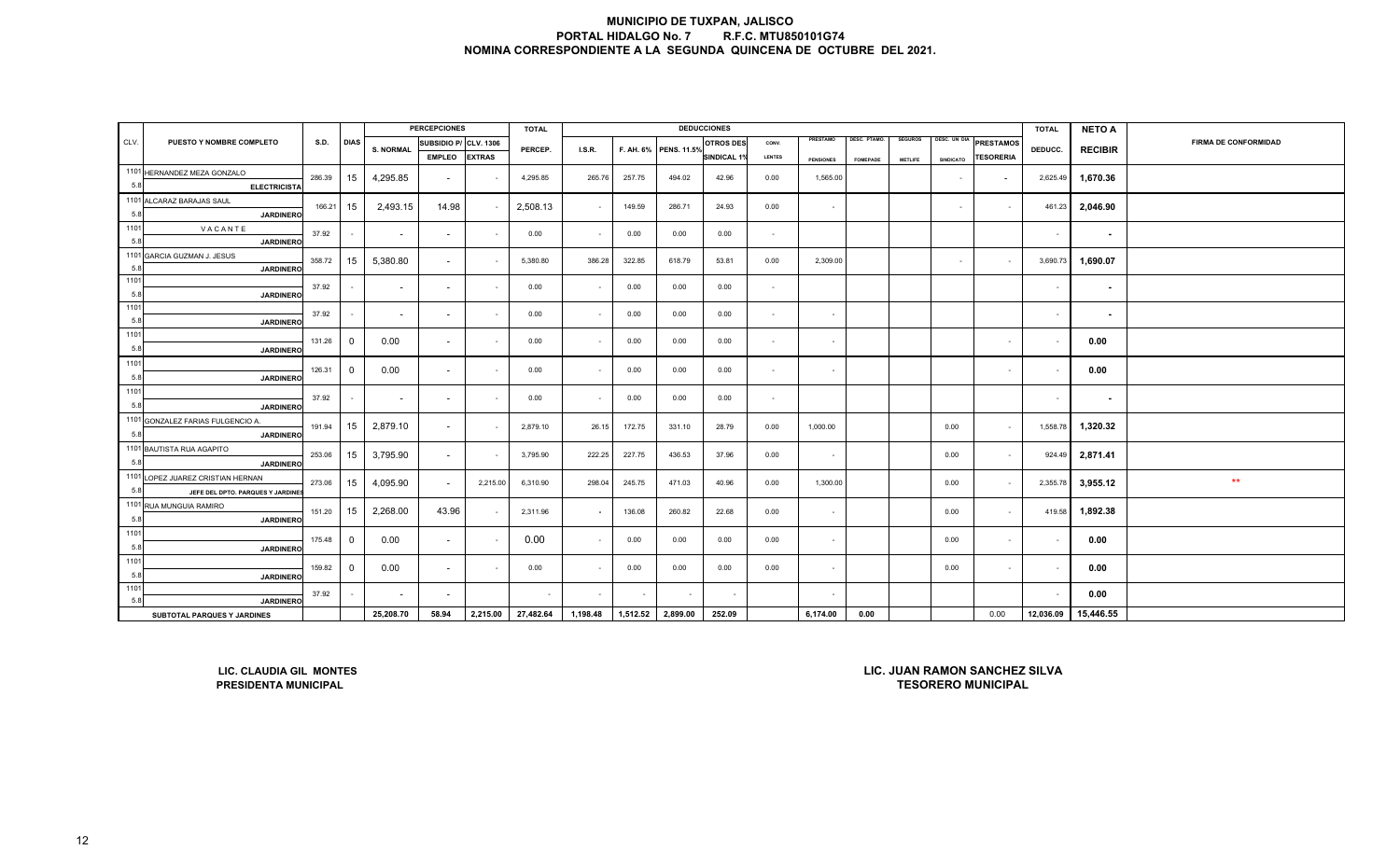|      |                                                          |               |                |                  | <b>PERCEPCIONES</b>   |        | <b>TOTAL</b> |                    |               |                       | <b>DEDUCCIONES</b> |                |                  |                  |                |                          |                          | <b>TOTAL</b> | <b>NETO A</b>  |                             |
|------|----------------------------------------------------------|---------------|----------------|------------------|-----------------------|--------|--------------|--------------------|---------------|-----------------------|--------------------|----------------|------------------|------------------|----------------|--------------------------|--------------------------|--------------|----------------|-----------------------------|
| CLV. | PUESTO Y NOMBRE COMPLETO                                 | <b>S.D.</b>   | <b>DIAS</b>    | <b>S. NORMAL</b> | SUBSIDIO P/ CLV. 1306 |        | PERCEP.      | I.S.R.             |               | F. AH. 6% PENS. 11.5% | <b>OTROS DES</b>   | CONV.          | PRESTAMO         | DESC.            | <b>SEGUROS</b> | DESC. UN DIA             | <b>DIFERENCIA</b>        | DEDUCC.      | <b>RECIBIR</b> | <b>FIRMA DE CONFORMIDAD</b> |
|      |                                                          | <b>EMPLEO</b> | <b>EXTRAS</b>  |                  |                       |        |              | <b>SINDICAL 19</b> | <b>LENTES</b> | <b>PENSIONES</b>      | <b>FOMEPADE</b>    | <b>METLIFE</b> | <b>SINDICATO</b> | <b>PENSIONES</b> |                |                          |                          |              |                |                             |
|      | 1101 CORTES LOZOYA J. JESUS                              |               |                |                  |                       |        |              |                    |               |                       |                    |                |                  |                  |                |                          |                          |              |                |                             |
| 5.8  | <b>CHOFER</b>                                            | 332.03        | 15             | 4,980.45         | $\sim$                |        | 4,980.45     | 335.03             | 298.83        | 572.75                | 49.80              | 0.00           | 915.87           |                  | 200.00         | $\sim$                   | $\overline{\phantom{a}}$ | 2,372.28     | 2,608.17       |                             |
|      | 1101 VACANTE                                             | 194.69        | $\overline{0}$ |                  | $\sim$                | $\sim$ | 0.00         | $\sim$             | 0.00          | 0.00                  | 0.00               |                | $\sim$           |                  | $\sim$         |                          | $\sim$                   |              |                |                             |
| 5.7  | <b>CHOFER</b>                                            |               |                | $\sim$           |                       |        |              |                    |               |                       |                    | $\sim$         |                  |                  |                |                          |                          | $\sim$       | $\sim$         |                             |
|      | 1101 VACANTE                                             | 187.20        | $\overline{0}$ | 0.00             | $\sim$                |        | 0.00         | $\sim$             | 0.00          | 0.00                  | 0.00               | $\sim$         | $\sim$           |                  |                |                          | $\sim$                   |              | 0.00           |                             |
| 5.7  | <b>CHOFER</b>                                            |               |                |                  |                       |        |              |                    |               |                       |                    |                |                  |                  |                |                          |                          |              |                |                             |
|      | 1101 VAZQUEZ ROMERO ALBINO                               | 227.75        | 15             | 3,416.25         | $\sim$                |        | 3,416.25     | 89.12              | 204.98        | 392.87                | 34.16              | 0.00           |                  |                  |                | $\sim$                   | $\overline{a}$           | 721.13       | 2,695.12       |                             |
| 5.7  | <b>CHOFER</b>                                            |               |                |                  |                       |        |              |                    |               |                       |                    |                |                  |                  |                |                          |                          |              |                |                             |
|      | 1101 VACANTE                                             | $\mathbf 0$   | 0.00           | $\sim$           |                       | 0.00   | $\sim$       | 0.00               | 0.00          | 0.00                  | 0.00               | $\sim$         |                  |                  |                | $\overline{\phantom{a}}$ | $\sim$                   | 0.00         |                |                             |
| 5.7  | <b>CHOFER</b>                                            | 194.69        |                |                  |                       |        |              |                    |               |                       |                    |                |                  |                  |                |                          |                          |              |                |                             |
|      | 1101 VILLALOBOS CEJA JOSE ANTONIO                        | 332.03        | 15             | 4,980.45         | $\sim$                |        | 4,980.45     | 335.03             | 298.83        | 572.75                | 49.80              | $\sim$         | $\sim$           |                  | $\sim$         | $\sim$                   | $\overline{\phantom{a}}$ | 1,256.41     | 3,724.04       |                             |
| 5.7  | <b>CHOFER</b>                                            |               |                |                  |                       |        |              |                    |               |                       |                    |                |                  |                  |                |                          |                          |              |                |                             |
|      | 1101 GONZALEZ GUZMAN MARTIN                              | 162.24        | 15             | 2,433.60         | $\sim$                |        | 2,433.60     | 0.35               | 0.00          | 0.00                  | 0.00               | $\sim$         |                  |                  | $\sim$         |                          | $\overline{a}$           | 0.35         | 2,433.25       |                             |
| 5.7  | <b>AUX. INTENDENTE</b>                                   |               |                |                  |                       |        |              |                    |               |                       |                    |                |                  |                  |                |                          |                          |              |                |                             |
|      | 1101 GONZALEZ HERNANDEZ PEDRO                            | 210.60        | 15             | 3,159.00         | $\sim$                |        | 3,159.00     | 66.73              | 189.54        | 363.29                | 31.59              | $\sim$         | 1,579.00         |                  |                | $\sim$                   |                          | 2,230.15     | 928.85         | $\star$                     |
| 5.7  | <b>AUX. INTENDENTE</b>                                   |               |                |                  |                       |        |              |                    |               |                       |                    |                |                  |                  | 0.00           |                          |                          |              |                |                             |
|      | 1101 VAZQUEZ RUIZ JUAN RAMON                             | 189.80        | 15             | 2,847.00         | $\sim$                |        | 2,847.00     | 23.35              | 170.82        | 327.41                | 28.47              | 0.00           | 1,210.41         |                  |                | $\sim$                   |                          | 1,760.46     | 1,086.55       | $\star\star$                |
| 5.7  | <b>AUX. INTENDENTE</b>                                   |               |                |                  |                       |        |              |                    |               |                       |                    |                |                  |                  |                |                          |                          |              |                |                             |
|      | 1101 BAUTISTA MARTINEZ JOSE DEMETRIO                     | 286.40        | 15             | 4,296.00         | $\sim$                |        | 4,296.00     | 265.77             | 257.76        | 494.04                | 42.96              | 0.00           | 1,565.00         |                  |                | $\sim$                   | $\sim$                   | 2,625.53     | 1,670.47       |                             |
| 5.7  | <b>AUX. INTENDENTE</b>                                   |               |                |                  |                       |        |              |                    |               |                       |                    |                |                  |                  |                |                          |                          |              |                |                             |
|      | 1101 CHOCOTECO CONTRERAS SAMUEI                          | 273.75        | 15             | 4,106.25         | $\sim$                |        | 4,106.25     | 249.26             | 246.38        | 472.22                | 41.06              | 0.00           | $\sim$           |                  |                | $\sim$                   | $\sim$                   | 1,008.92     | 3,097.33       |                             |
| 5.7  | <b>AUX. OBRAS PUBLICAS</b>                               |               |                |                  |                       |        |              |                    |               |                       |                    |                |                  |                  |                |                          |                          |              |                |                             |
| 5.7  | 1101 EVANGELISTA MARTINEZ AGAPITO                        | 227.75        | 15             | 3,416.25         | $\sim$                |        | 3,416.25     | 89.12              | 204.98        | 392.87                | 34.16              | 0.00           | 724.23           |                  |                | $\sim$                   | $\sim$                   | 1,445.36     | 1,970.89       |                             |
| 1101 | <b>AUX. INTENDENTE</b>                                   |               |                |                  |                       |        |              |                    |               |                       |                    |                |                  |                  |                |                          |                          |              |                |                             |
| 5.7  |                                                          | 189.80        | $\overline{0}$ | 0.00             | $\sim$                |        | 0.00         | $\sim$             | 0.00          | 0.00                  | 0.00               | 0.00           | $\sim$           |                  |                | $\sim$                   | $\sim$                   |              | 0.00           |                             |
|      | <b>AUX. INTENDENTE</b><br>1101 CHOCOTECO GARCIA JOSE     |               |                |                  |                       |        |              |                    |               |                       |                    |                |                  |                  |                |                          |                          |              |                |                             |
| 5.7  | <b>AUX. INTENDENTE</b>                                   | 210.60        | 15             | 3,159.00         | $\sim$                | 421.20 | 3,580.20     | 66.73              | 189.54        | 363.29                | 31.59              | 0.00           | 605.69           |                  |                | $\sim$                   |                          | 1,256.84     | 2.323.36       | $***$                       |
|      |                                                          |               |                | 36,794.25        | $\bf 0.00$            | 421.20 | 37,215.45    | 1,520.49           | 2,061.64      | 3,951.48              | 343.61             | 0.00           | 6,600.20         | 0.00             |                |                          | 0.00                     | 14,677.42    | 22,538.03      |                             |
|      |                                                          |               |                |                  |                       |        |              |                    |               |                       |                    |                |                  |                  |                |                          |                          |              |                |                             |
|      |                                                          |               |                |                  |                       |        |              |                    |               |                       |                    |                |                  |                  |                |                          |                          |              |                |                             |
|      |                                                          |               |                |                  |                       |        |              |                    |               |                       |                    |                |                  |                  |                |                          |                          | $+$          |                |                             |
|      |                                                          |               |                |                  |                       |        |              |                    |               |                       |                    |                |                  |                  |                |                          |                          |              |                |                             |
|      |                                                          |               |                |                  |                       |        |              |                    |               |                       |                    |                |                  |                  |                |                          |                          |              |                |                             |
|      |                                                          |               |                |                  |                       |        |              |                    |               |                       |                    |                |                  |                  |                |                          |                          |              |                |                             |
|      | LIC. JUAN RAMON SANCHEZ SILVA<br>LIC. CLAUDIA GIL MONTES |               |                |                  |                       |        |              |                    |               |                       |                    |                |                  |                  |                |                          |                          |              |                |                             |
|      |                                                          |               |                |                  |                       |        |              |                    |               |                       |                    |                |                  |                  |                |                          |                          |              |                |                             |

**LIC. CLAUDIA GIL MONTESPRESIDENTA MUNICIPAL** 

**LIC. JUAN RAMON SANCHEZ SILVATESORERO MUNICIPAL**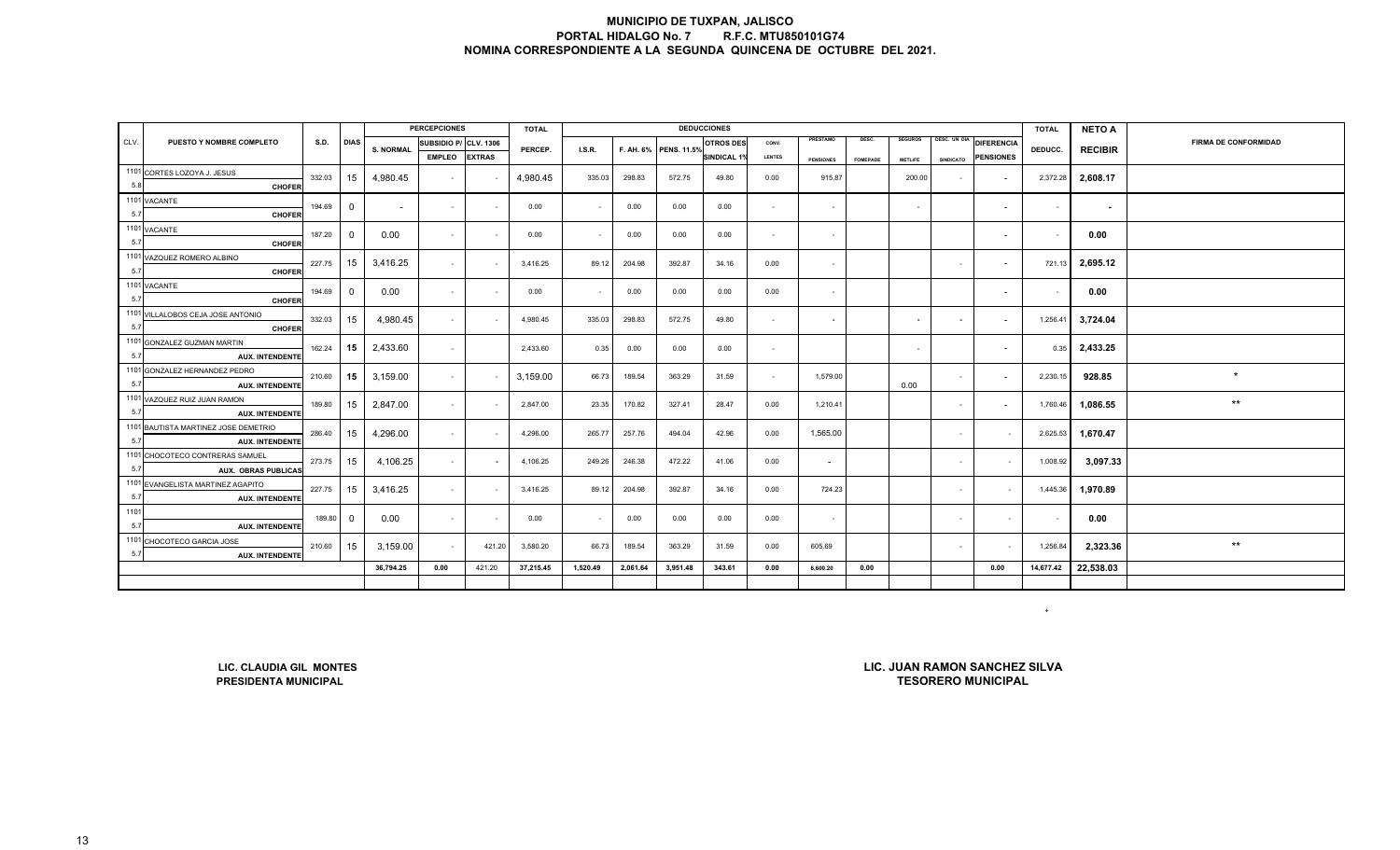|      |                                                                                                                                                            |             |                |                  | <b>PERCEPCIONES</b>   |               | <b>TOTAL</b> |               |          |                       | <b>DEDUCCIONES</b>       |               |                  |                     |                |                  |                               | <b>TOTAL</b> | <b>NETO A</b>            |                             |
|------|------------------------------------------------------------------------------------------------------------------------------------------------------------|-------------|----------------|------------------|-----------------------|---------------|--------------|---------------|----------|-----------------------|--------------------------|---------------|------------------|---------------------|----------------|------------------|-------------------------------|--------------|--------------------------|-----------------------------|
| CLV. | PUESTO Y NOMBRE COMPLETO                                                                                                                                   | <b>S.D.</b> | <b>DIAS</b>    | <b>S. NORMAL</b> | SUBSIDIO P/ CLV. 1306 |               | PERCEP.      | <b>I.S.R.</b> |          | F. AH. 6% PENS. 11.5% | <b>OTROS DES</b>         | CONV.         | PRESTAMO         | <b>DESC. PTAMO.</b> | <b>SEGUROS</b> |                  | DESC. UN DIA PRESTAMO         | DEDUCC.      | <b>RECIBIR</b>           | <b>FIRMA DE CONFORMIDAD</b> |
|      |                                                                                                                                                            |             |                |                  | <b>EMPLEO</b>         | <b>EXTRAS</b> |              |               |          |                       | <b>SINDICAL 1%</b>       | <b>LENTES</b> | <b>PENSIONES</b> | <b>FOMEPADE</b>     | <b>METLIFE</b> | <b>SINDICATO</b> | <b>TESORERIA</b>              |              |                          |                             |
|      | 1101 VAZQUEZ GARCIA JUVENTINO                                                                                                                              | 210.60      | 15             | 3,159.00         |                       |               | 3,159.00     | 66.73         | 189.54   | 363.29                | 31.59                    | 0.00          | 1,537.00         |                     |                | $\sim$           |                               | 2,188.15     | 970.86                   |                             |
| 5.7  | <b>AUX. INTENDENTE</b>                                                                                                                                     |             |                |                  | $\sim$                |               |              |               |          |                       |                          |               |                  |                     |                |                  |                               |              |                          |                             |
|      | 1101 GUZMAN ALCARAZ MARTHA LETICIA                                                                                                                         | 251.64      | 15             | 3,774.60         | $\sim$                |               | 3,774.60     | 220.39        | 226.48   | 434.08                | 37.75                    | 0.00          | 1,606.00         |                     | $\sim$         | $\sim$           |                               | 2,524.69     | 1,249.91                 |                             |
| 5.7  | <b>AUX. DE CONMUTADOR</b>                                                                                                                                  |             |                |                  |                       |               |              |               |          |                       |                          |               |                  |                     |                |                  |                               |              |                          |                             |
| 1101 | VACANTE                                                                                                                                                    | 94.84       |                | $\sim$           | $\sim$                |               | 0.00         | $\sim$        | 0.00     | 0.00                  | 0.00                     | $\sim$        | $\sim$           |                     |                |                  |                               | $\sim$       | $\overline{\phantom{a}}$ |                             |
| 5.7  | <b>AUX. INTENDENTE</b>                                                                                                                                     |             |                |                  |                       |               |              |               |          |                       |                          |               |                  |                     |                |                  |                               |              |                          |                             |
|      | 1101 BENSOR BARRON EUSEBIO                                                                                                                                 | 189.80      | 15             | 2,847.00         | $\sim$                |               | 2,847.00     | 23.35         | 170.82   | 327.41                | 28.47                    | 0.00          | 1,424.00         |                     |                | $\sim$           |                               | 1,974.05     | 872.96                   |                             |
| 5.7  | <b>AUX. INTENDENTE</b>                                                                                                                                     |             |                |                  |                       |               |              |               |          |                       |                          |               |                  |                     |                |                  |                               |              |                          |                             |
|      | 1101 MARTINEZ GOMEZ IRMA YOLANDA                                                                                                                           | 189.80      | 15             | 2,847.00         | $\sim$                |               | 2,847.00     | 23.35         | 170.82   | 327.41                | 28.47                    | $\sim$        | 798.77           |                     | $\sim$         | $\sim$           | $\overline{\phantom{a}}$      | 1,348.82     | 1,498.19                 |                             |
| 5.7  | <b>AUX. INTENDENTE</b>                                                                                                                                     |             |                |                  |                       |               |              |               |          |                       |                          |               |                  |                     |                |                  |                               |              |                          |                             |
|      | 1101 VAZQUEZ CHAVEZ JUAN                                                                                                                                   | 210.60      | 15             | 3,159.00         | $\sim$                | 210.60        | 3,369.60     | 66.73         | 189.54   | 363.29                | 31.59                    | 0.00          | 1,337.00         |                     |                | $\sim$           | $\overline{\phantom{a}}$      | 1,988.15     | 1,381.46                 | $***$                       |
| 5.7  | <b>AUX. INTENDENTE</b>                                                                                                                                     |             |                |                  |                       |               |              |               |          |                       |                          |               |                  |                     |                |                  |                               |              |                          |                             |
|      | 1101 VACANTE                                                                                                                                               | 0.00        | 15             | 0.00             | $\sim$                |               | 0.00         | $\sim$        | 0.00     | 0.00                  | 0.00                     | $\sim$        | $\sim$           |                     |                |                  |                               | $\sim$       | 0.00                     |                             |
| 5.7  | <b>AUX. INTENDENTE</b>                                                                                                                                     |             |                |                  |                       |               |              |               |          |                       |                          |               |                  |                     |                |                  |                               |              |                          |                             |
|      | 1101 LOPEZ JUAREZ MA. GRACIELA                                                                                                                             | 189.80      | 15             | 2,847.00         | $\sim$                |               | 2,847.00     | 23.35         | 170.82   | 327.41                | 28.47                    | 0.00          | $\sim$           |                     |                | $\sim$           |                               | 550.05       | 2,296.96                 |                             |
| 5.7  | <b>AUX. INTENDENTE</b>                                                                                                                                     |             |                |                  |                       |               |              |               |          |                       |                          |               |                  |                     |                |                  |                               |              |                          |                             |
|      | 8 FABIAN RAMOS ISIDRO                                                                                                                                      | 189.80      | 15             | 2,847.00         | $\sim$                |               | 2,847.00     | 23.35         | 170.82   | 327.41                | 28.47                    | 0.00          | 1,424.00         |                     |                | $\sim$           |                               | 1.974.05     | 872.96                   |                             |
| 5.7  | <b>AUX. INTENDENTE</b>                                                                                                                                     |             |                |                  |                       |               |              |               |          |                       |                          |               |                  |                     |                |                  |                               |              |                          |                             |
|      | 1101 VACANTE                                                                                                                                               | 121.76      | $\overline{0}$ | 0.00             | $\sim$                |               | 0.00         | $\sim$        | 0.00     | 0.00                  | 0.00                     |               | $\sim$           |                     |                |                  | $\overline{\phantom{a}}$      | $\sim$       | 0.00                     |                             |
| 5.7  | <b>AUX. INTENDENTE</b>                                                                                                                                     |             |                |                  |                       |               |              |               |          |                       |                          |               |                  |                     |                |                  |                               |              |                          |                             |
|      | <b>SUB TOTAL 2</b>                                                                                                                                         |             |                | 21,480.60        | 0.00                  | 210.60        | 21,691.20    | 447.25        | 1,288.84 | 2,470.27              | 214.81                   |               | 8,126.77         | 0.00                |                |                  | 0.00                          | 12,547.93    | 9,143.27                 |                             |
|      | SUBTOTAL DE ASEO PUBLICO                                                                                                                                   |             |                | 58,274.85        | 0.00                  | 631.80        | 58,906.65    | 1,967.74      | 3,350.48 | 6,421.75              | 558.41                   |               | 14,726.97        | 0.00                |                |                  | 0.00                          | 27,225.35    | 31,681.30                |                             |
|      | 1101 ABRAHAM OROZCO GUDIÑO                                                                                                                                 | 443.83      | 15             | 6,657.45         | $\sim$                |               | 6,657.45     | 568.74        |          |                       | $\overline{\phantom{a}}$ | $\sim$        | 0.00             |                     | 0.00           |                  | $\sim$                        | 568.74       | 6,088.71                 |                             |
| 5.10 | JEFE DPTO. ALUMBRADO PUBLICO                                                                                                                               |             |                |                  |                       |               |              |               |          |                       |                          |               |                  |                     |                |                  |                               |              |                          |                             |
|      | 1101 VACANTE                                                                                                                                               | 129.39      | $\Omega$       | 0.00             | $\sim$                |               | 0.00         | $\sim$        | 0.00     | 0.00                  | 0.00                     |               | 0.00             |                     |                |                  | $\sim$                        |              | 0.00                     |                             |
| 5.10 | ELECTRICIST/                                                                                                                                               |             |                |                  |                       |               |              |               |          |                       |                          |               |                  |                     |                |                  |                               |              |                          |                             |
|      | 1101 VACANTE                                                                                                                                               | 109.41      |                | $\sim$           | $\sim$                |               | 0.00         | $\sim$        |          | 0.00                  | $\sim$                   |               | $\sim$           |                     |                |                  |                               | $\sim$       | ٠                        |                             |
| 5.10 | <b>ELECTRICISTA</b>                                                                                                                                        |             |                |                  |                       |               |              |               |          |                       |                          |               |                  |                     |                |                  |                               |              |                          |                             |
|      | 1101 VAZQUEZ CHAVEZ AGUSTIN                                                                                                                                | 298.37      | 15             | 4,475.55         | $\sim$                |               | 4,475.55     | 281.40        | 268.53   | 514.69                | 44.76                    | 0.00          | 1,721.00         |                     |                | $\sim$           |                               | 2,830.38     | 1.645.17                 |                             |
| 5.10 | <b>ELECTRICISTA</b>                                                                                                                                        |             |                |                  |                       |               |              |               |          |                       |                          |               |                  |                     |                |                  |                               |              |                          |                             |
|      | 1101 HERRERAS BARAJAS ISMAEL                                                                                                                               | 316.33      | 15             | 4,744.95         | $\sim$                |               | 4,744.95     | 304.89        | 284.70   | 545.67                | 47.45                    | 0.00          | 0.00             |                     |                | $\sim$           | $\sim$                        | 1,182.71     | 3,562.24                 |                             |
| 5.10 | AUX. TECNICO                                                                                                                                               |             |                |                  |                       |               |              |               |          |                       |                          |               |                  |                     |                |                  |                               |              |                          |                             |
|      | 15,877.95<br>0.00<br>15,877.95<br>553.23<br>1,060.36<br>92.21<br>#¡VALOR!<br>0.00<br>0.00<br>0.00<br>1,155.03<br>1,721.00<br>SUBTOTAL DEPTO. DE ALUMB. PUB |             |                |                  |                       |               |              |               |          |                       |                          |               |                  |                     | 4,581.82       | 11,296.13        |                               |              |                          |                             |
|      |                                                                                                                                                            |             |                |                  |                       |               |              |               |          |                       |                          |               |                  |                     |                |                  |                               |              |                          |                             |
|      |                                                                                                                                                            |             |                |                  |                       |               |              |               |          |                       |                          |               |                  |                     |                |                  |                               |              |                          |                             |
|      | LIC. CLAUDIA GIL MONTES                                                                                                                                    |             |                |                  |                       |               |              |               |          |                       |                          |               |                  |                     |                |                  | LIC. JUAN RAMON SANCHEZ SILVA |              |                          |                             |

**LIC. CLAUDIA GIL MONTESPRESIDENTA MUNICIPAL** 

**TESORERO MUNICIPALLIC. JUAN RAMON SANCHEZ SILVA**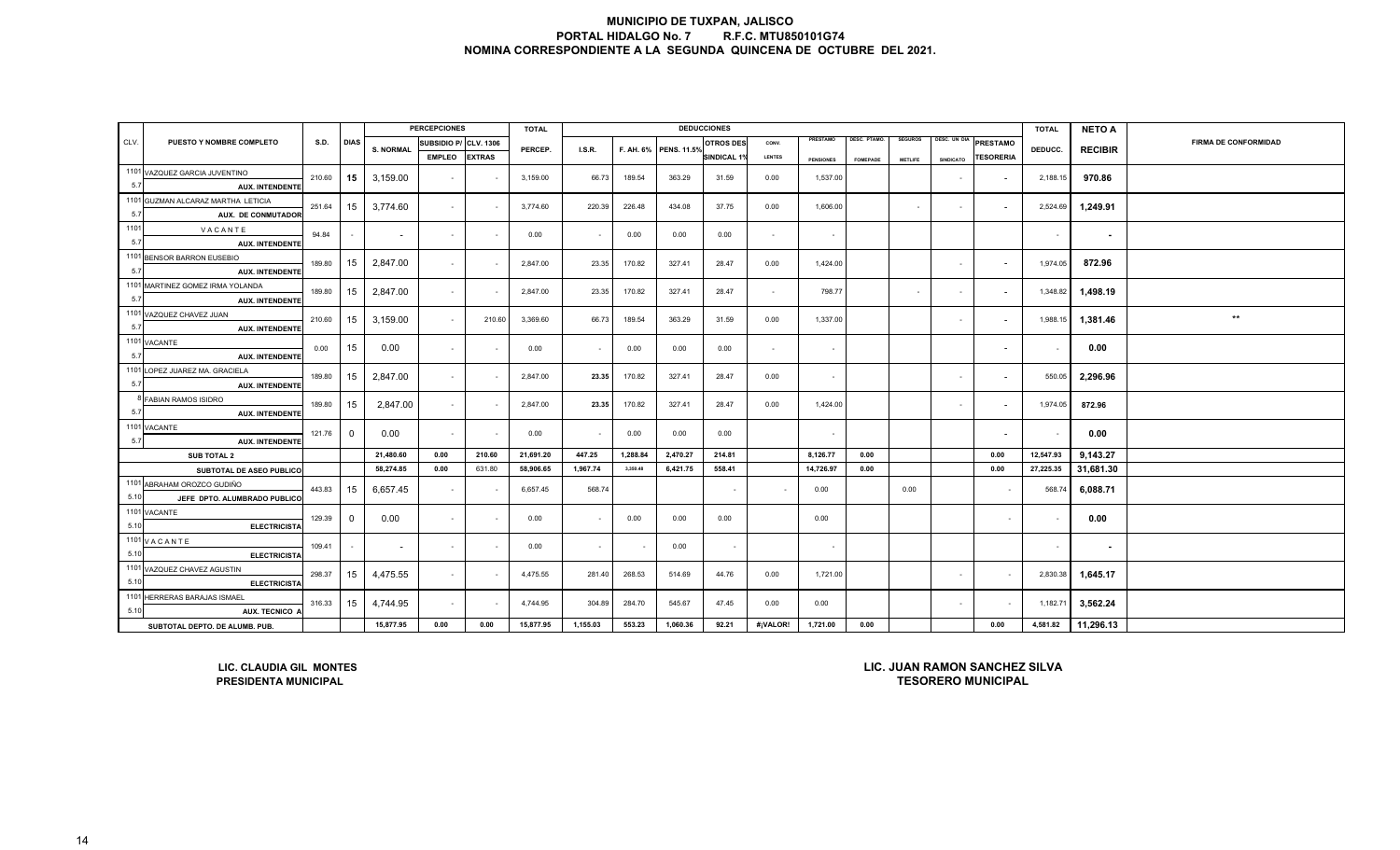|              |                                                                  |             |                          |                          | <b>PERCEPCIONES</b> |                  | <b>TOTAL</b>             |               |          |                       | <b>DEDUCCIONES</b>       |               |                  |                 |                |                          |                                                            | <b>TOTAL</b> | <b>NETO A</b>            |                             |
|--------------|------------------------------------------------------------------|-------------|--------------------------|--------------------------|---------------------|------------------|--------------------------|---------------|----------|-----------------------|--------------------------|---------------|------------------|-----------------|----------------|--------------------------|------------------------------------------------------------|--------------|--------------------------|-----------------------------|
| CLV.         | PUESTO Y NOMBRE COMPLETO                                         | <b>S.D.</b> | <b>DIAS</b>              | <b>S. NORMAL</b>         | SUBSIDIO P/         | <b>CLV. 1306</b> | PERCEP.                  | <b>I.S.R.</b> |          | F. AH. 6% PENS. 11.5% | <b>OTROS DES</b>         | CONV.         | PRESTAMO         | DESC. PTAMO.    | <b>SEGUROS</b> | DESC. UN DIA             | <b>PRESTAMOS</b>                                           | DEDUCC.      | <b>RECIBIR</b>           | <b>FIRMA DE CONFORMIDAD</b> |
|              |                                                                  |             |                          |                          | <b>EMPLEO</b>       | <b>EXTRAS</b>    |                          |               |          |                       | <b>SINDICAL 1</b>        | <b>LENTES</b> | <b>PENSIONES</b> | <b>FOMEPADE</b> | <b>METLIFE</b> | <b>SINDICATO</b>         | <b>TESORERIA</b>                                           |              |                          |                             |
|              | 1101 VACANTE                                                     | 259.42      | 0                        | 0.00                     | $\overline{a}$      |                  | 0.00                     |               |          |                       |                          |               |                  |                 |                |                          | $\sim$                                                     |              | 0.00                     |                             |
| 5.11         | DIRECTOR DE AGUA POTABLE Y ALO                                   |             |                          |                          |                     |                  |                          |               |          |                       |                          |               |                  |                 |                |                          |                                                            |              |                          |                             |
|              | 1101 VACANTE                                                     | 212.00      |                          | $\sim$                   | $\sim$              |                  | 0.00                     | $\sim$        |          |                       | $\overline{\phantom{a}}$ |               |                  |                 |                |                          |                                                            | $\sim$       | $\sim$                   |                             |
| 5.11         | SUB DIRECTOR DE AGUA POTABLE Y ALC.<br>1101 VAZQUEZ GOMEZ ISIDRO |             |                          |                          |                     |                  |                          |               |          |                       |                          |               |                  |                 |                |                          |                                                            |              |                          |                             |
| 5.11         | <b>CHOFER</b>                                                    | 227.75      | 15                       | 3,416.25                 | $\sim$              | 227.75           | 3,644.00                 | 89.12         | 204.98   | 392.87                | 34.16                    | 0.00          | 1,642.00         |                 |                | $\sim$                   | $\sim$                                                     | 2,363.13     | 1,280.87                 | $\star$                     |
|              | 1101 ALCANTAR MUÑIZ JOEL                                         |             |                          |                          |                     |                  |                          |               |          |                       |                          |               |                  |                 |                |                          |                                                            |              |                          |                             |
| 5.11         | <b>CHOFER</b>                                                    | 227.75      | 15                       | 3,416.25                 | $\sim$              | 56.94            | 3,473.19                 | 89.12         | 204.98   | 392.87                | 34.16                    | 0.00          | 1,408.00         |                 |                | $\overline{\phantom{a}}$ |                                                            | 2,129.13     | 1,344.06                 | $\star$                     |
| 1201         | VAZQUEZ FARIAS JOSE GUADALUPE                                    | 248.55      |                          |                          | $\sim$              | 745.65           | 4,473.90                 | 216.36        | 223.70   | 428.75                | 37.28                    | $\sim$        | 1,536.00         |                 | $\sim$         | $\sim$                   | $\sim$                                                     | 2,442.09     | 2,031.81                 | $***$                       |
|              | <b>CHOFER AGUA POTABLE</b>                                       |             | 15                       | 3,728.25                 |                     |                  |                          |               |          |                       |                          |               |                  |                 |                |                          |                                                            |              |                          |                             |
|              | 1101 VACANTE                                                     | 130.98      | $\overline{\mathbf{0}}$  | 0.00                     | $\sim$              |                  | 0.00                     |               | 0.00     | 0.00                  | 0.00                     | 0.00          | $\sim$           |                 |                |                          | $\blacksquare$                                             |              | 0.00                     |                             |
| 5.11         | ENC. DE EQUIP. DE BOMBEO                                         |             |                          |                          |                     |                  |                          |               |          |                       |                          |               |                  |                 |                |                          |                                                            |              |                          |                             |
|              | 1101 CAMPOS LOPEZ MANUEL                                         | 227.75      | 15                       | 3,416.25                 | $\sim$              |                  | 3,416.25                 | 89.12         | 204.98   | 392.87                | 34.16                    | 0.00          | $\sim$           |                 |                | $\sim$                   | $\sim$                                                     | 721.13       | 2,695.12                 |                             |
| 5.11         | ENC. DE EQUIP. DE BOMBEO                                         |             |                          |                          |                     |                  |                          |               |          |                       |                          |               |                  |                 |                |                          |                                                            |              |                          |                             |
|              | 1101 VACANTE                                                     | 125.94      | $\overline{\mathbf{0}}$  | 0.00                     | $\sim$              |                  | 0.00                     |               | 0.00     | 0.00                  | 0.00                     | $\sim$        | $\sim$           |                 |                |                          | $\overline{\phantom{a}}$                                   |              | 0.00                     |                             |
| 5.11         | ENC. DE EQUIP. DE BOMBEC                                         |             |                          |                          |                     |                  |                          |               |          |                       |                          |               |                  |                 |                |                          |                                                            |              |                          |                             |
| 5.11         | 1101 GONZALEZ IGLESIAS ARMANDO                                   | 165.73      | 15                       | 2,485.95                 | 15.44               |                  | 2,501.39                 |               | 149.16   | 285.88                | 24.86                    | 0.00          | $\sim$           |                 |                | $\sim$                   | $\sim$                                                     | 459.90       | 2,041.49                 | $***$                       |
|              | ENC. DE EQUIP. DE BOMBEC<br>1101 BAUTISTA MARTINEZ JORGE ARTURO  |             |                          |                          |                     |                  |                          |               |          |                       |                          |               |                  |                 |                |                          |                                                            |              |                          |                             |
| 5.11         | ENC. DE EQUIP. DE BOMBEO                                         | 227.75      | 15                       | 3,416.25                 | $\sim$              |                  | 3,416.25                 | 89.12         | 204.98   | 392.87                | 34.16                    | 0.00          | 1,625.00         |                 |                | $\sim$                   | $\sim$                                                     | 2,346.13     | 1,070.12                 |                             |
| 1101         | VACANTE                                                          | 0.00        | $\sim$                   |                          | $\sim$              |                  |                          |               | 0.00     | 0.00                  | 0.00                     | $\sim$        |                  |                 |                |                          |                                                            |              | $\blacksquare$           |                             |
| 5.11         | ENC. DE EQUIP. DE BOMBEC                                         |             |                          |                          |                     |                  |                          |               |          |                       |                          |               |                  |                 |                |                          |                                                            |              |                          |                             |
| 1101<br>5.11 | ENC. DE EQUIP. DE BOMBEO                                         | 165.73      | $\mathbf 0$              | 0.00                     | $\sim$              |                  | 0.00                     |               | 0.00     | 0.00                  | 0.00                     | 0.00          | $\sim$           |                 |                | $\sim$                   | $\overline{\phantom{a}}$                                   |              | 0.00                     |                             |
|              | 1101 GONZALEZ PEDROZA JUAN                                       | 165.73      | 15                       | 2,485.95                 | 15.44               |                  | 2,501.39                 |               | 149.16   | 285.88                | 24.86                    | 0.00          | $\sim$           |                 |                | $\sim$                   | $\sim$                                                     | 459.90       | 2,041.49                 |                             |
| 5.11         | ENC. DE EQUIP. DE BOMBEC                                         |             |                          |                          |                     |                  |                          |               |          |                       |                          |               |                  |                 |                |                          |                                                            |              |                          |                             |
| 5.11         | 1101 AGUILAR JIMENEZ RAFAEL<br><b>ENC. DE EQUIP. DE BOMBEO</b>   | 165.73      | 15                       | 2,485.95                 | 15.44               |                  | 2,501.39                 |               | 149.16   | 285.88                | 24.86                    | 0.00          | $\sim$           |                 |                | $\sim$                   | $\sim$                                                     | 459.90       | 2,041.49                 |                             |
|              | 1101 SANCHEZ GARCIA DIONICIO                                     | 150.38      | 15                       | 2,255.70                 | 44.67               |                  | 2,300.37                 |               |          |                       | $\sim$                   |               |                  |                 |                |                          |                                                            |              | 2,300.37                 |                             |
| 5.11         | ENC. DE EQUIP. DE BOMBEO                                         |             |                          |                          |                     |                  |                          |               |          |                       |                          |               |                  |                 |                |                          |                                                            |              |                          |                             |
|              | 1101 VACANTE                                                     | 139.04      | $\mathbf 0$              | $\overline{\phantom{a}}$ |                     |                  | 0.00                     | $\sim$        | $\sim$   |                       | $\sim$                   |               |                  |                 |                |                          |                                                            |              | $\sim$                   |                             |
| 5.11         | ENC. DE EQUIP. DE BOMBEO<br>1101 VACANTE                         |             |                          |                          |                     |                  |                          |               |          |                       |                          |               |                  |                 |                |                          |                                                            |              |                          |                             |
| 5.11         | ENC. DE EQUIP. DE BOMBEC                                         | 106.15      |                          | $\overline{\phantom{a}}$ | $\sim$              | $\sim$           | $\overline{\phantom{a}}$ |               |          |                       | $\overline{\phantom{a}}$ |               |                  |                 |                |                          |                                                            |              | $\overline{\phantom{a}}$ |                             |
| 1101<br>5.11 | VACANTE<br>ENC. DE EQUIP. DE BOMBEO                              | 110.42      | $\overline{\phantom{a}}$ |                          |                     |                  |                          |               |          |                       |                          |               |                  |                 |                |                          |                                                            |              | $\blacksquare$           |                             |
|              | SUB TOTAL 1                                                      |             |                          | 27,106.80                | 90.99               | 1,030.34         | 28,228.13                | 572.84        | 1,491.07 | 2,857.88              | 248.51                   | $\sim$        | 6,211.00         | 0.00            |                |                          | 0.00                                                       | 11,381.29    | 16,846.83                |                             |
|              | LIC. CLAUDIA GIL MONTES<br><b>PRESIDENTA MUNICIPAL</b>           |             |                          |                          |                     |                  |                          |               |          |                       |                          |               |                  |                 |                |                          | LIC. JUAN RAMON SANCHEZ SILVA<br><b>TESORERO MUNICIPAL</b> |              |                          |                             |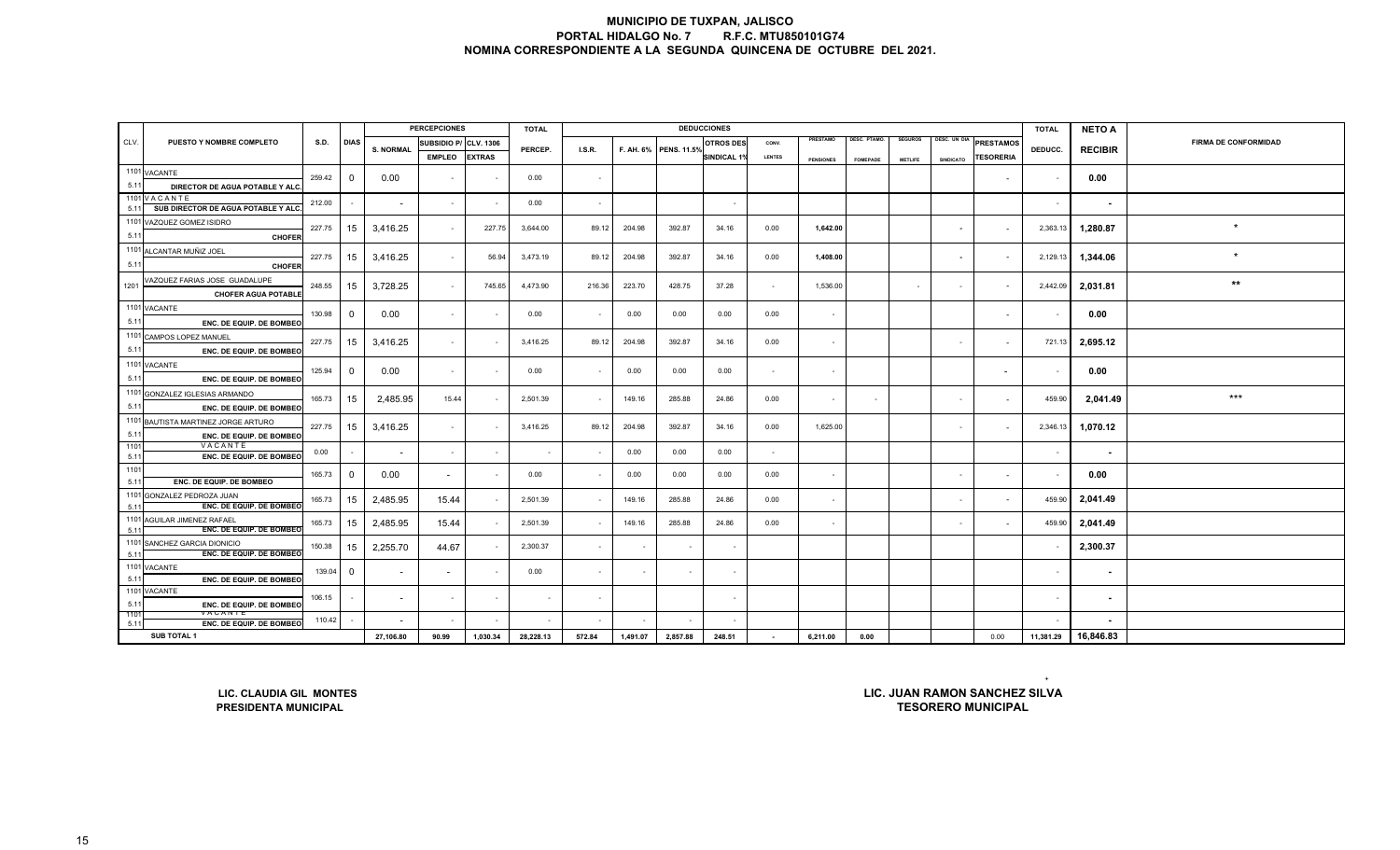|      |                                                                    |        |              |                  | <b>PERCEPCIONES</b> |                  | <b>TOTAL</b> |          |          | <b>DEDUCCIONES</b>    |                    |                |                  |                     |                |                  |                                                                   | <b>TOTAL</b>   | <b>NETO A</b>  |                             |
|------|--------------------------------------------------------------------|--------|--------------|------------------|---------------------|------------------|--------------|----------|----------|-----------------------|--------------------|----------------|------------------|---------------------|----------------|------------------|-------------------------------------------------------------------|----------------|----------------|-----------------------------|
| CLV. | <b>PUESTO Y NOMBRE COMPLETO</b>                                    | S.D.   | <b>DIAS</b>  | <b>S. NORMAL</b> | SUBSIDIO P/         | <b>CLV. 1306</b> | PERCEP.      | I.S.R.   |          | F. AH. 6% PENS. 11.5% | <b>OTROS DES</b>   | CONV.          | PRESTAMO         | <b>DESC. PTAMO.</b> | <b>SEGUROS</b> | DESC. UN DIA     | PRETAMO                                                           |                | <b>RECIBIR</b> | <b>FIRMA DE CONFORMIDAD</b> |
|      |                                                                    |        |              |                  | <b>EMPLEO</b>       | <b>EXTRAS</b>    |              |          |          |                       | <b>SINDICAL 1%</b> | <b>LENTES</b>  | <b>PENSIONES</b> | <b>FOMEPADE</b>     | <b>METLIFE</b> | <b>SINDICATO</b> | <b>TESORERIA</b>                                                  | DEDUCC.        |                |                             |
| 1101 | VACANTE                                                            | 39.86  |              | $\sim$           |                     |                  | $\sim$       | $\sim$   |          |                       |                    |                |                  |                     |                |                  |                                                                   | $\sim$         | $\sim$         |                             |
| 5.11 | <b>FONTANERO</b>                                                   |        |              |                  |                     |                  |              |          |          |                       |                    |                |                  |                     |                |                  |                                                                   |                |                |                             |
| 1101 |                                                                    | 161.44 | $\mathbf 0$  | 0.00             | $\blacksquare$      |                  | 0.00         | $\sim$   | 0.00     | 0.00                  | 0.00               | 0.00           | 0.00             |                     |                | 0.00             | $\sim$                                                            | $\blacksquare$ | 0.00           |                             |
| 5.11 | <b>FONTANERC</b>                                                   |        |              |                  |                     |                  |              |          |          |                       |                    |                |                  |                     |                |                  |                                                                   |                |                |                             |
| 5.11 | 1101 VACANTE<br><b>AUX. FONTANERO</b>                              | 93.97  |              | $\sim$           | $\omega$            | $\sim$           | $\sim$       |          | 0.00     | 0.00                  | 0.00               | $\sim$         |                  |                     |                |                  |                                                                   | $\sim$         | $\sim$         |                             |
| 1101 | <b>GONZALEZ CORONA SIMON</b><br><b>AUX. FONTANERC</b>              | 253.06 | 15           | 3,795.90         | $\sim$              |                  | 3,795.90     | 222.25   | 227.75   | 436.53                | 37.96              | 0.00           | 800.00           |                     |                | $\sim$           | $\sim$                                                            | 1,724.49       | 2,071.41       |                             |
| 5.11 | MUNGUIA CHAVEZ ABENAMAR URIEL                                      |        |              |                  |                     |                  |              |          |          |                       |                    |                |                  |                     |                |                  |                                                                   |                |                |                             |
| 5.11 | AUX. DEL DEPARTAMENTO AGUA POTABLI                                 | 227.75 | 15           | 3,416.25         | $\sim$              |                  | 3,416.25     | 89.12    | 204.98   | 392.87                | 34.16              | $\sim$         | $\sim$           |                     | 200.00         | $\sim$           | $\sim$                                                            | 921.13         | 2,495.12       |                             |
| 1201 | CORTES FERNANDEZ JOSE DE JESUS<br><b>AUX DE SERV. AGUA POTABLE</b> | 227.75 | $\mathbf 0$  | 0.00             | $\sim$              |                  | 0.00         | $\sim$   | 0.00     | 0.00                  | 0.00               | $\sim$         | $\sim$           |                     | 0.00           | $\sim$           |                                                                   |                | 0.00           | $^{\star\star}$             |
| 5.11 | 1101 BAUTISTA MARTINEZ PABLO<br><b>ENC. DE ALCANTARILLADO</b>      | 227.75 | 15           | 3,416.25         | $\sim$              |                  | 3,416.25     | 89.12    | 204.98   | 392.87                | 34.16              | 0.00           | 1,000.00         |                     |                | $\sim$           | $\sim$                                                            | 1,721.13       | 1,695.12       |                             |
|      | 1101 VACANTE                                                       | 141.67 | $\mathbf 0$  | 0.00             | $\sim$              |                  | 0.00         | $\sim$   | 0.00     | 0.00                  | 0.00               | 0.00           | $\sim$           |                     |                | $\sim$           |                                                                   |                | 0.00           |                             |
| 5.11 | <b>ENC. DE ALCANTARILLADO</b>                                      |        |              |                  |                     |                  |              |          |          |                       |                    |                |                  |                     |                |                  |                                                                   |                |                |                             |
| 5.11 | 1101 MORAN MARTINEZ SEBASTIAN<br><b>ALBAÑIL</b>                    | 227.75 | 15           | 3,416.25         | $\sim$              | 227.75           | 3,644.00     | 89.12    | 204.98   | 392.87                | 34.16              | 0.00           | $\sim$           |                     |                | $\sim$           |                                                                   | 721.13         | 2,922.87       | $\star$                     |
|      |                                                                    |        |              | 14,044.65        | 0.00                | 227.75           | 14,272.40    | 489.61   | 842.68   | 1,615.13              | 140.45             | #¡VALOR!       | 1,800.00         | 0.00                |                |                  | 0.00                                                              | 5,087.87       | 9.184.53       |                             |
|      | SUBTOTAL DE AGUA DRENA. Y ALCANT                                   |        |              | 41,151.45        | 90.99               | 1,258.09         | 42,500.53    | 1,062.45 | 2,333.75 | 4,473.01              | 388.96             |                | 8,011.00         | 0.00                |                |                  | 0.00                                                              | 16,469.16      | 26,031.36      |                             |
| 5.13 | 1101 STEPHANY FARIAS MEDRANO                                       | 443.83 | 15           | 6,657.45         | $\blacksquare$      |                  | 6,657.45     | 568.74   |          |                       |                    | 0.00           |                  | 0.00                |                | 0.00             |                                                                   | 568.74         | 6,088.71       | $^{\star\star}$             |
|      | JEFE DPTO. DEPORTES<br>SUBTOTAL DE DEPORTES                        |        |              | 6,657.45         | 0.00                | 0.00             | 6,657.45     | 568.74   | 0.00     | 0.00                  | 0.00               | 0.00           | 0.00             | 0.00                |                |                  | 0.00                                                              | 568.74         | 6,088.71       |                             |
|      | 1101 IGNACIO GARCIA MEDINA                                         |        |              |                  |                     |                  |              |          |          |                       |                    |                |                  |                     |                |                  |                                                                   |                |                |                             |
| 5.15 | <b>MEDICO MUNICIPAL</b>                                            | 379.60 | 15           | 5,694.00         | $\sim$              | 2,632.44         | 8,326.44     | 429.12   |          |                       |                    |                |                  |                     |                |                  |                                                                   | 429.12         | 7,897.32       |                             |
| 5.15 | 1101 ALEJANDRA SANTIAGO CLAUSTRO<br><b>MEDICO MUNICIPAL</b>        | 379.60 | 15           | 5,694.00         | $\sim$              | 2,632.44         | 8,326.44     | 429.12   |          |                       |                    |                |                  |                     |                |                  | 0.00                                                              | 429.12         | 7,897.32       |                             |
| 5.15 | 1101 FARIAS MARTINEZ MA. TRINIDAD<br><b>ENFERMERA</b>              | 159.73 | 15           | 2,395.95         | 21.20               |                  | 2,417.15     | $\sim$   | 143.76   | 275.53                | 23.96              | 0.00           | 0.00             |                     |                | 0.00             | $\sim$                                                            | 443.25         | 1,973.90       |                             |
| 5.15 | 1101 PARRA MALDONADO MA. DEL CARMEN<br><b>ENFERMERA</b>            | 159.73 | 15           | 2,395.95         | 21.20               |                  | 2,417.15     | $\sim$   | 143.76   | 275.53                | 23.96              | 0.00           | 0.00             |                     |                | 0.00             | $\sim$                                                            | 443.25         | 1,973.90       |                             |
| 5.15 | 1101 VACANTE<br>AUX. INTENDENTE (PENSIONADA 40%                    | 50.49  | $\mathbf{0}$ | 0.00             | $\sim$              |                  | 0.00         | $\sim$   | 0.00     | 0.00                  | 0.00               | $\overline{a}$ |                  |                     |                |                  |                                                                   |                | 0.00           |                             |
|      | SUBTOTAL SERVICIO MEDICO                                           |        |              | 16,179.90        | 42.40               | 5,264.88         | 21,487.18    | 858.24   | 287.51   | 551.07                | 47.92              |                | 0.00             | 0.00                |                |                  | 0.00                                                              | 1,744.74       | 19,742.44      |                             |
|      | LIC. CLAUDIA GIL MONTES<br><b>PRESIDENTA MUNICIPAL</b>             |        |              |                  |                     |                  |              |          |          |                       |                    |                |                  |                     |                |                  | <b>LIC. JUAN RAMON SANCHEZ SILVA</b><br><b>TESORERO MUNICIPAL</b> |                |                |                             |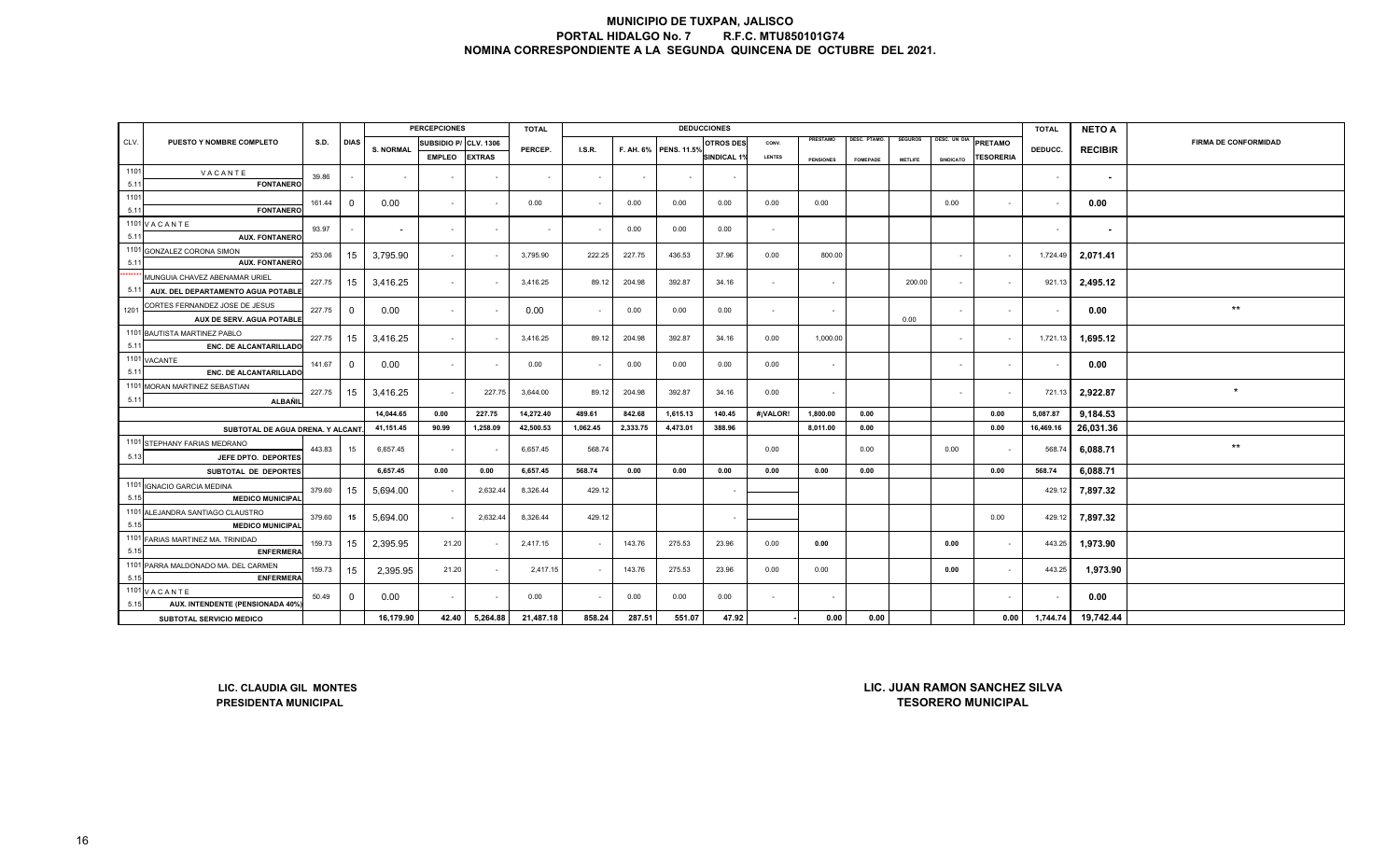|      |                                   |        |             |                  | <b>PERCEPCIONES</b>   |                          | <b>TOTAL</b> |                          |      |                       | <b>DEDUCCIONES</b>       |               |                  |                 |                |                                                    | <b>TOTAL</b>   | <b>NETO A</b>  |                             |
|------|-----------------------------------|--------|-------------|------------------|-----------------------|--------------------------|--------------|--------------------------|------|-----------------------|--------------------------|---------------|------------------|-----------------|----------------|----------------------------------------------------|----------------|----------------|-----------------------------|
| CLV. | <b>PUESTO Y NOMBRE COMPLETO</b>   | S.D.   | <b>DIAS</b> | <b>S. NORMAL</b> | SUBSIDIO P/ CLV. 1306 |                          | PERCEP.      | I.S.R.                   |      | F. AH. 6% PENS. 11.5% | <b>OTROS DES</b>         | CONV.         | PRESTAMO         | DESC. PTAMO.    | <b>SEGUROS</b> | <b>DESC. UN DIA</b><br><b>PRESTAMO</b>             | <b>DEDUCC.</b> | <b>RECIBIR</b> | <b>FIRMA DE CONFORMIDAD</b> |
|      |                                   |        |             |                  | <b>EMPLEO</b> EXTRAS  |                          |              |                          |      |                       | <b>SINDICAL 1%</b>       | <b>LENTES</b> | <b>PENSIONES</b> | <b>FOMEPADE</b> | <b>METLIFE</b> | <b>TESORERIA</b><br><b>SINDICATO</b>               |                |                |                             |
|      | 1101 VACANTE                      | 360.53 | $\mathbf 0$ | 0.00             |                       |                          |              |                          |      |                       |                          |               |                  |                 |                | 0.00                                               |                |                |                             |
| 5.25 | DIR. DESARROLLO RURAL             |        |             |                  | $\sim$                | $\overline{\phantom{a}}$ |              | $\overline{\phantom{a}}$ |      |                       |                          |               |                  |                 |                |                                                    | $\sim$         | $\sim$         |                             |
|      | SUBTOTAL DEPTO. FOMET. AGROP.     |        |             | 0.00             | 0.00                  | 0.00                     | 0.00         | 0.00                     | 0.00 | 0.00                  | 0.00                     |               | 0.00             | 0.00            |                | 0.00                                               | 0.00           | 0.00           |                             |
|      | 1101 JULIO ALBERTO VAZQUEZ CAMPOS | 443.83 | 15          | 6,657.45         | $\sim$                |                          | 6,657.45     | 568.74                   |      |                       | $\overline{\phantom{a}}$ |               | 0.00             |                 |                | 0.00                                               | 568.74         | 6,088.71       |                             |
| 5.31 | JEFE DPTO. MEDIO AMBIENTE         |        |             |                  |                       |                          |              |                          |      |                       |                          |               |                  |                 |                |                                                    |                |                |                             |
|      | SUBTOTAL DEPTO. ECOLOGIA          |        |             | 6,657.45         | 0.00                  | 0.00                     | 6,657.45     | 568.74                   | 0.00 | 0.00                  | 0.00                     |               | 0.00             | 0.00            |                | 0.00                                               | 568.74         | 6,088.71       |                             |
|      |                                   |        |             |                  |                       |                          |              |                          |      |                       |                          |               |                  |                 |                |                                                    |                |                |                             |
|      |                                   |        |             |                  |                       |                          |              |                          |      |                       |                          |               |                  |                 |                |                                                    |                |                |                             |
|      |                                   |        |             |                  |                       |                          |              |                          |      |                       |                          |               |                  |                 |                |                                                    |                |                |                             |
|      |                                   |        |             |                  |                       |                          |              |                          |      |                       |                          |               |                  |                 |                |                                                    |                |                |                             |
|      |                                   |        |             |                  |                       |                          |              |                          |      |                       |                          |               |                  |                 |                |                                                    |                |                |                             |
|      |                                   |        |             |                  |                       |                          |              |                          |      |                       |                          |               |                  |                 |                |                                                    |                |                |                             |
|      | LIC. CLAUDIA GIL MONTES           |        |             |                  |                       |                          |              |                          |      |                       |                          |               |                  |                 |                | LIC. JUAN RAMON SANCHEZ SILVA<br>TEAARERA HUUMARIL |                |                |                             |

**LIC. CLAUDIA GIL MONTESPRESIDENTA MUNICIPAL**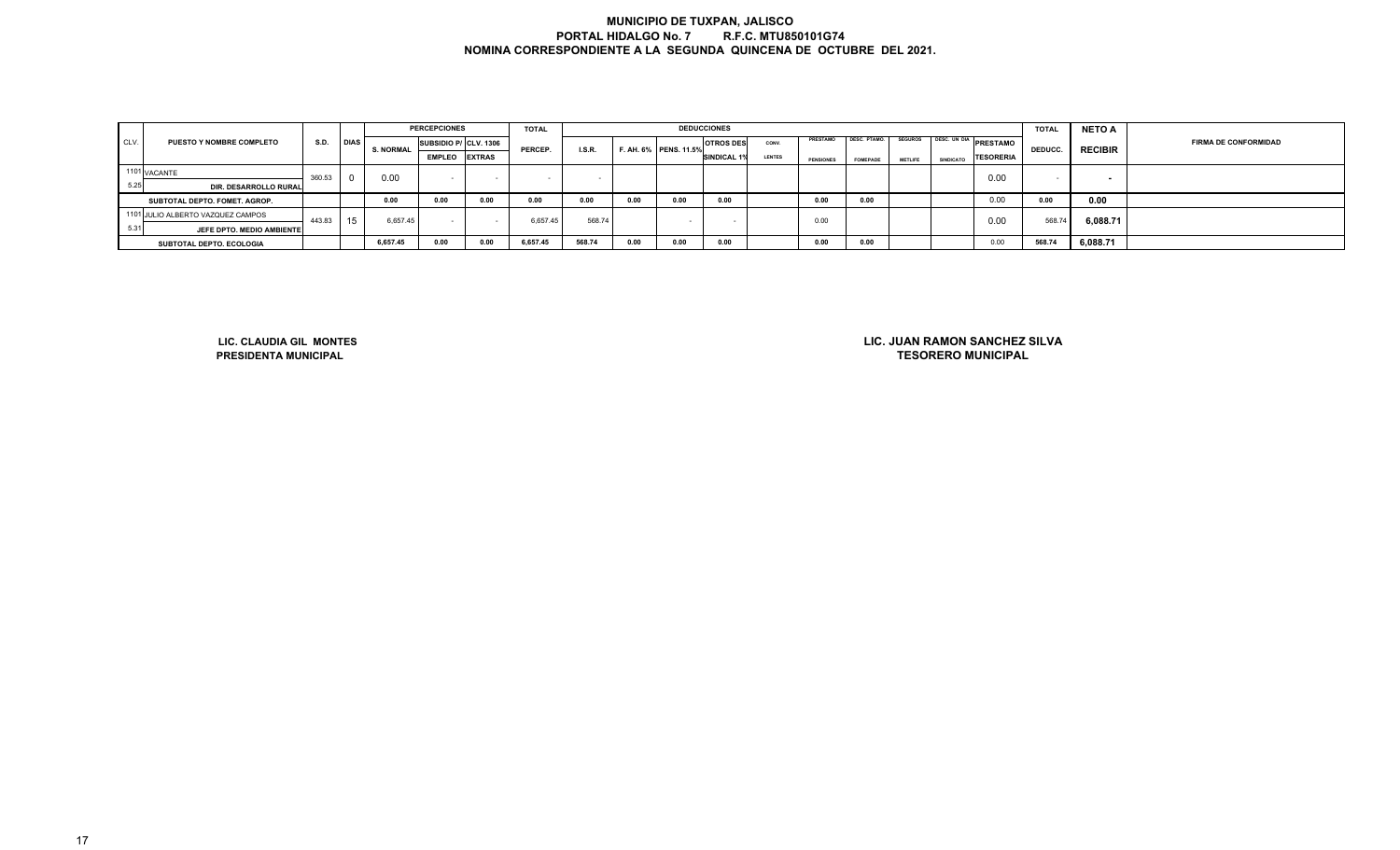|      | TO Y NOMBRE COMPLETO                                       |        | <b>DIAS</b> |                  | <b>PERCEPCIONES</b>      |               | <b>TOTAL</b> |          |          |                       | <b>DEDUCCIONES</b> |        |                  |                     |                |              |                                                            | <b>TOTAL</b> | <b>NETO A</b>  | <b>FIRMA DE CONFORMIDAD</b> |
|------|------------------------------------------------------------|--------|-------------|------------------|--------------------------|---------------|--------------|----------|----------|-----------------------|--------------------|--------|------------------|---------------------|----------------|--------------|------------------------------------------------------------|--------------|----------------|-----------------------------|
| CLV. |                                                            | S.D.   |             |                  | SUBSIDIO P/ CLV. 1306    |               |              |          |          |                       | <b>OTROS DES</b>   | CONV.  | PRESTAMO         | <b>DESC. PTAMO.</b> | <b>SEGUROS</b> | DESC. UN DIA | <b>PRESTAMOS</b>                                           |              |                |                             |
|      |                                                            |        |             | <b>S. NORMAL</b> | <b>EMPLEO</b>            | <b>EXTRAS</b> | PERCEP.      | LS.R.    |          | F. AH. 6% PENS. 11.5% | SINDICAL 1%        | LENTES | <b>PENSIONES</b> | <b>FOMEPADE</b>     | <b>METLIFE</b> | SINDICATO    | <b>TESORERIA</b>                                           | DEDUCC.      | <b>RECIBIR</b> |                             |
| 1201 | GUZMAN FLORES MARIA MARTINA<br><b>AUXILIAR DEL COMEDOR</b> | 188.98 | 15          | 2,834.70         | $\overline{\phantom{a}}$ |               | 2,834.70     | 22.28    |          |                       | 28.35              |        |                  |                     |                |              |                                                            | 50.63        | 2,784.07       |                             |
| 1201 | VACANTE<br>DIR. IMAGEN URBANA VERDE                        | 333.33 | $\mathbf 0$ | 0.00             | $\sim$                   | $\sim$        | 0.00         | $\sim$   |          |                       | $\sim$             |        |                  |                     |                |              | 0.00                                                       | $\sim$       | $\sim$         |                             |
| 1201 | VACANTE<br>DIR. DISPOSICION FINAL DE RESIDUOS              | 0.00   | $\mathbf 0$ | 0.00             | $\sim$                   | $\sim$        | 0.00         | $\sim$   |          |                       | $\sim$             |        |                  |                     |                |              | 0.00                                                       | 0.00         | 0.00           |                             |
| 1201 | VACANTE<br><b>JARDINERO</b>                                | 111.86 | $\mathbf 0$ | 0.00             | $\sim$                   |               | 0.00         | $\sim$   |          |                       | $\sim$             |        |                  |                     |                |              |                                                            | $\sim$       | 0.00           |                             |
| 1201 | FERMIN AGUILAR JOSE ANTONIO<br><b>CHOFER</b>               | 349.16 | 15          | 5,237.40         | $\sim$                   | 349.16        | 5,586.56     | 367.92   | 314.24   | 602.30                | 52.37              | 0.00   | 2,068.00         |                     |                | 0.00         | 0.00                                                       | 3,404.84     | 2,181.72       | $\star$                     |
| 1201 | MENDOZA GUZMAN J. GUADALUPE<br>CHOFER                      | 395.49 | 15          | 5,932.35         | $\sim$                   |               | 5,932.35     | 463.29   | 355.94   | 682.22                | 59.32              | 0.00   | $\sim$           |                     |                | 0.00         | $\sim$                                                     | 1,560.77     | 4,371.58       |                             |
| 1201 | VACANTE<br>(ESPOSA PENSIONADA 80% ACUERDO AYTO) 22/01/     | 101.25 | $\mathbf 0$ | 0.00             | $\sim$                   | $\sim$        | 0.00         | $\sim$   | 0.00     | 0.00                  | $\sim$             |        |                  |                     |                | 0.00         |                                                            | $\sim$       | 0.00           |                             |
| 1201 | OCHOA REYES MIGUEL ANGEL<br><b>JARDINERO</b>               | 185.00 | 15          | 2,775.00         | $\sim$                   | $\sim$        | 2,775.00     | 17.09    | 166.50   | 319.13                | 27.75              |        | 789.17           | 0.00                |                | 0.00         | 0.00                                                       | 1,319.64     | 1,455.37       |                             |
| 1201 | MARTINEZ MARTINEZ GUADALUPE<br><b>JARDINERO</b>            | 160.15 | 15          | 2,402.25         | 20.80                    |               | 2,423.05     | $\sim$   | 144.14   | 276.26                | 24.02              |        | 0.00             |                     |                | 0.00         |                                                            | 444.42       | 1,978.63       |                             |
| 1201 | VICENTE ORTIZ DIMAS<br><b>AUX. OBRAS PUBLICAS</b>          | 304.17 | 15          | 4,562.55         | $\sim$                   | $\sim$        | 4,562.55     | 288.98   | 273.75   | 524.69                | 45.63              |        | 1,097.00         |                     |                | 0.00         | $\sim$                                                     | 2,230.05     | 2,332.50       |                             |
| 1201 | CEBALLOS OSORIO TIMOTEO<br><b>AUX. INTENDENTE</b>          | 159.69 | 15          | 2,395.35         | 21.24                    | $\sim$        | 2,416.59     | $\sim$   |          |                       | $\sim$             |        |                  |                     |                |              |                                                            |              | 2,416.59       |                             |
|      | <b>TOTAL HOJA</b>                                          |        |             | 26,139.60        | 42.04                    | 349.16        | 26,530.80    | 1,159.56 | 1,254.57 | 2,404.60              | 237.44             |        | 3,954.17         | 0.00                |                |              | 0.00                                                       | 9,010.34     | 17,520.46      |                             |
|      |                                                            |        |             |                  |                          |               |              |          |          |                       |                    |        |                  |                     |                |              |                                                            |              |                |                             |
|      | LIC. CLAUDIA GIL MONTES<br>PRESIDENTA MUNICIPAL            |        |             |                  |                          |               |              |          |          |                       |                    |        |                  |                     |                |              | LIC. JUAN RAMON SANCHEZ SILVA<br><b>TESORERO MUNICIPAL</b> |              |                |                             |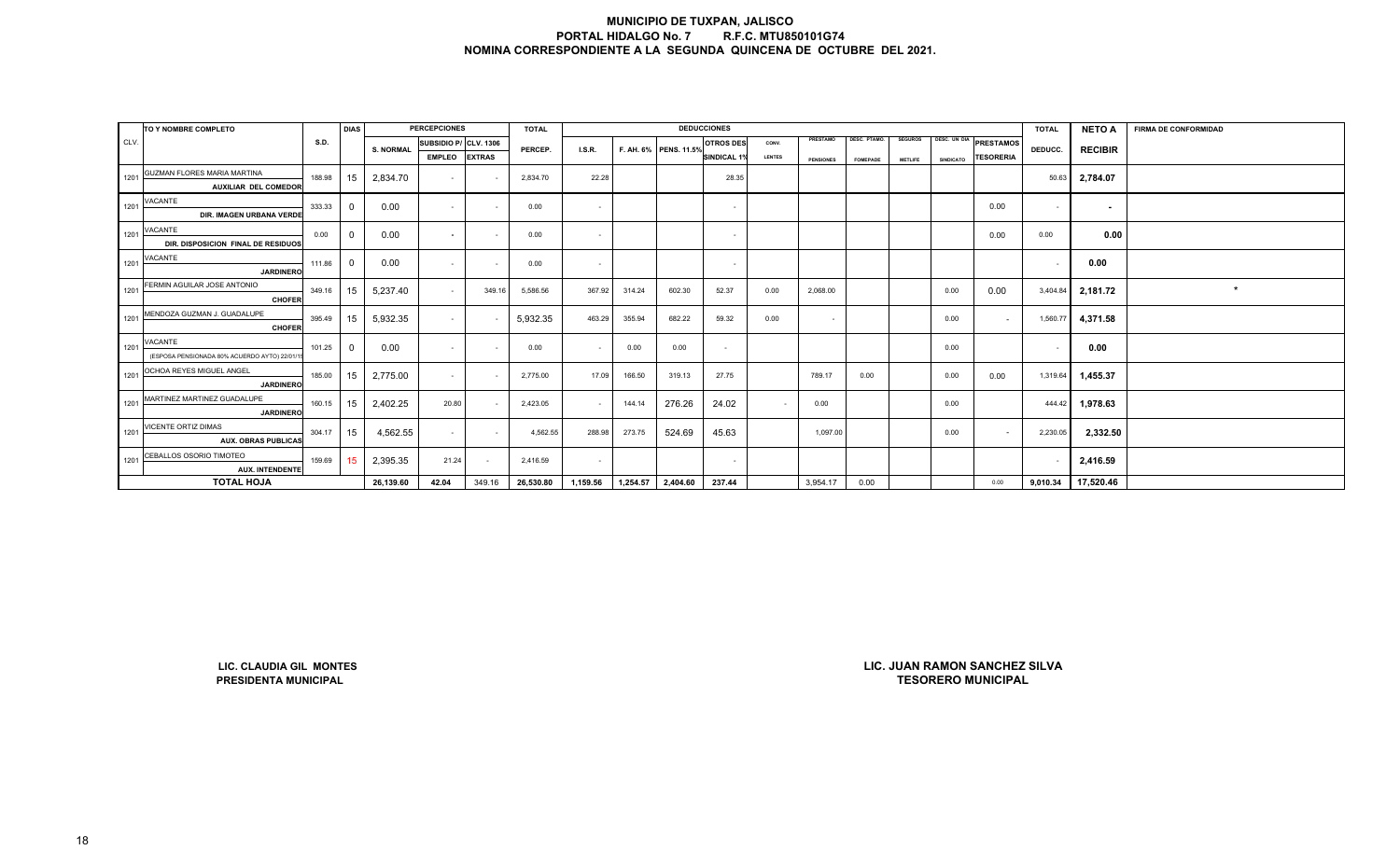|      |                                                       |        |             |                  | <b>PERCEPCIONES</b>      |               | <b>TOTAL</b> |                |        |                       | <b>DEDUCCIONES</b> |               |                  |                     |                |                  |                                                            | <b>TOTAL</b> | <b>NETO A</b>  |                             |
|------|-------------------------------------------------------|--------|-------------|------------------|--------------------------|---------------|--------------|----------------|--------|-----------------------|--------------------|---------------|------------------|---------------------|----------------|------------------|------------------------------------------------------------|--------------|----------------|-----------------------------|
| CLV. | PUESTO Y NOMBRE COMPLETO                              | S.D.   | <b>DIAS</b> | <b>S. NORMAL</b> | SUBSIDIO P/ CLV. 1306    |               | PERCEP.      | <b>I.S.R.</b>  |        | F. AH. 6% PENS. 11.5% | <b>OTROS DES</b>   | CONV.         | PRESTAMO         | <b>DESC. PTAMO.</b> | <b>SEGUROS</b> | DESC. UN DIA     | PTMO.                                                      | DEDUCC.      | <b>RECIBIR</b> | <b>FIRMA DE CONFORMIDAD</b> |
|      |                                                       |        |             |                  | <b>EMPLEO</b>            | <b>EXTRAS</b> |              |                |        |                       | SINDICAL 1%        | <b>LENTES</b> | <b>PENSIONES</b> | <b>FOMEPADE</b>     | <b>METLIFE</b> | <b>SINDICATO</b> | <b>TESORERIA</b>                                           |              |                |                             |
| 1201 | VACANTE                                               | 100.39 | $\mathbf 0$ | 0.00             | $\overline{\phantom{a}}$ | $\sim$        | 0.00         | $\sim$         |        |                       |                    |               |                  |                     |                |                  |                                                            | $\sim$       | 0.00           |                             |
|      | <b>AUX. INTENDENTE</b>                                |        |             |                  |                          |               |              |                |        |                       |                    |               |                  |                     |                |                  |                                                            |              |                |                             |
| 1201 | JOSE RAMON MARTINEZ MANCILLA<br><b>VELADOR</b>        | 274.86 | 15          | 4,122.90         | $\sim$                   |               | 4,122.90     | 250.71         |        |                       | 41.23              |               |                  |                     |                |                  | $\sim$                                                     | 291.94       | 3,830.96       | $\star$                     |
| 1201 | GODINEZ AGUILAR GUILLERMO<br><b>AUX. INTENDENTE</b>   | 210.60 | 15          | 3,159.00         | $\sim$                   |               | 3,159.00     | 66.73          | 189.54 | 363.29                | 31.59              |               | 776.00           | 0.00                |                | 0.00             | $\sim$                                                     | 1,427.15     | 1,731.86       | $\star$                     |
| 1201 | MARTINEZ LOPEZ DAVID<br><b>AUX. INTENDENTE</b>        | 225.22 | 15          | 3,378.30         | $\sim$                   |               | 3,378.30     | 85.82          | 202.70 | 388.50                | 33.78              |               |                  |                     |                | 0.00             | $\sim$                                                     | 710.81       | 2,667.49       |                             |
| 1201 | PONS OSCAR ALFREDO<br><b>JARDINERO</b>                | 253.06 | 15          | 3,795.90         | $\sim$                   |               | 3,795.90     | 222.25         | 227.75 | 436.53                | 37.96              |               | 938.00           |                     | 0.00           | 0.00             |                                                            | 1,862.49     | 1,933.41       |                             |
| 1201 | JOEL PABLO FLORES ALEGRIA<br>ENC. BOMBEO LOS LAURELES | 137.32 | 15          | 2,059.80         | 71.13                    |               | 2,130.93     | $\sim$         | 0.00   |                       | 0.00               |               |                  |                     |                | 0.00             |                                                            |              | 2,130.93       |                             |
| 1201 | MARTINEZ CARDENAS JOSE<br>SUPERV. DE EQUIP. DE BOMBEO | 145.65 | 15          | 2,184.75         | 63.14                    |               | 2,247.89     | $\sim$         | 0.00   |                       |                    |               |                  |                     |                |                  |                                                            | $\sim$       | 2,247.89       |                             |
| 1201 | SANCHEZ SILVA RICARDO<br>ENC. DE EQUIP. DE BOMBEO     | 165.73 | 15          | 2,485.95         | 15.44                    | $\sim$        | 2,501.39     | $\sim$         | 149.16 | 285.88                | 24.86              | 0.00          | 911.96           | 0.00                |                | 0.00             | 0.00                                                       | 1,371.86     | 1,129.53       |                             |
| 1201 |                                                       | 106.42 | $\mathbf 0$ | 0.00             | $\overline{\phantom{a}}$ |               | 0.00         | $\blacksquare$ |        |                       |                    |               |                  |                     |                |                  |                                                            | $\sim$       | 0.00           |                             |
|      | REV. EQUIP. DE BOMBEO                                 |        |             |                  |                          |               |              |                |        |                       |                    |               |                  |                     |                |                  |                                                            |              |                |                             |
|      | <b>TOTAL HOJA</b>                                     |        |             | 21,186.60        | 149.71                   | 0.00          | 21,336.31    | 625.51         | 769.15 | 1,474.20              | 169.42             |               | 2,625.96         | 0.00                |                |                  | 0.00                                                       | 5,664.24     | 15,672.07      |                             |
|      |                                                       |        |             |                  |                          |               |              |                |        |                       |                    |               |                  |                     |                |                  |                                                            |              |                |                             |
|      | LIC. CLAUDIA GIL MONTES<br>PRESIDENTA MUNICIPAL       |        |             |                  |                          |               |              |                |        |                       |                    |               |                  |                     |                |                  | LIC. JUAN RAMON SANCHEZ SILVA<br><b>TESORERO MUNICIPAL</b> |              |                |                             |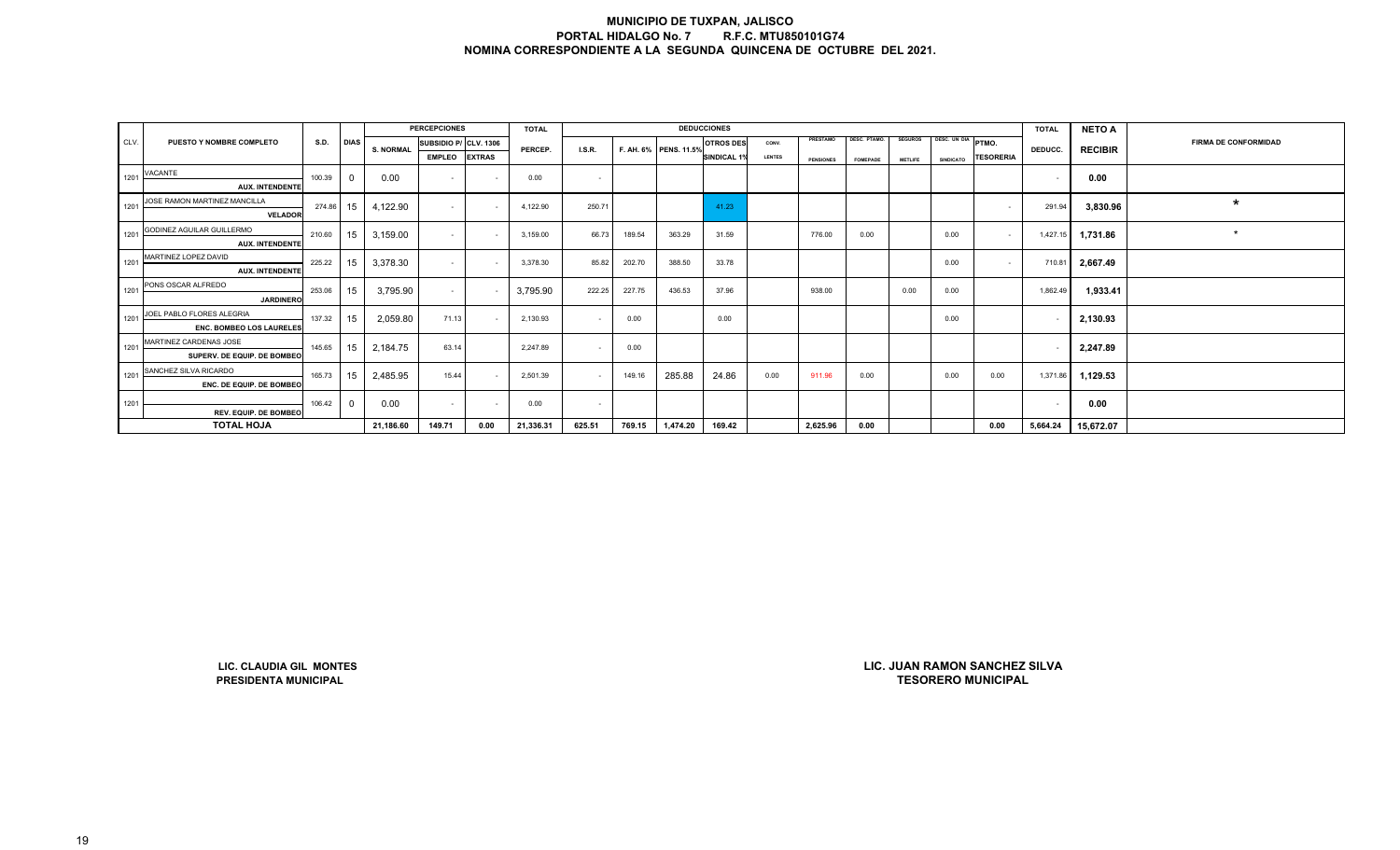|                            |                                       |           |                |                  | <b>PERCEPCIONES</b>   |        | <b>TOTAL</b> |          |          |                       | <b>DEDUCCIONES</b> |               |                  |                 |                |                  |                       | <b>TOTAL</b> | <b>NETO A</b>      |                             |
|----------------------------|---------------------------------------|-----------|----------------|------------------|-----------------------|--------|--------------|----------|----------|-----------------------|--------------------|---------------|------------------|-----------------|----------------|------------------|-----------------------|--------------|--------------------|-----------------------------|
| CLV.                       | PUESTO Y NOMBRE COMPLETO              | S.D. DIAS |                | <b>S. NORMAL</b> | SUBSIDIO P/ CLV. 1306 |        | PERCEP.      |          |          | F. AH. 6% PENS. 11.5% | <b>OTROS DES</b>   | CONV.         | PRESTAMO         | DESC. PTAMO.    | <b>SEGUROS</b> |                  | DESC. UN DIA PRESTAMO | DEDUCC.      |                    | <b>FIRMA DE CONFORMIDAD</b> |
|                            |                                       |           |                |                  | <b>EMPLEO</b> EXTRAS  |        |              | LS.R.    |          |                       | SINDICAL 1%        | <b>LENTES</b> | <b>PENSIONES</b> | <b>FOMEPADE</b> | <b>METLIFE</b> | <b>SINDICATO</b> | <b>TESORERIA</b>      |              | <b>RECIBIR</b>     |                             |
| 1201                       |                                       | 96.16     | $\overline{0}$ | 0.00             |                       |        | 0.00         | $\sim$   |          |                       |                    |               |                  |                 |                |                  |                       |              | 0.00               |                             |
|                            | <b>VELADOR ASILO</b>                  |           |                |                  | $\sim$                |        |              |          |          |                       |                    |               |                  |                 |                |                  |                       |              |                    |                             |
| 1201 $\blacktriangleright$ | GUERRERO JOSE CRUZ                    | 142.15    | 15             | 2,132.25         | 66.50                 |        | 2,198.75     | $\sim$   |          |                       |                    |               |                  |                 |                |                  |                       |              | 2,198.75           |                             |
|                            | <b>JARDINERO</b>                      |           |                |                  |                       |        |              |          |          |                       |                    |               |                  |                 |                |                  |                       |              |                    |                             |
| 1201                       | HERNANDEZ CORTES MIGUEL               | 284.96 15 |                | 4,274.40         | $\sim$ $-$            |        | 4,274.40     | 263.89   |          |                       |                    |               |                  |                 |                |                  |                       | 263.89       | 4,010.51           | $\star$                     |
|                            | <b>INSPECTOR DE GANADERIA</b>         |           |                |                  |                       |        |              |          |          |                       |                    |               |                  |                 |                |                  |                       |              |                    |                             |
| 1201                       | VAZQUEZ LOPEZ JERONIMO                | 205.31 15 |                | 3,079.65         | $\sim$                |        | 3,079.65     | 59.82    | 184.78   | 354.16                | 30.80              |               |                  |                 |                | 0.00             |                       | 629.56       | 2,450.09           |                             |
|                            | <b>VELADOR RASTRO MPAL.</b>           |           |                |                  |                       |        |              |          |          |                       |                    |               |                  |                 |                |                  |                       |              |                    |                             |
|                            | 1201 ING. RAMIREZ MORALES JOSE ADRIAN | 517.04    | 15             | 7,755.60         | $\sim$                |        | 7,755.60     | 756.40   | 465.34   | 891.89                | 77.56              |               | 1,800.00         | 0.00            |                | 0.00             |                       | 3,991.19     | 3,764.41           |                             |
|                            | TEC. EN MANEJO DE INF. TERRITORIAL    |           |                |                  |                       |        |              |          |          |                       |                    |               |                  |                 |                |                  |                       |              |                    |                             |
|                            | 1201 MATA RAMOS ELENA                 | 116.57    | 15             | 1,748.55         | 91.05                 |        | 1,839.60     | $\sim$   |          |                       |                    |               |                  |                 |                |                  |                       |              | 1,839.60           |                             |
|                            | ENC. DE EQ. DE BOM. B. PAIS           |           |                |                  |                       |        |              |          |          |                       |                    |               |                  |                 |                |                  |                       |              |                    |                             |
|                            | 1201 DAMIAN CORTES GABRIEL            | 116.57    | 15             | 1,748.55         | 91.05                 |        | 1,839.60     | $\sim$   |          |                       |                    |               |                  |                 |                |                  |                       |              | 1,839.60           |                             |
|                            | ENC.DE EQ. DE BOM. DE SAN MIG         |           |                |                  |                       |        |              |          |          |                       |                    |               |                  |                 |                |                  |                       |              |                    |                             |
|                            | 1201 MORAN SILVA BLANCA ESTELA        | 116.57    | 15             | 1,748.55         | 91.05                 |        | 1,839.60     | $\sim$   |          |                       | 17.49              |               |                  |                 |                |                  |                       | 17.49        | 1,822.11           |                             |
|                            | ENC. DE EQ. DE BOM. DEL POBL.         |           |                |                  |                       |        |              |          |          |                       |                    |               |                  |                 |                |                  |                       |              |                    |                             |
|                            | 1201 GUZMAN MEJIA NAHUM JACOB         | 126.54    | 15             | 1,898.10         | 81.48                 |        | 1,979.58     | $\sim$   |          |                       |                    |               |                  |                 |                |                  |                       |              | 1,979.58           |                             |
|                            | <b>FONTANERO PLATANAR</b>             |           |                |                  |                       |        |              |          |          |                       |                    |               |                  |                 |                |                  |                       |              |                    |                             |
| 1201                       | RAMIREZ MARTINEZ JORGE                | 116.57    | 15             | 1,748.55         | 91.05                 | 466.28 | 2,305.88     |          | 104.91   | 201.08                | 17.49              |               |                  |                 |                | 0.00             |                       | 323.48       | 1,982.40           |                             |
|                            | <b>FONTANERO 21 DE NOVIEMBRE</b>      |           |                |                  |                       |        |              |          |          |                       |                    |               |                  |                 |                |                  |                       |              |                    |                             |
|                            | 1201 VIERA MARTINEZ GERACIMO          | 311.63 15 |                | 4,674.45         | $\sim$                | 311.63 | 4,986.08     | 298.72   | 280.47   | 537.56                | 46.74              | 0.00          | 0.00             |                 |                | 0.00             |                       | 1,163.49     | 3,822.59           |                             |
|                            | <b>RETROEXCAVADORA</b>                |           |                |                  |                       |        |              |          |          |                       |                    |               |                  |                 |                |                  |                       |              |                    |                             |
|                            | 1201 RAMIREZ MARTINEZ MARIA ANTONIA   | 151.84 15 |                | 2,277.60         | 43.27                 |        | 2,320.87     |          |          |                       |                    |               |                  |                 |                |                  |                       |              | 2,320.87           |                             |
|                            | JARDINERO 21 DE NOVIEMBRE             |           |                |                  |                       |        |              |          |          |                       |                    |               |                  |                 |                |                  |                       |              |                    |                             |
|                            | <b>TOTAL HOJA</b>                     |           |                | 33,086.25        | 555.45                | 777.91 | 34,419.61    | 1,378.83 | 1,035.50 | 1,984.70              | 190.07             |               | 1,800.00         | 0.00            |                |                  | 0.00                  |              | 6,389.09 28,030.52 |                             |

**LIC. CLAUDIA GIL MONTESPRESIDENTA MUNICIPAL**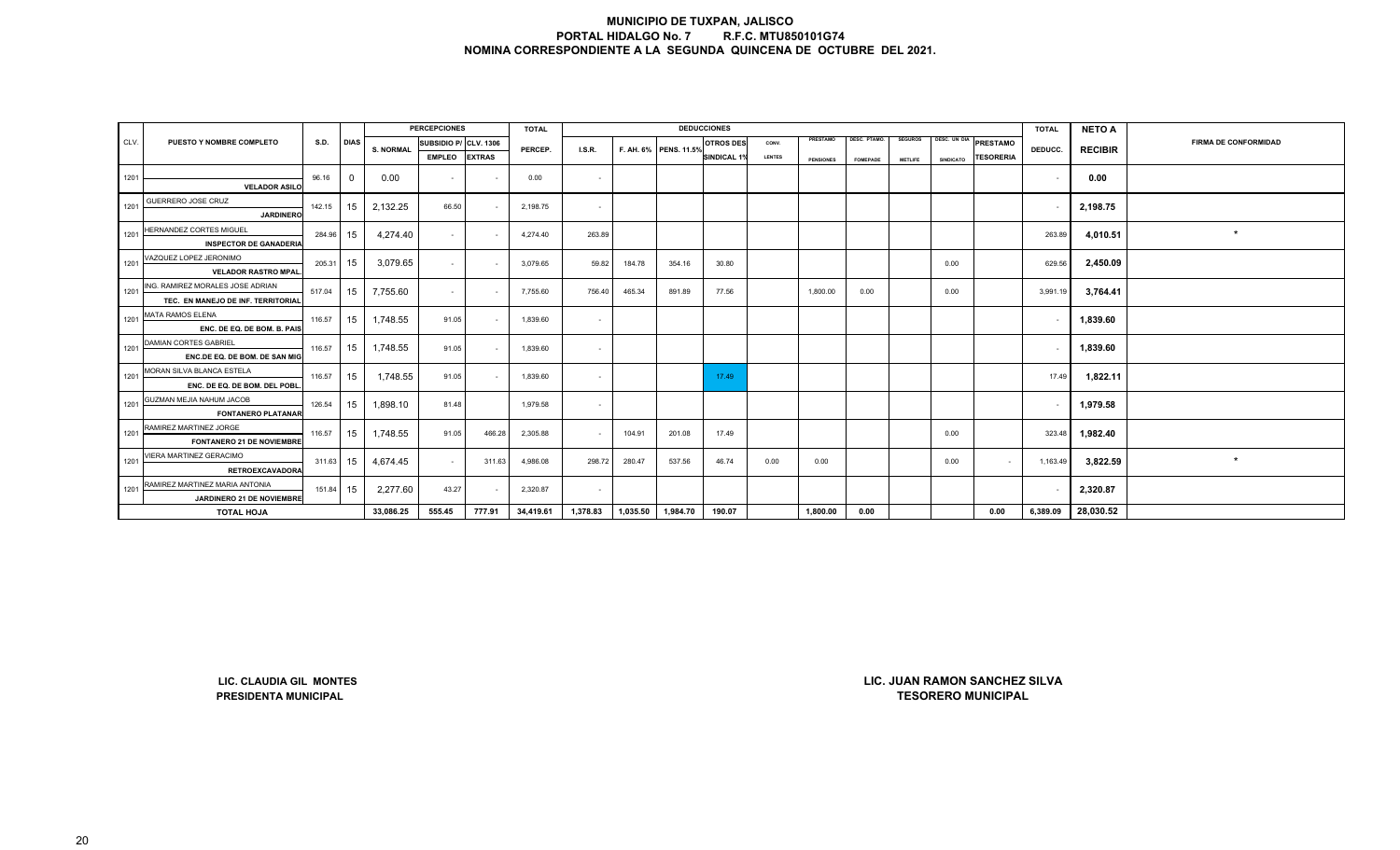|      |                                                         |                   |                |                  | <b>PERCEPCIONES</b>   |               | <b>TOTAL</b> |          |              |                       | <b>DEDUCCIONES</b> |               |                  |              |                |                  |                               | <b>TOTAL</b> | <b>NETO A</b>            |                             |
|------|---------------------------------------------------------|-------------------|----------------|------------------|-----------------------|---------------|--------------|----------|--------------|-----------------------|--------------------|---------------|------------------|--------------|----------------|------------------|-------------------------------|--------------|--------------------------|-----------------------------|
| CLV. | PUESTO Y NOMBRE COMPLETO                                | <b>S.D.</b>       | <b>DIAS</b>    |                  | SUBSIDIO P/ CLV. 1306 |               |              |          |              |                       | <b>OTROS DES</b>   | CONV.         | PRESTAMO         | DESC. PTAMO. | <b>SEGUROS</b> |                  | DESC. UN DIA PRESTAMO         |              |                          | <b>FIRMA DE CONFORMIDAD</b> |
|      |                                                         |                   |                | <b>S. NORMAL</b> | <b>EMPLEO</b>         | <b>EXTRAS</b> | PERCEP.      | LS.R.    |              | F. AH. 6% PENS. 11.5% | <b>SINDICAL 1%</b> | <b>LENTES</b> | <b>PENSIONES</b> | FOMEPADE     | <b>METLIFE</b> | <b>SINDICATO</b> | TESORERIA                     | DEDUCC.      | <b>RECIBIR</b>           |                             |
|      | GUZMAN FLORES JOSE MANUEL                               |                   |                |                  |                       |               |              |          |              |                       |                    |               |                  |              |                |                  |                               |              |                          |                             |
| 1201 | <b>AUXILIAR DE EGRESOS</b>                              | 510.47            | 15             | 7,657.05         | $\sim$                |               | 7,657.05     | 739.56   | 459.42       | 880.56                | 76.57              |               | 0.00             |              | 0.00           | 0.00             |                               | 2,156.11     | 5,500.94                 |                             |
|      | VACANTE                                                 |                   |                |                  |                       |               |              |          |              |                       |                    |               |                  |              |                |                  |                               |              |                          |                             |
| 1201 | <b>JARDINERO</b>                                        | 126.26            | $\mathbf 0$    | $\sim$           | $\sim$                |               | $\sim$       | $\sim$   |              |                       |                    |               |                  |              |                |                  |                               | $\sim$       | $\sim$                   |                             |
| 1201 | VACANTE                                                 | 190.81            | $\mathbf 0$    | $\sim$           | $\sim$                |               | $\sim$       | $\sim$   |              |                       |                    |               |                  |              |                |                  |                               | $\sim$       | $\overline{\phantom{a}}$ |                             |
|      | <b>CHOFER AGUA POTABLE</b>                              |                   |                |                  |                       |               |              |          |              |                       |                    |               |                  |              |                |                  |                               |              |                          |                             |
| 1201 | VACANTE                                                 | 198.74            | $\overline{0}$ | $\sim$           | $\sim$                |               | $\sim$       | $\sim$   |              |                       |                    |               |                  |              |                |                  |                               | $\sim$       | $\sim$                   |                             |
|      | <b>AUX. DE PLANEACION</b>                               |                   |                |                  |                       |               |              |          |              |                       |                    |               |                  |              |                |                  |                               |              |                          |                             |
| 1201 | DE SANTIAGO CAMACHO MA. ISABEL                          | 142.12            | 15             | 2,131.80         | 66.53                 | $\sim$        | 2,198.33     | $\sim$   | 127.91       | 245.16                | 21.32              | 0.00          | 879.00           |              |                | 0.00             | $\sim$                        | 1,273.38     | 924.95                   |                             |
|      | <b>BAÑOS MERCADO MPAL</b>                               |                   |                |                  |                       |               |              |          |              |                       |                    |               |                  |              |                |                  |                               |              |                          |                             |
| 1201 | CLAUDIA JOCELYN BERNAL GARCIA                           | 233.34            | 15             | 3,500.10         | $\sim$                | $\sim$        | 3,500.10     | 96.42    |              |                       | 35.00              | $\sim$        |                  |              |                | 0.00             |                               | 131.42       | 3,368.68                 |                             |
|      | AUX. DE CATASTRO                                        |                   |                |                  |                       |               |              |          |              |                       |                    |               |                  |              |                |                  |                               |              |                          |                             |
| 1201 | FABIAN CAMPOS PEDRO                                     | 227.75            | 15             | 3,416.25         | $\sim$                |               | 3,416.25     |          | 89.12 204.98 | 392.87                | 34.16              | 0.00          | 0.00             |              |                | 0.00             |                               | 721.13       | 2,695.12                 |                             |
|      | <b>JARDINERO</b>                                        |                   |                |                  |                       |               |              |          |              |                       |                    |               |                  |              |                |                  |                               |              |                          |                             |
| 1201 | BAUTISTA MARTINEZ MIGUEL ANGEL<br><b>AUX. FONTANERO</b> | 216.72            | 15             | 3,250.80         | $\sim$                | $\sim$        | 3,250.80     | 74.72    | 195.05       | 373.84                | 32.51              | $\sim$        |                  |              |                | 0.00             |                               | 676.12       | 2,574.68                 |                             |
|      | RUA MUNGUIA MOISES                                      |                   |                |                  |                       |               |              |          |              |                       |                    |               |                  |              |                |                  |                               |              |                          |                             |
| 1201 | <b>JARDINERO</b>                                        | 201.87            | 15             | 3,028.05         | $\sim$                |               | 3,028.05     | 39.11    | 181.68       | 348.23                | 30.28              | 0.00          | 0.00             |              |                | 0.00             |                               | 599.30       | 2,428.75                 |                             |
|      |                                                         | <b>TOTAL HOJA</b> |                | 22,984.05        | 66.53                 | 0.00          | 23,050.58    | 1,038.93 | 1,169.04     | 2,240.65              | 229.84             | 0.00          | 879.00           | 0.00         |                |                  | 0.00                          | 5,557.46     | 17,493.12                |                             |
|      |                                                         |                   |                |                  |                       |               |              |          |              |                       |                    |               |                  |              |                |                  |                               |              |                          |                             |
|      | LIC. CLAUDIA GIL MONTES                                 |                   |                |                  |                       |               |              |          |              |                       |                    |               |                  |              |                |                  | LIC. JUAN RAMON SANCHEZ SILVA |              |                          |                             |

**LIC. CLAUDIA GIL MONTESPRESIDENTA MUNICIPAL**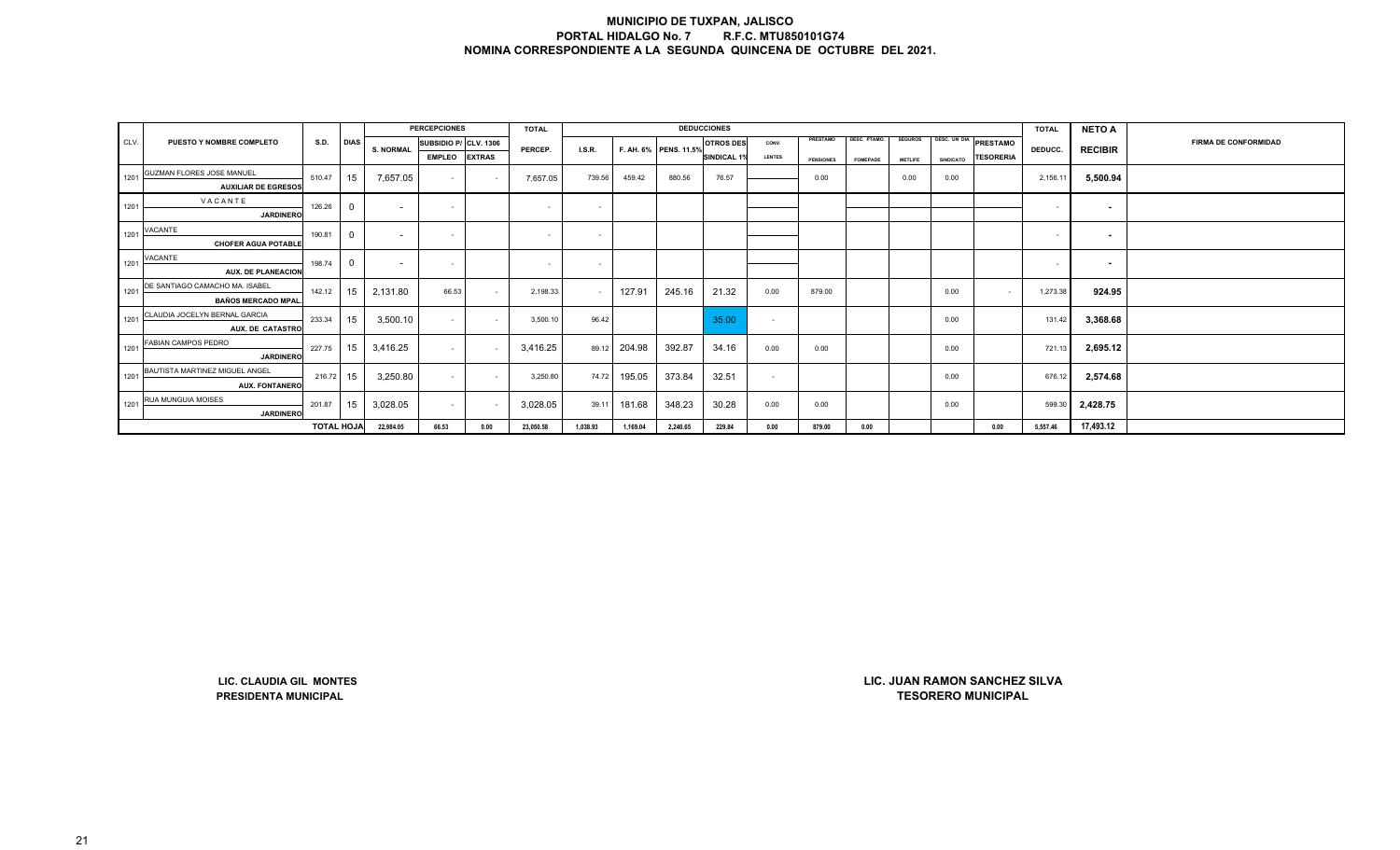|      |                                                                    |                   |                |                          | <b>PERCEPCIONES</b>   |               | <b>TOTAL</b> |                |          |                       | <b>DEDUCCIONES</b> |               |                  |                 |                |                  |                                                                   | <b>TOTAL</b> | <b>NETO A</b>            |                             |
|------|--------------------------------------------------------------------|-------------------|----------------|--------------------------|-----------------------|---------------|--------------|----------------|----------|-----------------------|--------------------|---------------|------------------|-----------------|----------------|------------------|-------------------------------------------------------------------|--------------|--------------------------|-----------------------------|
| CLV. | PUESTO Y NOMBRE COMPLETO                                           | <b>S.D.</b>       | <b>DIAS</b>    | <b>S. NORMAL</b>         | SUBSIDIO P/ CLV. 1306 |               | PERCEP.      | I.S.R.         |          | F. AH. 6% PENS. 11.5% | <b>OTROS DES</b>   | CONV.         | PRESTAMO         | DESC. PTAMO.    | <b>SEGUROS</b> | DESC. UN DIA     | <b>PREST</b>                                                      | DEDUCC.      | <b>RECIBIR</b>           | <b>FIRMA DE CONFORMIDAD</b> |
|      |                                                                    |                   |                |                          | <b>EMPLEO</b>         | <b>EXTRAS</b> |              |                |          |                       | <b>SINDICAL 1%</b> | <b>LENTES</b> | <b>PENSIONES</b> | <b>FOMEPADE</b> | <b>METLIFE</b> | <b>SINDICATO</b> | <b>TESORERIA</b>                                                  |              |                          |                             |
| 1201 | MARTINEZ CAMPOS JOSE DE JESUS<br><b>JARDINERC</b>                  | 253.06            | 15             | 3,795.90                 | $\sim$                |               | 3,795.90     | 222.25         | 0.00     |                       |                    |               |                  |                 |                |                  |                                                                   | 222.25       | 3,573.65                 |                             |
| 1201 | V ACANTE<br>ENC. EQ. BOMBEO LOS LAURELES                           | 38.36             |                | $\overline{a}$           | $\sim$                |               | 0.00         | $\sim$         |          |                       |                    |               |                  |                 |                |                  |                                                                   | $\sim$       | $\sim$                   |                             |
| 1201 | GUZMAN MARQUEZ HERMELINDA<br>ENC. BÑOS MERCADO MPAL                | 170.00            | 15             | 2,550.00                 | 11.34                 |               | 2,561.34     | $\sim$         | 153.00   | 293.25                | 25.50              |               |                  |                 |                | 0.00             |                                                                   | 471.75       | 2,089.59                 |                             |
| 1201 | JIMENEZ GARCIA BASILIO<br><b>AUX. INTENDENTE</b>                   | 172.14            | 15             | 2,582.10                 | 9.29                  |               | 2,591.39     | $\sim$         |          |                       |                    |               |                  |                 |                |                  |                                                                   |              | 2,591.39                 |                             |
| 1201 | VACANTE<br>ENC. EQUIPO DE BOMBEO                                   | 107.92            | $\overline{0}$ | $\overline{\phantom{a}}$ | $\sim$                |               |              | $\sim$         |          |                       |                    |               |                  |                 |                |                  | $\sim$                                                            | $\sim$       | $\overline{\phantom{a}}$ |                             |
| 1201 | VAZQUEZ VALENCIA CONSTANTINO<br>CHOFER DE ASEO PUBLICO             | 337.46            | 15             | 5,061.90                 | $\sim$                | 337.46        | 5,399.36     | 345.46         | 303.71   | 582.12                | 50.62              |               |                  |                 |                |                  |                                                                   | 1,281.91     | 4,117.45                 | $\star$                     |
| 1201 | MARTINEZ DAMIAN RODOLFO<br><b>JARDINERO</b>                        | 189.80            | 15             | 2,847.00                 | $\sim$                |               | 2,847.00     | 23.35          | 170.82   | 327.41                | 28.47              |               | 1,174.00         | 0.00            | 0.00           | 0.00             |                                                                   | 1,724.05     | 1,122.96                 |                             |
| 1201 | <b>IORALES MARTINEZ JUAN ALBINO</b><br><b>JEFE DE ASEO PUBLICO</b> | 227.75            | 15             | 3,416.25                 | $\sim$                | 3,240.00      | 6,656.25     | 89.12          | 204.98   | 392.87                | 34.16              |               | 1,642.00         | 0.00            | 0.00           | 0.00             | $\sim$                                                            | 2,363.13     | 4,293.12                 |                             |
| 1201 | ORTIZ DIMAS GILBERTO<br><b>JARDINERO</b>                           | 175.59            | 15             | 2,633.85                 | $\sim$                |               | 2,633.85     | 7.15           | 158.03   | 302.89                | 26.34              | 0.00          | 1,086.00         |                 |                | 0.00             | $\sim$                                                            | 1,580.41     | 1,053.44                 |                             |
| 1201 | LLAMAS ROLON JUAN JAIME<br><b>AUX. INTENDENTE PRESIDENCIA</b>      | 88.58             | 15             | 1,328.70                 | 129.85                |               | 1,458.55     | $\sim$         | 0.00     |                       | 13.29              |               |                  |                 |                |                  | $\overline{\phantom{a}}$                                          | 13.29        | 1,445.26                 |                             |
| 1201 | VARGAS SANCHEZ MARIA ELIZABETH<br>AUX. SECRETARIA PRESIDENCIA      | 270.33            | 15             | 4,054.95                 | $\sim$                |               | 4,054.95     | 244.79         | 243.30   | 466.32                | 40.55              |               | 0.00             |                 | 0.00           | 0.00             |                                                                   | 994.96       | 3,059.99                 |                             |
| 1201 | <b>VACANTE</b><br>AUX. COM. SOCIAL                                 | 91.50             |                | $\sim$                   | $\sim$                |               |              | $\sim$         |          |                       |                    |               |                  |                 |                |                  |                                                                   | $\sim$       | $\blacksquare$           |                             |
| 1201 | V ACANTE<br><b>AUX. DE CATASTRO</b>                                |                   | $\sim$         | $\sim$                   | $\sim$                | $\sim$        | $\sim$       | $\sim$         |          |                       |                    |               |                  |                 |                |                  |                                                                   | $\sim$       | $\sim$                   |                             |
| 1201 | V ACANTE<br><b>AUX. DE CATASTRO</b>                                | 86.67             | $\sim$         | $\sim$                   | $\sim$                | $\sim$        | $\sim$       | $\sim$         |          |                       |                    |               |                  |                 |                |                  |                                                                   | $\sim$       | $\sim$                   |                             |
| 1201 | <b>VACANTE</b><br><b>AUX. DE CATASTRO</b>                          | 86.67             |                |                          | $\blacksquare$        |               |              | $\blacksquare$ |          |                       |                    |               |                  |                 |                |                  |                                                                   |              | $\blacksquare$           |                             |
| 1201 | <b>VACANTE</b><br><b>AUX. DE CATASTRO</b>                          | 86.67             |                | $\sim$                   | $\sim$                | $\sim$        | $\sim$       | $\sim$         |          |                       |                    |               |                  |                 |                |                  |                                                                   | $\sim$       | $\sim$                   |                             |
|      |                                                                    | <b>TOTAL HOJA</b> |                | 28,270.65                | 150.48                | 3,577.46      | 31,998.59    | 932.12         | 1,233.84 | 2,364.85              | 218.93             |               | 3,902.00         | 0.00            |                |                  | 0.00                                                              | 8,651.74     | 23,346.85                |                             |
|      | LIC. CLAUDIA GIL MONTES<br>PRESIDENTA MUNICIPAL                    |                   |                |                          |                       |               |              |                |          |                       |                    |               |                  |                 |                |                  | <b>LIC. JUAN RAMON SANCHEZ SILVA</b><br><b>TESORERO MUNICIPAL</b> |              |                          |                             |
|      |                                                                    |                   |                |                          |                       |               |              |                |          |                       |                    |               |                  |                 |                |                  |                                                                   |              |                          |                             |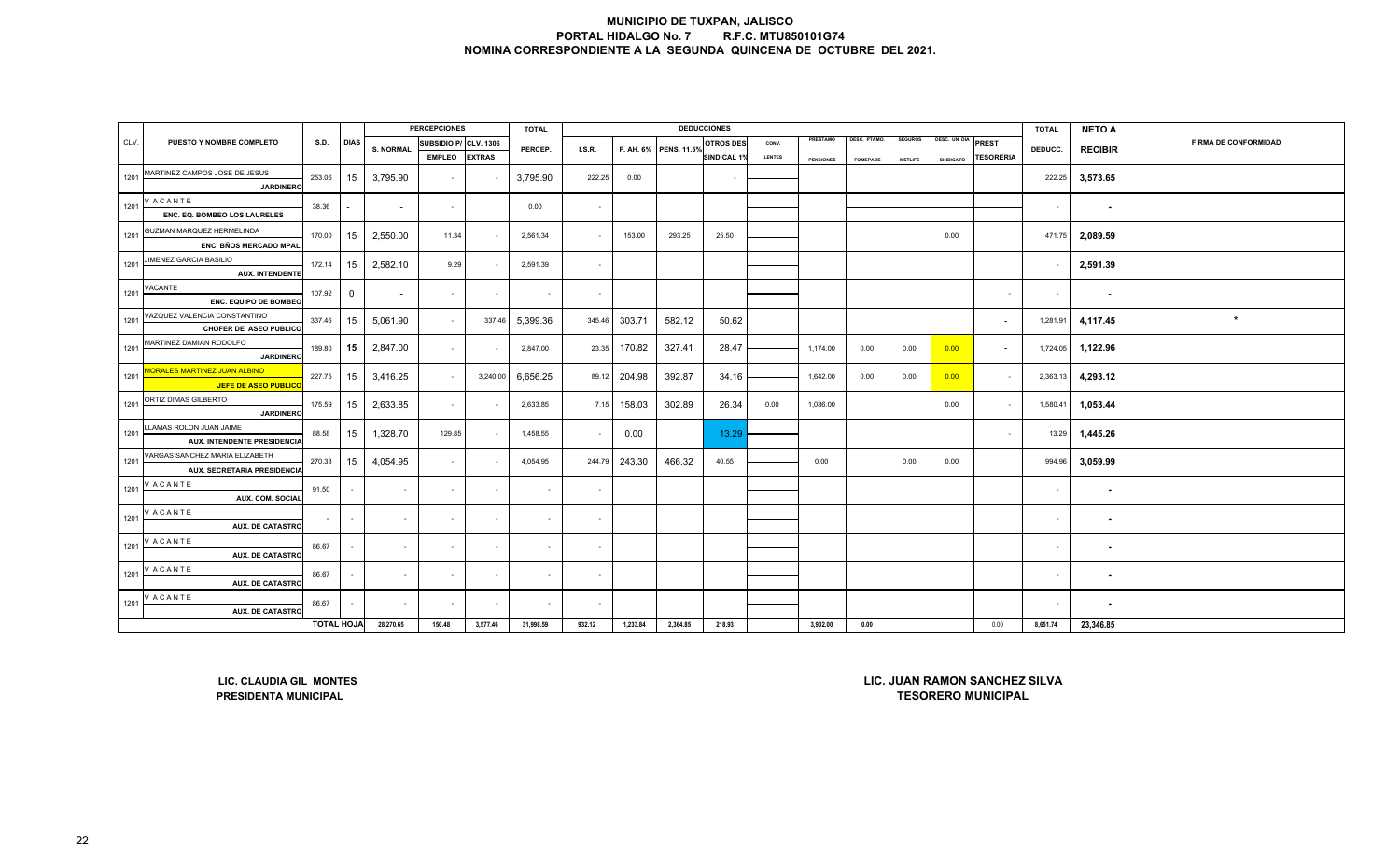|      |                                                                           |                   |                |                          | <b>PERCEPCIONES</b>   |               | <b>TOTAL</b> |          |          |                       | <b>DEDUCCIONES</b> |               |                  |                 |                |                    |                               | <b>TOTAL</b> | <b>NETO A</b>  |                             |
|------|---------------------------------------------------------------------------|-------------------|----------------|--------------------------|-----------------------|---------------|--------------|----------|----------|-----------------------|--------------------|---------------|------------------|-----------------|----------------|--------------------|-------------------------------|--------------|----------------|-----------------------------|
| CLV. | PUESTO Y NOMBRE COMPLETO                                                  | <b>S.D.</b>       | <b>DIAS</b>    | <b>S. NORMAL</b>         | SUBSIDIO P/ CLV. 1306 |               | PERCEP.      | LS.R.    |          | F. AH. 6% PENS. 11.5% | <b>OTROS DES</b>   | CONV.         | PRESTAMO         | DESC. PTAMO.    | <b>SEGUROS</b> | DESC. UN DIA PTAMO |                               | DEDUCC.      | <b>RECIBIR</b> | <b>FIRMA DE CONFORMIDAD</b> |
|      |                                                                           |                   |                |                          | <b>EMPLEO</b>         | <b>EXTRAS</b> |              |          |          |                       | <b>SINDICAL 1%</b> | <b>LENTES</b> | <b>PENSIONES</b> | <b>FOMEPADE</b> | <b>METLIFE</b> | SINDICATO          | <b>TESORERIA</b>              |              |                |                             |
| 1201 |                                                                           | 337.42            | $^{\circ}$     | $\overline{\phantom{a}}$ | $\sim$                | $\sim$        | $\sim$       | $\sim$   | 0.00     |                       |                    | 0.00          | 0.00             | 0.00            |                |                    |                               | $\sim$       | $\sim$         |                             |
|      | CORDINADOR DE LA CASA DE LA CULTURA                                       |                   |                |                          |                       |               |              |          |          |                       |                    |               |                  |                 |                |                    |                               |              |                |                             |
| 1201 | VACANTE                                                                   | 176.67            | $\overline{0}$ | $\overline{\phantom{a}}$ | $\sim$                |               | $\sim$       | $\sim$   |          |                       |                    |               |                  |                 |                |                    |                               | $\sim$       | $\sim$         |                             |
|      | <b>AUX. DE PLANEACION</b>                                                 |                   |                |                          |                       |               |              |          |          |                       |                    |               |                  |                 |                |                    |                               |              |                |                             |
| 1201 | VACANTE                                                                   | 159.00            |                | $\overline{\phantom{a}}$ | $\sim$                | $\sim$        | $\sim$       | $\sim$   |          |                       |                    |               |                  |                 |                |                    |                               | $\sim$       | $\sim$         |                             |
|      | <b>AUX. DE INFORMATICA</b>                                                |                   |                |                          |                       |               |              |          |          |                       |                    |               |                  |                 |                |                    |                               |              |                |                             |
| 1201 | LLAMAS DEL TORO NOEMI VIRIDIANA                                           | 270.40            | 15             | 4,056.00                 | $\sim$                | $\sim$        | 4,056.00     | 244.89   | 243.36   | 466.44                | 40.56              |               | 1,200.00         |                 | 408.10         |                    |                               | 2,603.35     | 1,452.65       |                             |
|      | <b>CAJERA</b>                                                             |                   |                |                          |                       |               |              |          |          |                       |                    |               |                  |                 |                |                    |                               |              |                |                             |
| 1201 | MARTINEZ VAZQUEZ EVERARDO<br>AGUA POTABLE Y ALCANTARILLADO                | 334.69            | 15             | 5,020.35                 | $\sim$                | $\sim$        | 5,020.35     | 340.14   | 301.22   |                       | 50.20              |               |                  |                 | 0.00           | 0.00               |                               | 691.56       | 4,328.79       |                             |
|      |                                                                           |                   |                |                          |                       |               |              |          |          |                       |                    |               |                  |                 |                |                    |                               |              |                |                             |
| 1201 | OPERADOR MOTOCONFORMADORA                                                 | 365.00            | $\mathbf 0$    | 0.00                     | $\sim$                | $\sim$        | $\sim$       | $\sim$   |          |                       |                    |               |                  |                 |                |                    |                               | $\sim$       | 0.00           |                             |
| 1201 | JOEL GUADALUPE ZAPEDA CASTAÑEDA                                           | 116.57            | 15             | 1,748.55                 | 91.05                 | $\sim$        | 1,839.60     | $\sim$   |          |                       |                    |               |                  |                 |                |                    |                               | $\sim$       | 1,839.60       | $***$                       |
|      | ENC. EQ. DE BOMBEO PLATANAR                                               |                   |                |                          |                       |               |              |          |          |                       |                    |               |                  |                 |                |                    |                               |              |                |                             |
| 1201 | OSWALDO SILVA TORRES                                                      | 291.02            | 15             | 4,365.30                 | $\sim$                | 145.51        | 4,510.81     | 271.80   |          |                       |                    |               |                  |                 |                |                    |                               | 271.80       | 4,239.01       | $\star\star$                |
|      | <b>OPERADOR MAQUINARIA</b>                                                |                   |                |                          |                       |               |              |          |          |                       |                    |               |                  |                 |                |                    |                               |              |                |                             |
| 1201 | RICARDO GONZALEZ GUTIERREZ                                                | 379.60            | 15             | 5,694.00                 |                       | 569.40        | 6,263.40     | 429.12   |          |                       |                    |               |                  |                 |                |                    |                               | 429.12       | 5,834.28       |                             |
|      | OPERADOR DE MOTOCONFORMADORA<br>VACANTE                                   |                   |                |                          |                       |               |              |          |          |                       |                    |               |                  |                 |                |                    |                               |              |                |                             |
| 1201 | <b>AUX. TESORERIA</b>                                                     | 165.84            | $\overline{0}$ | 0.00                     | $\sim$                | $\sim$        | $\sim$       | $\sim$   |          |                       |                    |               |                  |                 |                |                    |                               | $\sim$       | 0.00           |                             |
|      | FABIAN MUNGUIA VICENTE<br>(JARDIN                                         |                   |                |                          |                       |               |              |          |          |                       |                    |               |                  |                 |                |                    |                               |              |                |                             |
|      | 1201 PENSIONADO CON EL 80% DE LO QUE<br>PERCIBE ACTUALMENTE DE ACUERDO AL | 123.22            | 15             | 1,848.30                 | 84.67                 | $\sim$        | 1,932.97     | $\sim$   |          |                       |                    |               |                  |                 |                |                    |                               | $\sim$       | 1,932.97       |                             |
|      | ACTA DE FECHA 02/06/2014.                                                 |                   |                |                          |                       |               |              |          |          |                       |                    |               |                  |                 |                |                    |                               |              |                |                             |
| 1201 | PEREDIA VAZQUEZ JORGE                                                     | 223.44            | 15             | 3,351.60                 | $\sim$                | 446.88        | 3,798.48     | 83.49    | 201.10   | 385.43                | 33.52              |               | 745.00           | $\sim$          |                | $\sim$             | $\sim$                        | 1,448.54     | 2,349.94       | $\star\star$                |
|      | <b>CHOFER PIPA</b>                                                        |                   |                |                          |                       |               |              |          |          |                       |                    |               |                  |                 |                |                    |                               |              |                |                             |
| 1201 | MARTINEZ YAÑEZ LEOBARDO<br><b>PEON OBRAS</b>                              | 347.75            | 15             | 5,216.25                 | $\sim$                | 347.75        | 5,564.00     | 365.21   | 312.98   | 599.87                | 52.16              |               | 2,236.00         |                 | 0.00           |                    | 0.00                          | 3,566.22     | 1,997.78       | $***$                       |
|      |                                                                           | <b>TOTAL HOJA</b> |                | 31,300.35                | 175.72                | 1,509.54      | 32,985.61    | 1,734.65 | 1,058.65 | 1,451.74              | 176.44             |               | 4,181.00         | 0.00            |                |                    | 0.00                          | 9,010.59     | 23,975.02      |                             |
|      |                                                                           |                   |                |                          |                       |               |              |          |          |                       |                    |               |                  |                 |                |                    |                               |              |                |                             |
|      |                                                                           |                   |                |                          |                       |               |              |          |          |                       |                    |               |                  |                 |                |                    |                               |              |                |                             |
|      |                                                                           |                   |                |                          |                       |               |              |          |          |                       |                    |               |                  |                 |                |                    |                               |              |                |                             |
|      |                                                                           |                   |                |                          |                       |               |              |          |          |                       |                    |               |                  |                 |                |                    |                               |              |                |                             |
|      |                                                                           |                   |                |                          |                       |               |              |          |          |                       |                    |               |                  |                 |                |                    |                               |              |                |                             |
|      |                                                                           |                   |                |                          |                       |               |              |          |          |                       |                    |               |                  |                 |                |                    |                               |              |                |                             |
|      | LIC. CLAUDIA GIL MONTES                                                   |                   |                |                          |                       |               |              |          |          |                       |                    |               |                  |                 |                |                    | LIC. JUAN RAMON SANCHEZ SILVA |              |                |                             |
|      | <b>PRESIDENTA MUNICIPAL</b>                                               |                   |                |                          |                       |               |              |          |          |                       |                    |               |                  |                 |                |                    | <b>TESORERO MUNICIPAL</b>     |              |                |                             |
|      |                                                                           |                   |                |                          |                       |               |              |          |          |                       |                    |               |                  |                 |                |                    |                               |              |                |                             |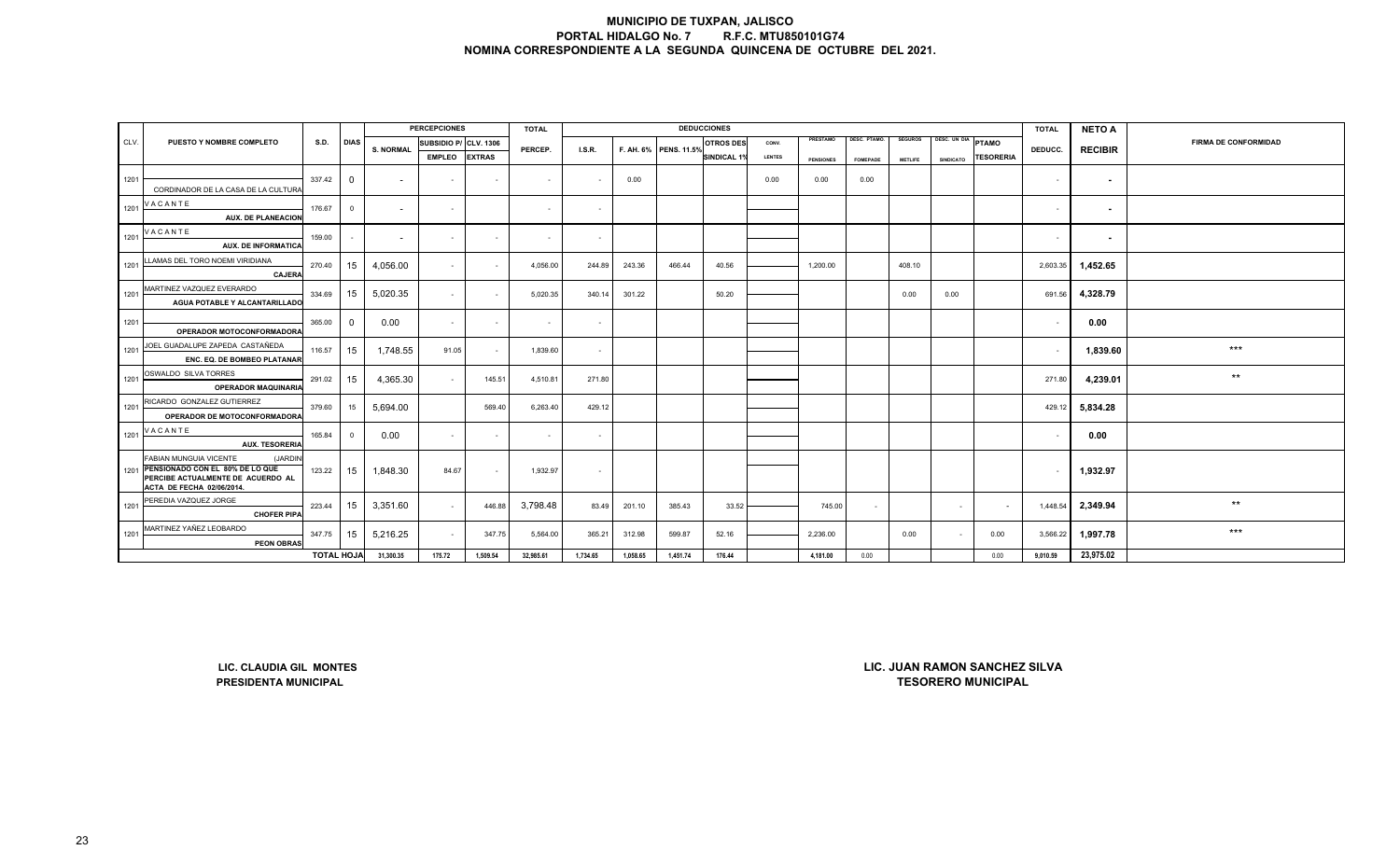|                                       |                  | <b>PERCEPCIONES</b>      |               | <b>TOTAL</b>       |                                                  |                    |                       | <b>DEDUCCIONES</b> |                          |                  |                 |                |                     |              | <b>TOTAL</b>         | <b>NETO A</b>  |
|---------------------------------------|------------------|--------------------------|---------------|--------------------|--------------------------------------------------|--------------------|-----------------------|--------------------|--------------------------|------------------|-----------------|----------------|---------------------|--------------|----------------------|----------------|
|                                       | <b>S. NORMAL</b> | SUBSIDIO P/ CLV. 1306    |               |                    | I.S.R.                                           |                    | F. AH. 6% PENS. 11.5% | <b>CUOTA</b>       | CONV.                    | PRESTAMO         | DESC. PTAMO.    | <b>SEGUROS</b> | <b>DESC. UN DIA</b> | PREST        | DEDUCC.              | <b>RECIBIR</b> |
|                                       |                  | <b>EMPLEO</b>            | <b>EXTRAS</b> | PERCEP.            |                                                  |                    |                       | SINDICAL           | <b>LENTES</b>            | <b>PENSIONES</b> | <b>FOMEPADE</b> | <b>METLIFE</b> | <b>SINDICATO</b>    | <b>TESOR</b> |                      |                |
| RAMO <sub>1</sub>                     | 393,963.75       | 288.48                   | 1,072.00      | 395,324.23         |                                                  | 48,786.19 5,178.32 | 9,925.12              | 863.05             | 0.00                     | 13,334.16        | 0.00            | 150.00         | 0.00                | 0.00         | 78,236.84            | 317,087.39     |
| RAMO <sub>2</sub>                     | 8,859.00         | 459.87                   | 0.00          | 9,318.87           | $\overline{\phantom{a}}$                         | 0.00               | 0.00                  | 0.00               | 0.00                     | 0.00             | 0.00            |                | 0.00                | 0.00         | 0.00                 | 9,318.87       |
| RAMO <sub>3</sub>                     | 118,309.95       | 0.00                     | 1,680.58      | 119,990.53         | 9,456.17                                         | 5,065.74           | 9,709.34              | 886.29             | 0.00                     | 16,464.04        | 0.00            | 150.00         | 0.00                | 0.00         | 41,731.57            | 78,258.95      |
| RAMO <sub>4</sub>                     | 60,711.30        | 16.63                    | 2,323.91      | 63,051.84          | 5,360.37                                         | 2.844.46           | 5,451.88              | 474.08             | 0.00                     | 8,843.69         | 0.00            |                | 0.00                | 0.00         | 22,974.48            | 40,077.36      |
| RAMO <sub>5</sub>                     | 394,944.75       | 1,332.26                 | 15,583.84     | 411,860.85         | 18,580.52 17,477.51                              |                    | 32,921.22             | 3,048.27           | $\overline{\phantom{a}}$ | 50,028.10        | 0.00            | 808.10         | 0.00                | 0.00         | 122,863.72           | 288,997.13     |
|                                       | 976,788.75       | 2,097.24                 | 20,660.32     | 999,546.31         | 82,183.25                                        | 30,566.02          | 58,007.56             | 5,271.69           | 0.00                     | 88,669.99        | 0.00            | 1,108.10       | 0.00                | 0.00         | 265,806.61           | 733,739.70     |
| HOJA <sub>23</sub>                    |                  |                          |               |                    |                                                  |                    | 804.99                |                    |                          | 0.00             |                 |                |                     |              |                      |                |
|                                       |                  |                          |               |                    |                                                  |                    | 58,812.54             |                    |                          | 88,669.99        |                 |                | 0.00                |              |                      |                |
| <b>REGIDORES Y SECRETAR</b>           |                  | 184,748.10               |               |                    |                                                  | 6%                 |                       |                    |                          |                  |                 |                | 1%                  |              |                      |                |
|                                       |                  |                          |               | <b>JOSE MANUEL</b> |                                                  |                    | 12,379.62             |                    | <b>MARTHA</b>            |                  |                 |                |                     |              | 2,240.62             |                |
| PRESIDENTE HASTA LA 15                |                  | 629,073.15               |               | <b>TOTAL</b>       | <b>BRENDA VIERA</b>                              | 30,566.02          | 18,186.404            |                    | <b>ROXANA</b>            | <b>TOTAL</b>     |                 |                |                     |              | 3,031.07<br>5,271.69 |                |
| 16 A LA 21                            |                  | 162,967.50               |               |                    |                                                  |                    |                       |                    |                          |                  |                 |                |                     |              |                      |                |
| <b>TOTAL</b>                          |                  | 976,788.75               |               |                    |                                                  |                    |                       |                    |                          |                  |                 |                |                     |              |                      |                |
|                                       |                  |                          |               |                    |                                                  |                    |                       |                    |                          |                  |                 |                | DESC. UN DIA        |              |                      |                |
|                                       |                  |                          |               |                    |                                                  |                    |                       |                    |                          |                  |                 | PATY:          |                     |              |                      |                |
| <b>PRESIDENTE</b>                     |                  | 34,917.90                |               |                    |                                                  |                    |                       |                    |                          |                  |                 | <b>MARTHA</b>  |                     |              |                      |                |
| <b>REGIDORES</b>                      |                  | 160,415.10               |               |                    |                                                  |                    |                       |                    |                          |                  |                 | <b>TOTAL</b>   |                     |              |                      |                |
| <b>SINDICO</b>                        |                  | 24,333.00                |               |                    |                                                  |                    |                       |                    |                          |                  |                 |                |                     |              |                      |                |
| <b>SECRETARIO</b>                     |                  | 18,225.45                |               |                    |                                                  |                    |                       |                    |                          |                  |                 |                |                     |              |                      |                |
| PERSONAL BASE Y EVENT<br><b>TOTAL</b> |                  | 738,897.30<br>976,788.75 |               |                    | CONV. FUNERARIO<br><b>LIBROS</b><br><b>TOTAL</b> |                    |                       | OSCAR PADILLA RUA  |                          |                  |                 |                |                     |              |                      |                |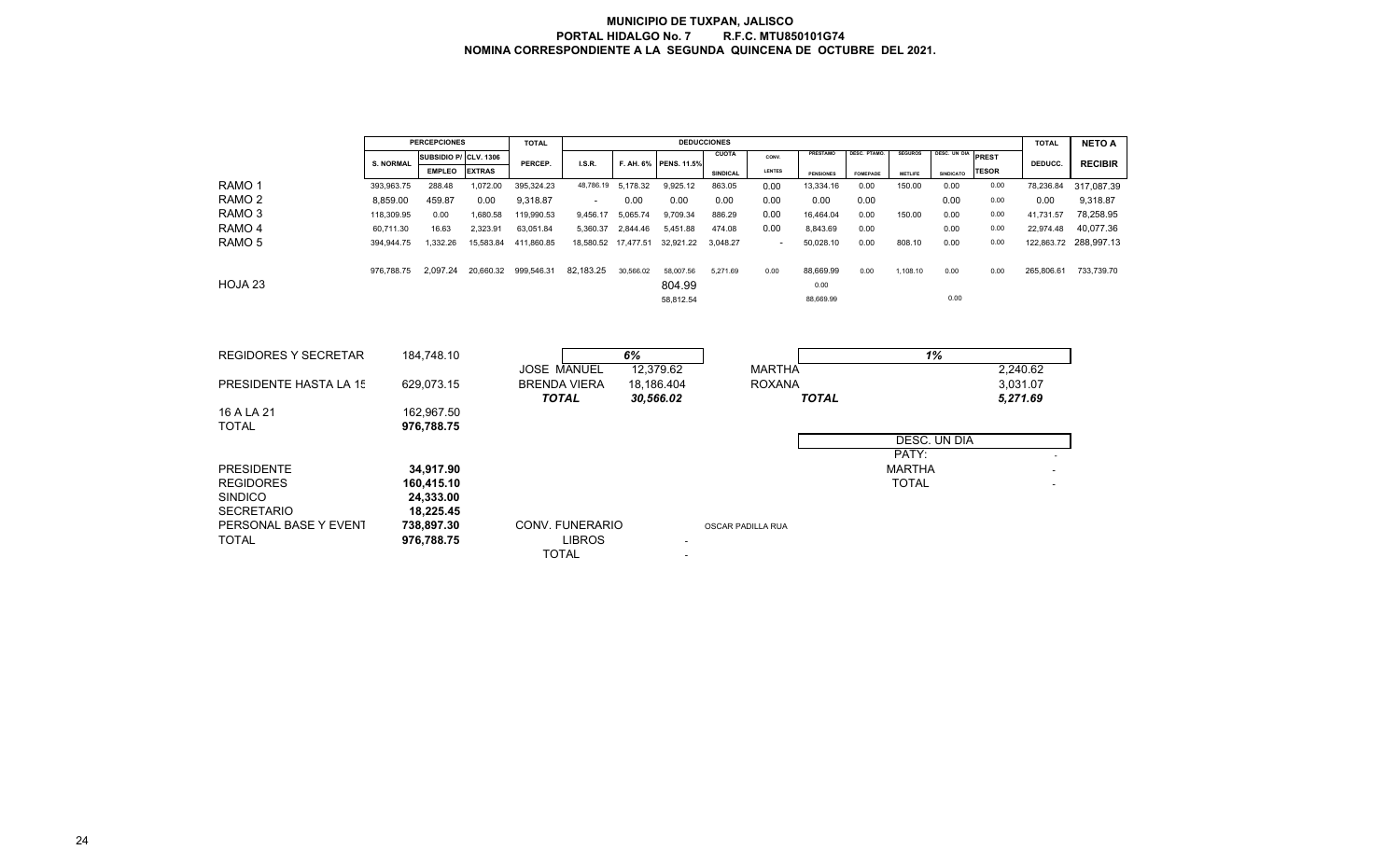|      |                                      |        |             |                             | <b>PERCEPCIONES</b>   |      | <b>TOTAL</b> |                          |      |                       | <b>DEDUCCIONES</b> |                     |                 |  |                  | <b>TOTAL</b> | <b>NETO A</b>            |                             |
|------|--------------------------------------|--------|-------------|-----------------------------|-----------------------|------|--------------|--------------------------|------|-----------------------|--------------------|---------------------|-----------------|--|------------------|--------------|--------------------------|-----------------------------|
| CLV. | <b>PUESTO Y NOMBRE COMPLETO</b>      | S.D.   | <b>DIAS</b> | <b>S. NORMAL</b>            | SUBSIDIO P/ CLV. 1306 |      | PERCEP.      | I.S.R.                   |      | F. AH. 5% PENS. 11.5% | <b>OTROS DES</b>   | <b>DESC. LENTES</b> | DESC. PTAMO.    |  | <b>PRESTAMOS</b> | DEDUCC.      | <b>RECIBIR</b>           | <b>FIRMA DE CONFORMIDAD</b> |
|      |                                      |        |             |                             | <b>EMPLEO</b> EXTRAS  |      |              |                          |      |                       | <b>SINDICAL 1%</b> |                     | <b>FOMEPADE</b> |  | <b>TESORERIA</b> |              |                          |                             |
|      | <b>VACANTE</b>                       | 300.00 |             |                             |                       |      |              | $\overline{\phantom{0}}$ |      |                       |                    |                     |                 |  | 0.00             |              | $\overline{\phantom{a}}$ |                             |
|      | <b>AGUA POTABLE</b>                  |        |             |                             |                       |      |              |                          |      |                       |                    |                     |                 |  |                  |              |                          |                             |
|      | PIERRE AIDANN FIGUERIA TORRES        | 443.83 | 15          | 6,657.45                    |                       |      | 6.657.45     | 568.74                   |      |                       |                    |                     |                 |  | 0.00             | 568.74       | 6,088.71                 | $***$                       |
|      | JEFE DPTO. CDC                       |        |             |                             |                       |      |              |                          |      |                       |                    |                     |                 |  |                  |              |                          |                             |
|      | JACINTO ALCARAZ TORRES               | 466.66 | 15          | 6,999.90                    | $\sim$                |      | 6,999.90     | 627.26                   |      | 804.99                |                    |                     |                 |  | 0.00             | 1,432.25     | 5,567.65                 |                             |
|      | AUX. DE DESARROLLO RURAL SUSTENTABLE |        |             |                             |                       |      |              |                          |      |                       |                    |                     |                 |  |                  |              |                          |                             |
|      |                                      |        |             | <b>TOTAL HOJA</b> 13,657.35 | 0.00                  | 0.00 | 13,657.35    | 1,196.00                 | 0.00 | 804.99                | 0.00               | 0.00                | 0.00            |  | 0.00             | 2,000.99     | 11,656.36                |                             |

**LIC. CLAUDIA GIL MONTESPRESIDENTA MUNICIPAL**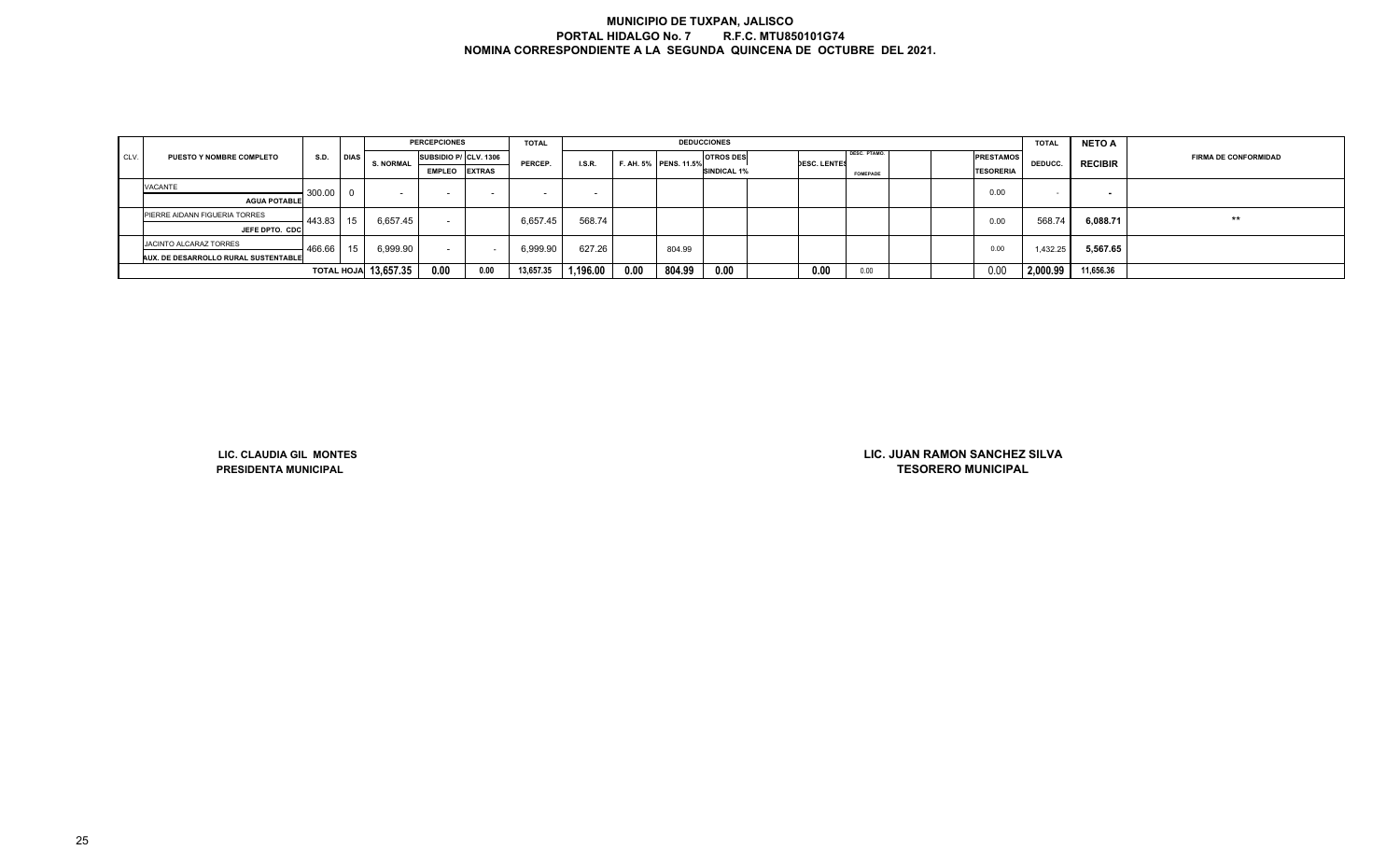| 119.57<br>$\sim$<br>$\overline{\phantom{a}}$<br>$\sim$<br><b>Contract</b><br>183.74<br>$\sim$<br>$\sim$ $-$<br>210.00 | 677.59<br>$\sim$<br>$\sim$<br>$\sim$<br><b>Service State</b><br>1,041.17<br>$\sim$<br>$\sim$<br>$\mathcal{L}_{\text{max}}$ and $\mathcal{L}_{\text{max}}$ and $\mathcal{L}_{\text{max}}$<br>1,189.98 |
|-----------------------------------------------------------------------------------------------------------------------|------------------------------------------------------------------------------------------------------------------------------------------------------------------------------------------------------|
|                                                                                                                       |                                                                                                                                                                                                      |
|                                                                                                                       |                                                                                                                                                                                                      |
|                                                                                                                       |                                                                                                                                                                                                      |
|                                                                                                                       |                                                                                                                                                                                                      |
|                                                                                                                       |                                                                                                                                                                                                      |
|                                                                                                                       |                                                                                                                                                                                                      |
|                                                                                                                       |                                                                                                                                                                                                      |
|                                                                                                                       |                                                                                                                                                                                                      |
|                                                                                                                       |                                                                                                                                                                                                      |
|                                                                                                                       |                                                                                                                                                                                                      |
|                                                                                                                       |                                                                                                                                                                                                      |
|                                                                                                                       |                                                                                                                                                                                                      |
| $\sim$                                                                                                                | $\sim$                                                                                                                                                                                               |
|                                                                                                                       | $\sim$                                                                                                                                                                                               |
|                                                                                                                       | $\overline{\phantom{a}}$                                                                                                                                                                             |
|                                                                                                                       | $\overline{\phantom{a}}$                                                                                                                                                                             |
|                                                                                                                       |                                                                                                                                                                                                      |
|                                                                                                                       | $\overline{\phantom{a}}$                                                                                                                                                                             |
|                                                                                                                       | $\overline{\phantom{a}}$                                                                                                                                                                             |
|                                                                                                                       | $\overline{\phantom{0}}$                                                                                                                                                                             |
|                                                                                                                       | $\overline{\phantom{0}}$                                                                                                                                                                             |
|                                                                                                                       |                                                                                                                                                                                                      |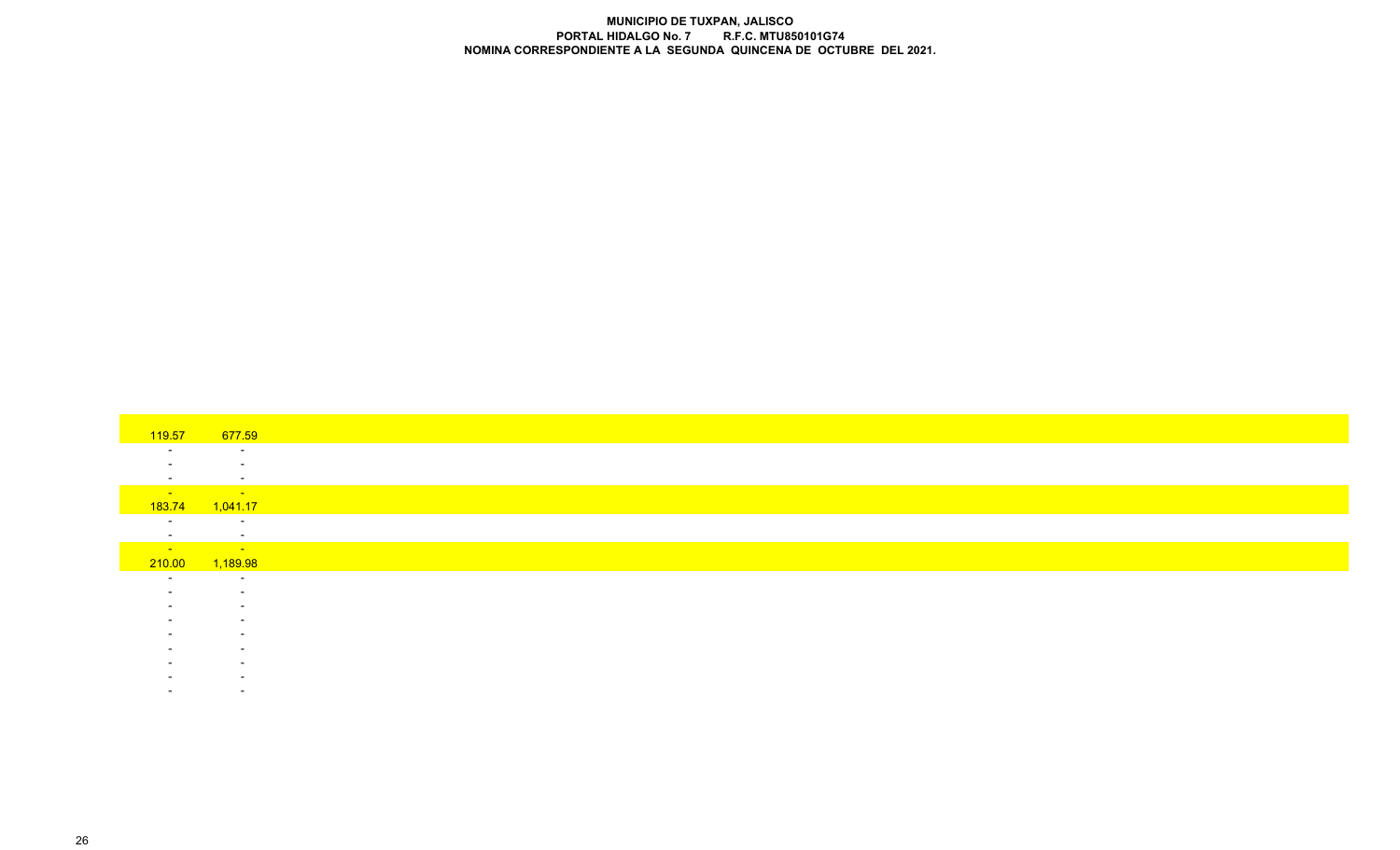|                      | $\overline{\phantom{a}}$           |
|----------------------|------------------------------------|
| <b>Contract</b>      | <b>Contract</b>                    |
| 177.75               | 1,007.25                           |
| $\sim$               | $\sim$<br>$\mathbf{r}$             |
|                      | $\sim 100$ km s $^{-1}$            |
| $\frac{1}{113.88}$   | 645.30                             |
|                      | $\sim$                             |
|                      | $\overline{\phantom{0}}$           |
|                      |                                    |
|                      |                                    |
|                      |                                    |
|                      |                                    |
|                      |                                    |
|                      | $\overline{\phantom{a}}$           |
| $\sim$               | $\sim$                             |
| $\sim$               | $\sim$                             |
| $\sim$               | $\sim$                             |
| $\sim$               | $\overline{\phantom{a}}$<br>$\sim$ |
|                      | <u>-</u><br>949.44                 |
|                      |                                    |
|                      |                                    |
| $\frac{1}{\sqrt{2}}$ | $\frac{1}{\sqrt{2}}$               |
| 121.63               | 689.21                             |
| $\sim$               | $\sim$                             |
|                      |                                    |
|                      |                                    |
|                      |                                    |
| $\sim$               | $\sim$                             |
| <b>College</b>       | $\sim 100$                         |
| 92.00                | <mark>525.05</mark>                |
|                      | $\sim$                             |
|                      |                                    |
|                      |                                    |

- -

-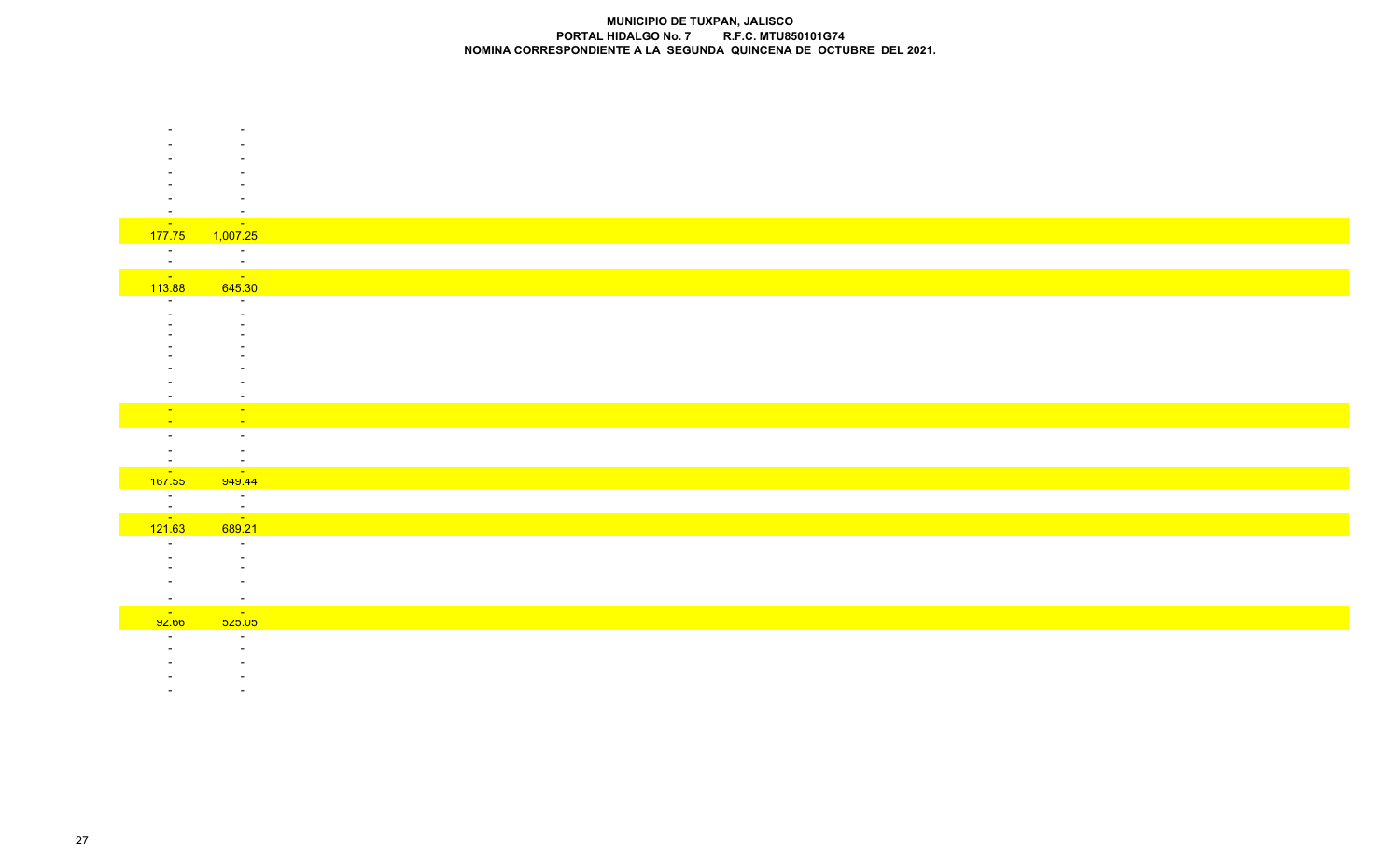| $\sim$                    | $\sim$                                 |
|---------------------------|----------------------------------------|
|                           |                                        |
|                           | $\overline{\phantom{0}}$<br>$\sim$ $-$ |
| $\sim$                    | 1,131.77                               |
| <b>State State</b>        | <b>State State</b>                     |
| 162.92                    | 923.23                                 |
| $\sim$                    | $\sim 100$<br>$\sim$                   |
|                           | $\overline{\phantom{a}}$               |
|                           |                                        |
|                           |                                        |
| $\sim$<br><b>Contract</b> | $\sim$<br><b>Contract</b>              |
| 42.83                     | 242.68                                 |
| $\sim 10^{-10}$           | $\sim 100$ km s $^{-1}$                |
| $\frac{1}{\sqrt{2}}$      | $\mathcal{A}$<br>$\sim$ 100 $\pm$      |
| 113.88                    | 645.30                                 |
| $\sim$                    | $\sim 10^{-1}$                         |
| $\sim$                    | $\sim$ $ \sim$                         |
| $\frac{1}{\sqrt{2}}$      | $\frac{1}{\sqrt{2}}$                   |
| 61.52                     | 348.64                                 |
| <b>Contract Contract</b>  | $\sim 10^{11}$ km s $^{-1}$            |
| 61.52                     | 348.64                                 |
| $\sim$ $-$<br>$\sim$      | $\sim 10^{-10}$<br>$\sim$              |
| $\sim$                    | $\sim$ $-$                             |
| $\sim$                    | $\sim$ $-$                             |
| 96.75                     | 548.25<br>$\sim$                       |
|                           |                                        |
|                           |                                        |
|                           |                                        |
|                           |                                        |
|                           |                                        |
|                           |                                        |
|                           | $\overline{\phantom{a}}$               |
|                           |                                        |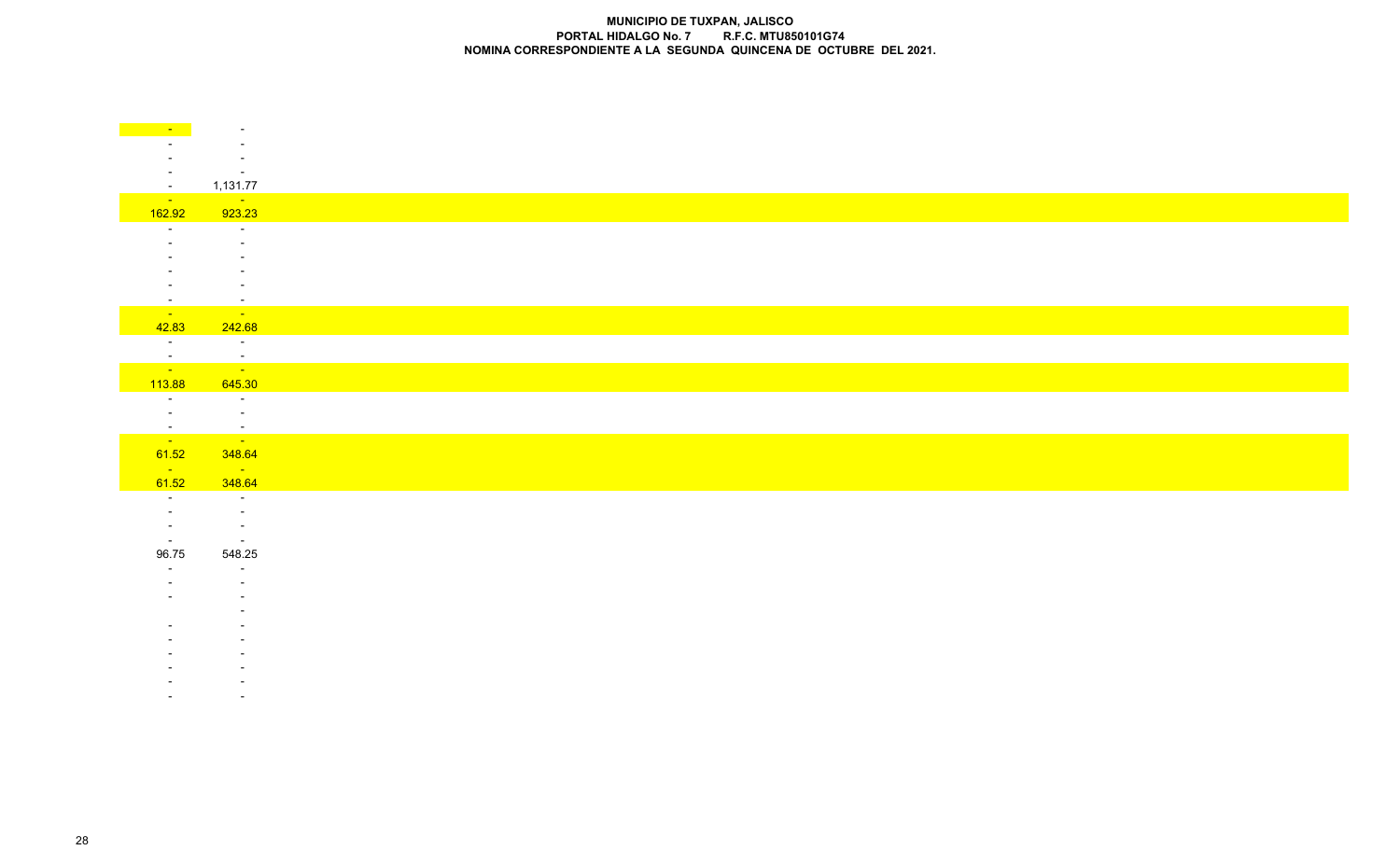| $-1,131.77$                        |
|------------------------------------|
| <b>State State</b>                 |
| 888.93                             |
| $\frac{1}{753.68}$                 |
| $\sim$                             |
| $\sim$<br>$\overline{\phantom{0}}$ |
| $\blacksquare$                     |
| $\sim 100$                         |
| 435.03<br>$\sim$                   |
| $\overline{\phantom{0}}$           |
|                                    |
|                                    |
|                                    |
|                                    |
|                                    |
|                                    |
|                                    |
|                                    |
|                                    |
|                                    |
|                                    |
|                                    |
|                                    |
|                                    |
| $\overline{\phantom{a}}$           |
| <b>Contract</b><br>435.03          |
| $\sim$                             |
| $\overline{\phantom{0}}$           |
|                                    |
|                                    |
|                                    |
|                                    |
|                                    |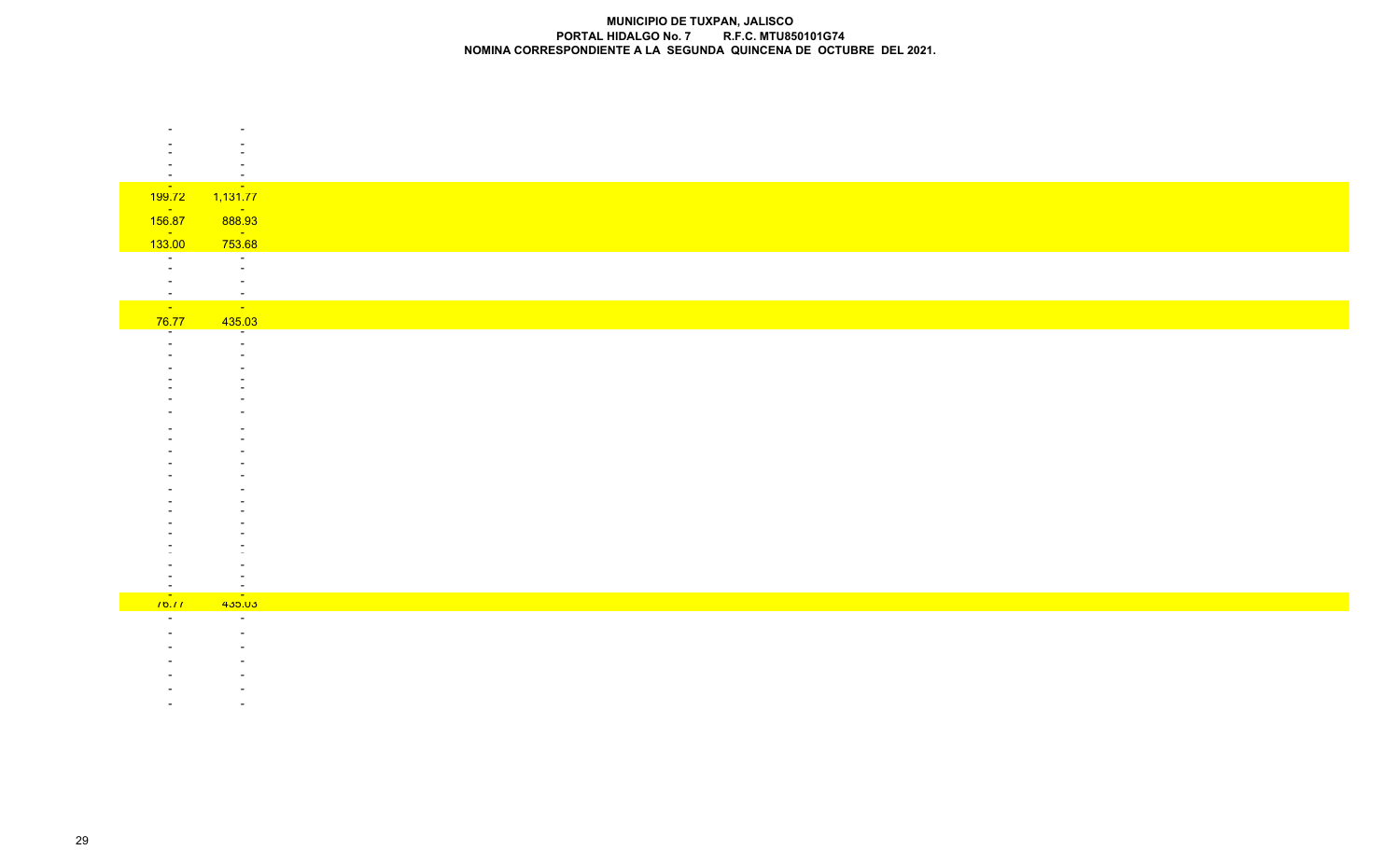| $\overline{\phantom{a}}$          | $\sim$                            |
|-----------------------------------|-----------------------------------|
| 116.83                            | 662.03                            |
| $\frac{1}{\sqrt{2}}$              | $\frac{1}{\sqrt{2}}$              |
|                                   |                                   |
| 120.45<br>$\sim 100$ km s $^{-1}$ | 682.53<br>$\sim 100$ km s $^{-1}$ |
| 102.02                            | 578.14                            |
| $\sim$                            | $\sim 10$                         |
|                                   | $\sim$                            |
|                                   | $\overline{\phantom{a}}$          |
|                                   |                                   |
|                                   |                                   |
|                                   |                                   |
|                                   |                                   |
|                                   |                                   |
|                                   |                                   |
|                                   |                                   |
|                                   |                                   |
|                                   |                                   |
|                                   |                                   |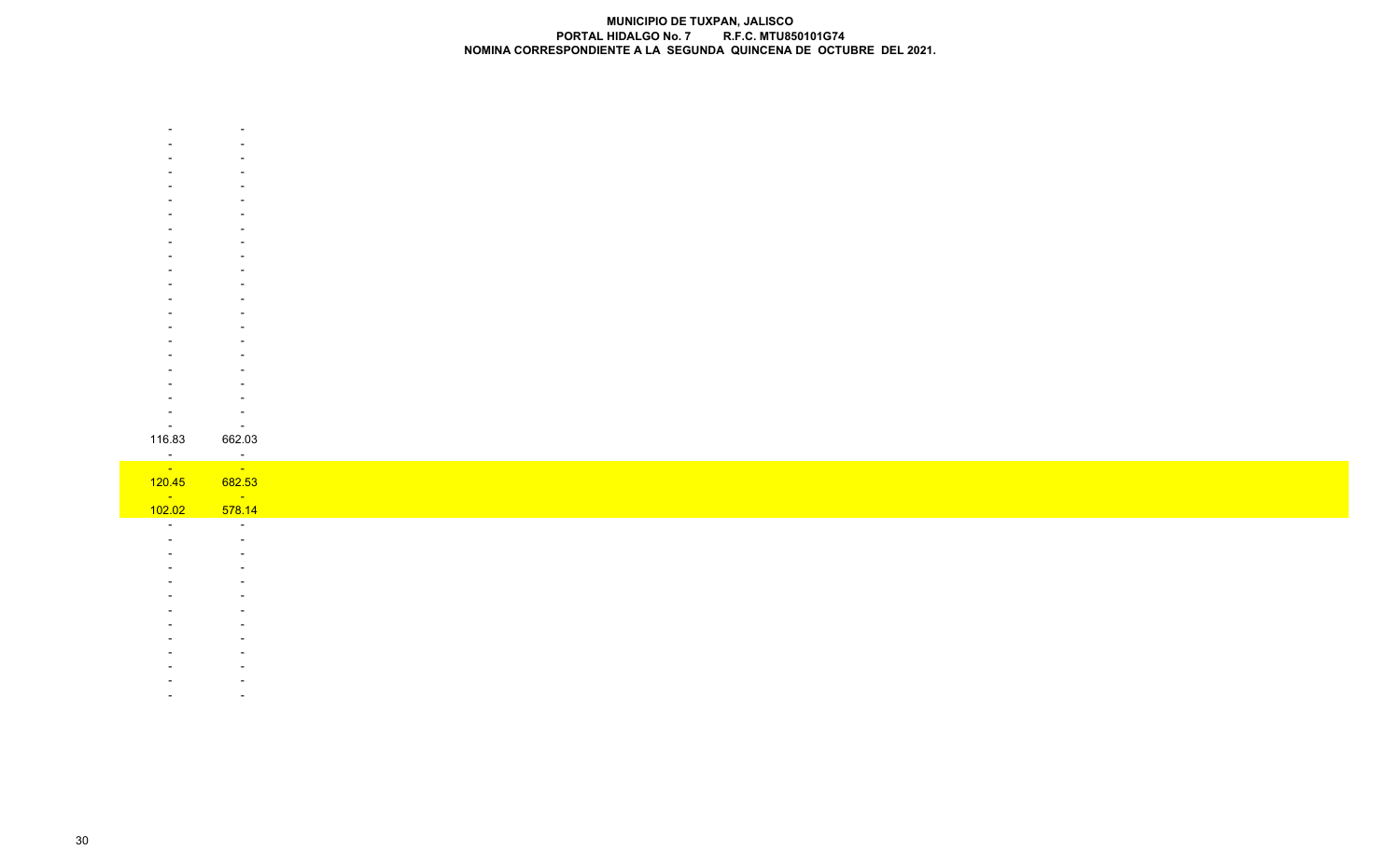| $\sim$                       | $\sim$                                  |
|------------------------------|-----------------------------------------|
| <b>State State</b>           | <b>Contract</b>                         |
| 125.43                       | 710.79<br><b>Service</b>                |
| <b>State State</b><br>126.00 | 714.00                                  |
| $\sim$                       | $\sim$                                  |
|                              | $\sim$                                  |
|                              |                                         |
|                              |                                         |
| $\overline{\phantom{a}}$     |                                         |
| $\sim 10^{-10}$              | $\sim$ $-$                              |
| 128.25                       | 726.75                                  |
| $\sim 10^{11}$               | $\mathcal{O}(\mathcal{O}(\log n))$      |
| 212.50                       | 1,204.19                                |
| $\sim 100$ km s $^{-1}$      | $\mathcal{L}^{\text{max}}_{\text{max}}$ |
| 129.01                       | 731.03                                  |
| <b>Contract</b>              | <b>State State</b><br>563.17            |
| 99.38<br><b>Contractor</b>   | <b>Contractor</b>                       |
| $\sim 10^{-10}$              | $\sim 10^{-1}$                          |
|                              |                                         |
|                              | <u>a sa sala</u>                        |
|                              | 212.50 1,204.19                         |
| $\sim 100$ km s $^{-1}$      | <b>Service</b>                          |
| 150.00                       | 850.02                                  |
| $\frac{1}{\sqrt{2}}$         | $\frac{1}{\sqrt{2}}$                    |
|                              |                                         |
| 134.29                       | 760.97                                  |
| $\sim$                       | $\sim$                                  |
|                              |                                         |
|                              |                                         |
|                              |                                         |
|                              |                                         |
|                              |                                         |

- 
- -
- -**All Contract Contract**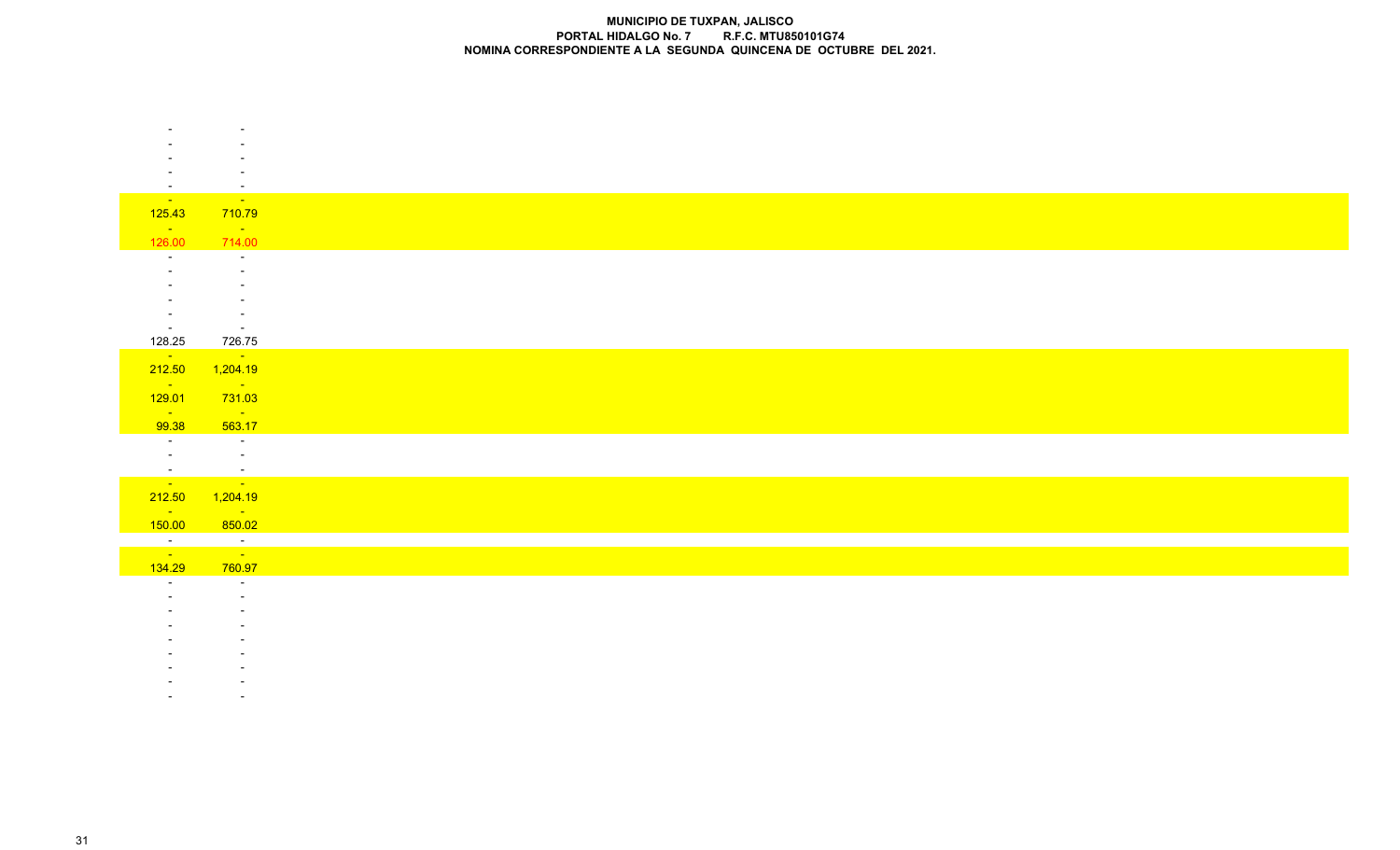| $\sim$                             | $\sim$                                       |
|------------------------------------|----------------------------------------------|
| <b>State State</b>                 | <b>State State</b>                           |
| 155.94                             | 883.65                                       |
| $\sim$ $-$                         | $\sim 100$                                   |
| $\sim$ $ \sim$                     | in Bri                                       |
| <u>a sa sa</u>                     | $\sim 10^{11}$ km s $^{-1}$                  |
| 185.94                             | 1,053.66                                     |
| $\sim 1000$ km s $^{-1}$<br>113.88 | $\sim 100$ m $^{-1}$<br>645.30               |
| $\sim 100$ km s $^{-1}$            | $\sim 10^{11}$ km $^{-1}$                    |
| 135.00                             | 765.00                                       |
| $\sim 100$ km s $^{-1}$            | <b>State</b>                                 |
| 185.94                             | 1,053.66                                     |
| $\sim 100$ km s $^{-1}$            | $\sim 10^{11}$ km s $^{-1}$                  |
| 113.88                             | 645.30                                       |
| <b>State State</b><br>113.88       | $\mathcal{O}(\mathcal{O}(\log n))$<br>645.30 |
| $\sim$                             | $\sim$                                       |
|                                    | $\sim$                                       |
|                                    |                                              |
|                                    |                                              |
|                                    |                                              |
|                                    |                                              |
|                                    |                                              |
|                                    |                                              |
|                                    |                                              |
|                                    |                                              |
|                                    |                                              |
|                                    |                                              |
|                                    |                                              |
|                                    |                                              |
|                                    |                                              |
|                                    |                                              |
|                                    |                                              |
|                                    |                                              |
|                                    |                                              |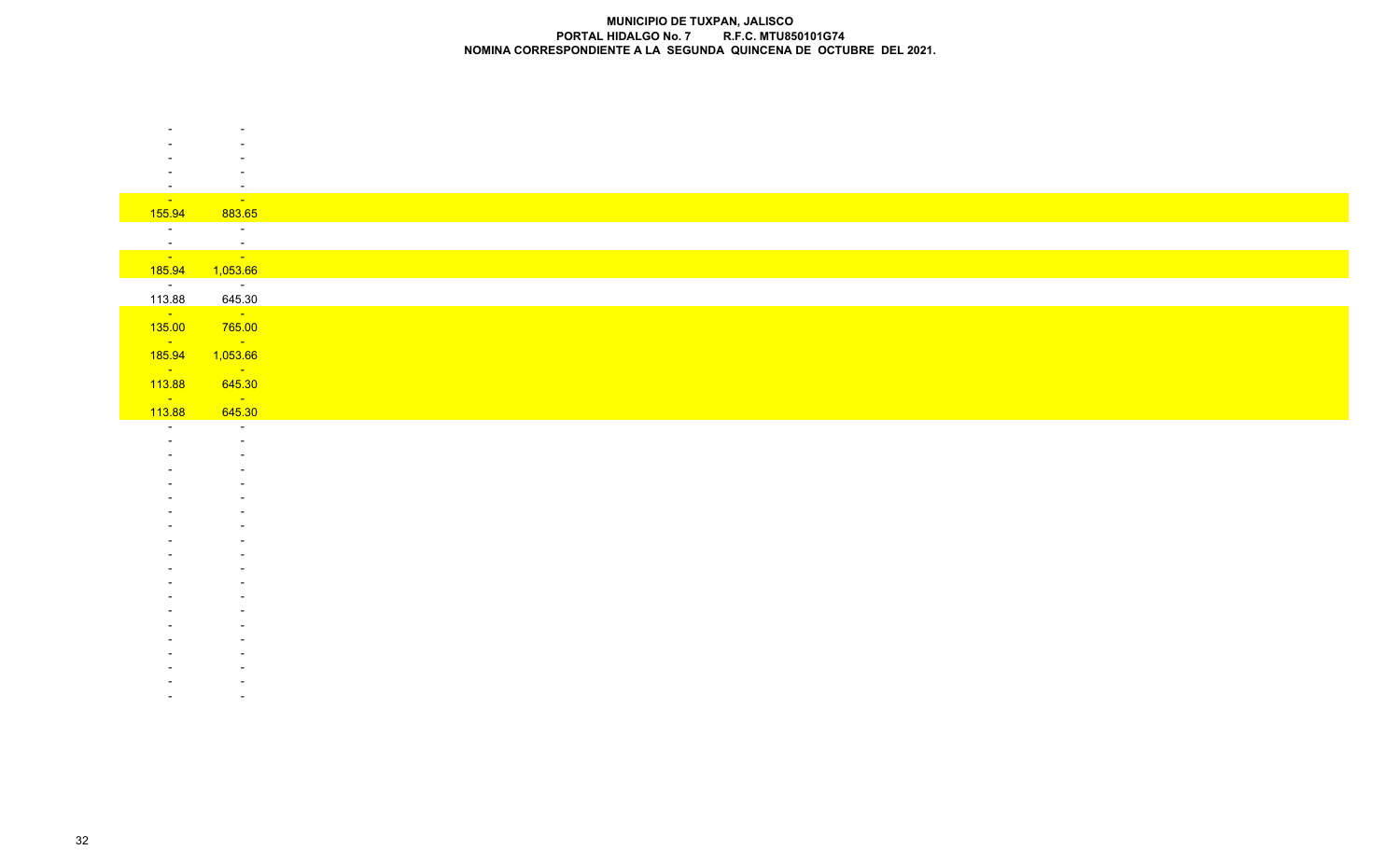|                          | $\sim$                                                                                                                                                                                                                           |
|--------------------------|----------------------------------------------------------------------------------------------------------------------------------------------------------------------------------------------------------------------------------|
| <b>State State</b>       | <b>Service State</b>                                                                                                                                                                                                             |
| 113.88                   | 645.30                                                                                                                                                                                                                           |
| $\sim$ $-$               | $\sim 100$ m $^{-1}$                                                                                                                                                                                                             |
| $\sim$                   | $\sim 100$ m $^{-1}$                                                                                                                                                                                                             |
|                          | $\sim 100$<br>an di Kabupatén Bandungan<br>Kacamatan Sumarang                                                                                                                                                                    |
|                          |                                                                                                                                                                                                                                  |
| 113.88                   | 645.30                                                                                                                                                                                                                           |
|                          | a di Santa Barat del Barat del Barat del Barat del Barat de la Barat de la Barat de la Barat de la Barat de la<br>Del Barat de la Barat de la Barat de la Barat de la Barat de la Barat de la Barat de la Barat de la Barat de l |
|                          | 149.41 846.68                                                                                                                                                                                                                    |
| <b>Contract</b>          | <b>State State</b>                                                                                                                                                                                                               |
| <b>State State</b>       | <b>Service</b>                                                                                                                                                                                                                   |
| $\overline{a}$           | $\sim 10^{11}$ km $^{-1}$                                                                                                                                                                                                        |
|                          |                                                                                                                                                                                                                                  |
|                          | <u>a da san a</u>                                                                                                                                                                                                                |
|                          | 187.47 1,062.36                                                                                                                                                                                                                  |
| <b>State State</b>       | <b>Service State</b>                                                                                                                                                                                                             |
| 187.20                   | 1,060.80                                                                                                                                                                                                                         |
| <b>State State</b>       | $\mathcal{L}_{\text{max}}$ and $\mathcal{L}_{\text{max}}$                                                                                                                                                                        |
| 102.49                   | 580.76                                                                                                                                                                                                                           |
| $\overline{\phantom{a}}$ | $\sim$                                                                                                                                                                                                                           |
|                          | $\sim$                                                                                                                                                                                                                           |
|                          |                                                                                                                                                                                                                                  |
|                          |                                                                                                                                                                                                                                  |
|                          |                                                                                                                                                                                                                                  |
|                          |                                                                                                                                                                                                                                  |
|                          |                                                                                                                                                                                                                                  |
|                          |                                                                                                                                                                                                                                  |

 - -**-** Control of the Second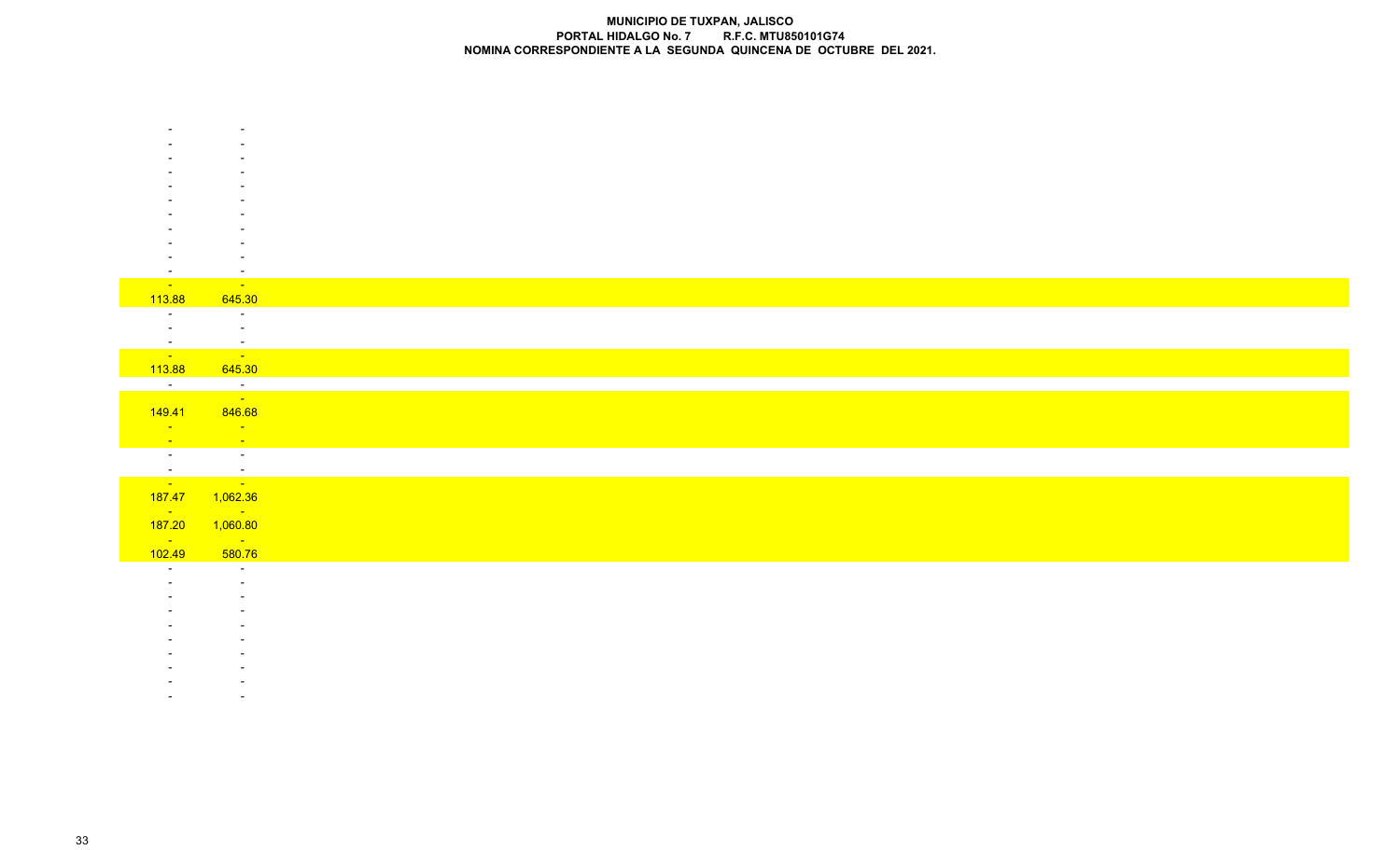| $\sim$<br><b>State State</b>                              |
|-----------------------------------------------------------|
| 419.45                                                    |
| <b>Contract</b><br>537.03                                 |
| $\sim 100$ km s $^{-1}$                                   |
| $\frac{1}{\sqrt{2}}$                                      |
| 846.68                                                    |
| <b>State State</b><br>846.68                              |
| <b>State State</b>                                        |
| 742.10<br><b>State State</b>                              |
| 846.68                                                    |
| $\sim$                                                    |
|                                                           |
|                                                           |
|                                                           |
|                                                           |
| $\sim$                                                    |
| <b>Contact</b><br>1,075.51                                |
| $\mathcal{L}_{\text{max}}$ and $\mathcal{L}_{\text{max}}$ |
| 816.38                                                    |
| <b>State State</b>                                        |
| 816.38<br>$\sim 10^{11}$ m $^{-1}$                        |
| 792.85                                                    |
| <b>Contract Contract</b><br>617.53                        |
| <b>Contract Contract</b>                                  |
|                                                           |
| 870.49                                                    |
| $\sim$ $-$                                                |
|                                                           |
|                                                           |

 - --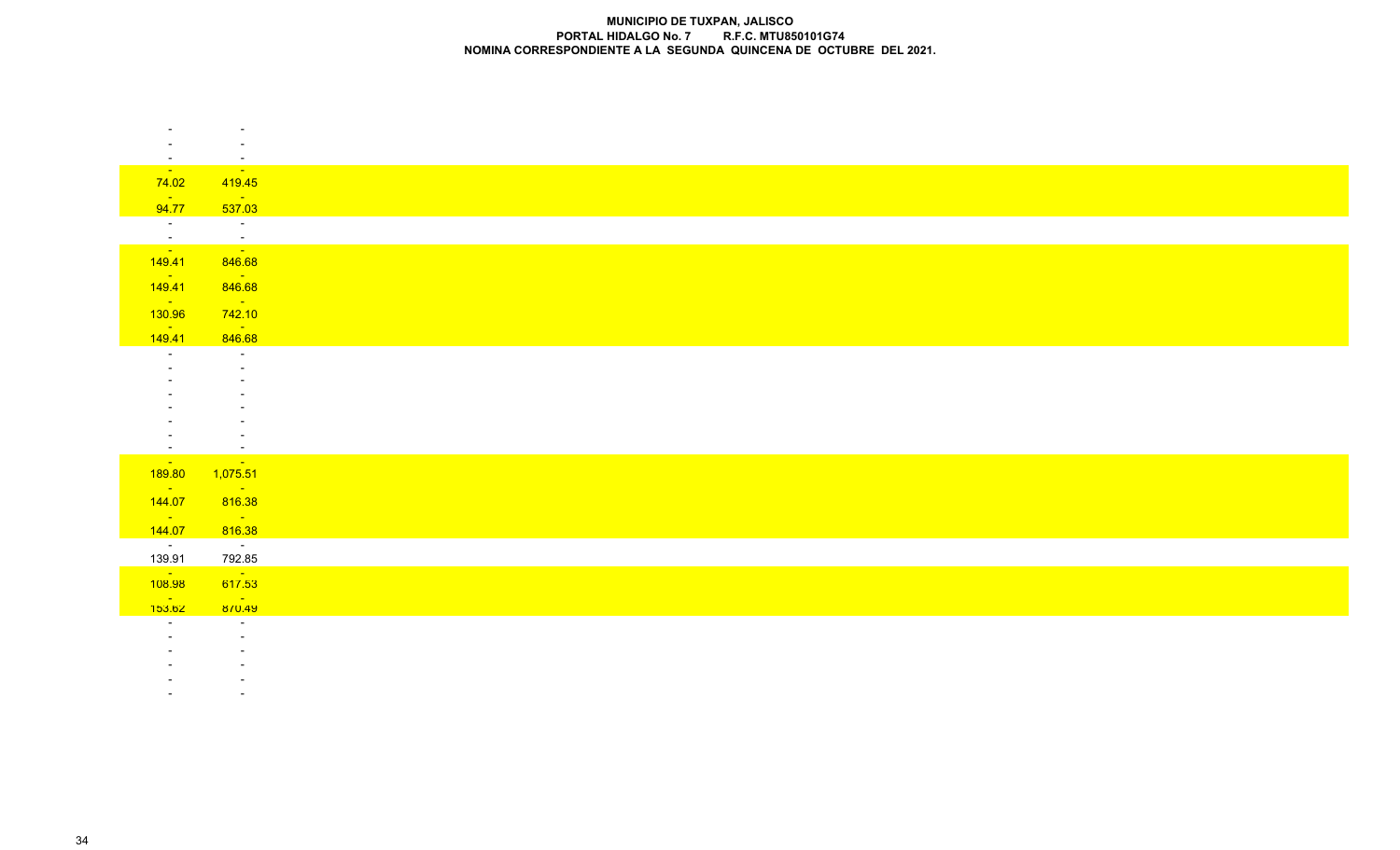|                           | $\overline{\phantom{a}}$                                  |
|---------------------------|-----------------------------------------------------------|
|                           |                                                           |
| $\sim$<br><b>Contract</b> | $\sim$<br>$\sim$ 10 $\mu$                                 |
| 128.88                    | 730.29                                                    |
| <b>College</b>            | <b>Contract</b>                                           |
| 74.79                     | 423.84                                                    |
| $\sim 100$ m $^{-1}$      | $\sim 100$ km s $^{-1}$                                   |
| $\mathcal{L}$             | $\sim$ $-$                                                |
| <b>Contract Contract</b>  | <b>Contract</b>                                           |
| 161.42                    | 914.74                                                    |
| $\sim$                    | $\sim$                                                    |
|                           |                                                           |
|                           |                                                           |
|                           |                                                           |
|                           |                                                           |
|                           |                                                           |
|                           |                                                           |
|                           |                                                           |
| $\sim$<br>$\sim 10^{-10}$ | $\sim$<br>$\sim 100$                                      |
| 86.37                     | 489.45                                                    |
| <b>Contract</b>           | $\mathcal{L}^{\text{max}}_{\text{max}}$                   |
| 113.88                    | 645.30                                                    |
| $\sim 100$ km s $^{-1}$   | $\mathcal{L}_{\text{max}}$ and $\mathcal{L}_{\text{max}}$ |
| 122.88                    | 696.30                                                    |
| <b>College</b>            | $\sim 10^{11}$ km $^{-1}$                                 |
| 68.04                     | 385.56                                                    |
| $\sim$ $ \sim$            | $\sim$                                                    |
| $\sim$<br><b>Contract</b> | $\sim$<br>$\sim 10^{-1}$                                  |
| <b>Page</b>               | $\sim$                                                    |
|                           | $\sim$                                                    |
|                           |                                                           |
|                           |                                                           |
|                           |                                                           |
|                           |                                                           |
|                           |                                                           |
|                           |                                                           |
|                           |                                                           |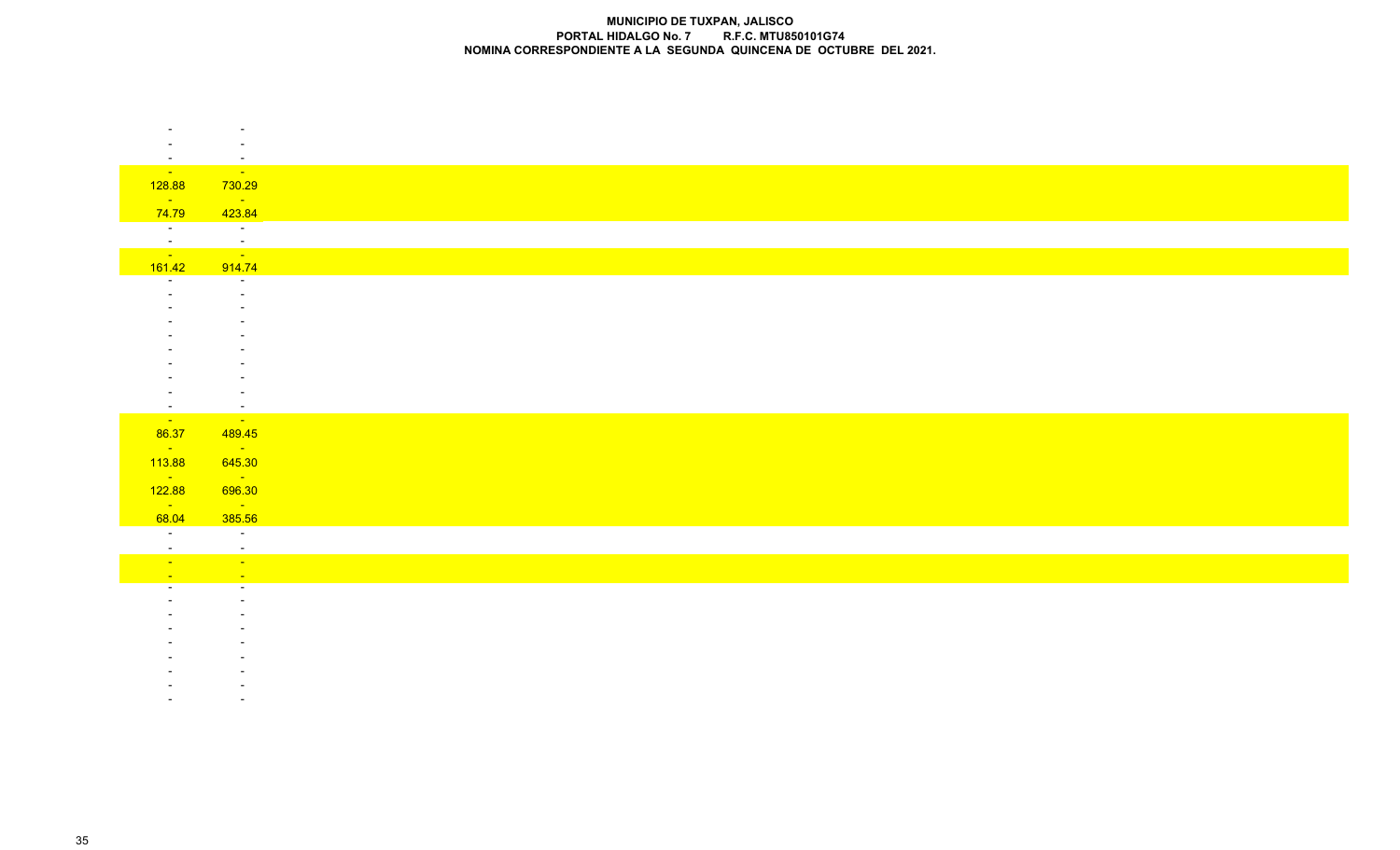|                                                                                                                                                                                                                                | $\sim$                                                                              |
|--------------------------------------------------------------------------------------------------------------------------------------------------------------------------------------------------------------------------------|-------------------------------------------------------------------------------------|
| <b>State State</b><br>149.41                                                                                                                                                                                                   | <u> 1999 - La</u><br>846.68                                                         |
|                                                                                                                                                                                                                                | $\sim$                                                                              |
|                                                                                                                                                                                                                                | $\sim$                                                                              |
| $\sim$                                                                                                                                                                                                                         | $\sim$                                                                              |
| $\sim$                                                                                                                                                                                                                         | $\sim$                                                                              |
|                                                                                                                                                                                                                                | <b>Service Control Control</b>                                                      |
| 102.49                                                                                                                                                                                                                         | 580.76                                                                              |
| $\sim 1000$ km s $^{-1}$                                                                                                                                                                                                       | $\sim 100$ m $^{-1}$                                                                |
| ing and and a series of the series of the series of the series of the series of the series of the series of the series of the series of the series of the series of the series of the series of the series of the series of th | $\frac{1}{\sqrt{2}}$                                                                |
| 149.41                                                                                                                                                                                                                         | 846.68                                                                              |
| $\sim$ $-$                                                                                                                                                                                                                     | $\sim 100$                                                                          |
| $\sim 10^{-10}$                                                                                                                                                                                                                | $\sim 100$ km s $^{-1}$                                                             |
| $\sim 10^{-10}$ m $^{-1}$                                                                                                                                                                                                      | <b>Contractor</b>                                                                   |
| 94.77                                                                                                                                                                                                                          | 537.03                                                                              |
| $\mathbb{Z}^{\mathbb{Z}^{\times}}$<br>85.41                                                                                                                                                                                    | $\sim 10^{11}$<br>483.99                                                            |
| <b>State State</b>                                                                                                                                                                                                             | $\mathcal{L}^{\text{max}}_{\text{max}}$ and $\mathcal{L}^{\text{max}}_{\text{max}}$ |
| 128.88                                                                                                                                                                                                                         | 730.32                                                                              |
| <b>State State</b>                                                                                                                                                                                                             | <b>Service</b>                                                                      |
| 123.19                                                                                                                                                                                                                         | 698.06                                                                              |
| <b>State State</b>                                                                                                                                                                                                             | <u>an Si</u>                                                                        |
| 102.49                                                                                                                                                                                                                         | 580.76                                                                              |
| <b>Contact Contact</b>                                                                                                                                                                                                         | <b>Service</b>                                                                      |
| $\frac{1}{\sqrt{2}}$                                                                                                                                                                                                           | $\frac{1}{2}$                                                                       |
| 94.77                                                                                                                                                                                                                          | 537.03                                                                              |
| $\overline{\phantom{0}}$                                                                                                                                                                                                       | $\sim$                                                                              |
|                                                                                                                                                                                                                                | $\sim$                                                                              |
|                                                                                                                                                                                                                                |                                                                                     |
|                                                                                                                                                                                                                                |                                                                                     |
|                                                                                                                                                                                                                                |                                                                                     |
|                                                                                                                                                                                                                                |                                                                                     |
|                                                                                                                                                                                                                                |                                                                                     |
|                                                                                                                                                                                                                                |                                                                                     |
|                                                                                                                                                                                                                                |                                                                                     |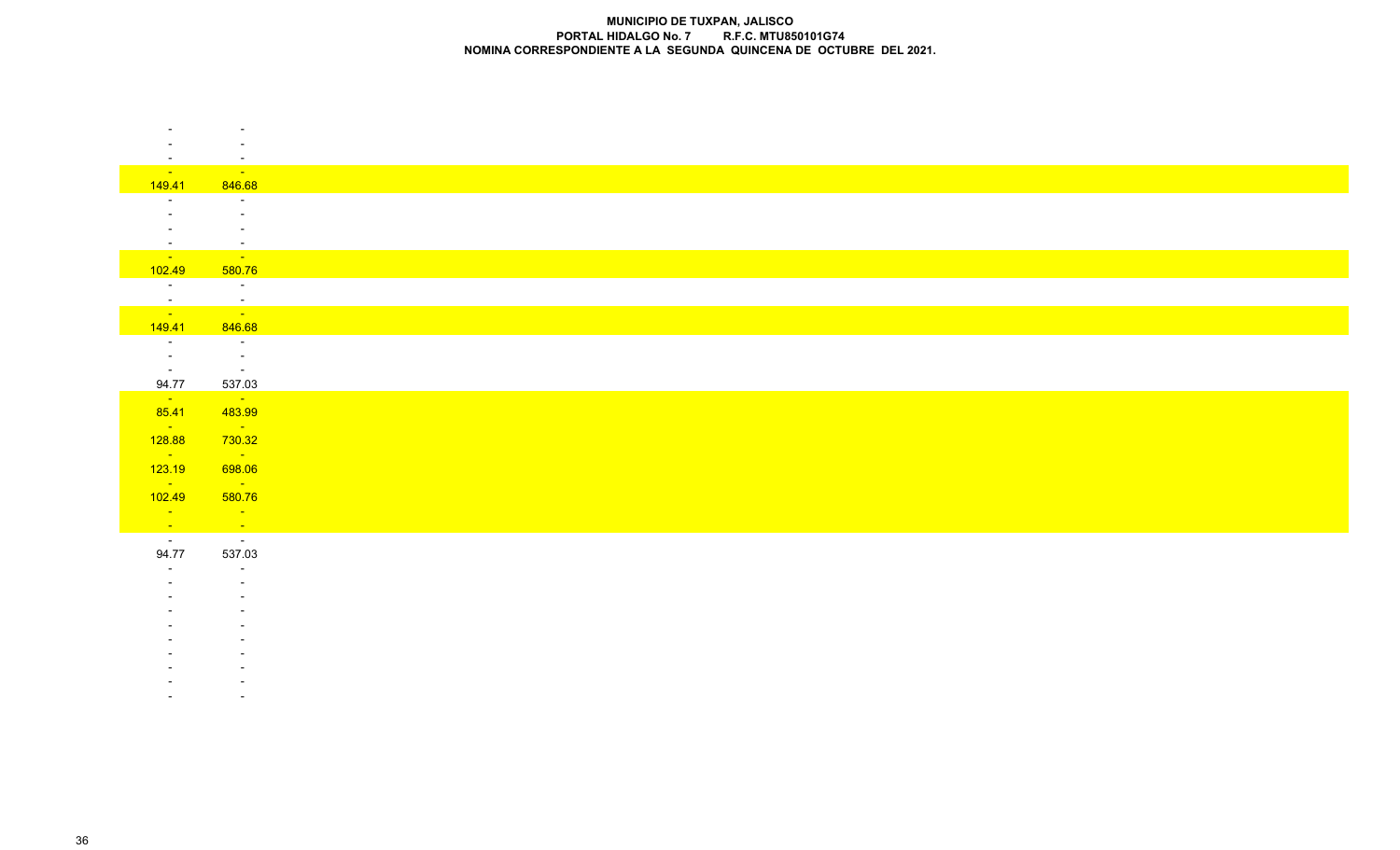|                                    | $\sim$                                                            |
|------------------------------------|-------------------------------------------------------------------|
|                                    |                                                                   |
| $\sim$<br><b>Contract Contract</b> | $\sim$<br>$\sim 100$ km s $^{-1}$                                 |
| 94.77                              | 537.03                                                            |
| <b>Service</b> State               | <b>Service</b>                                                    |
| 113.24                             | 641.68                                                            |
| <b>THE R</b>                       | <b>Contractor</b>                                                 |
| $\frac{1}{\sqrt{2}}$               | $\frac{1}{\sqrt{2}}$                                              |
| 85.41                              | 483.99                                                            |
| <b>State State</b>                 | <b>State State</b>                                                |
| 85.41                              | 483.99                                                            |
| $\sim 10^{11}$<br>94.77            | <b>State Advise</b><br>537.03                                     |
| $\sim 10^{-10}$                    | $\sim 10^{11}$ km $^{-1}$                                         |
|                                    | an di kacamatan Ing Kabupatèn Bandar<br>Kacamatan Sulawesi Bandar |
|                                    |                                                                   |
| 85.41                              | 483.99                                                            |
| <b>Contract Contract</b><br>85.41  | <u> Tanzania</u><br>483.99                                        |
| $\sim$ $-$                         | $\sim$ $-$                                                        |
|                                    | $\sim$                                                            |
|                                    |                                                                   |
|                                    |                                                                   |
|                                    |                                                                   |
|                                    |                                                                   |
|                                    |                                                                   |
|                                    |                                                                   |
| $\sim$                             | $\sim$                                                            |
| <b>State</b><br>134.27             | <u> a s</u><br>760.84                                             |
| <b>Contact</b>                     | $\mathcal{L}^{\text{max}}_{\text{max}}$                           |
| 142.35                             | 806.64                                                            |
| $\sim$ 100 $\sim$                  | $\sim 10^{-1}$                                                    |
|                                    |                                                                   |
|                                    | $\sim$                                                            |

- -

 - --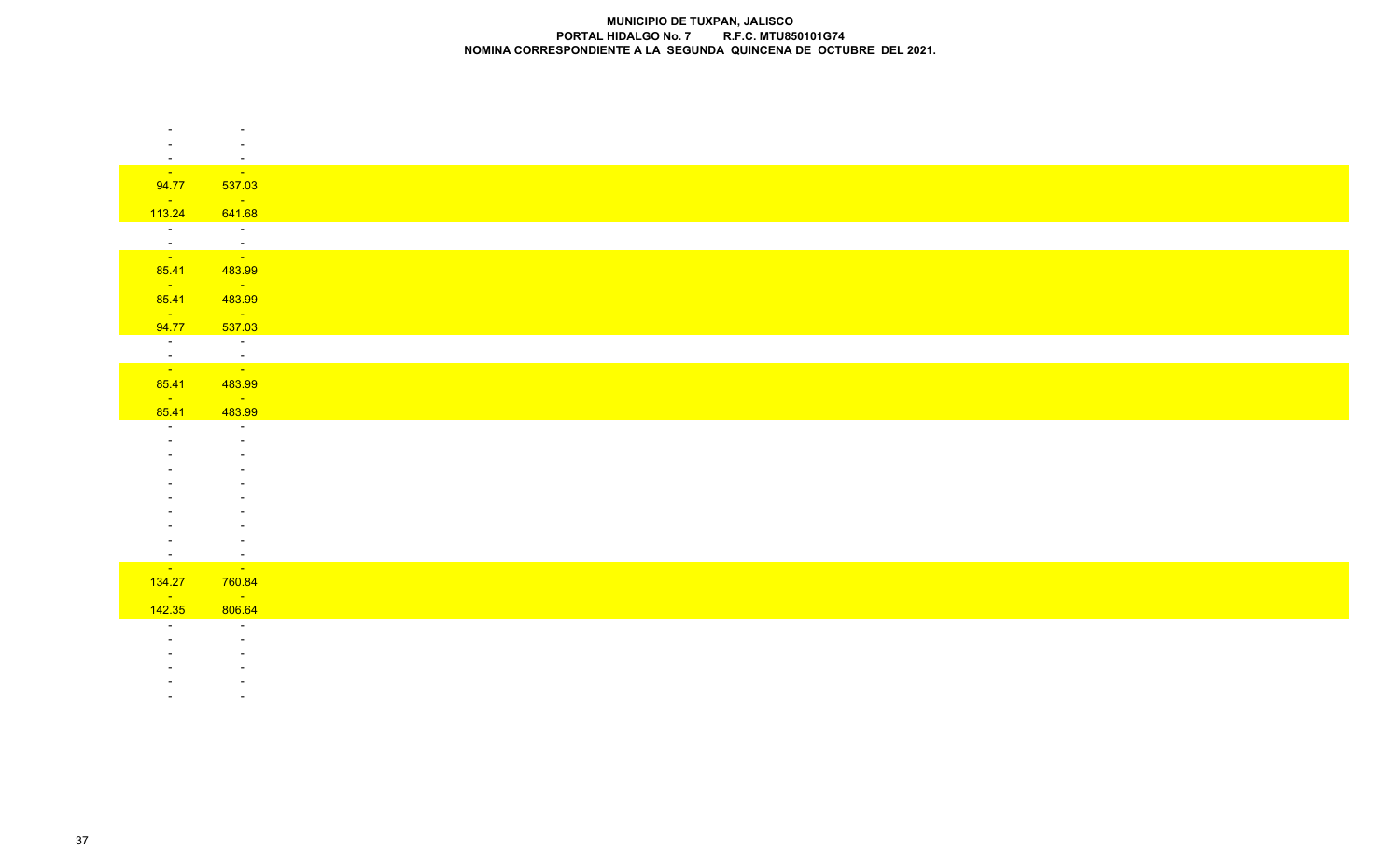| $\sim$                       | $\sim$                                                              |
|------------------------------|---------------------------------------------------------------------|
| <b>State State</b>           | <b>State</b>                                                        |
| 102.49                       | 580.76                                                              |
| <b>State State</b><br>102.49 | $\sim 10^{11}$ km s $^{-1}$<br>580.76                               |
| $\sim 100$                   | $\sim 100$ km s $^{-1}$                                             |
| 111.85                       | 633.80                                                              |
| $\sim 10^{-10}$              | $\sim 100$ km s $^{-1}$                                             |
| $\frac{1}{\sqrt{2}}$         | $\frac{1}{\sqrt{2}}$                                                |
| 102.49                       | 580.76                                                              |
| $\overline{\phantom{a}}$     | $\sim 100$ km s $^{-1}$                                             |
| $\frac{1}{\sqrt{2}}$         | $\frac{1}{2}$                                                       |
| 74.58                        | 422.61                                                              |
| <b>Service</b><br>102.49     | $\mathcal{L}(\mathcal{L})$ and $\mathcal{L}(\mathcal{L})$<br>580.76 |
|                              | —<br>—                                                              |
| $\frac{1}{\sqrt{2}}$         |                                                                     |
|                              | $\sim 10^{11}$ km s $^{-1}$                                         |
| <b>College</b><br>/4.58      | $\sim 100$<br>422.61                                                |
| <b>Contract</b>              | <b>State State</b>                                                  |
| 14.56                        | 422.01<br>$\sim$                                                    |
|                              | $\sim$                                                              |
|                              |                                                                     |
|                              |                                                                     |
|                              |                                                                     |
|                              |                                                                     |
|                              |                                                                     |
|                              |                                                                     |
|                              |                                                                     |
|                              |                                                                     |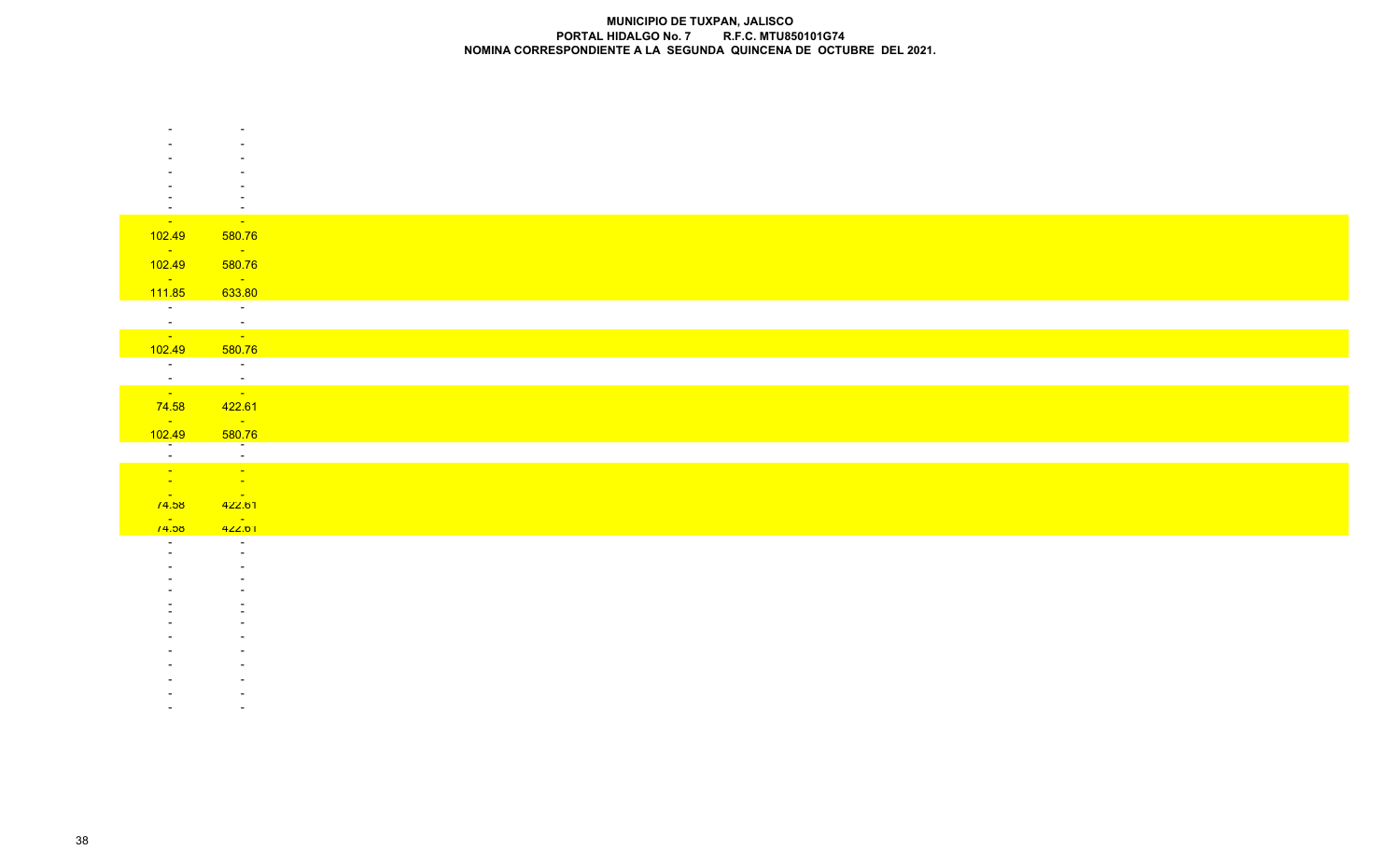| <b>Fig.</b>                       | $\sim$ $\sim$<br>$\sim$      |
|-----------------------------------|------------------------------|
| $\sim$ $-$<br>$\sim$              | $\sim$                       |
| $\sim$                            | $\mathbb{Z}$                 |
| $\sim 100$                        | <b>State State</b>           |
| 113.88<br>$\sim 100$ km s $^{-1}$ | 645.30<br><b>State State</b> |
| 102.49                            | 580.76                       |
| $\sim 10^{-1}$                    | $\sim 1000$                  |
|                                   | $\frac{1}{\sqrt{2}}$         |
| $\frac{1}{102.49}$                | 580.76                       |
|                                   | $\sim 100$                   |
| $\sim$ $-$                        | $\sim 100$                   |
| $\sim$ $-$                        | $\sim 100$                   |
| 102.49                            | 580.76                       |
| $\overline{a}$                    | $\sim$                       |
|                                   |                              |
|                                   |                              |
|                                   |                              |
|                                   |                              |
|                                   |                              |
| $\sim$                            | $\overline{\phantom{a}}$     |
| <b>Contract</b>                   | <b>Contact</b>               |
| 71.88<br>$\sim 100$               | 407.31                       |
| 71.88                             | $\frac{1}{407.31}$           |
| $\overline{a}$                    | $\sim$                       |
|                                   |                              |
|                                   |                              |
|                                   |                              |
|                                   |                              |
|                                   |                              |
|                                   |                              |
|                                   |                              |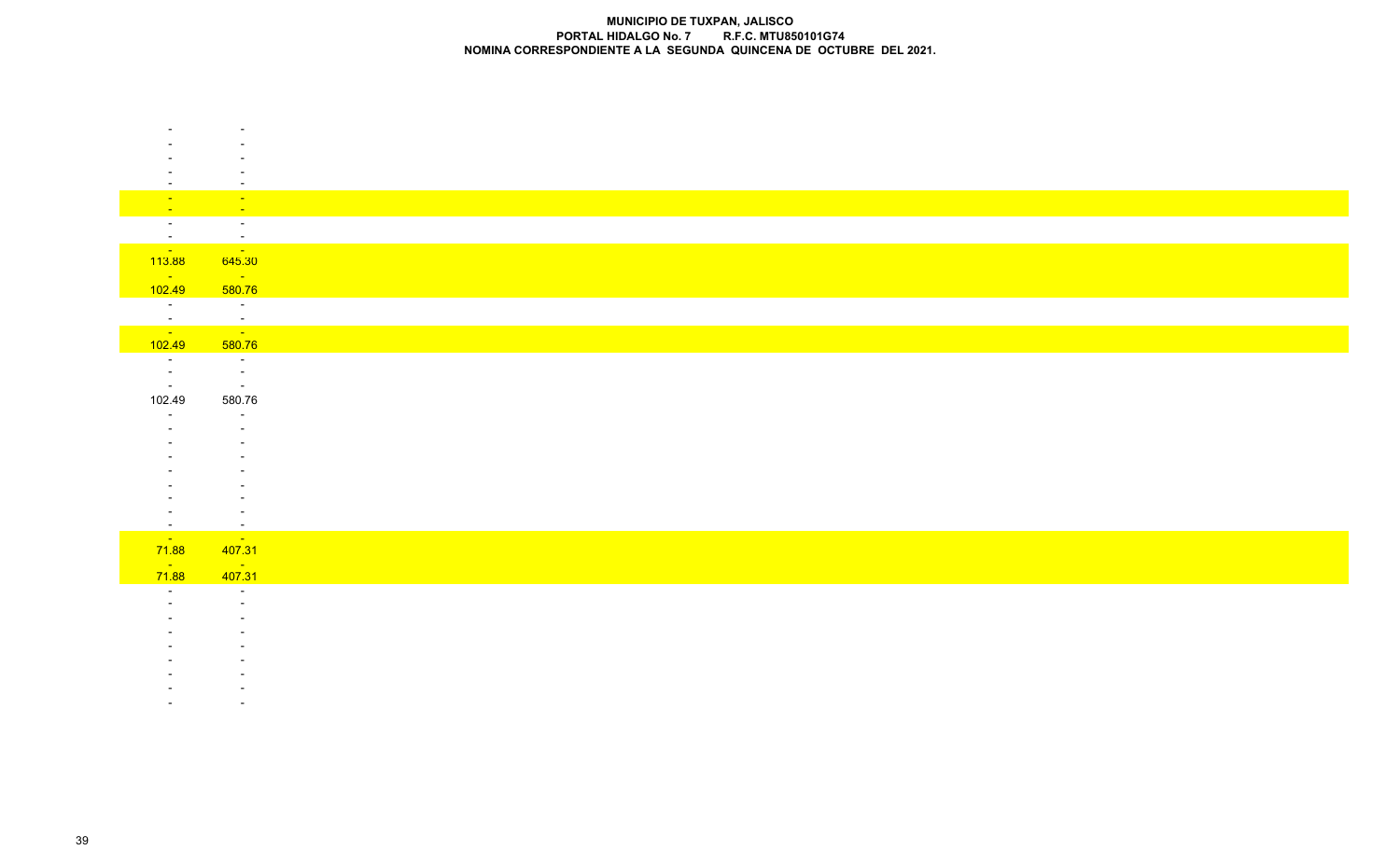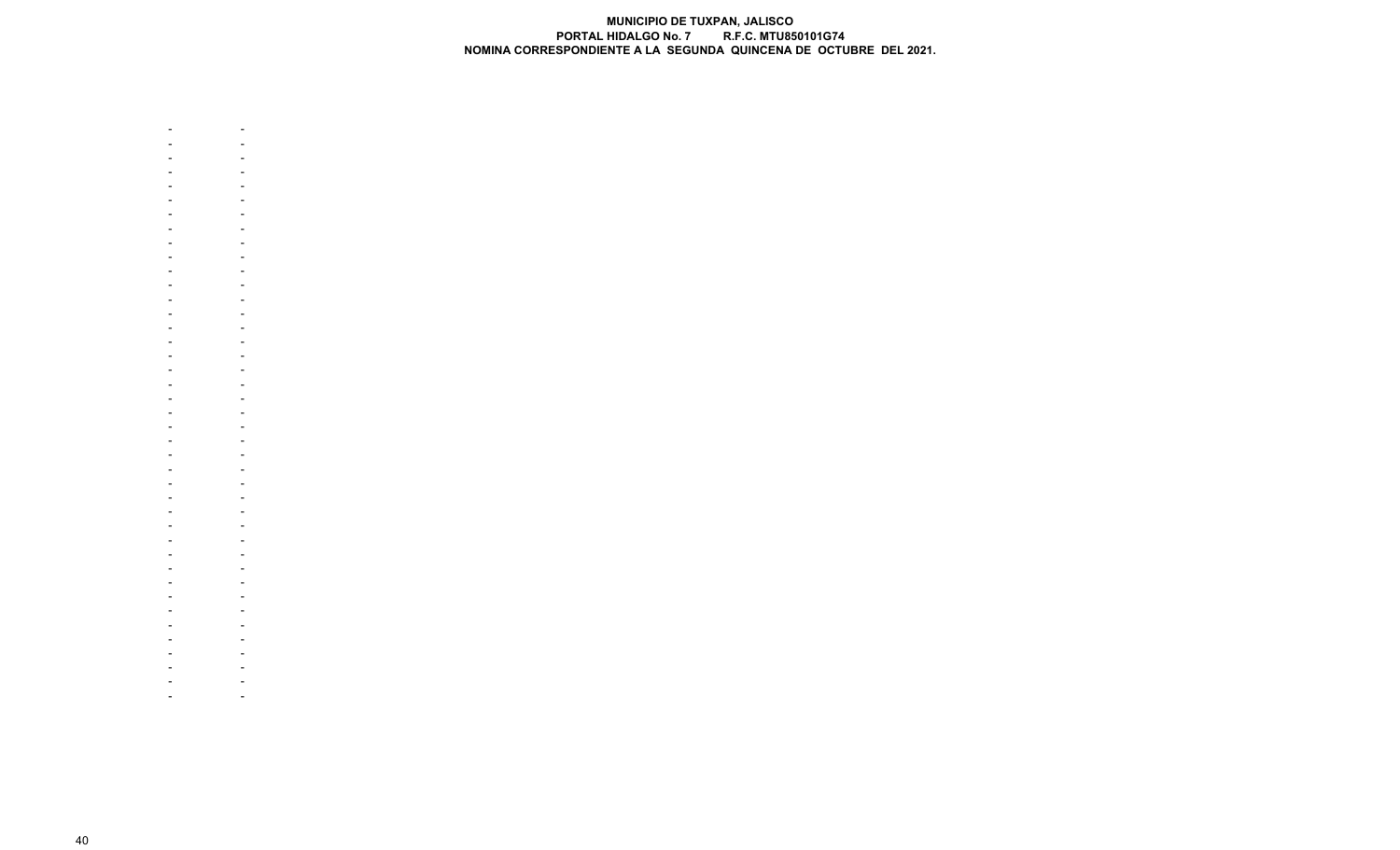|                                   | $\sim$                            |
|-----------------------------------|-----------------------------------|
| <b>State State</b>                | <b>State State</b>                |
| 157.12                            | 890.36                            |
| $\sim 100$ km s $^{-1}$           | <b>State Advise</b>               |
| 177.97                            | 1,008.50<br><b>Contractor</b>     |
| $\frac{1}{\sqrt{2}}$              |                                   |
|                                   | $\frac{1}{\sqrt{2}}$              |
| 83.25                             | 471.75                            |
| <b>State</b>                      | <b>State State</b>                |
| 72.07                             | 408.38                            |
| $\sim 100$ km s $^{-1}$<br>136.88 | $\sim 100$ km s $^{-1}$<br>775.63 |
| $\overline{\phantom{a}}$          | $\sim$                            |
| $\sim$                            | $\overline{\phantom{a}}$          |
| $\sim$                            |                                   |
|                                   |                                   |
|                                   |                                   |
|                                   |                                   |
|                                   |                                   |
|                                   |                                   |
|                                   |                                   |
|                                   |                                   |
|                                   |                                   |
|                                   |                                   |
|                                   |                                   |
|                                   |                                   |
|                                   |                                   |
|                                   |                                   |
|                                   |                                   |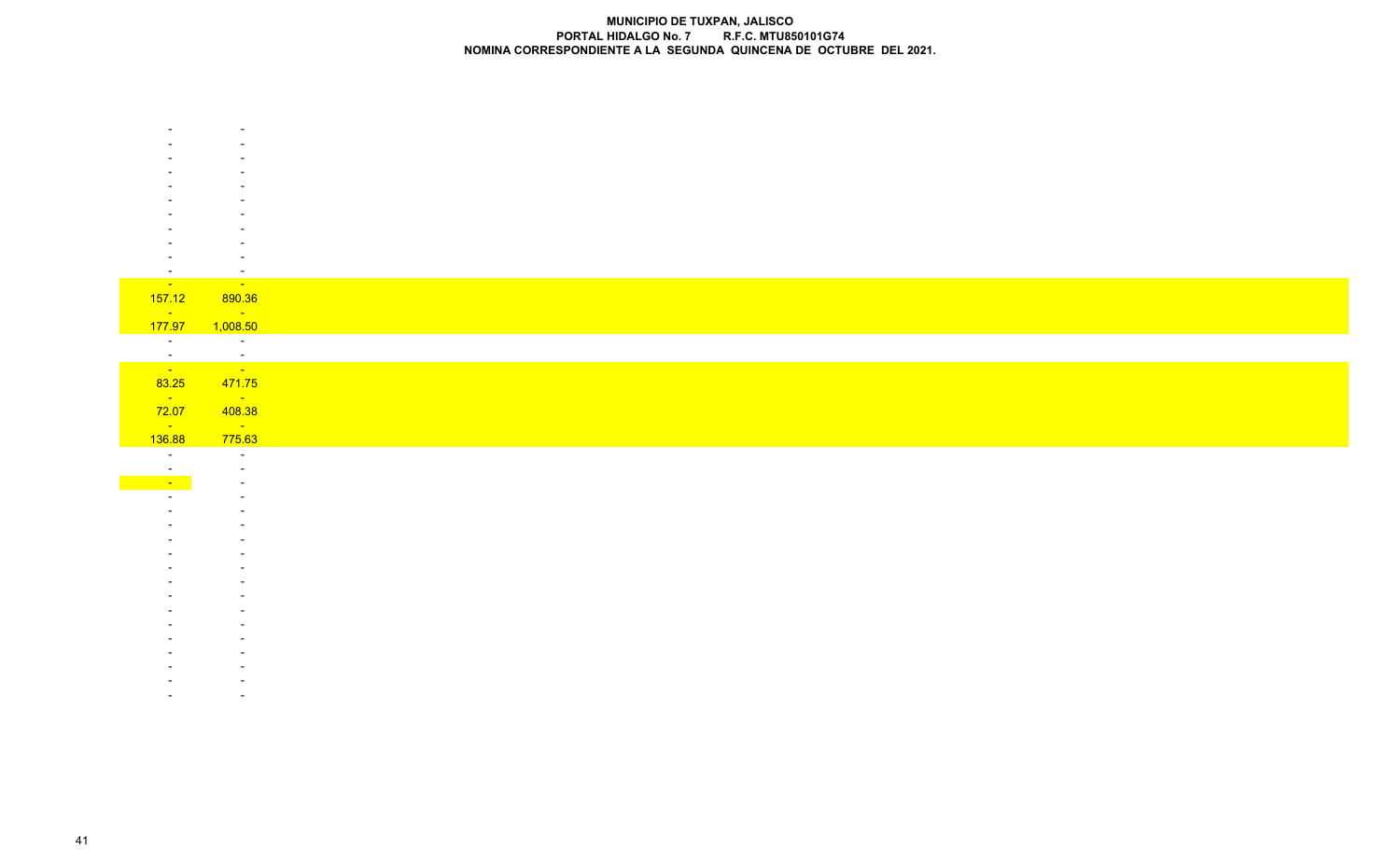| $\overline{\phantom{a}}$ | $\overline{\phantom{a}}$                                    |
|--------------------------|-------------------------------------------------------------|
| <b>Contract</b>          | <b>Contract</b>                                             |
| 94.77                    | 537.03                                                      |
| <b>State State</b>       | $\mathcal{L}_{\text{max}}$ , and $\mathcal{L}_{\text{max}}$ |
| 101.35                   | 574.31                                                      |
| $\sim 10^{11}$<br>113.88 | $\sim 100$<br>645.30                                        |
| $\sim$ $-$               | $\sim$ $ \sim$                                              |
|                          | $\sim$                                                      |
|                          | $\sim$                                                      |
| $\sim$                   | $\sim$                                                      |
| <b>College</b>           | $\sim 10^{11}$                                              |
| 74.58<br>$\sim$          | 422.61<br>$\sim$                                            |
|                          | $\overline{\phantom{a}}$                                    |
|                          |                                                             |
|                          |                                                             |
|                          |                                                             |
|                          |                                                             |
|                          |                                                             |
|                          |                                                             |
|                          |                                                             |
|                          |                                                             |
|                          |                                                             |
|                          |                                                             |
|                          |                                                             |
|                          |                                                             |
|                          |                                                             |
|                          |                                                             |
|                          |                                                             |
|                          |                                                             |
|                          |                                                             |
|                          |                                                             |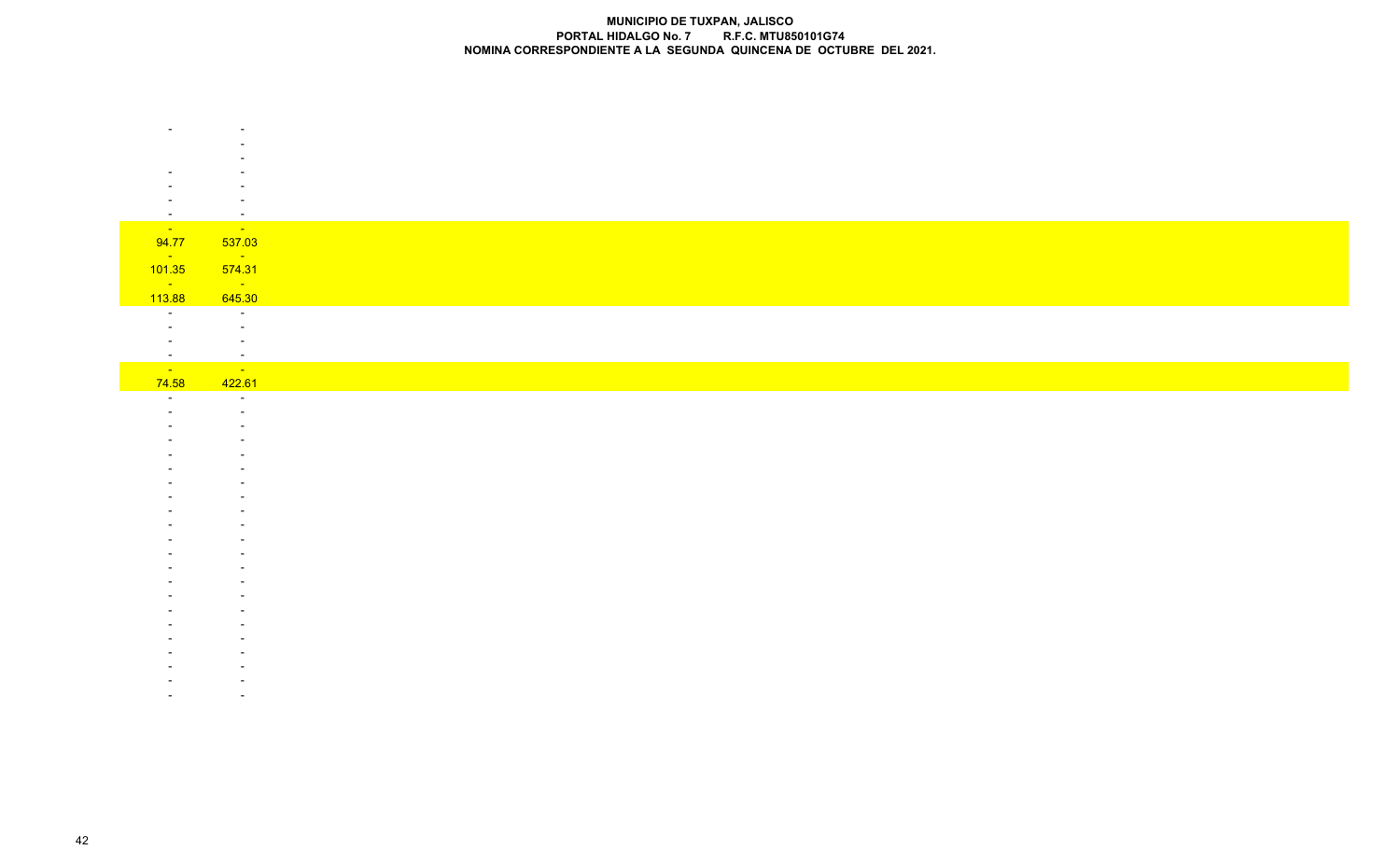| $\sim$                             | $\overline{\phantom{a}}$                                            |
|------------------------------------|---------------------------------------------------------------------|
| <b>TILLE</b>                       | <b>SILLER</b>                                                       |
| 92.39                              | 523.54                                                              |
| $\sim 100$ km s $^{-1}$            | <b>Service State</b>                                                |
| 232.67                             | 1,318.45                                                            |
| $\sim$                             | $\sim$                                                              |
|                                    |                                                                     |
|                                    |                                                                     |
|                                    |                                                                     |
|                                    | ٠                                                                   |
|                                    |                                                                     |
|                                    | $\overline{\phantom{a}}$                                            |
| $\sim$                             | $\sim$                                                              |
| <b>STARTING</b>                    | $\mathcal{L}_{\text{max}}$ and $\mathcal{L}_{\text{max}}$           |
| 52.46<br>$\sim 10^{11}$ km $^{-1}$ | 297.25                                                              |
| 140.23                             | $\mathcal{L}_{\text{max}}$ and $\mathcal{L}_{\text{max}}$<br>794.66 |
|                                    |                                                                     |

 - - - - -- -

 - - - -- -

 - - - -- -

 - -- -

- -

 - -- -

 - --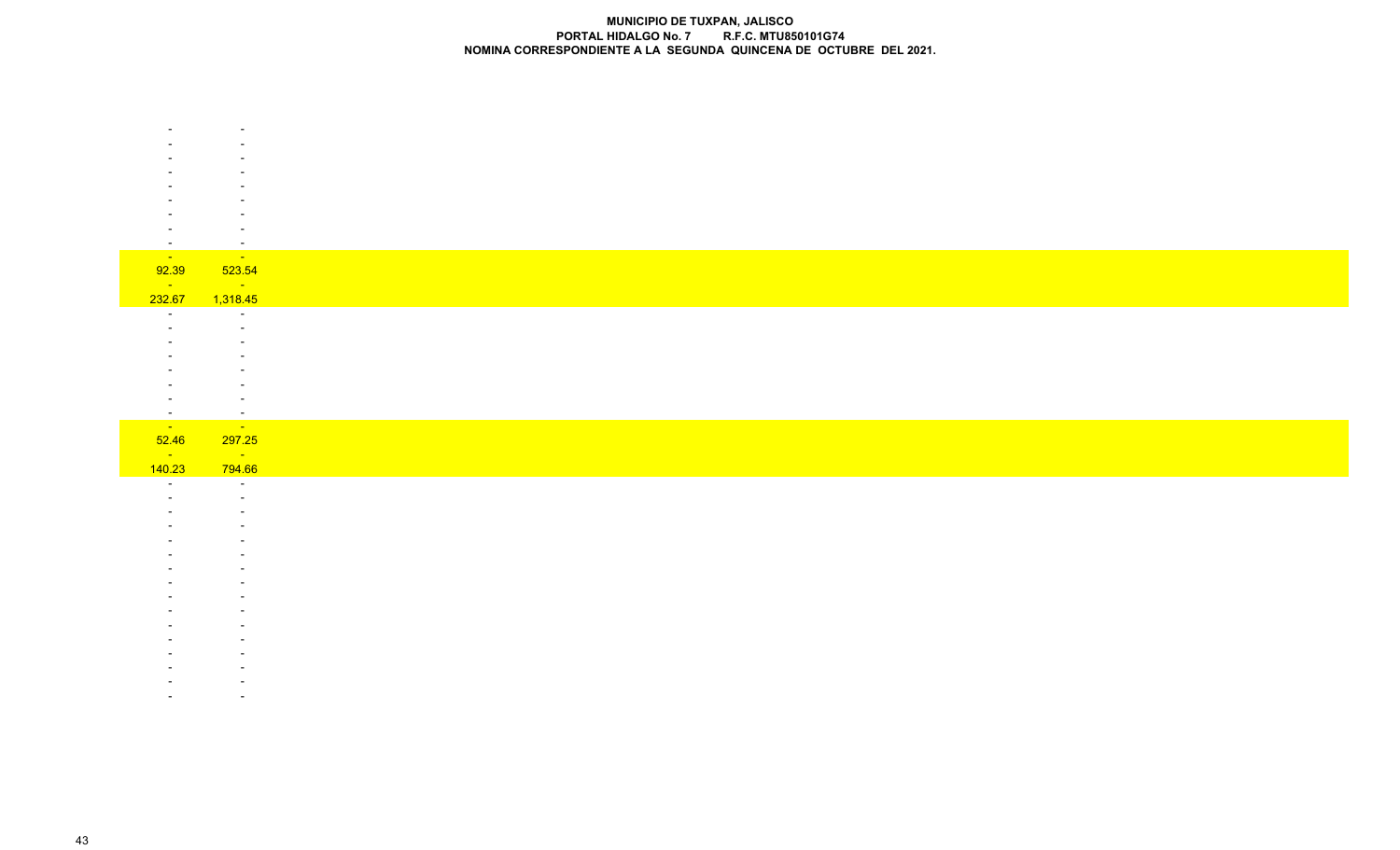| $\overline{\phantom{a}}$                    | $\overline{\phantom{a}}$                    | 40%         |
|---------------------------------------------|---------------------------------------------|-------------|
|                                             |                                             | $\mathbf 0$ |
|                                             | $\sim$                                      |             |
| <b>State State</b>                          | $\sim 100$                                  |             |
| 229.71<br>$\sim$                            | 1,301.70<br>$\sim$                          |             |
|                                             | $\overline{\phantom{a}}$                    |             |
|                                             |                                             |             |
|                                             |                                             |             |
|                                             | $\overline{\phantom{a}}$                    |             |
| $\overline{\phantom{0}}$<br><b>Contract</b> | $\overline{\phantom{a}}$<br><b>Contract</b> |             |
| 63.95                                       | 362.41                                      |             |
| $\sim 10^{-10}$                             | $\sim 100$ km s $^{-1}$                     |             |
| 105.00                                      | 595.02                                      |             |
| $\sim 10^{-10}$<br>102.49                   | $\sim 10^{11}$<br>580.76                    |             |
| $\sim 10^{11}$                              | $\mathcal{L}^{\text{max}}_{\text{max}}$     |             |
| 97.52                                       | 552.64                                      |             |
| <b>College</b>                              | $\sim 100$ km s $^{-1}$                     |             |
| 90.84                                       | 514.77                                      |             |
| $\sim$                                      | $\sim$<br>$\sim$                            |             |
|                                             |                                             |             |
|                                             |                                             |             |
|                                             |                                             |             |
|                                             |                                             |             |
|                                             |                                             |             |
|                                             |                                             |             |
|                                             |                                             |             |
|                                             |                                             |             |
|                                             |                                             |             |
|                                             |                                             |             |
|                                             |                                             |             |
|                                             |                                             |             |
|                                             |                                             |             |
|                                             |                                             |             |
|                                             |                                             |             |
|                                             |                                             |             |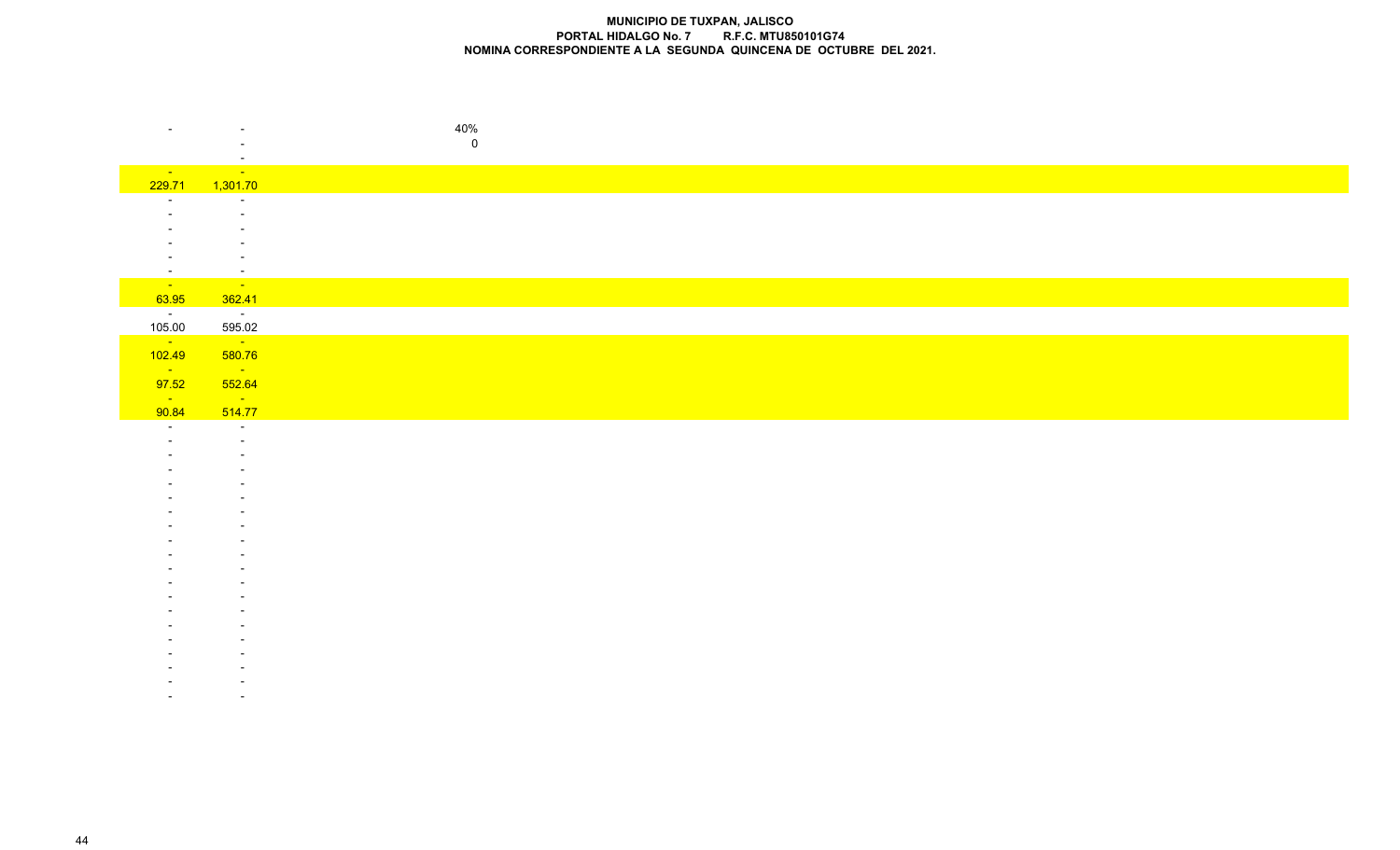| $\overline{\phantom{a}}$           | $\overline{\phantom{a}}$                   |
|------------------------------------|--------------------------------------------|
| $\sim 10^{-10}$                    | $\sim 100$                                 |
| 76.50                              | 433.50                                     |
| $\sim$ $-$                         | $\sim$                                     |
|                                    |                                            |
|                                    |                                            |
|                                    |                                            |
| $\overline{\phantom{0}}$<br>$\sim$ | $\overline{a}$<br>$\overline{\phantom{a}}$ |
| $\sim 10^{10}$ km s $^{-1}$        | <u>an A</u>                                |
| 85.41                              | 483.99                                     |
| <b>State State</b>                 | $\sim 10^{11}$ km s $^{-1}$                |
| 102.49                             | 580.76                                     |
| $\sim 10^{11}$ km $^{-1}$          | $\sim 100$ km s $^{-1}$                    |
| 79.02                              | 447.75                                     |
| $\sim 10^{-10}$                    | $\sim$ $\sim$                              |
| $\frac{1}{\sqrt{2}}$               | $\frac{1}{2}$                              |
| 121.65                             | 689.34                                     |
| $\overline{\phantom{a}}$           | $\sim$                                     |
|                                    |                                            |
|                                    |                                            |
|                                    |                                            |
|                                    |                                            |
|                                    |                                            |
|                                    |                                            |
|                                    |                                            |
|                                    |                                            |
|                                    |                                            |
|                                    |                                            |
|                                    |                                            |
|                                    |                                            |
|                                    |                                            |
|                                    |                                            |
|                                    |                                            |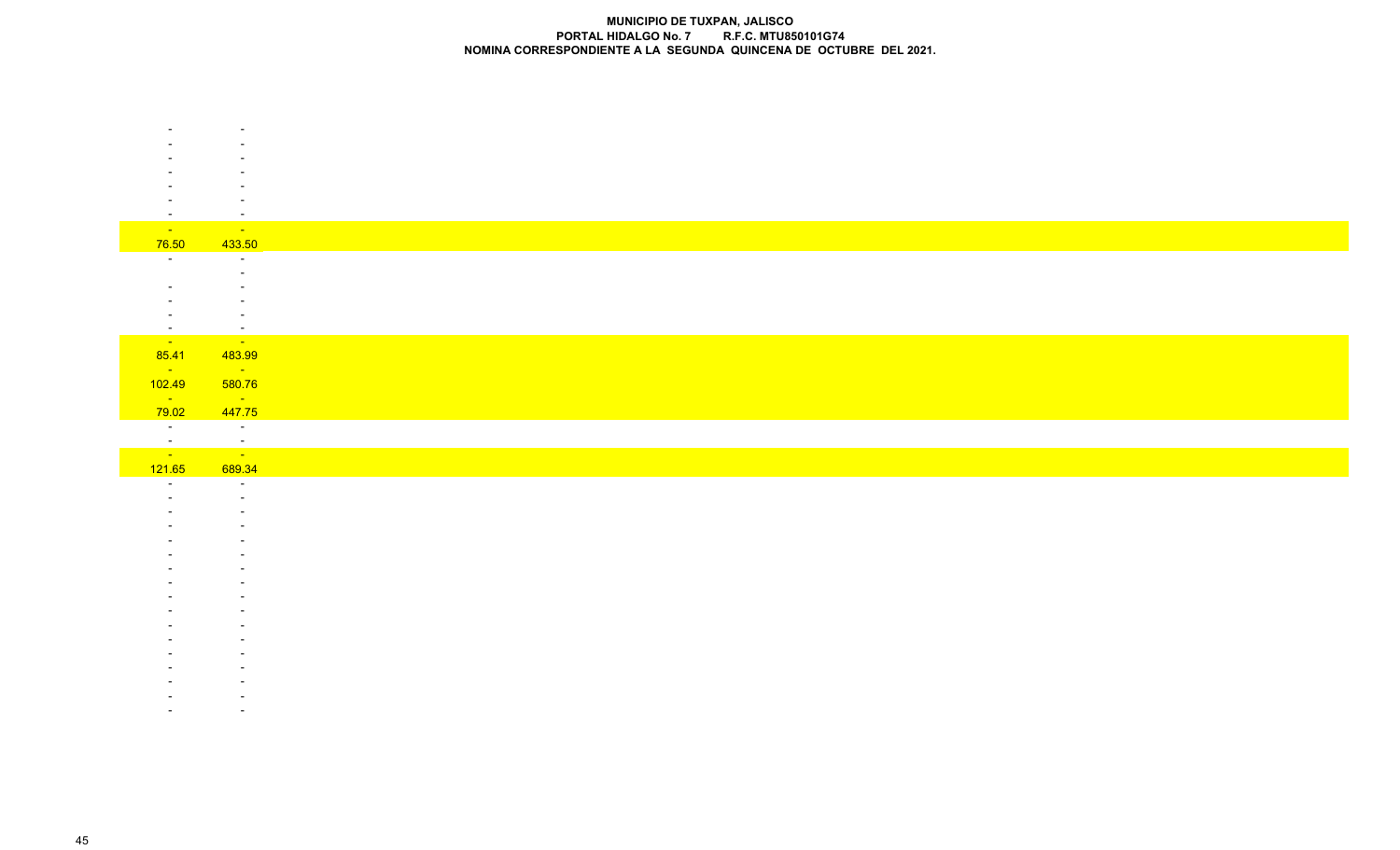|                    | $\overline{\phantom{0}}$ |
|--------------------|--------------------------|
|                    |                          |
|                    |                          |
|                    |                          |
|                    | -                        |
|                    |                          |
|                    |                          |
|                    |                          |
|                    |                          |
|                    |                          |
|                    |                          |
|                    |                          |
|                    |                          |
|                    |                          |
|                    |                          |
| <b>State State</b> | <b>Contract Contract</b> |
| 121.68             | 689.52                   |
|                    |                          |
|                    | $\overline{\phantom{0}}$ |
|                    |                          |
|                    |                          |
|                    |                          |

| $\sim$                | $\overline{\phantom{a}}$ |
|-----------------------|--------------------------|
| 170.82                | 967.98                   |
| $\sim$                | $\sim$                   |
|                       | $\overline{\phantom{a}}$ |
|                       | $\overline{\phantom{0}}$ |
|                       |                          |
| $\sim$                | $\sim$                   |
| and the first service | <b>Service</b>           |
| 100.55                | 569.77                   |
| $\frac{1}{156.49}$    | <b>STATISTICS</b>        |
|                       | 886.76                   |

14,765.67 84,803.90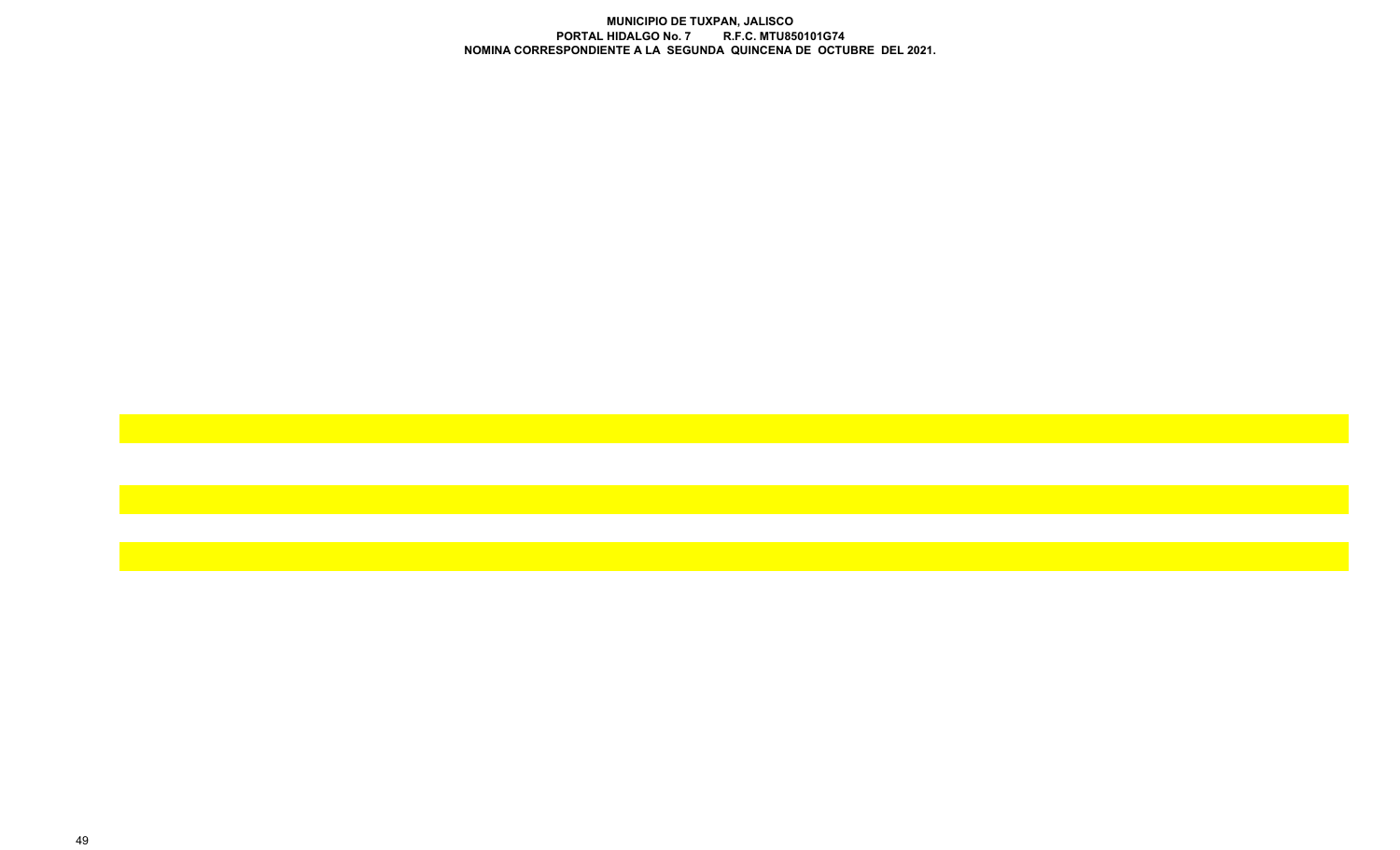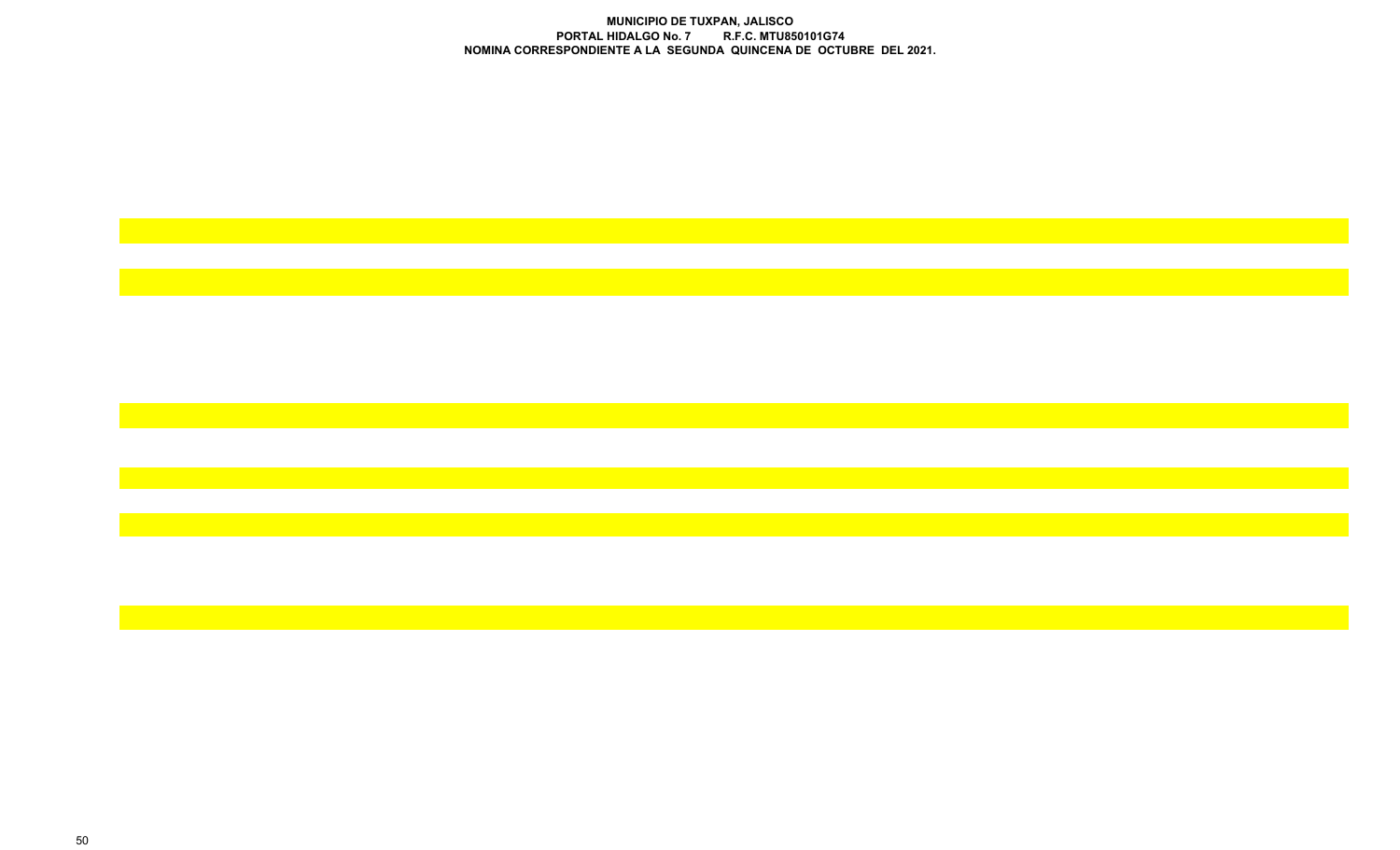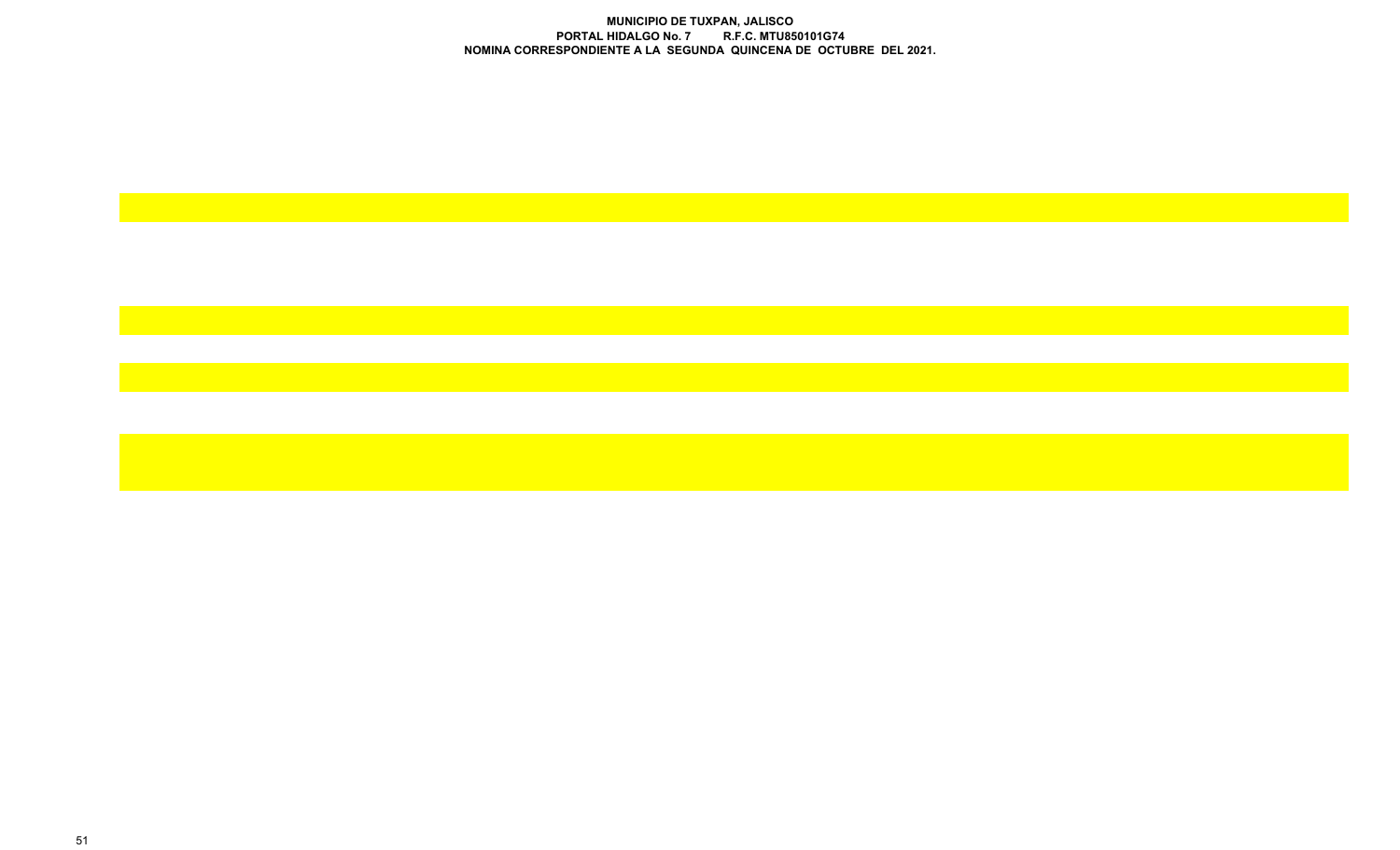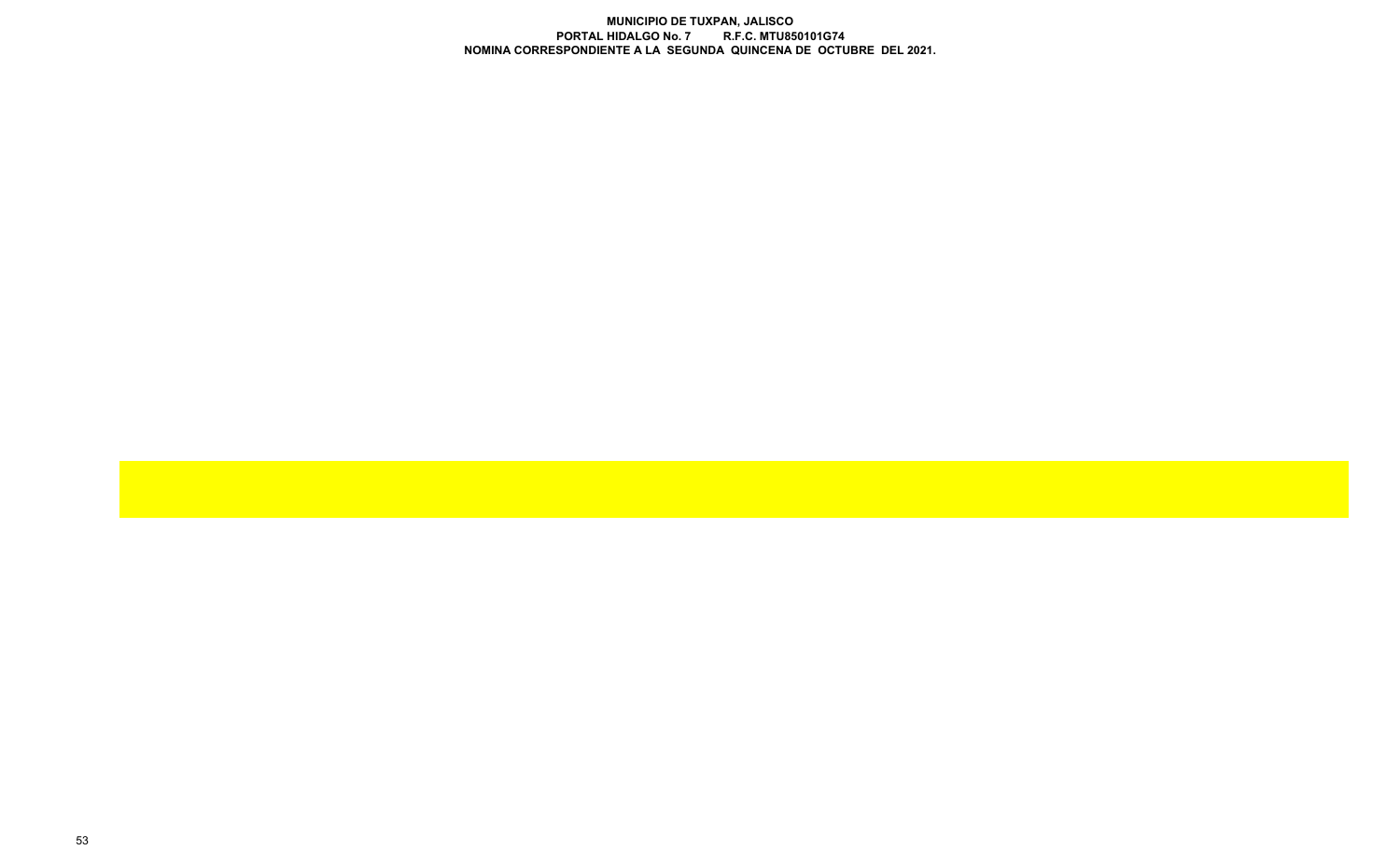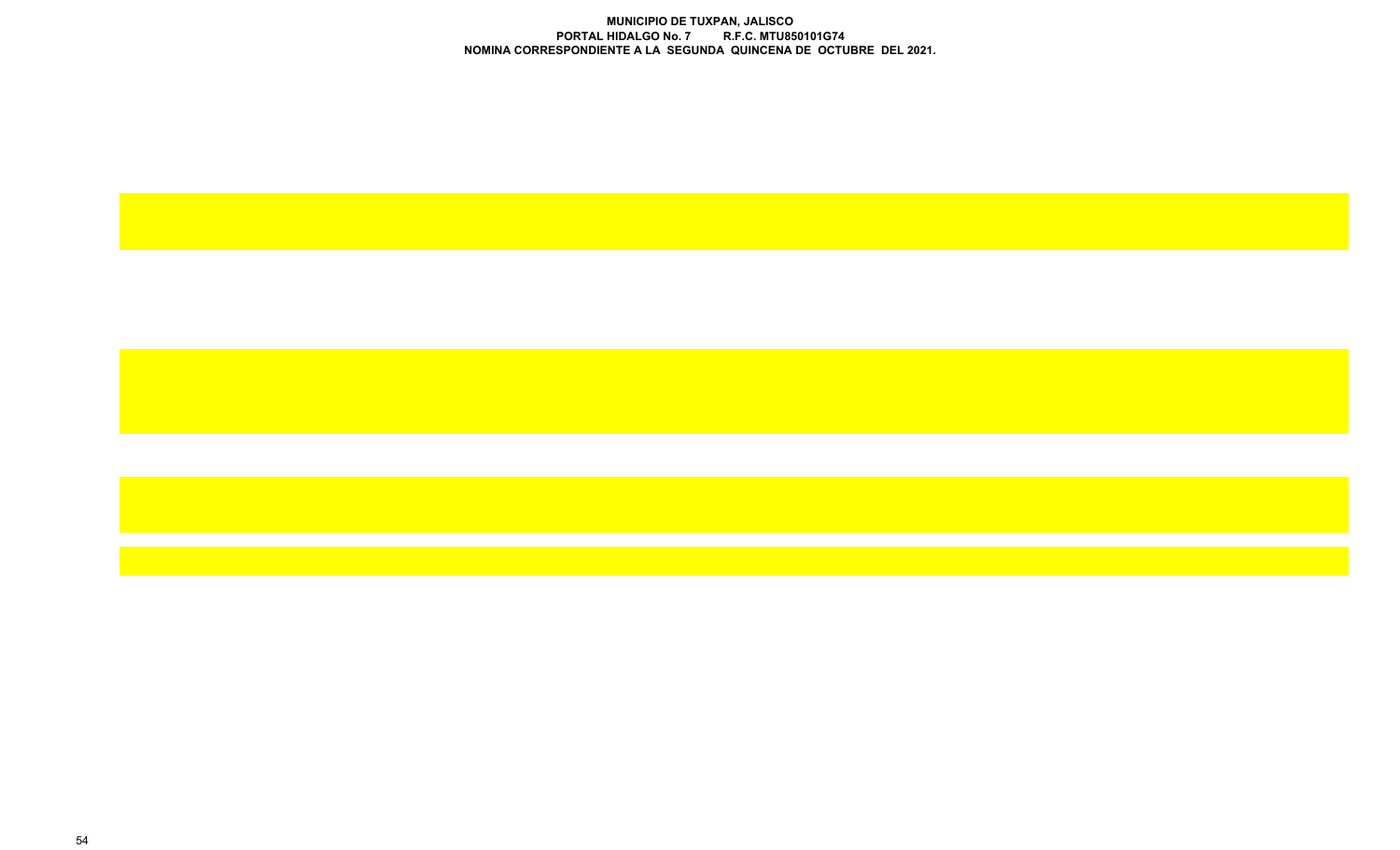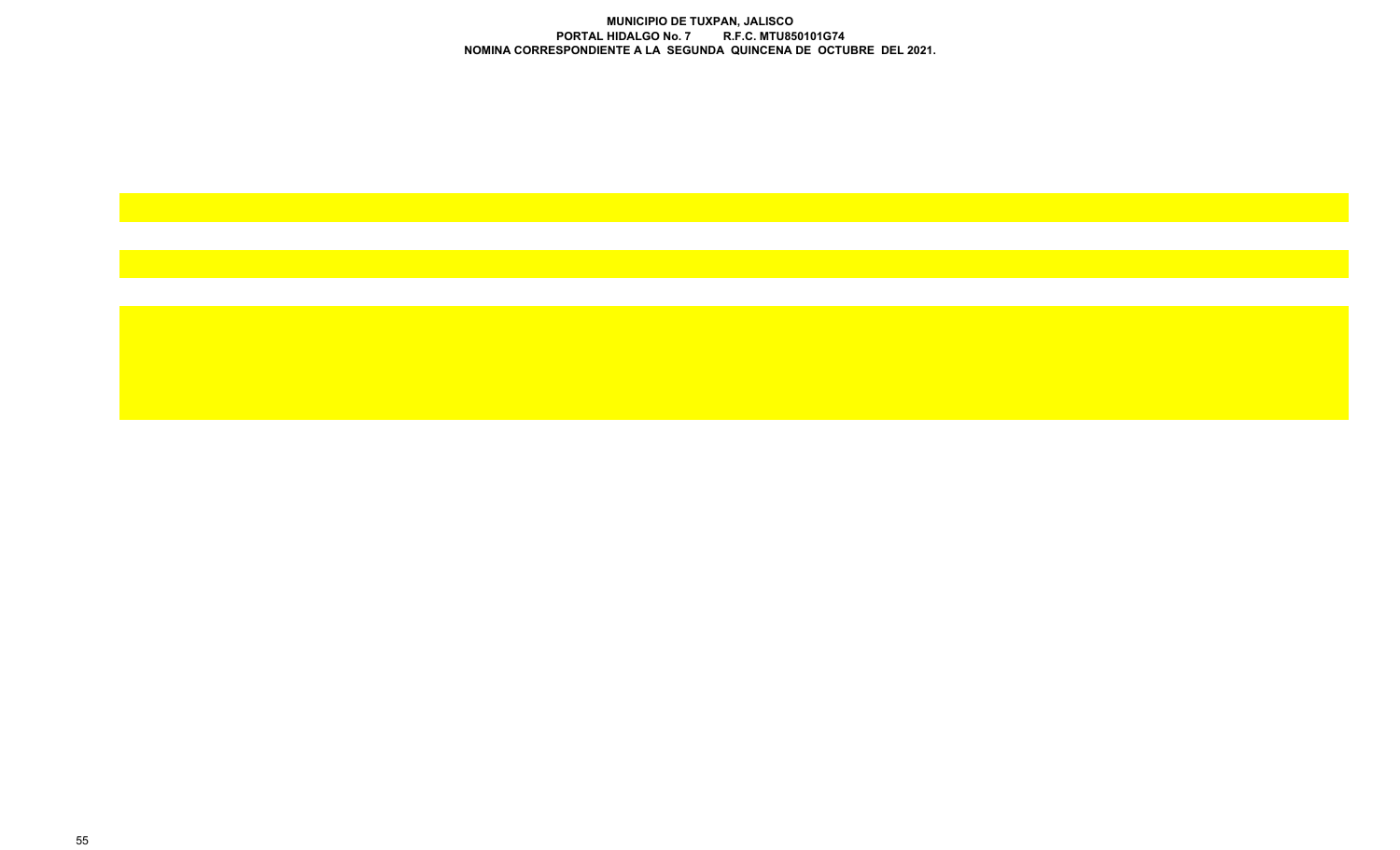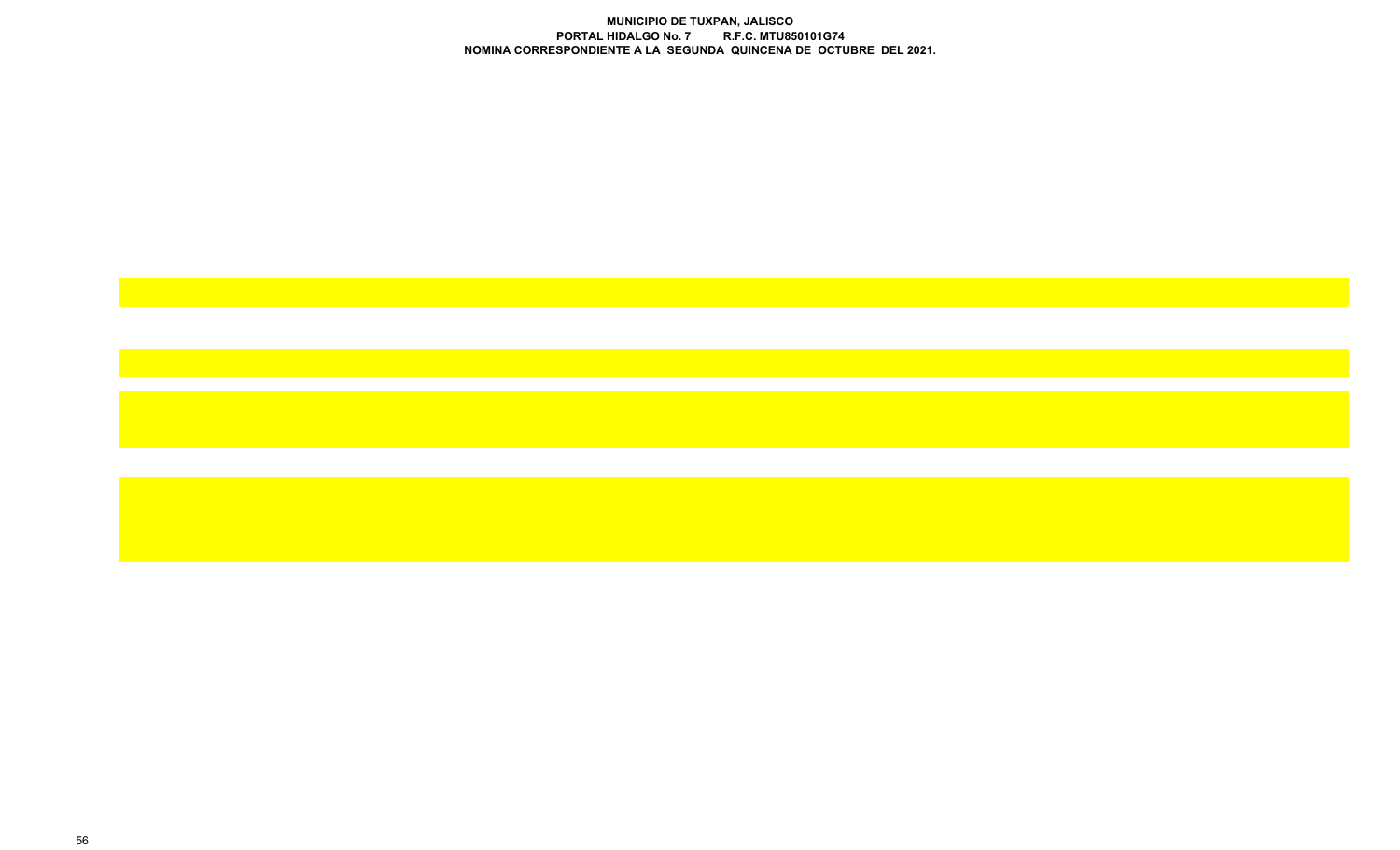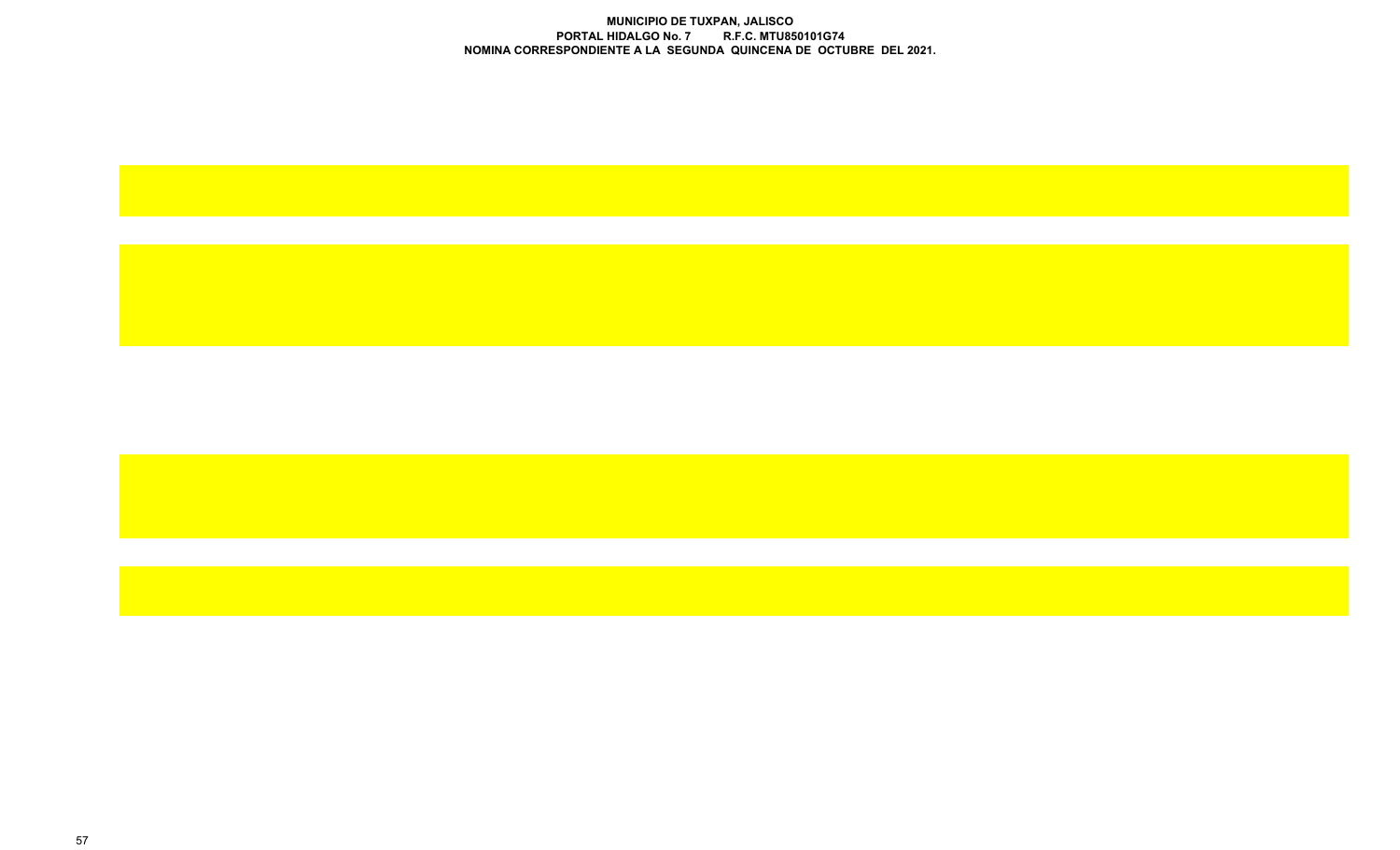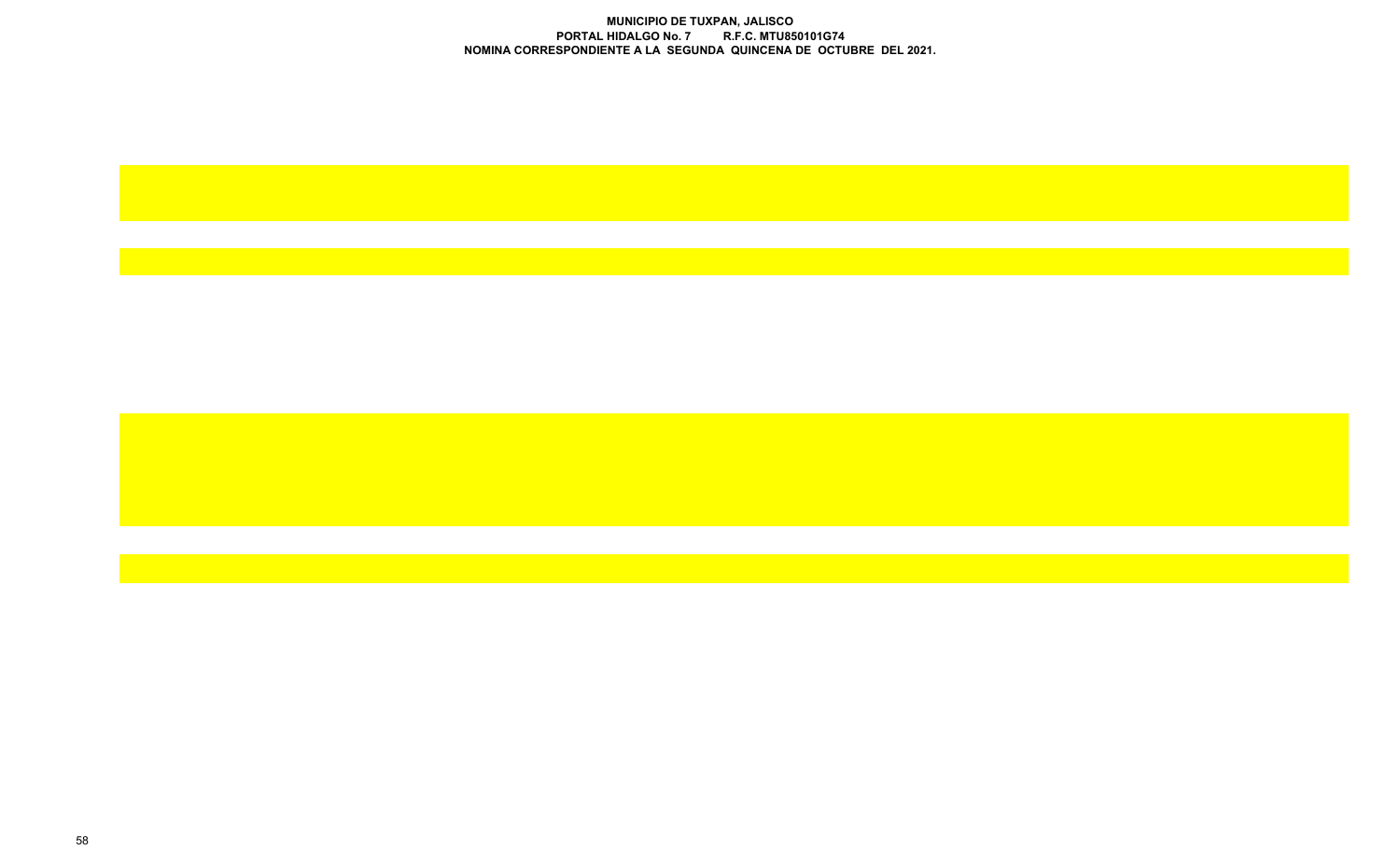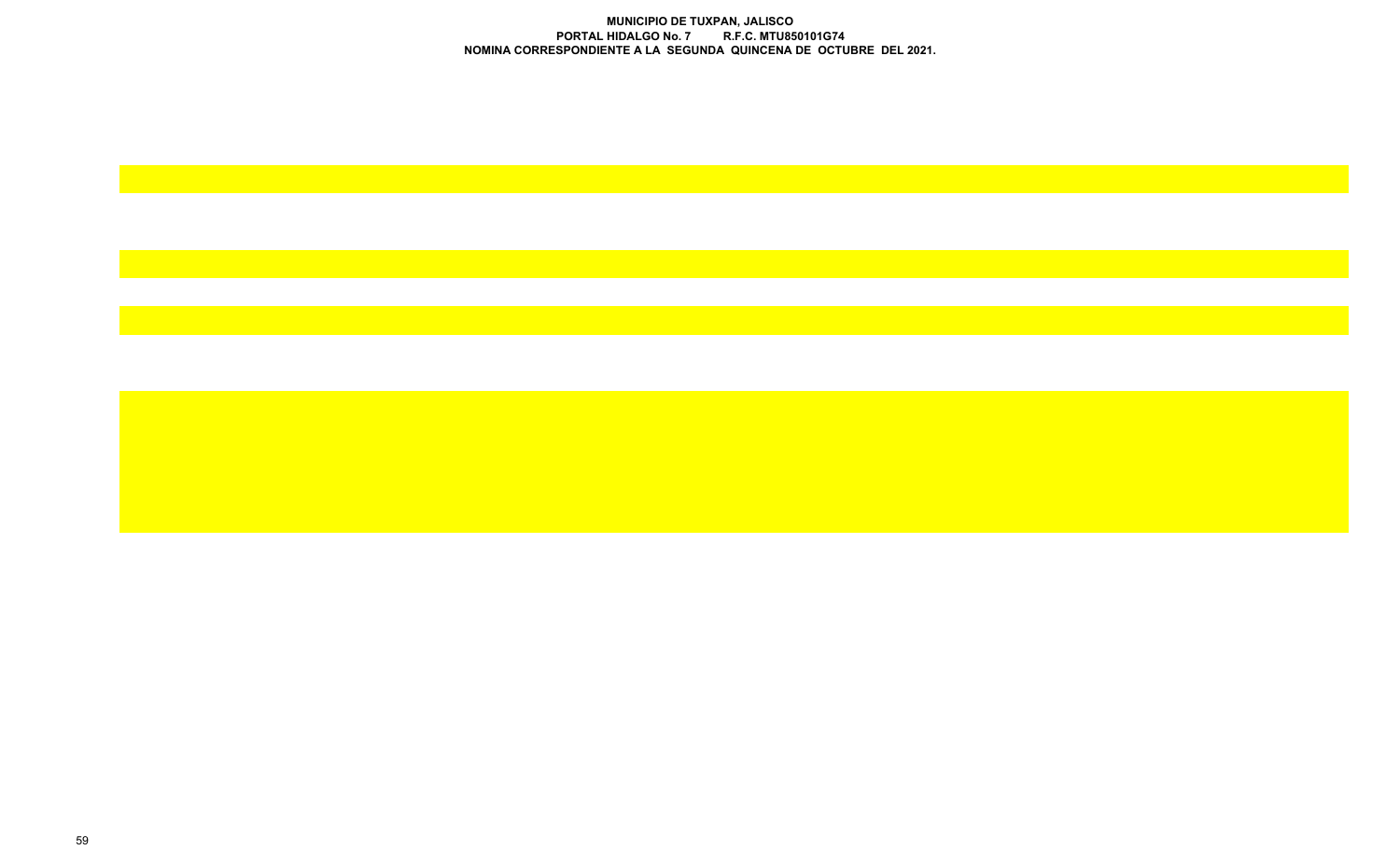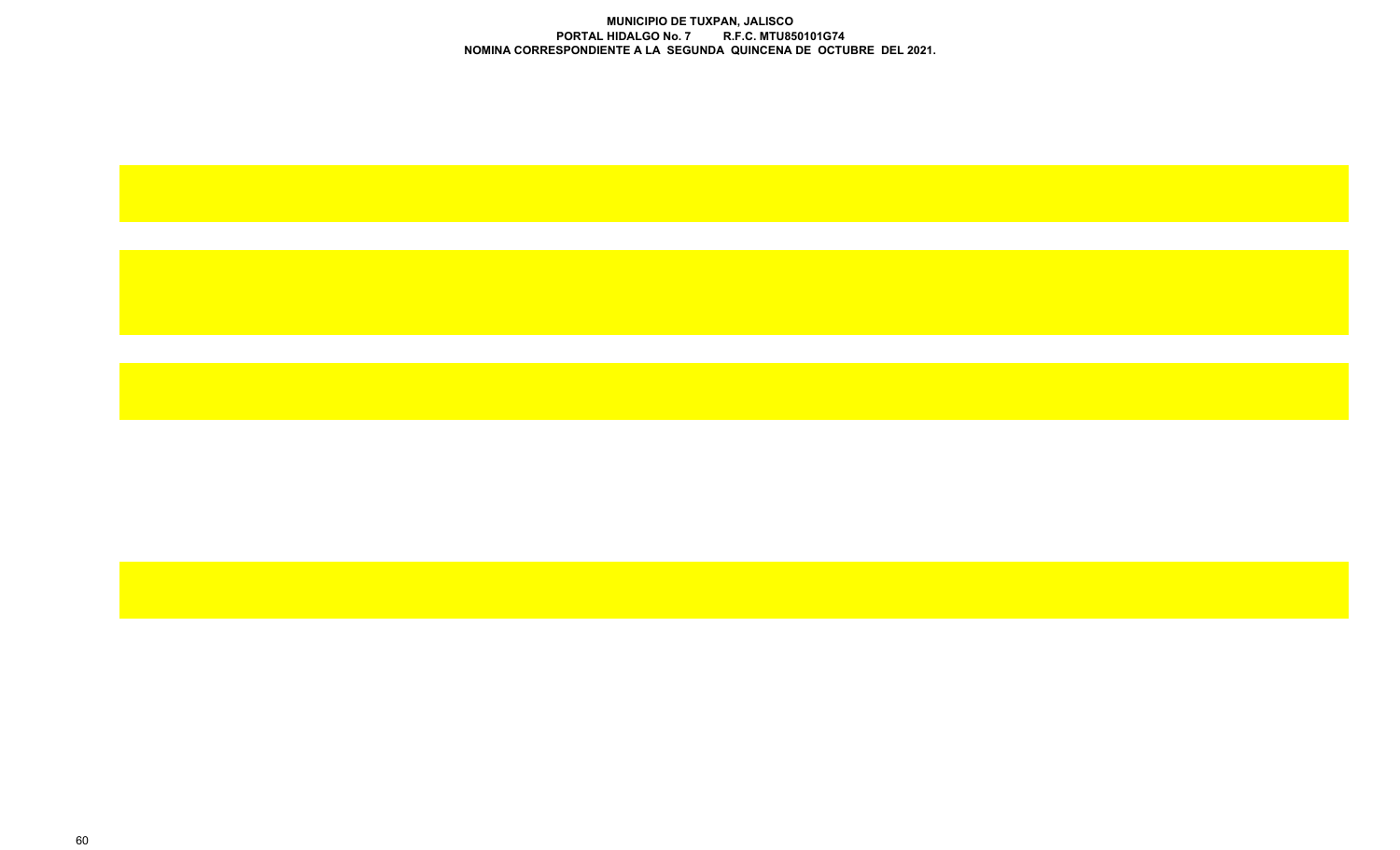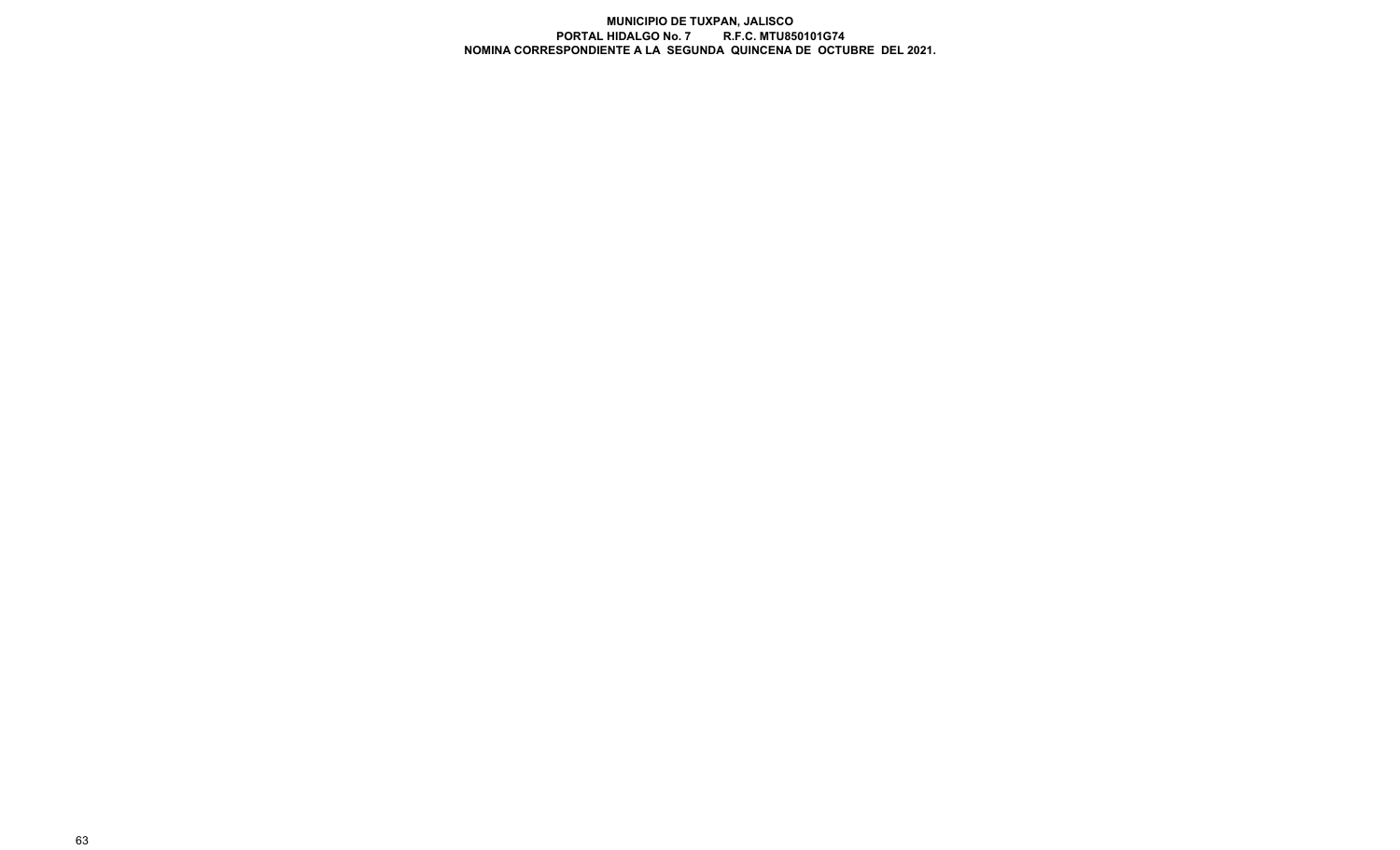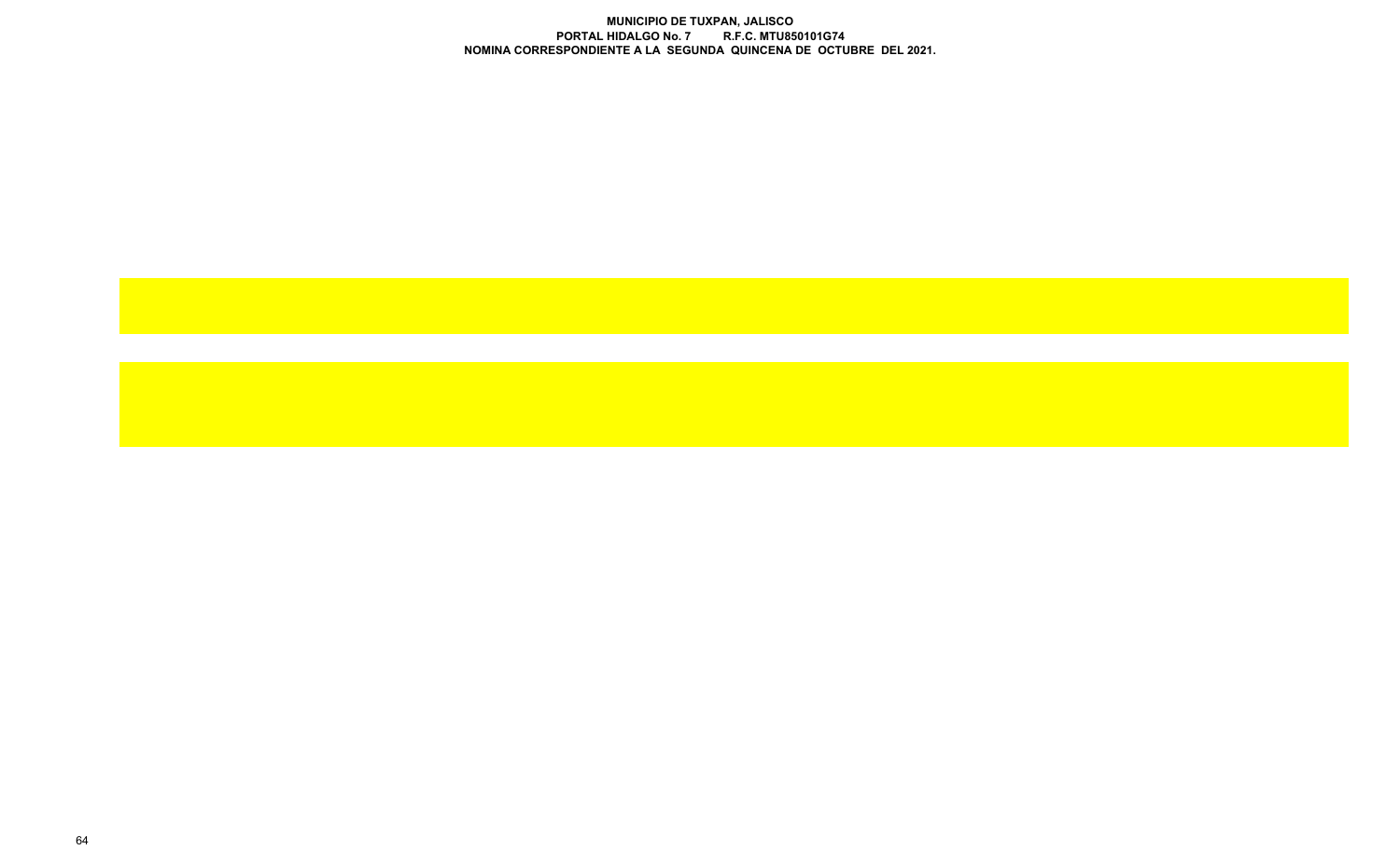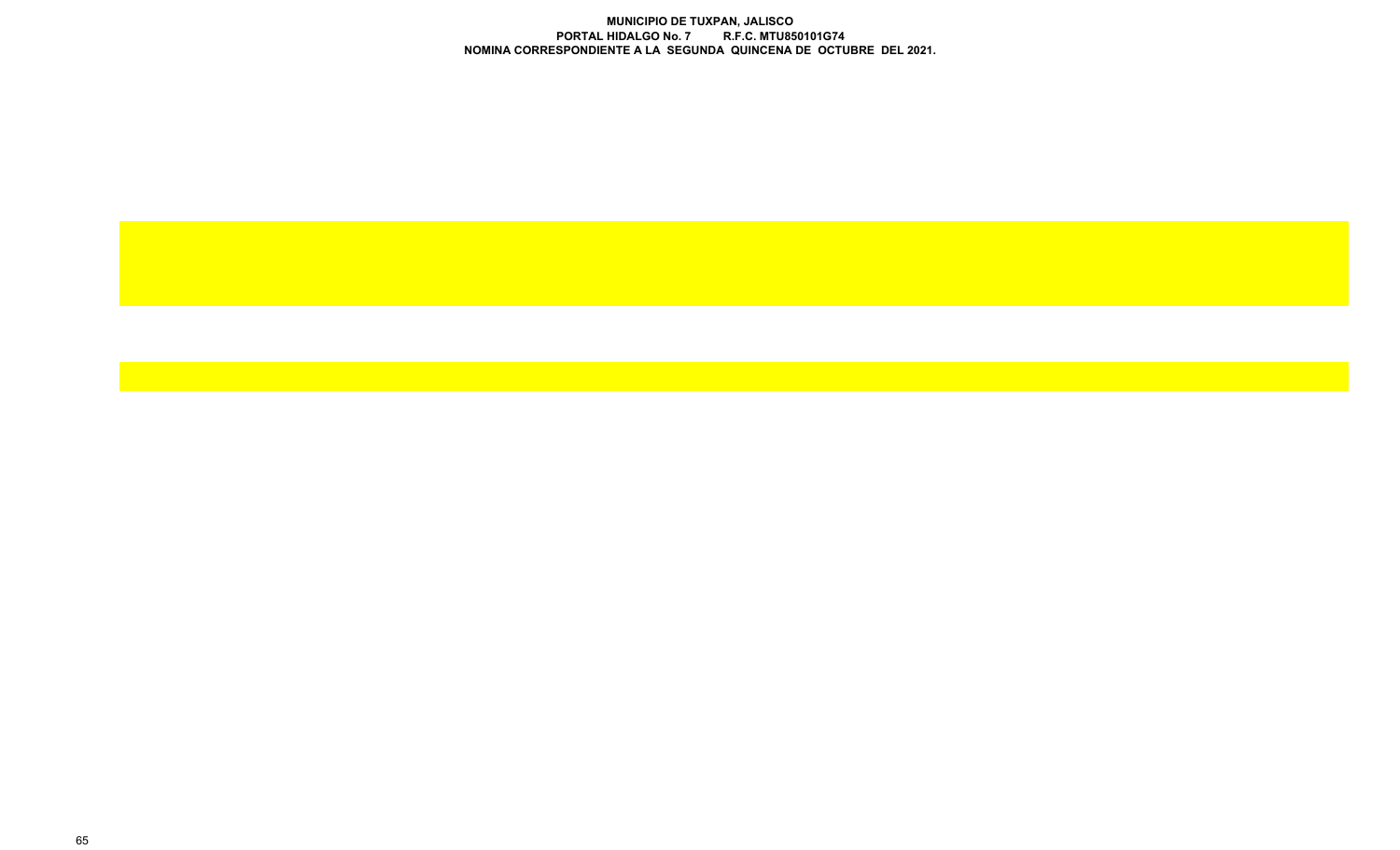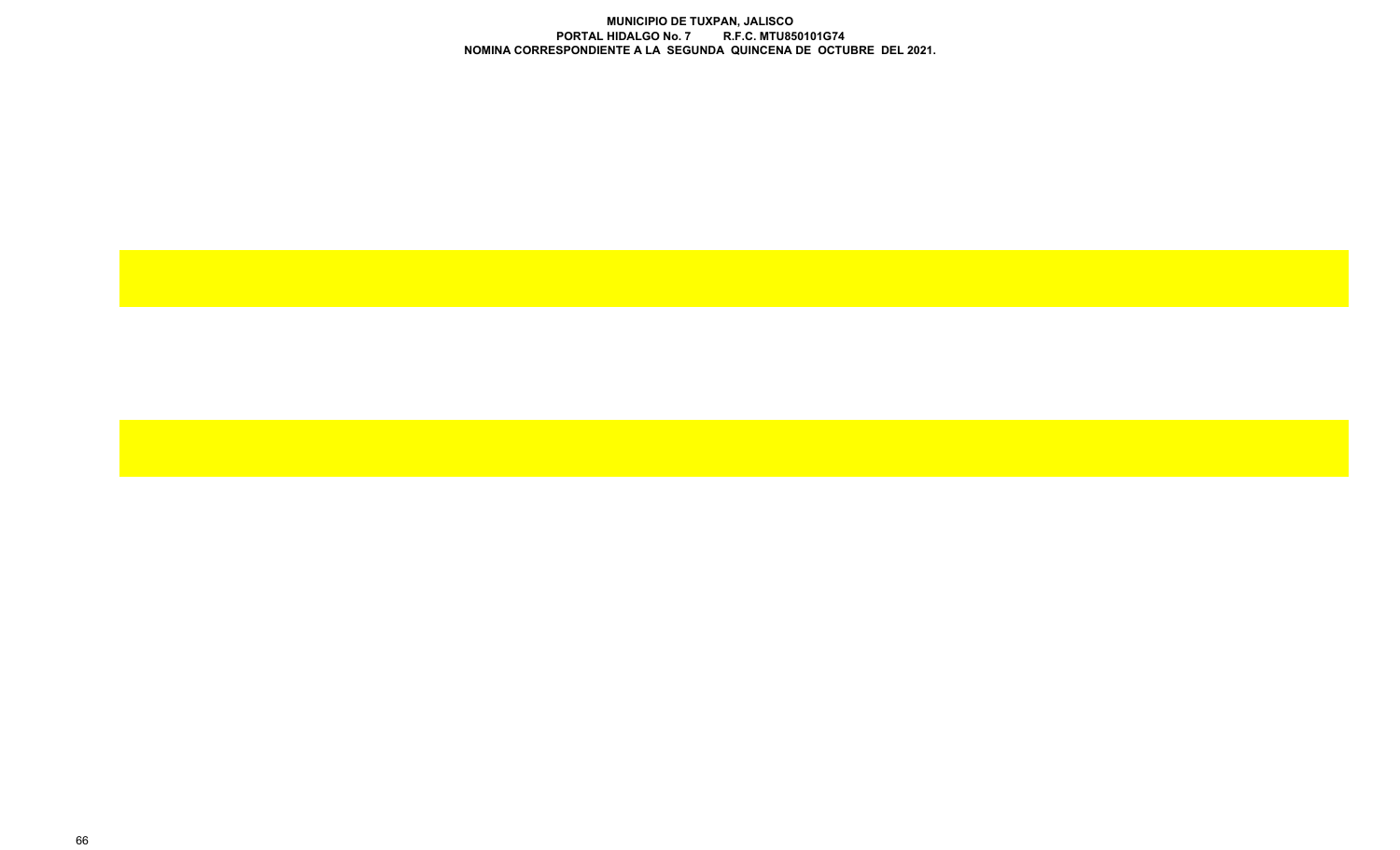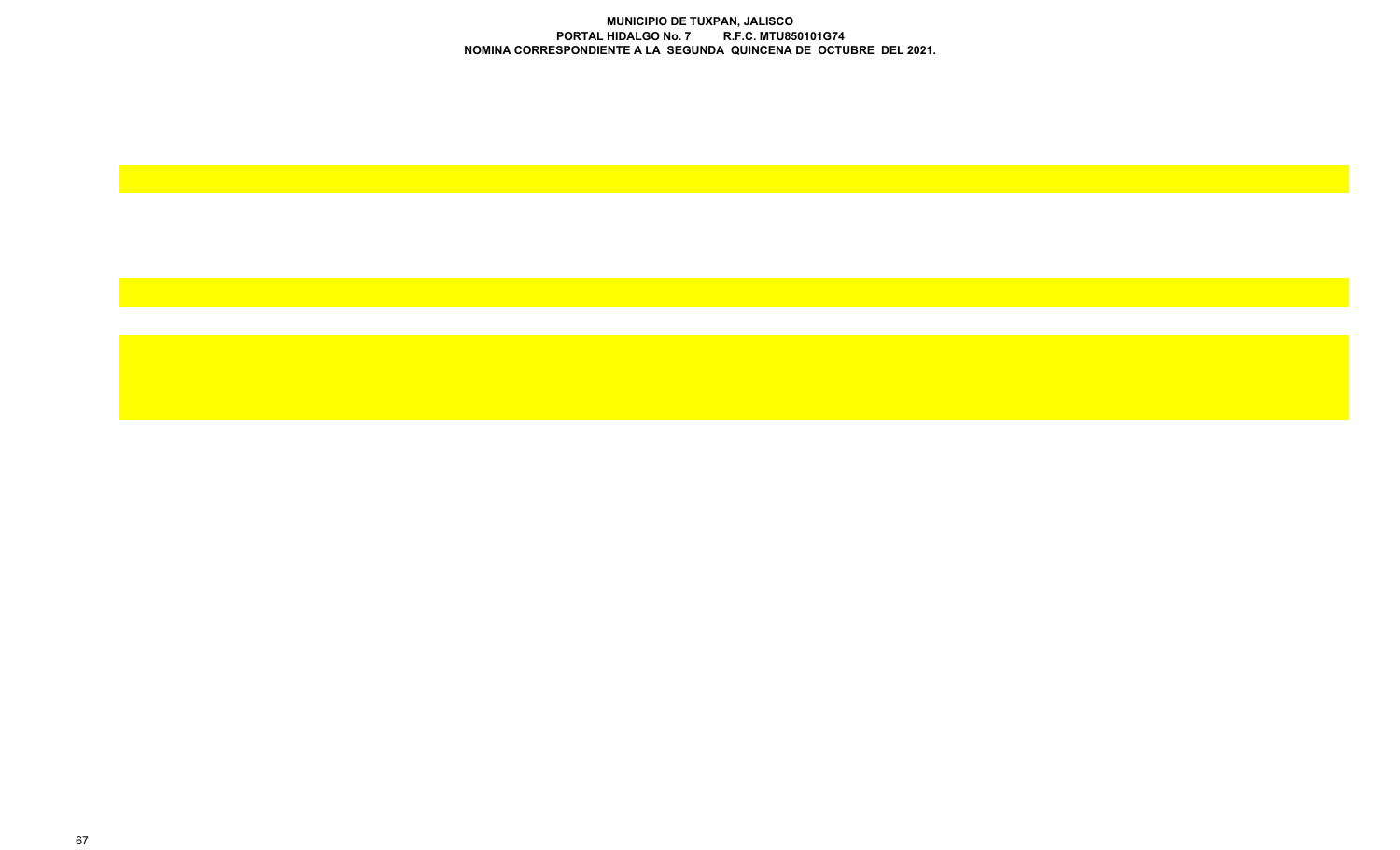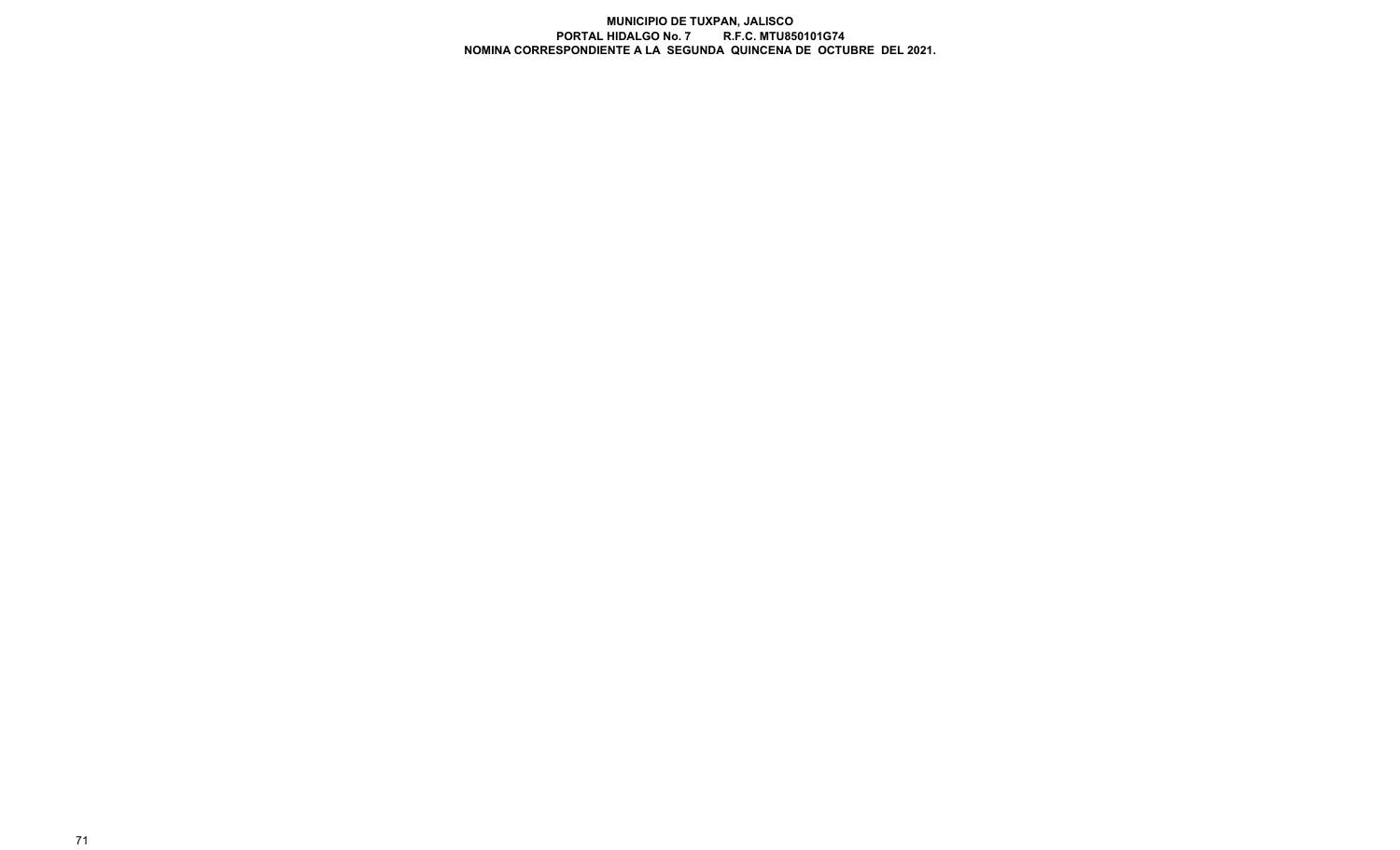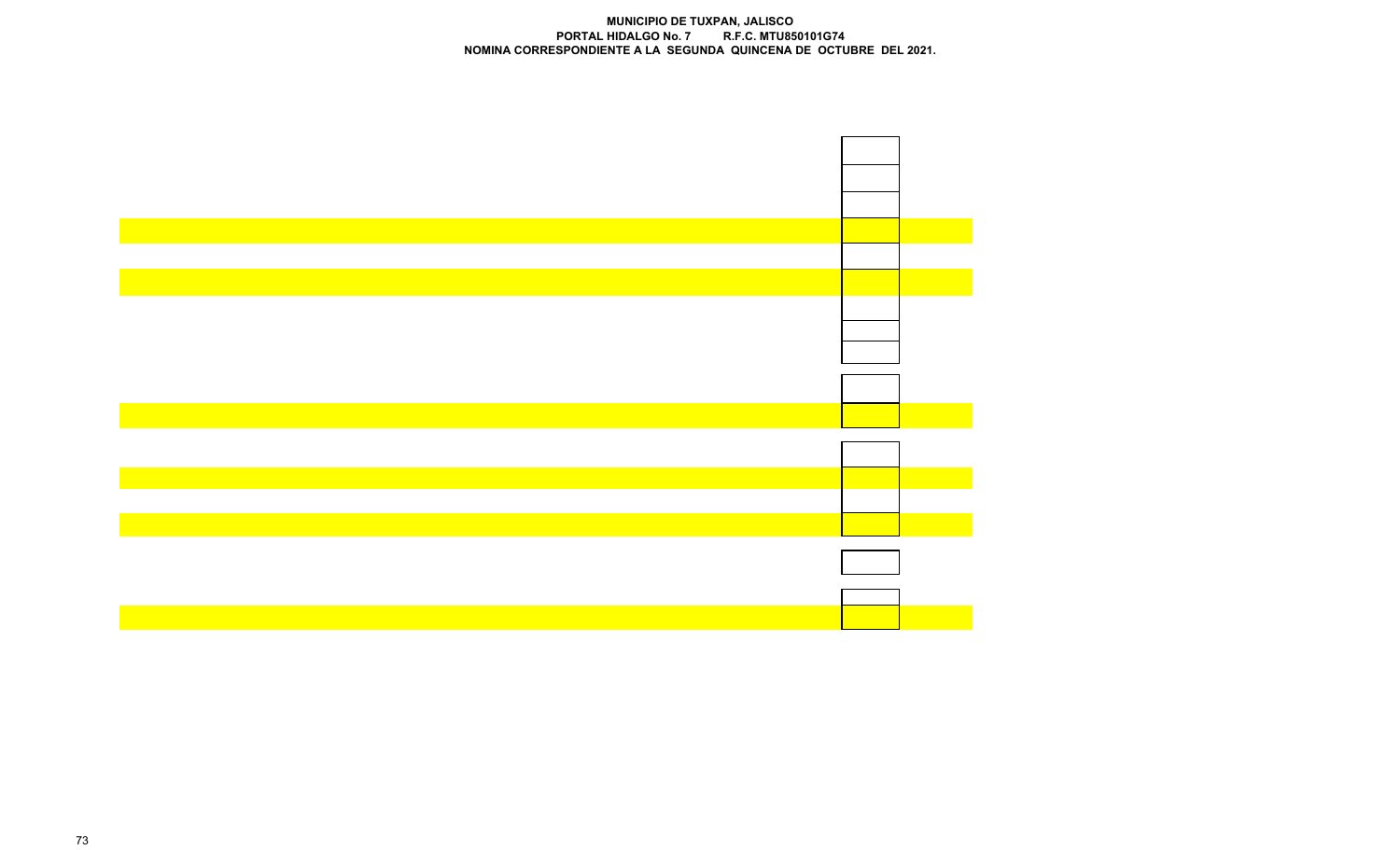

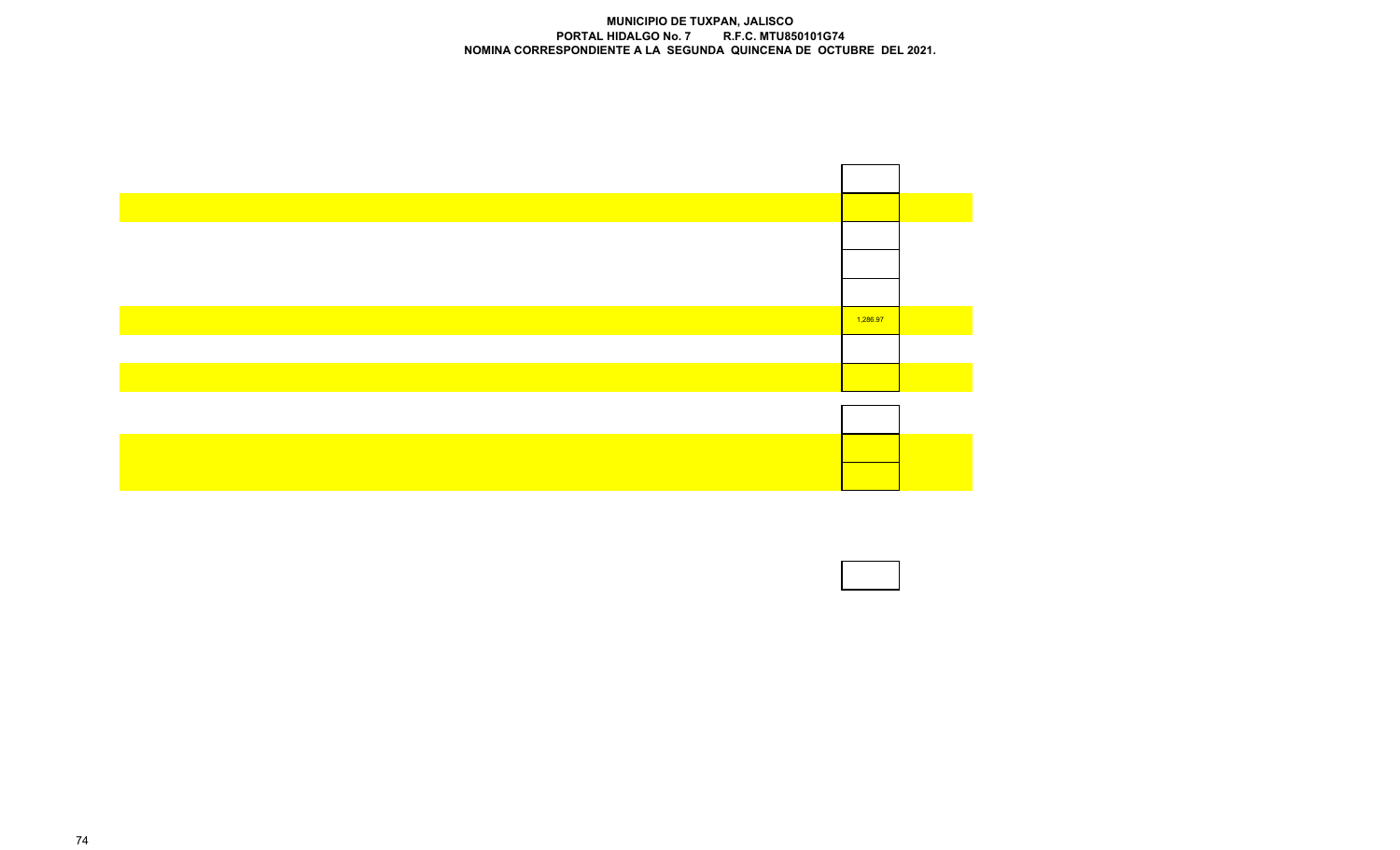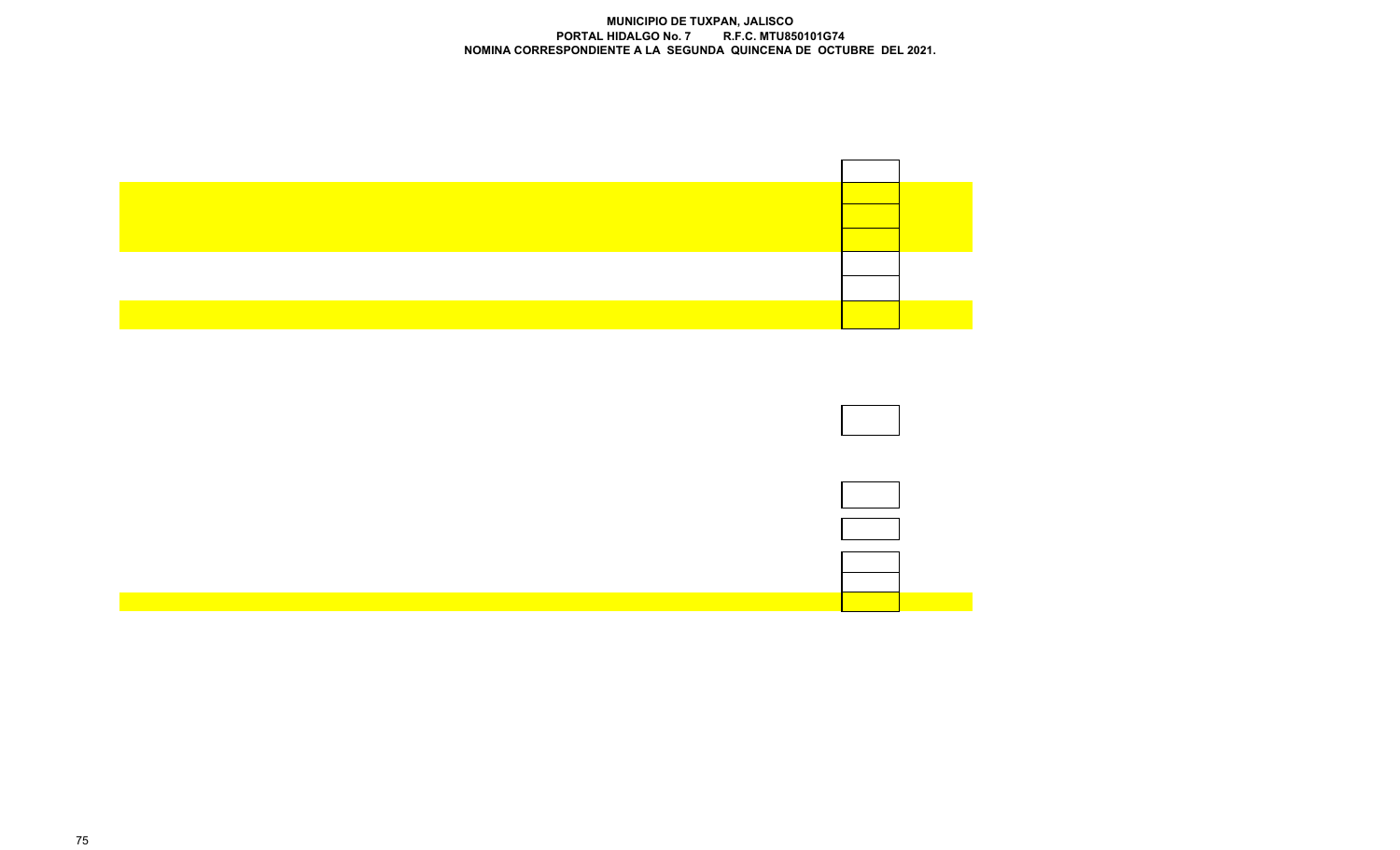



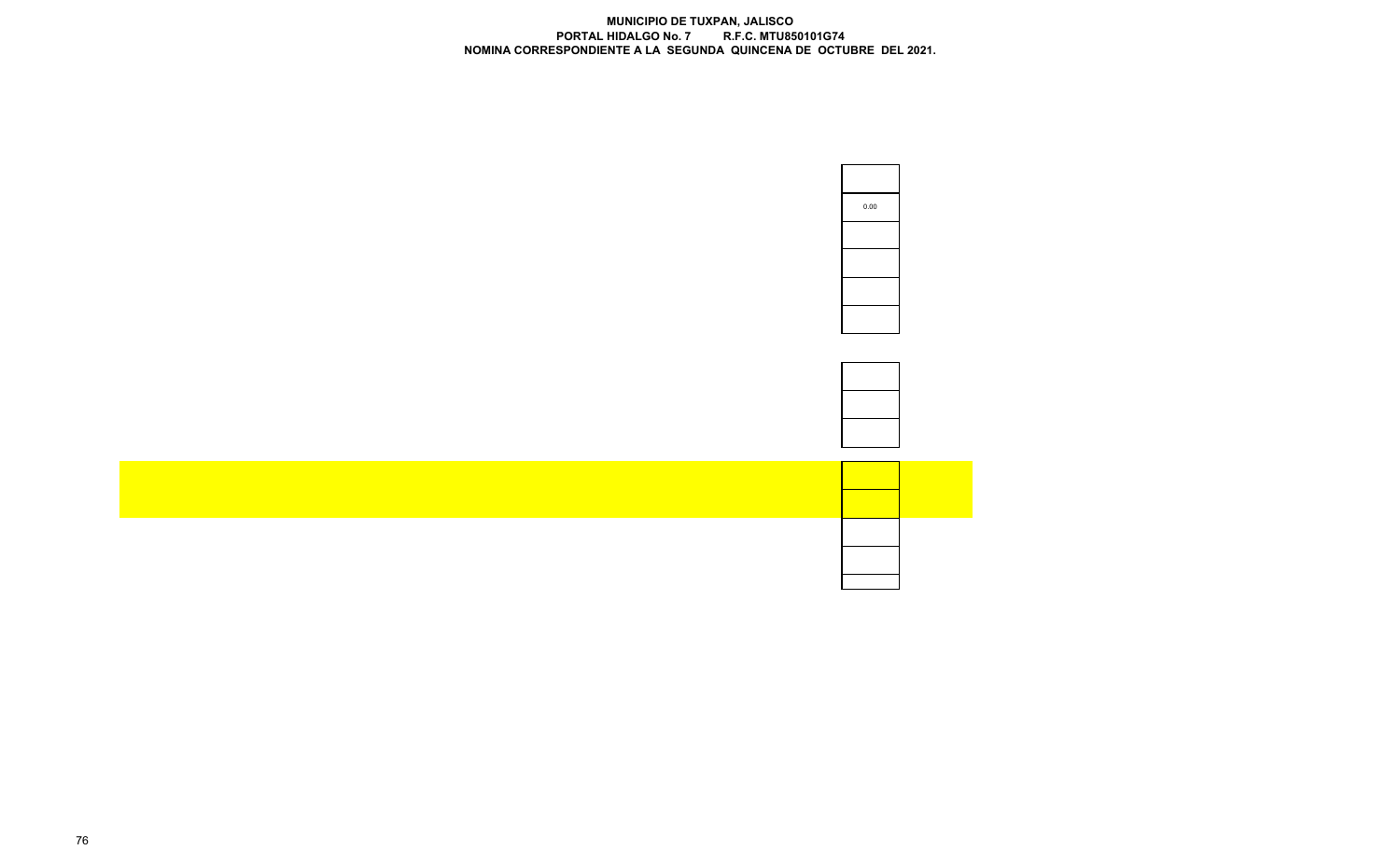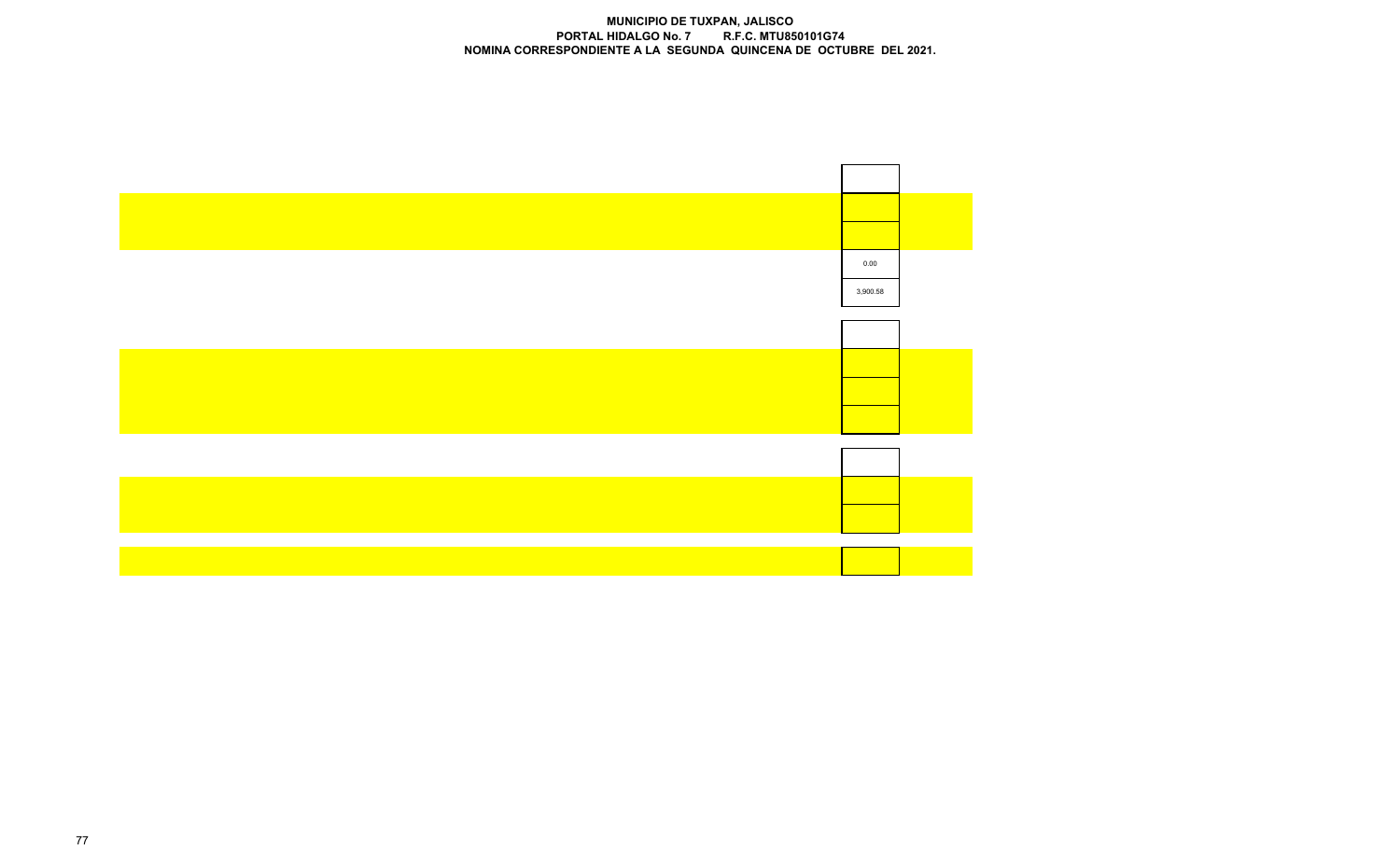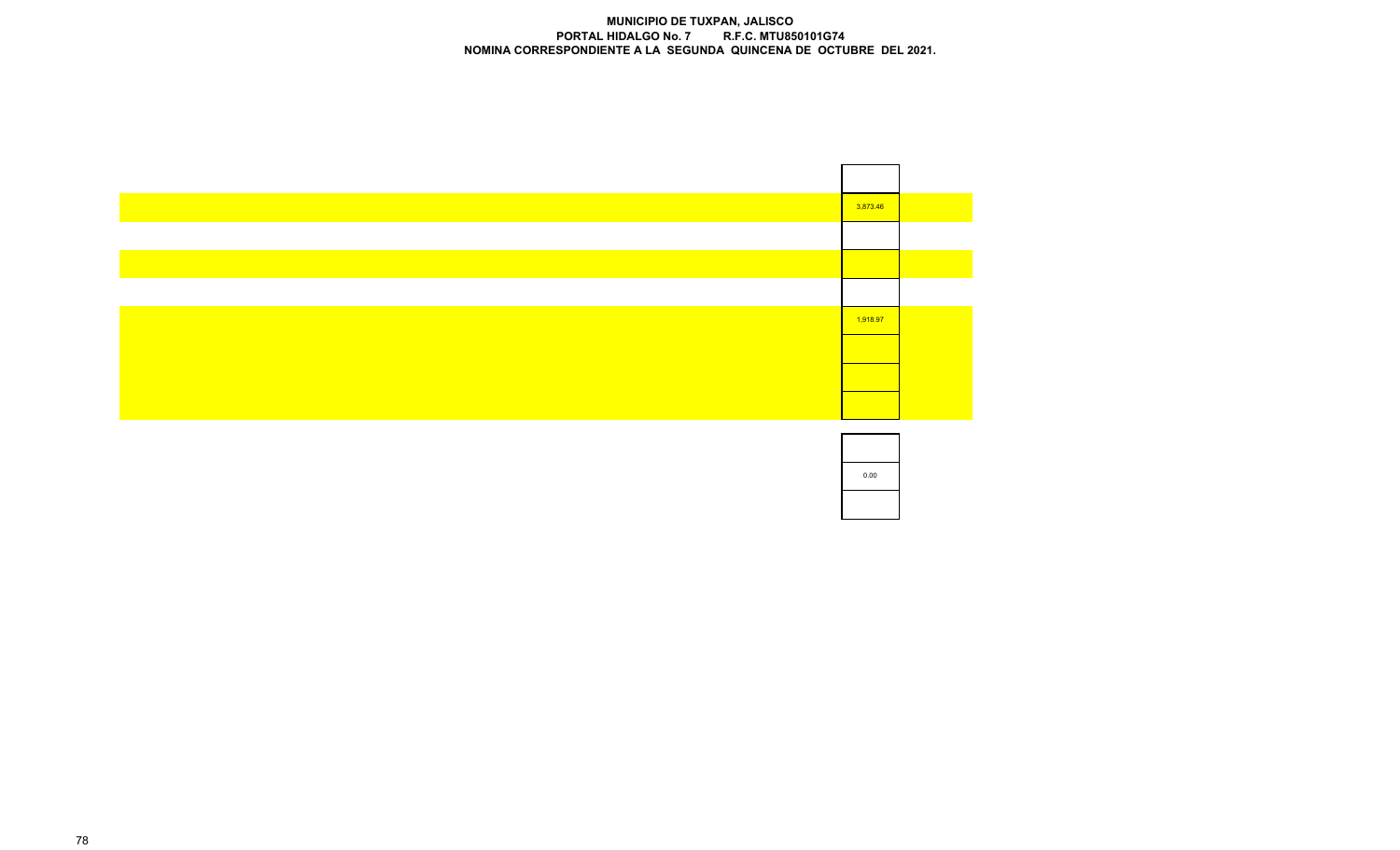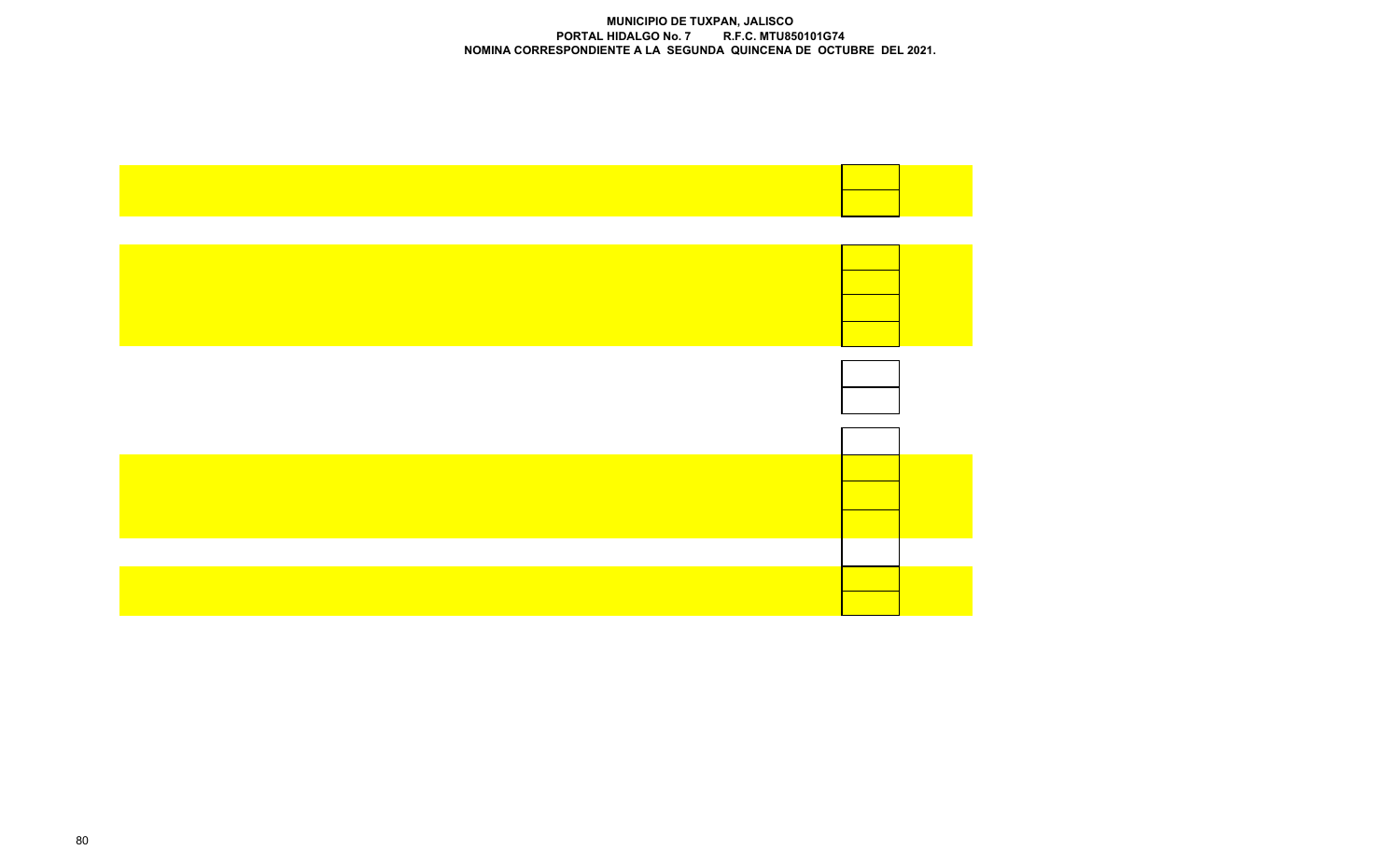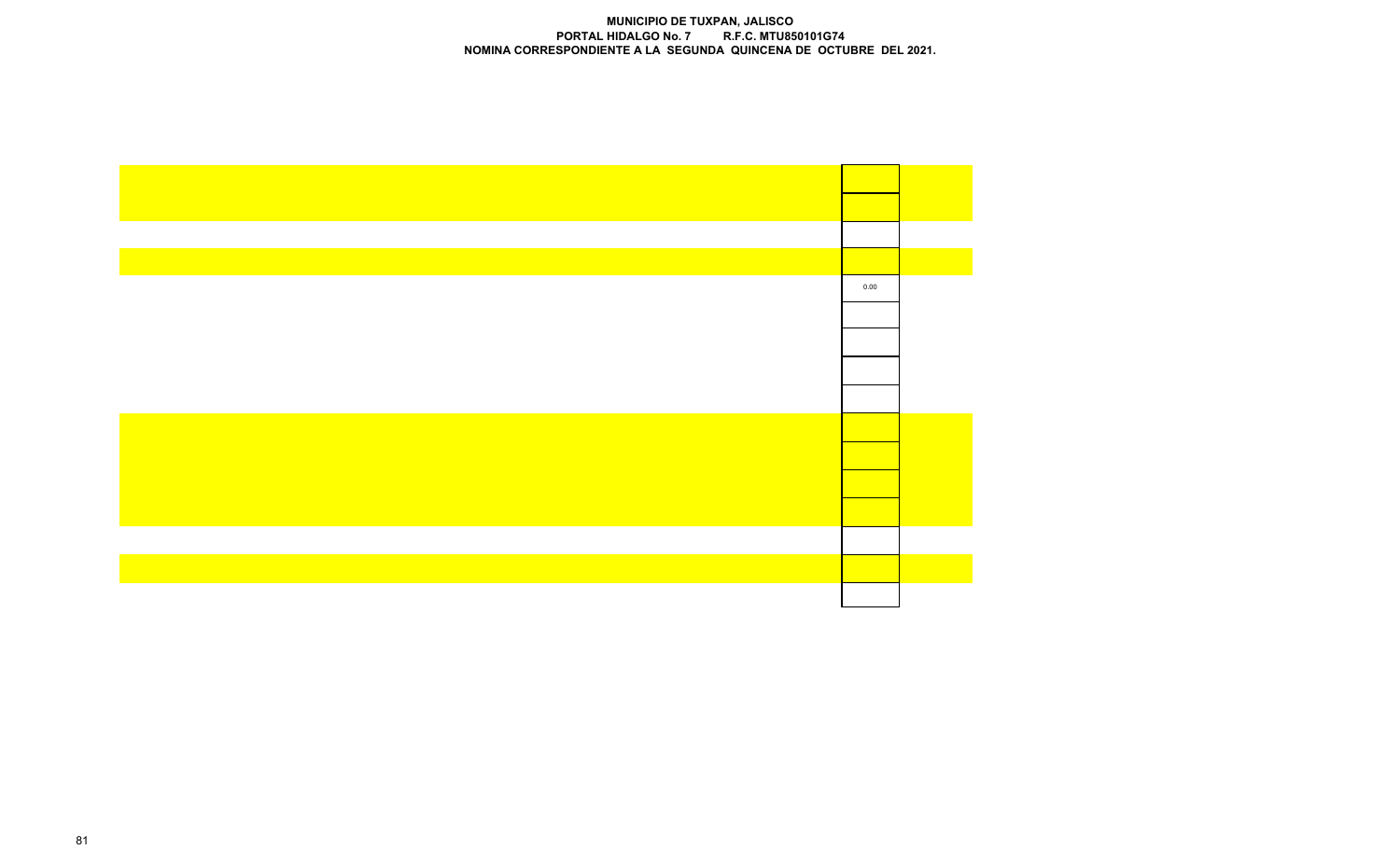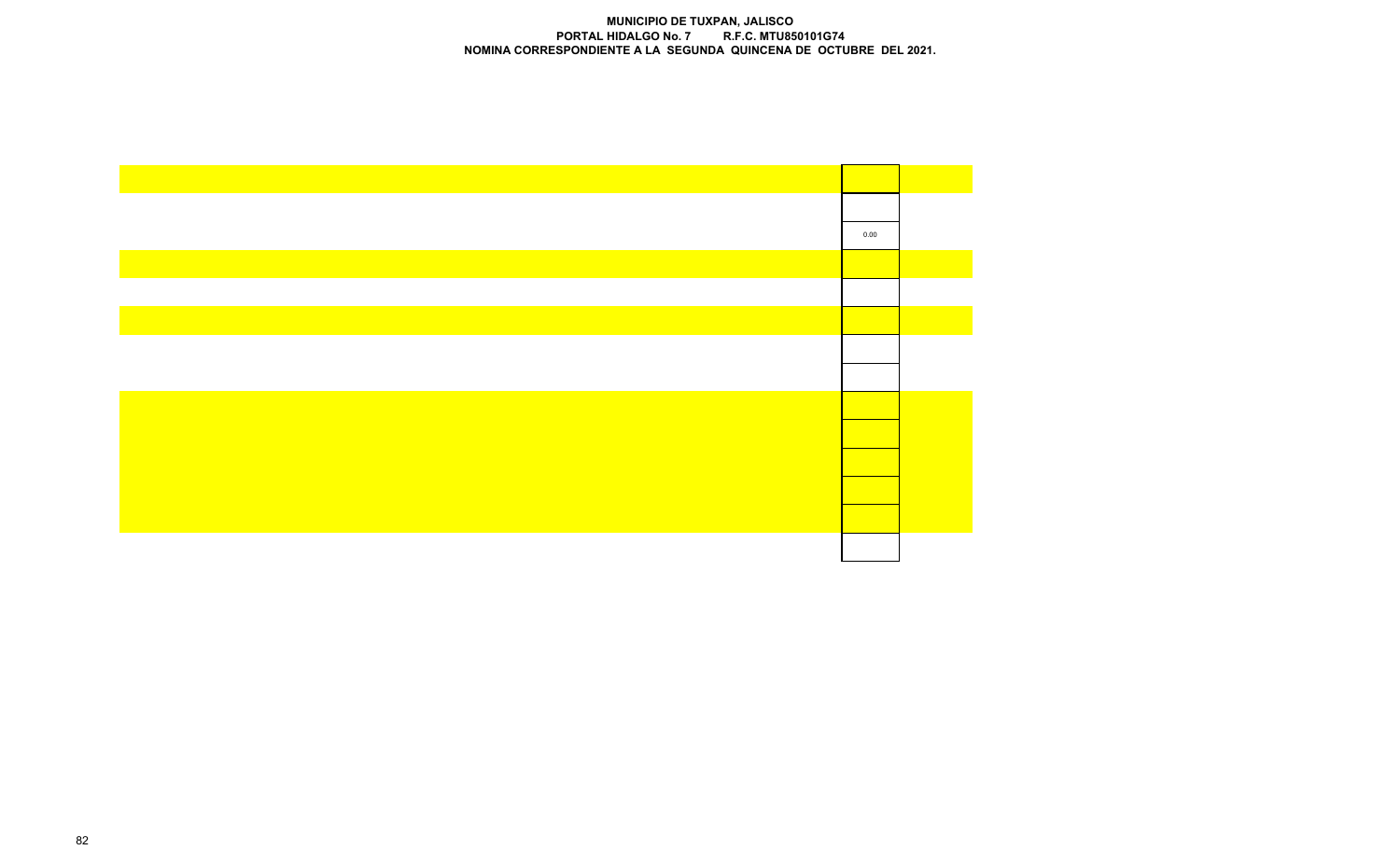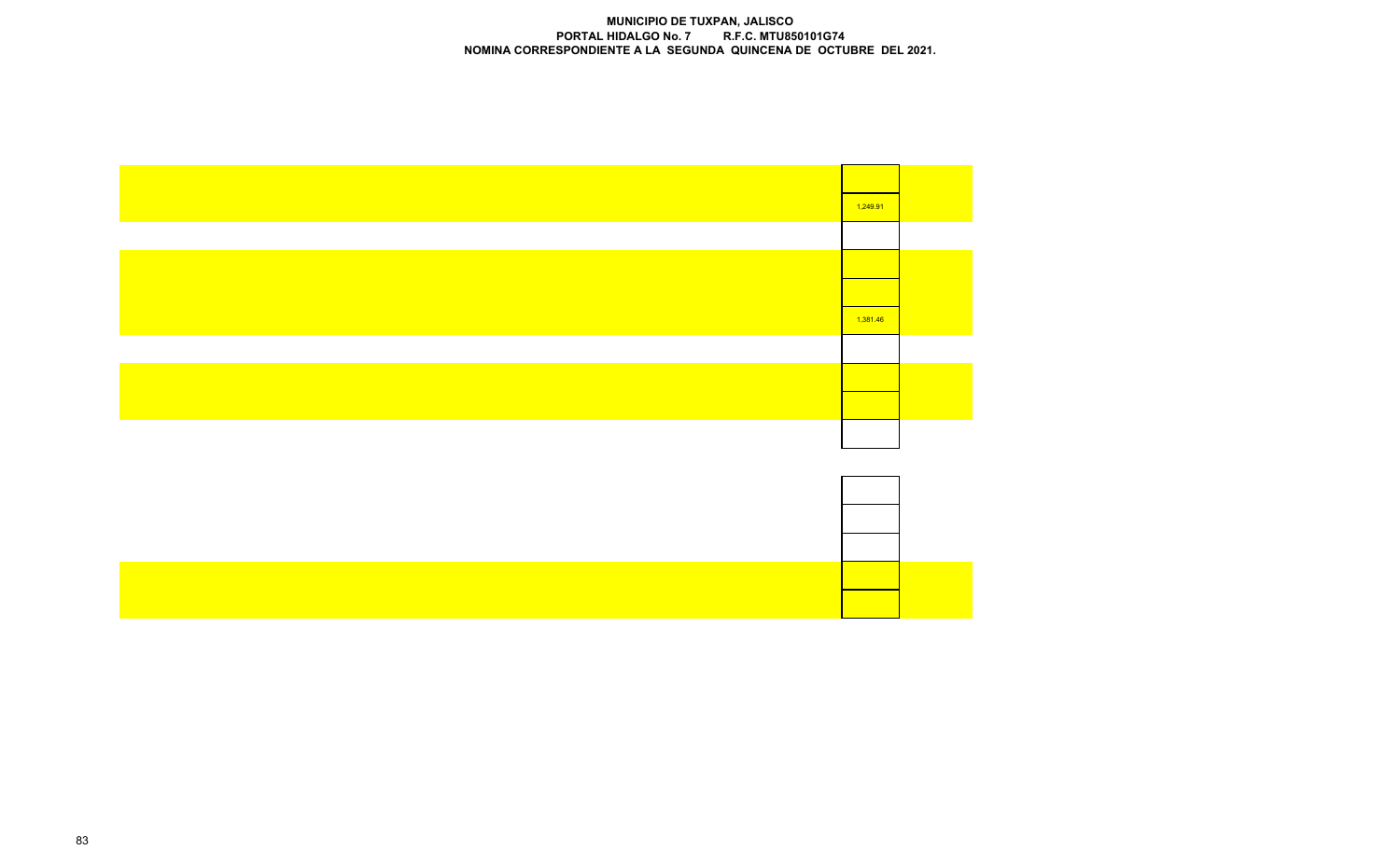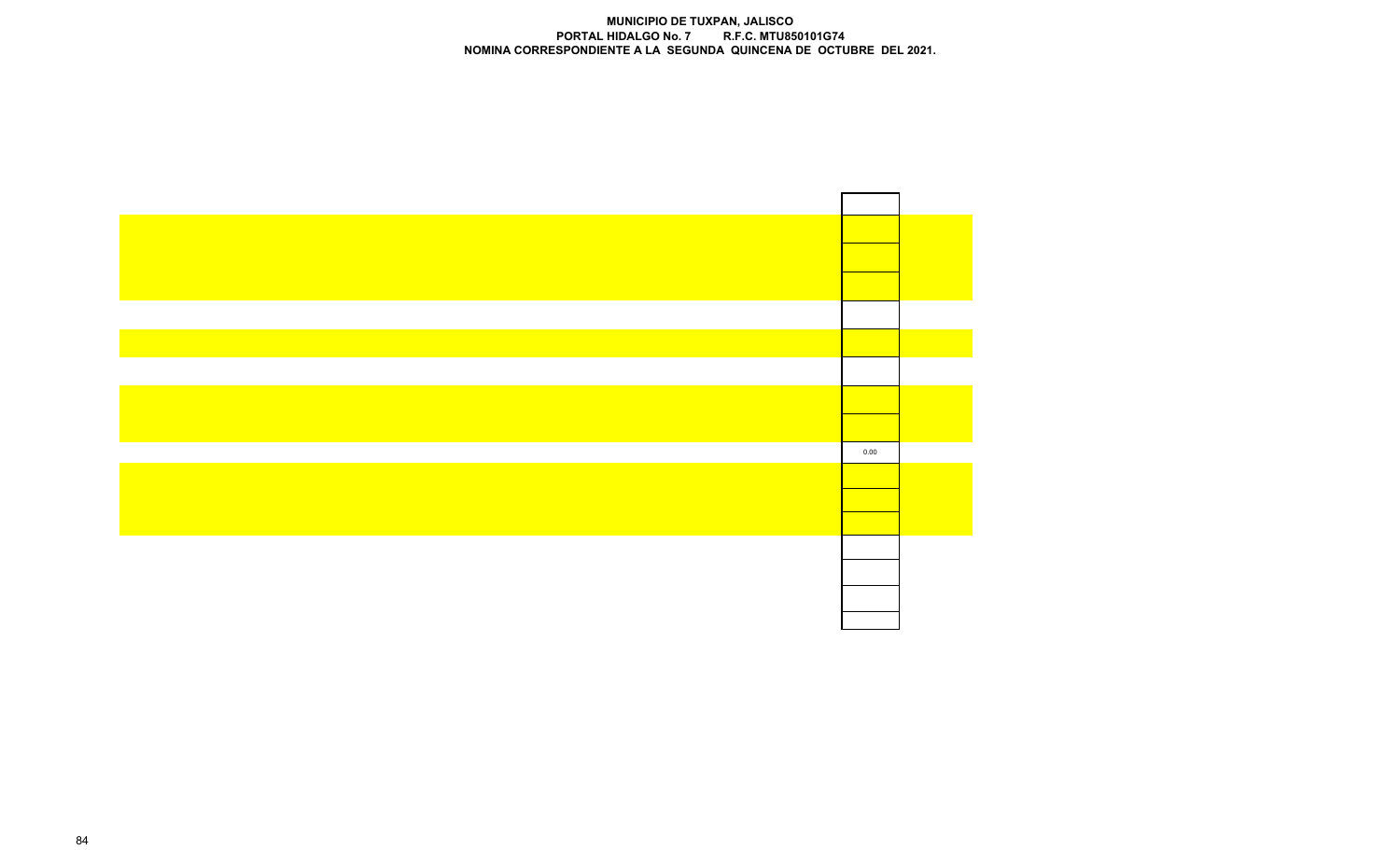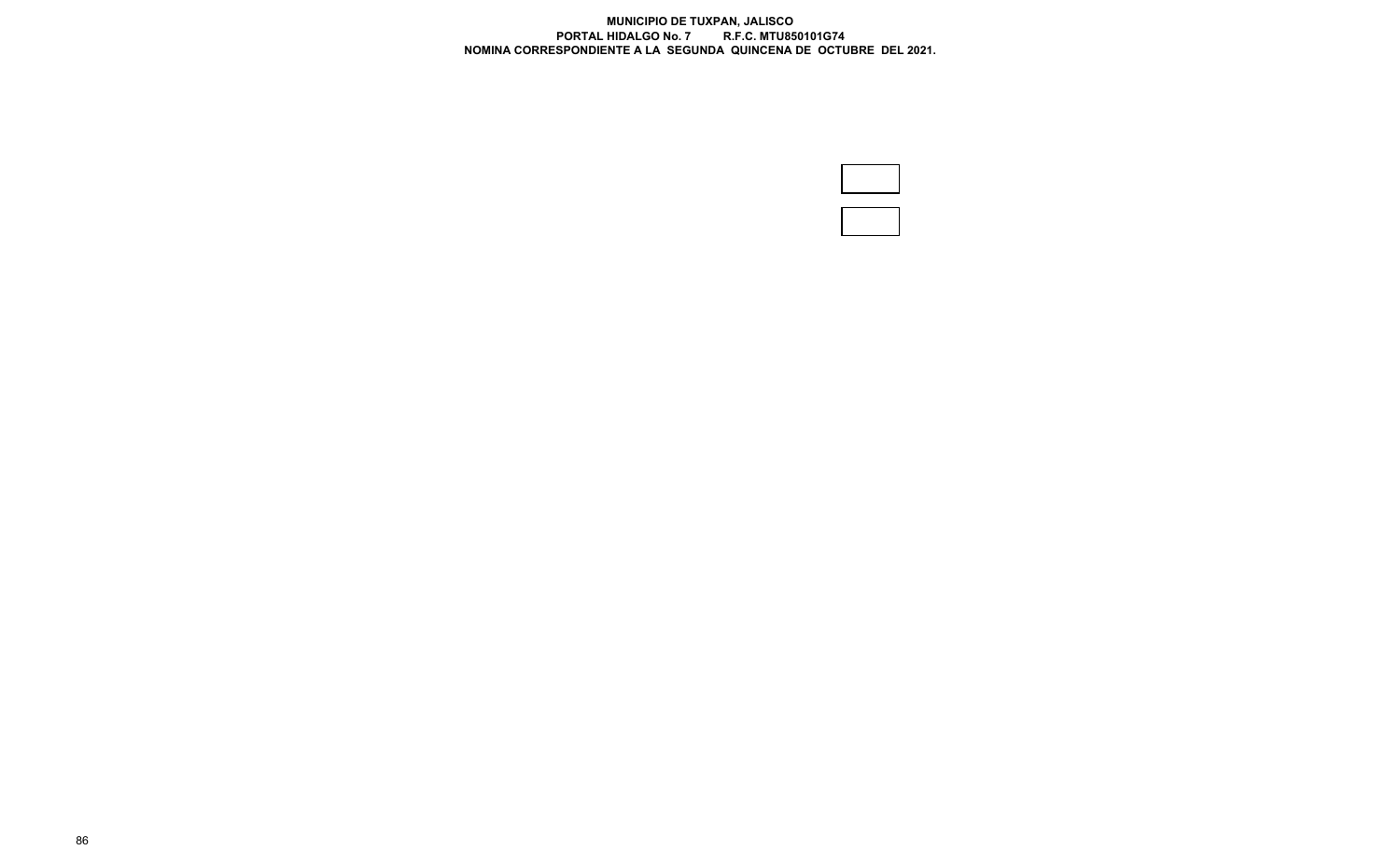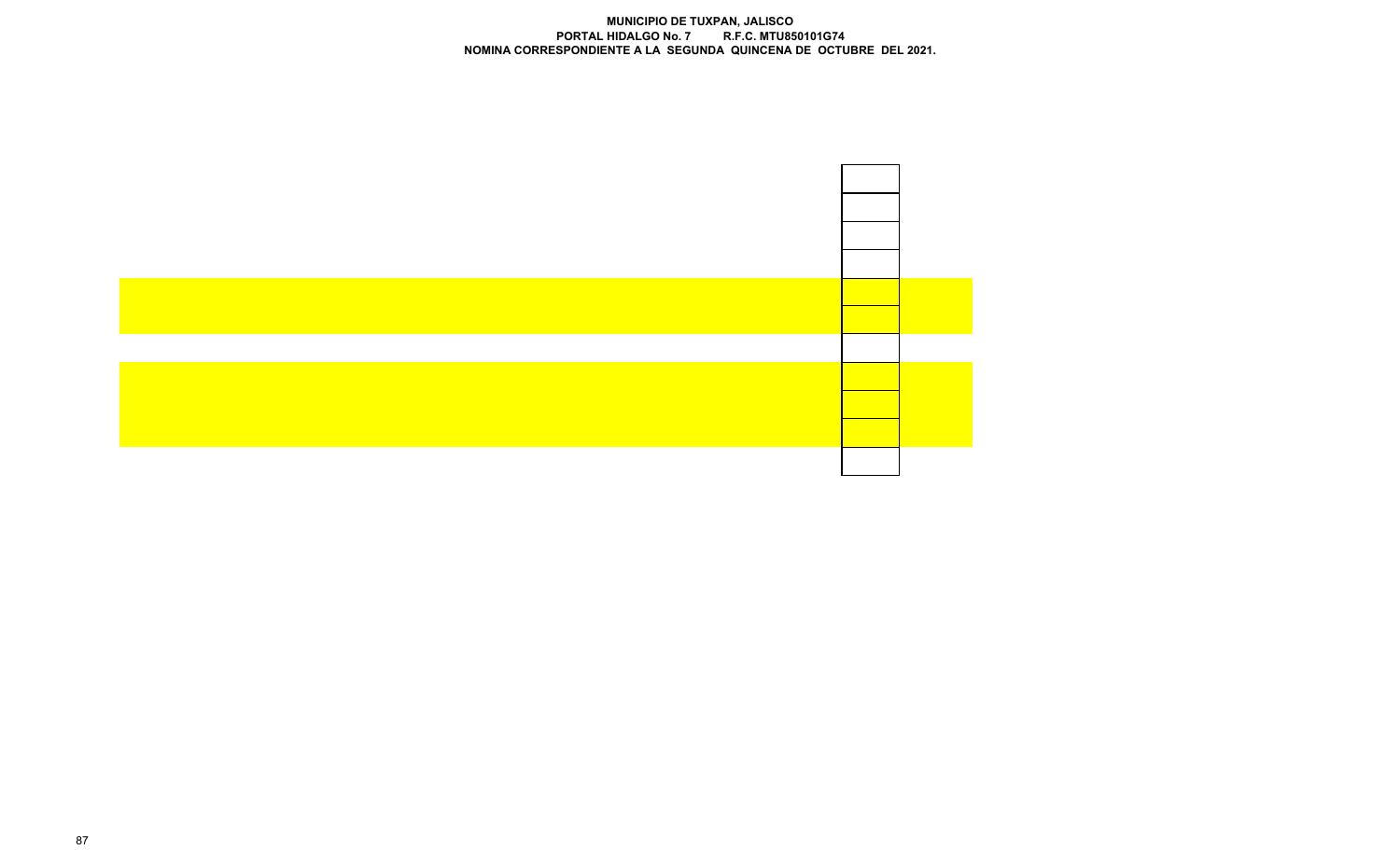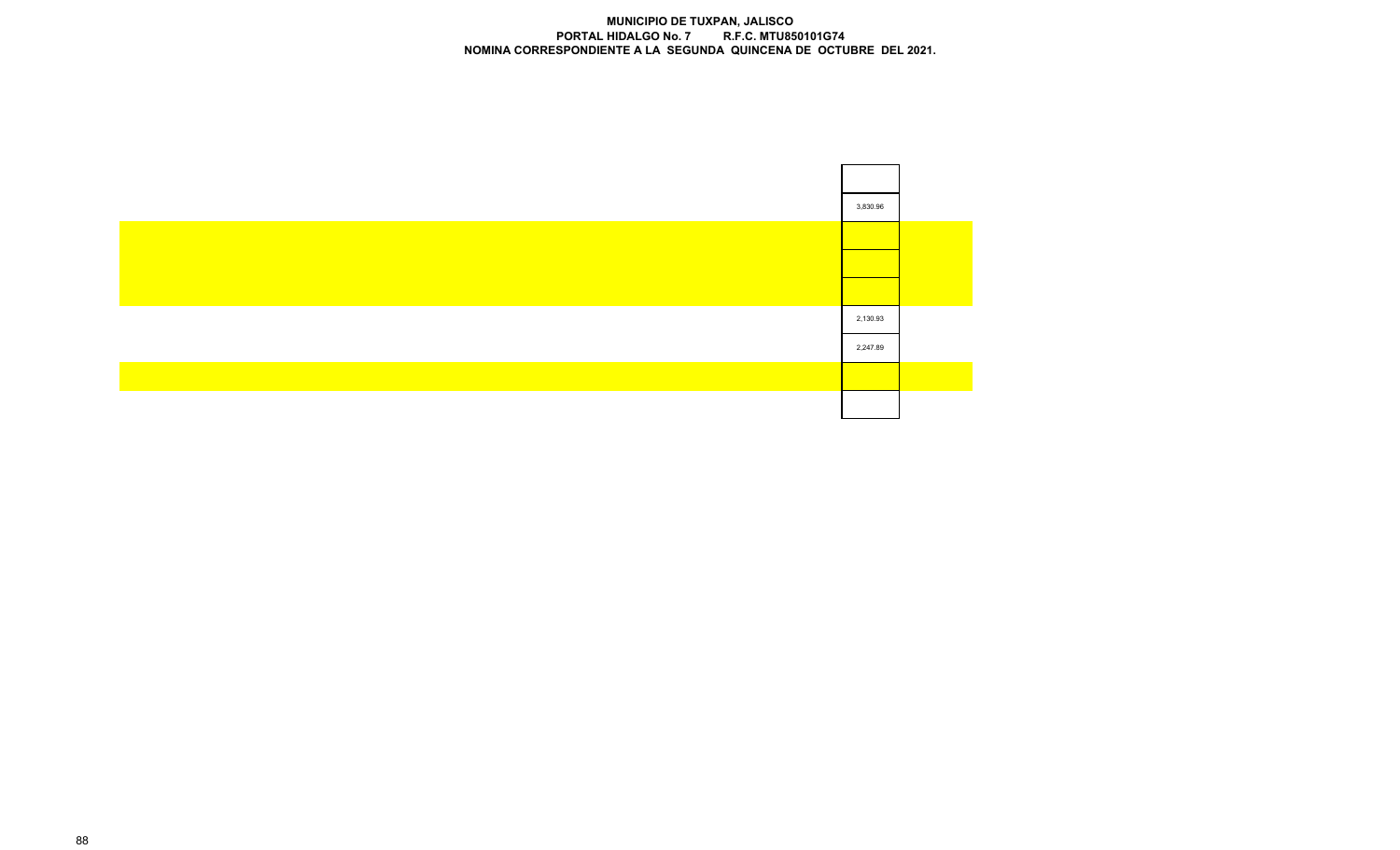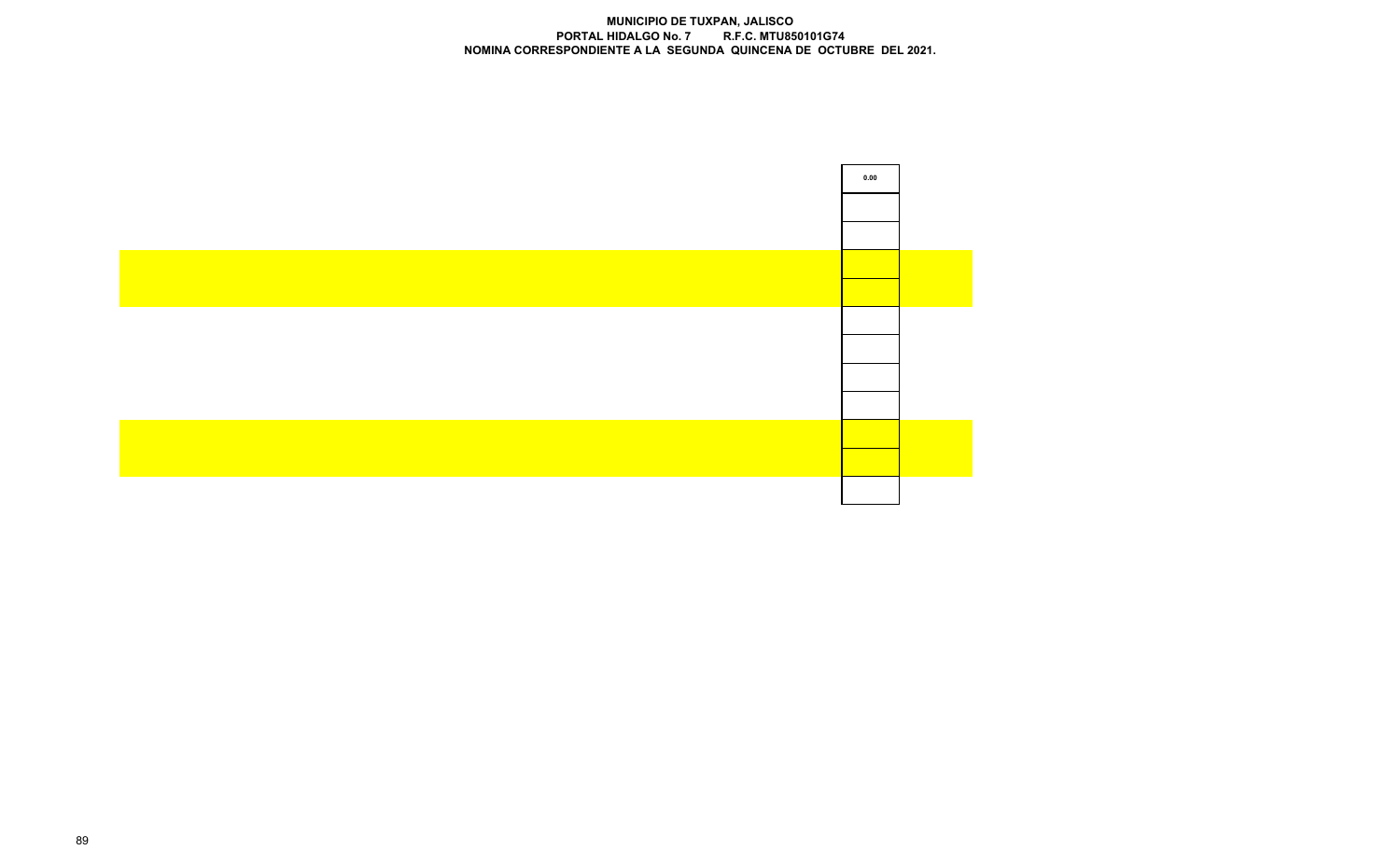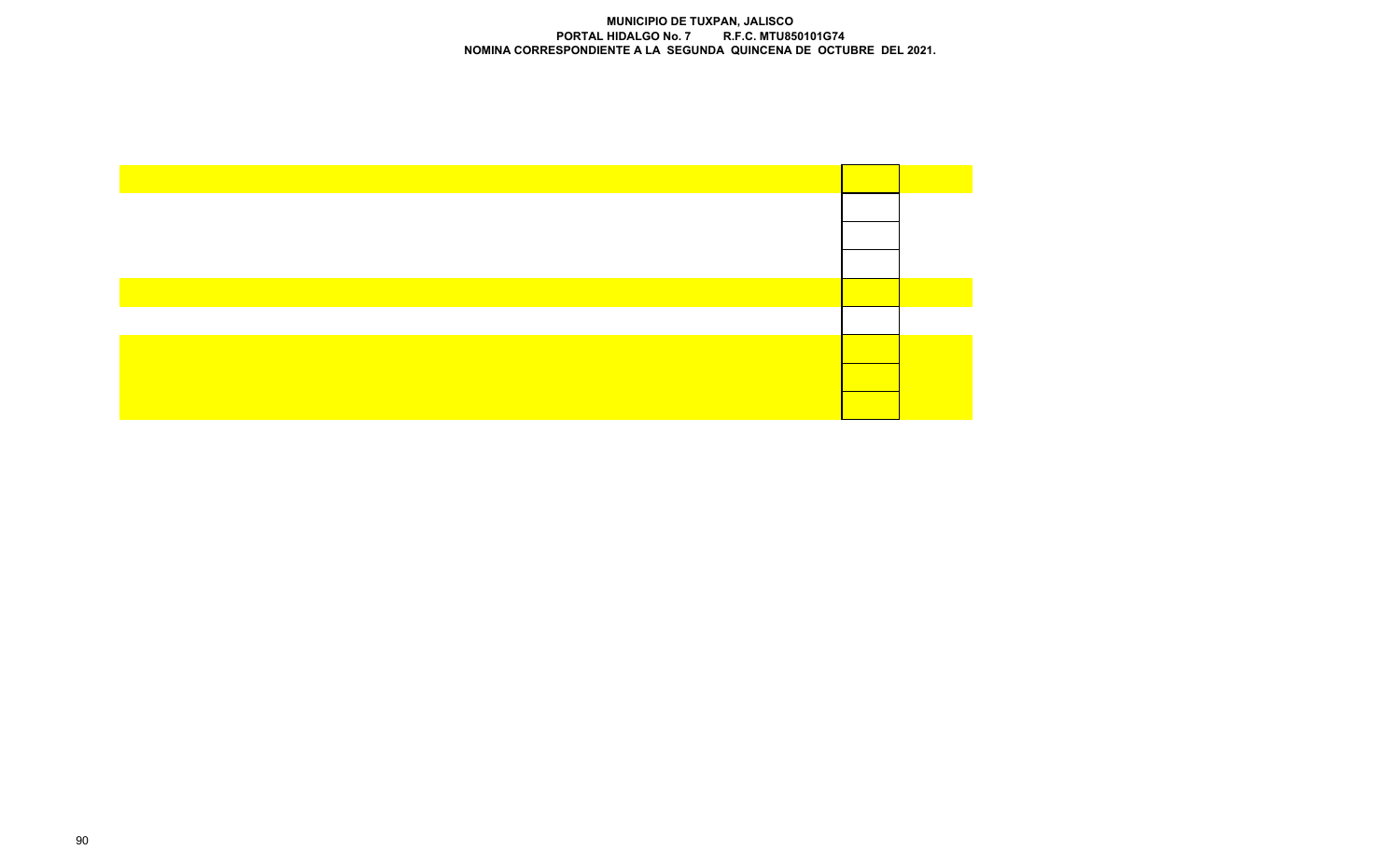